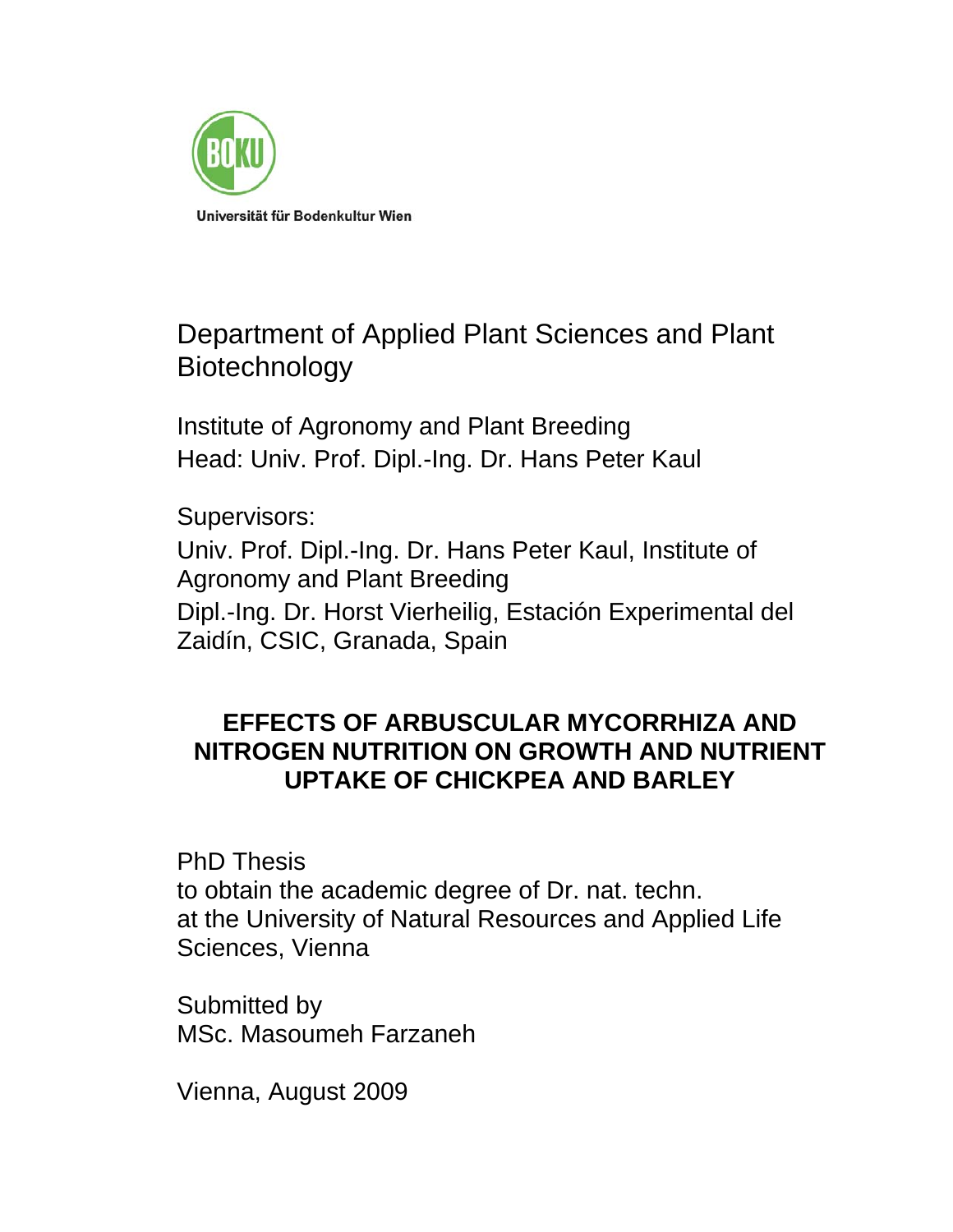# **Acknowledgements**

I would like to express my sincere thanks to:

Prof. Dr. Hans-Peter Kaul (Institute of Agronomy and Plant Breeding).

Dr. Horst Vierheilig (Institute of Plant Protection).

Dr. Stefan Wichmann (Institute of Agronomy and Plant Breeding).

Staff of the Institute of Agronomy and Plant Breeding (Dr. Andreas Lössl, Michelle Spreitz, Evelyn Holub, Dipl.Ing. Claudia Zeitlhofer, Franz Artner, Erwin Hasler, Josef Schodl and Ivica Simonovic).

Staff of the Experimental Farm Groß-Enzersdorf (above all to Renate Sapik).

I also wish to thank my colleagues Dr. Daniela Maria Gimplinger and Dr. Gernot Bodner (Institute of Agronomy and Plant Breeding).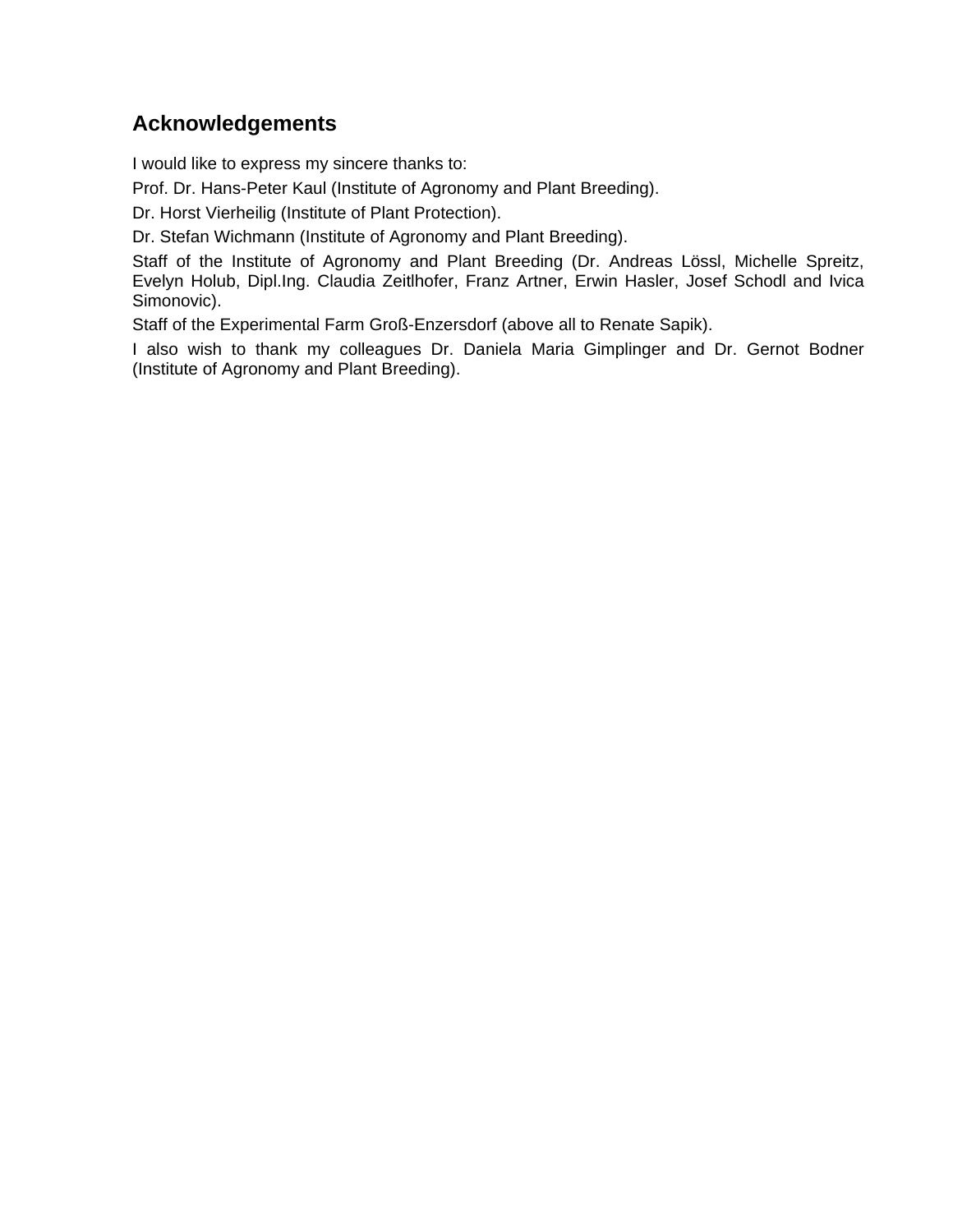# **Preface**

Chickpea is a traditional low-input crop in the farming systems of the Indian subcontinent and the Near East where it is an integral part of the daily diet of the people. The crop is also popular in the Ethiopian Highlands and in Central and South America. Because of its adaptability to a wide range of environments, it is being promoted even in countries such as Australia, Canada and USA.

Research on the chickpea crop was neglected for many years and only recently due attention has been paid to it. The amount of work published on chickpea research during the past decade may well equal all that had appeared in the several preceding decades.

Very important crop plants, i.e., legumes species, can obtain a significant portion of their N requirement through symbiotic  $N_2$  fixation when grown in association with effective and compatible *Rhizobium* strains. In crop rotations they improve the N nutrition and yield of subsequent cereals. Chickpea (*Cicer arietinum* L.) as a legume holds a unique position among pulse crops due to its seed protein content and wide adaptability in ecologically diverse environments. It has been shown that an intensive root colonization of chickpea by arbuscular mycorrhizal fungi (AMF) fosters plant growth and dry matter production. The positive fungal effect on plant P uptake is beneficial for the functioning of the nitrogenase enzyme of the rhizobial symbiont leading to a higher  $N_2$  fixation. Mycorrhizal and rhizobial symbioses often act synergistically on infection rate, mineral nutrition and plant growth.

In this respect, it is of vital importance to promote the research and usage of underutilized crops worldwide and in Austria. The following work shall make a contribution to enhance knowledge and usage of chickpea.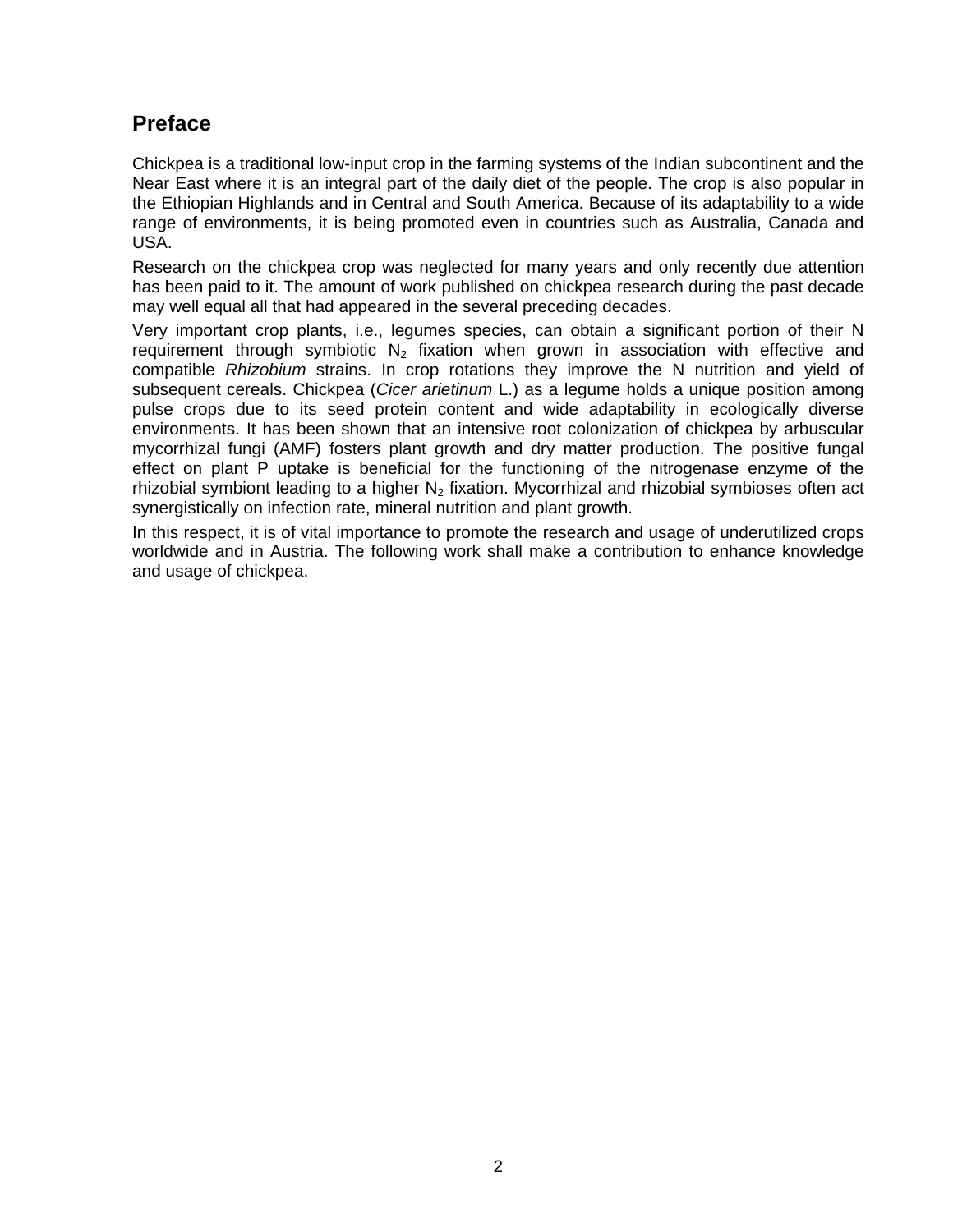# **Abstract**

There is increasing evidence for the promoting effects of arbuscular mycorrhiza fungi (AMF) on the growth of practically important crops which is generally attributed to the improved uptake of nutrients. The present study evaluates the effects of inoculating AMF on growth and nutrient acquisition of chickpea and barley based on a series of pot experiments during 2 years. A range of soil biological and chemical conditions was used to test the AMF treatment in interaction with indigenous microbes (sterilized vs. non-sterilized soil), application of additional fertilizer N or coinoculation of chickpea with nitrogen-fixing rhizobia. The effect of treatments on colonization by AMF, rhizobial nodule number and weight, plant dry matter and soil mineral N, nutrient concentration and uptake were determined in randomized complete block designs with five replications using a chernozem topsoil of silty loam in a 1:1 mixture with sand as basic substrate. Inoculated plants were effectively colonized by AMF and attained more dry matter than control plants in both sterilized and non-sterilized soil, but colonization levels varied substantially between years. Both, chickpea and barley showed growth enhancement, though the AMF colonization level was lower with barley than with chickpea. The level of soil mineral N did not affect AMF performance. The non-sterilized soil contained no natural rhizobia strains suitable for chickpea infection, but with rhizobia inoculation nodules developed. When they were present their number often exceeded 10 per plant, but most of them were of small size and apparently ineffective. We found hardly any consistent effect of nitrogen nutrition on chickpea growth, neither due to fertilizer N nor to rhizobial infection, and with rhizobia inoculation no effect on N uptake was obtained. Interactions between AMF inoculation and nitrogen nutrition were only rare and cannot be generalized. This suggests that compatible, effective rhizobia were not present in the inoculum product or their environmental demands were not fulfilled and presumably nitrogen also was no growth limiting factor in our experiments. At the maturity of chickpea and barley plants, there were significant effects of AMF inoculation on the N, P, K, Ca, Mg, Fe, Mn, Zn and Cu uptake in all our experiments. Only N uptake of chickpea in sterilized soil and Mn in barley was not significantly affected. Additional N supply was again of minor importance for these effects. From the results obtained in the present study, it can be concluded that the presence of indigenous AMF did not preclude a positive response to AM inoculation in nutrient uptake and dry matter production. AMF inoculation caused a better response in chickpea than in barley when looking at the nutrient concentration, while mycorrhizal inoculation of barley improved nutrient uptake in parallel with enhanced growth. Our study confirms the enhancement of growth and nutrient acquisition due to AMF inoculation on both chickpea and barley.

Key words: arbuscular mycorrhiza fungi (AMF), chickpea, barley, nitrogen nutrition, crop growth, nutrient concentration and uptake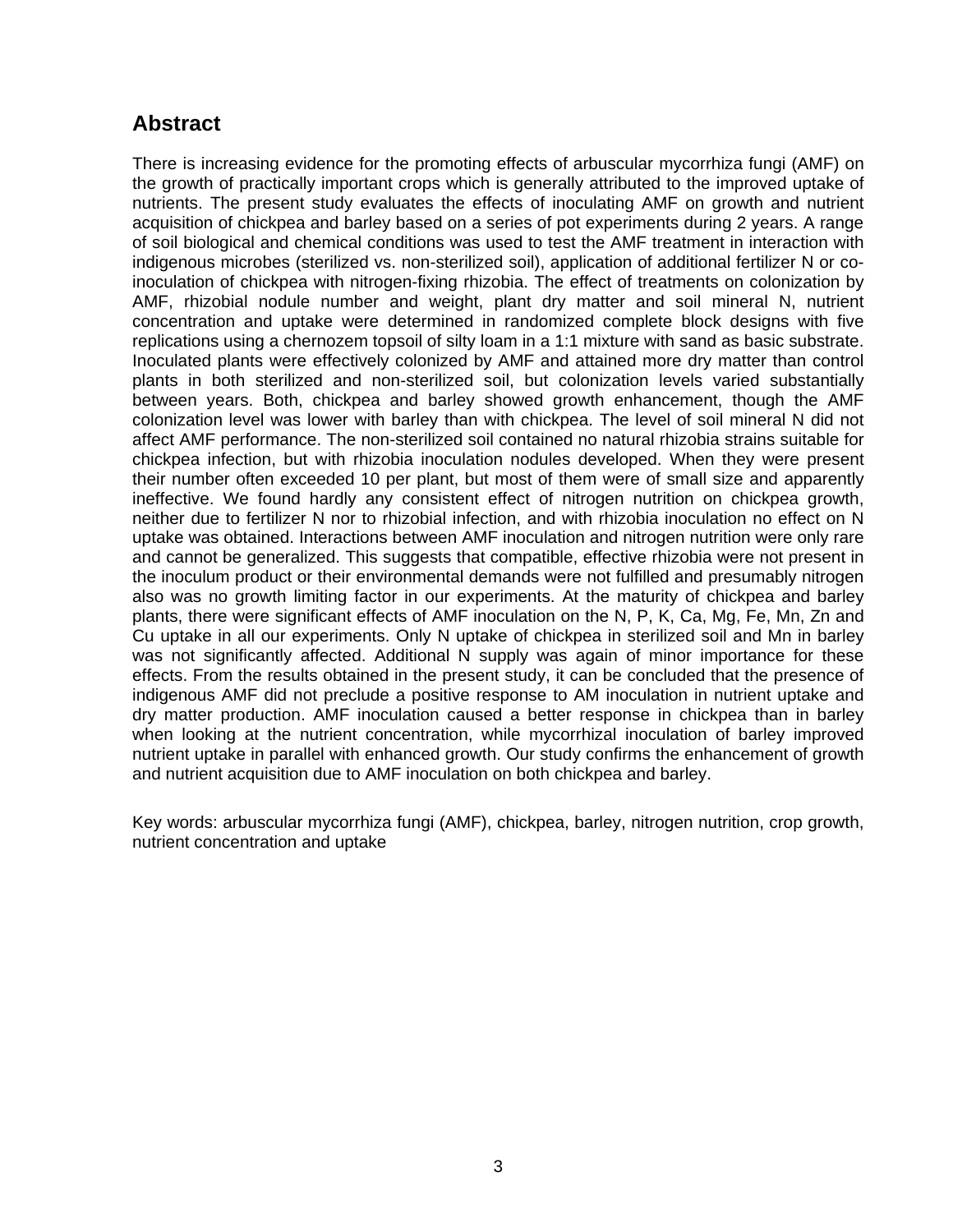# **Kurzfassung**

Die Wachstumsförderung infolge der Besiedelung mit arbuskulärer Mykorrhiza (AM) bei vielen Nutzpflanzenarten ist zunehmend anerkannt. Als Ursache wird vor allem eine verbesserte Nährstoffaufnahme genannt. Die vorliegende Arbeit untersucht anhand einer Serie von Gefäßversuchen über 2 Jahre den Einfluss einer AM-Inokulation auf Wachstum und Nährstoffaufnahme von Kichererbse und Gerste. Eine Reihe bodenbiologischer und -chemischer Umweltbedingungen wurden hergestellt, um die AM-Behandlung in Wechselwirkung mit natürlich vorhandenen Mikroorganismen (Boden sterilisiert vs. nicht-sterilisiert), der Zugabe von mineralischer N-Düngung oder der Ko-Inokulation der Kichererbsen mit N<sub>2</sub>-fixierenden Rhizobien zu testen. Die Effekte der Versuchsfaktoren auf AM-Besiedelung, Wurzelknöllchen-Zahl und -Gewicht, Pflanzen-Trockenmasse, N<sub>min</sub> im Boden sowie Konzentration und Aufnahme von Makro- und Mikronährstoffen wurden in Blockanlagen mit 5 Wiederholungen erhoben. Das Substrat war ein Tschernosem-Oberboden aus schluffigem Lehm 1:1 gemischt mit Quarzsand. Die AM-Inokulation war erfolgreich und führte zu erhöhter Trockenmassebildung gegenüber den Kontrollpflanzen, sowohl in sterilisiertem als auch in nicht-sterilisiertem Boden. Die Kolonisierungsgrade waren in beiden Jahren allerdings unterschiedlich hoch. Kichererbse und Gerste zeigten ähnliche Wachstumsverbesserungen, obwohl der Kolonisierungsgrad bei Gerste niedriger ausfiel. Der N<sub>min</sub>-Gehalt hatte keinen Einfluss auf die AM-Wirkung. Der nichtsterilisierte Boden enthielt offenbar keine Rhizobien-Stämme, die Kichererbsen infizieren konnten, aber nach Rhizobium-Inokulation wurden Knöllchen entwickelt. An solchen Pflanzen waren es häufig mehr als 10, die allerdings klein blieben und anscheinend nicht biologisch aktiv waren. Die N-Ernährung (mineralisch oder über die Symbiose) ergab bei Kichererbsen überhaupt keine konsistenten Effekte, und die Rhizobien-Infektion erhöhte auch nicht die N-Aufnahme. Wechselwirkungen zwischen AM und N-Ernährung traten gelegentlich auf, erlauben aber keine Verallgemeinerung. Das Rhizobien-Inokulum enthielt offenbar keine wirksamen Rhizobium-Stämme oder deren Umweltansprüche wurden nicht erfüllt. Zudem war in den Versuchen N offenbar nicht wachstumsbegrenzend. Zur Reife von Kichererbsen und Gerste ergab die AM-Inokulation nachweisbare Effekte auf die Aufnahme von N, P, K, Ca, Mg, Fe, Mn, Zn und Cu. Lediglich die N-Aufnahme von Kichererbsen im sterilisierten Boden sowie die Mn-Aufnahme von Gerste blieben unbeeinflusst. Die N-Versorgung war auch hierfür nicht bedeutend. Die Ergebnisse erlauben die Schlussfolgerung, dass natürlich im Substrat vorhandene AM-Pilze den positiven Effekt einer zusätzlichen AM-Inokulation auf Wachstum und Nährstoffaufnahme nicht beeinträchtigten. Kichererbsen reagierten auf AM besonders positiv in den Nährstoffkonzentrationen, während sich bei Gerste die Trockenmassebildung und parallel dazu die Nährstoffaufnahme verbesserte. Insgesamt bestätigt die Arbeit, dass AM-Inokulation Wachstum und Nährstoffversorgung bei Kichererbsen und Gerste zu verbessern vermag.

Schlüsselworte: arbuskuläre Mykorrhiza (AM), Kichererbse, Gerste, Stickstoff-Ernährung, Wachstum, Nähstoffkonzentration und –aufnahme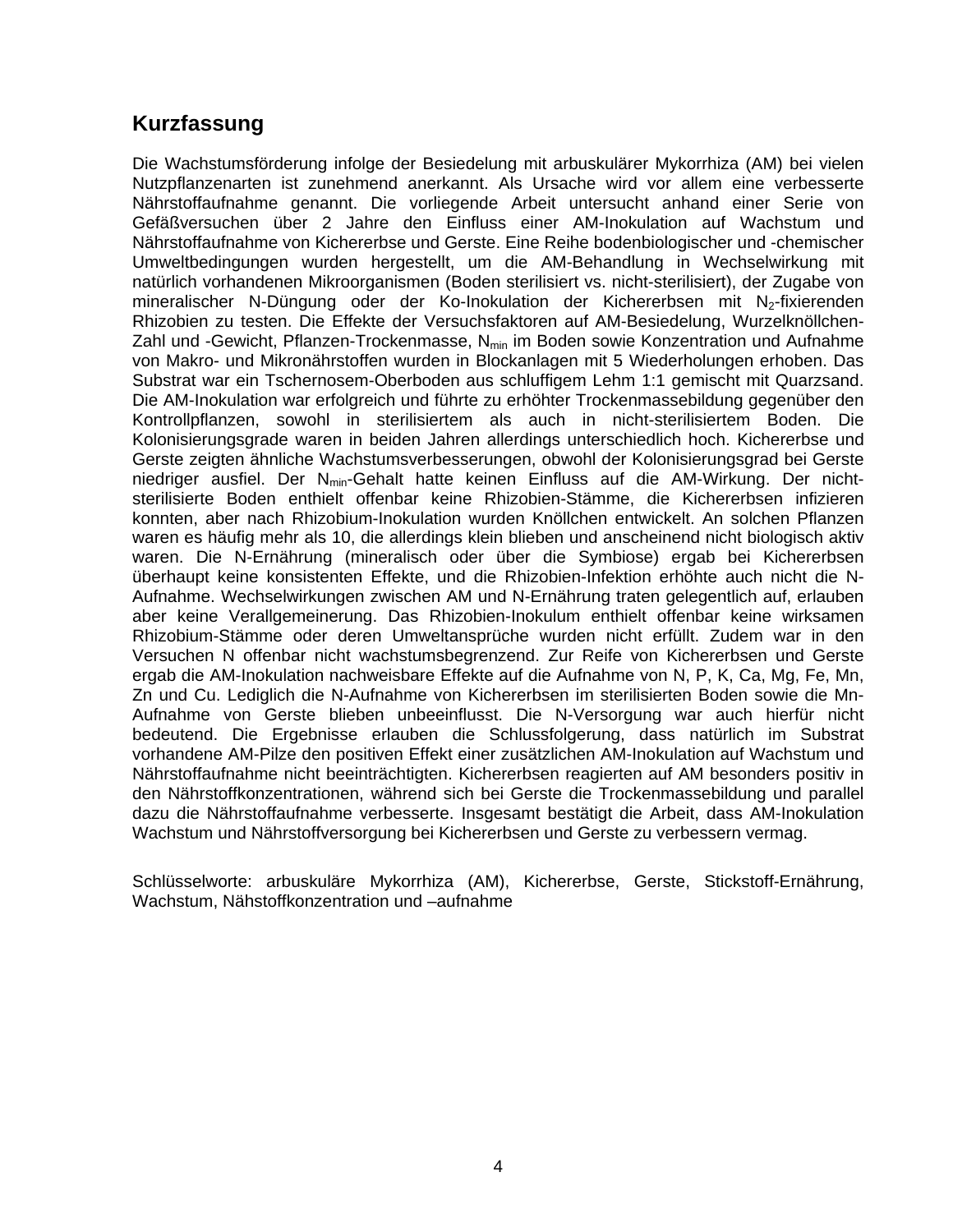# **Table of contents**

|                | 1.1 |       |           |     |
|----------------|-----|-------|-----------|-----|
|                |     | 1.1.1 |           |     |
|                |     | 1.1.2 |           |     |
|                |     | 1.1.3 |           |     |
|                |     | 1.1.4 |           |     |
|                |     |       |           |     |
|                | 1.2 |       |           |     |
|                |     | 1.2.1 |           |     |
|                |     |       |           |     |
|                |     |       |           |     |
|                |     | 1.2.2 |           |     |
|                |     |       |           |     |
|                |     |       |           |     |
|                | 1.3 |       |           |     |
|                |     | 1.3.1 |           |     |
|                |     | 1.3.2 |           |     |
|                |     |       |           |     |
|                |     |       | 1.3.2.1.1 |     |
|                |     |       | 1.3.2.1.2 |     |
|                |     |       |           |     |
|                |     | 1.3.3 |           |     |
|                |     |       |           |     |
|                |     |       |           |     |
|                | 1.4 |       |           |     |
|                |     | 1.4.1 |           |     |
|                |     | 1.4.2 |           |     |
| $\overline{2}$ |     |       |           |     |
| 3              |     |       |           | .28 |
|                | 3.1 |       |           |     |
|                |     | 3.1.1 |           |     |
|                |     | 3.1.2 |           |     |
|                | 3.2 |       |           |     |
|                |     | 3.2.1 |           |     |
|                |     | 3.2.2 |           |     |
|                |     |       |           |     |
|                |     |       |           |     |
|                |     |       |           |     |
|                |     |       |           |     |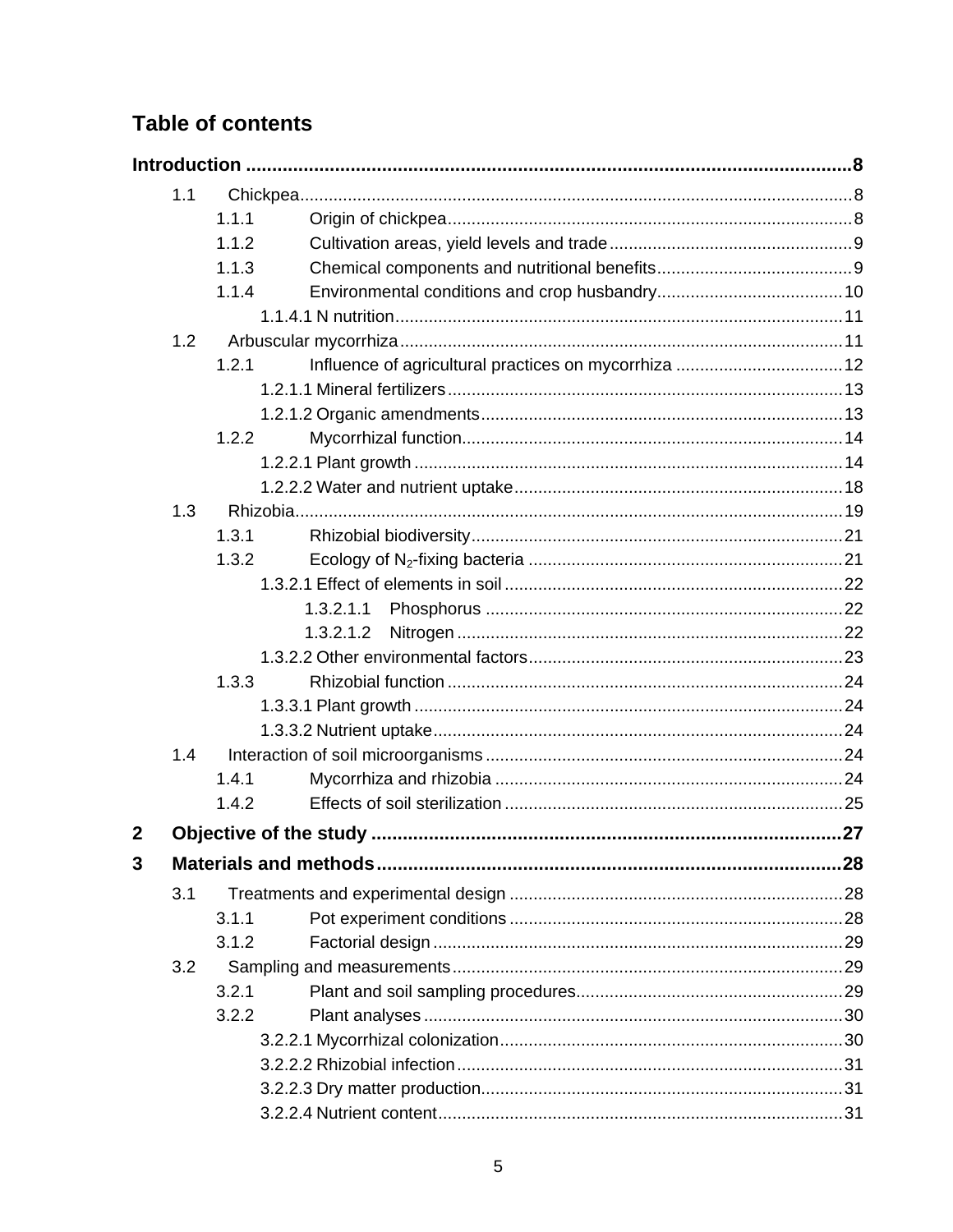|    |      | 3.2.3 |                                                                                     |  |
|----|------|-------|-------------------------------------------------------------------------------------|--|
|    | 3.3  |       |                                                                                     |  |
| 4  |      |       |                                                                                     |  |
|    | 4.1  |       | Arbuscular mycrorrhizal and nitrogen nutrition effects on chickpea and barley       |  |
|    |      |       |                                                                                     |  |
|    |      | 4.1.1 | Soil biological and chemical conditions of the experiments33                        |  |
|    |      | 4.1.2 |                                                                                     |  |
|    |      | 4.1.3 |                                                                                     |  |
|    |      | 4.1.4 |                                                                                     |  |
|    | 4.2  |       | Arbuscular mycrorrhizal and nitrogen nutrition effects on N concentration and total |  |
|    |      | 4.2.1 |                                                                                     |  |
|    |      | 4.2.2 |                                                                                     |  |
|    | 4.3  |       | Arbuscular mycrorrhizal and nitrogen fertilizer effects on micro and macro element  |  |
|    |      | 4.3.1 |                                                                                     |  |
|    |      |       |                                                                                     |  |
|    |      |       |                                                                                     |  |
|    |      |       | 4.3.1.3 Comparing chickpea with barley in non-sterilized soil 44                    |  |
|    |      | 4.3.2 | Interaction effects between AMF inoculation and nitrogen fertilizer 45              |  |
| 5  |      |       |                                                                                     |  |
|    | 5.1  |       | The effects of arbuscular mycorrhiza and nitrogen nutrition on growth and N         |  |
|    |      | 5.1.1 |                                                                                     |  |
|    |      | 5.1.2 |                                                                                     |  |
|    |      | 5.1.3 |                                                                                     |  |
|    |      | 5.1.4 |                                                                                     |  |
|    | 5.2  |       | Arbuscular mycrorrhizal and nitrogen fertilizer effects on concentrations and       |  |
|    |      | 5.2.1 |                                                                                     |  |
|    |      | 5.2.2 |                                                                                     |  |
|    |      | 5.2.3 |                                                                                     |  |
|    |      | 5.2.4 | Interaction effects between AMF inoculation and nitrogen fertilizer 52              |  |
| 6  |      |       |                                                                                     |  |
| 7  |      |       |                                                                                     |  |
| 8  |      |       |                                                                                     |  |
| 9  |      |       |                                                                                     |  |
| 10 |      |       |                                                                                     |  |
| 11 |      |       |                                                                                     |  |
|    | 11.1 |       |                                                                                     |  |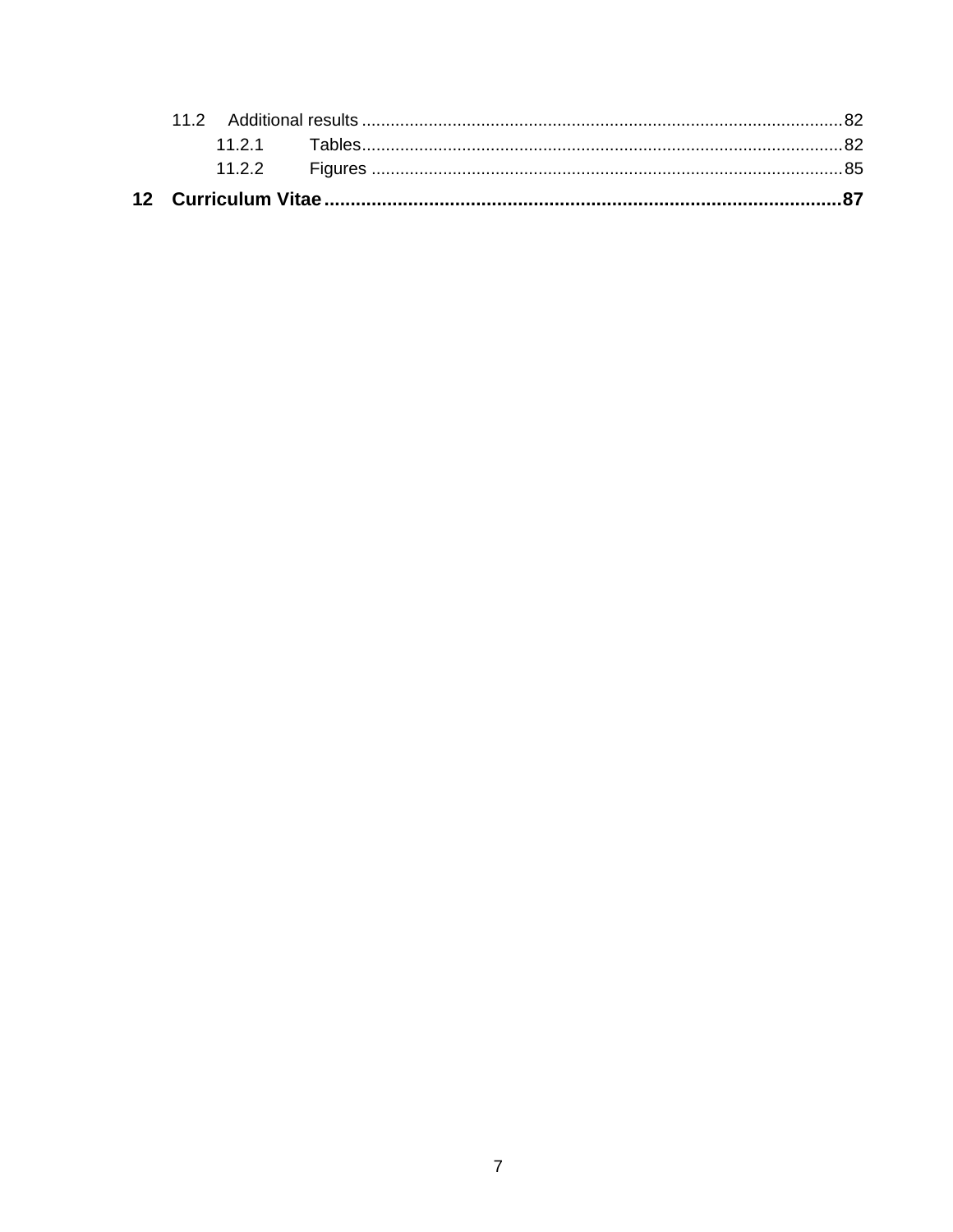# **Introduction**

Chickpea (*Cicer arietinum* L.) holds a unique position among pulse crops due to its seed protein content and wide adaptability in ecologically diverse environments. It plays a significant role in farming systems as a substitute for fallow in cereal rotations, where it contributes to the sustainability of production and reduces the need for N fertilization through fixing atmospheric nitrogen and breaking gramineous crop disease cycles (Jodha and Subba Rao, 1987; Herridge et al., 1995; Singh, 1997). Spring sown barley (*Hordeum vulgare* L.) is a typical non-legume alternative to chickpea in grain crop rotations due to similar vegetation periods. It is often used as a reference crop for estimating N fixation of grain legumes (Doughton et al., 1995; Carranca et al., 1999). Recently, it has been shown that an intensive root colonization of barley (Chaurasia and Khare, 2005) and chickpea (Saini et al., 2004) by arbuscular mycorrhizal fungi (AMF) fosters plant growth and dry matter production.

# **1.1 Chickpea**

Chickpea (*Cicer arietinum* L.) belongs to the genus *Cicer*, tribe *Cicereae*, family *Fabaceae*, and subfamily *Papilionaceae* (Singh and Diwakar, 1995). Chickpea is a self-pollinating crop with a negligible percentage of outcrossing (Singh, 1997) and is generally considered to be a quantitative long-day plant. So far no day-neutrality or qualitative long-day response have been reported (Soltani et al., 2004). Flowering of many genotypes of chickpea is moderated by photoperiod (Summerfield et al., 1994) but thermal time gave a better relationship with development rate (Verghis et al., 1999).

It is a major pulse crop in South Asia, the Middle East, East Africa, western Mediterranean, Australia and Mexico. Chickpea acreage has increased steadily in Canada and parts of the USA in recent years. Chickpea and other pulse crops such as lentil (*Lens culinaris* Medik.), dry pea (*Pisum sativum* L.) and dry bean (*Phaseolus vulgaris* L.) are a major source of protein in human diets, particularly in low-income countries.

Two different chickpea types are distinguished: kabuli and desi. Kabulis have white flowers and beige seed, no anthocyanin in the aerial plant parts and relatively large seeds with a thin testa. Desis usually have purple flowers, anthocyanin pigmentation in the stem and leaves, and relatively small, colored, wrinkled seeds with thick seed coats (Malhotra et al., 1987; Rheenen, 1991).

# **1.1.1 Origin of chickpea**

Chickpea was first cultivated at least 9500 years ago in the Fertile Crescent, in an area of present-day south-eastern Turkey and adjoining Syria and Iran, at the beginning of agriculture. The oldest chickpea excavation records date from 7500 B.C. (Smithson et al., 1985; van Maesen, 1987; Redden and Berger, 2007).

It is believed that the Hellenes took the crop westwards from Turkey to the Mediterranean region and eastwards to West Asia and the Indian subcontinent. By the Iron Age, chickpea consolidated its distribution in South and West Asia and appeared in Ethiopia for the first time. The New World saw the crop introduced by Spaniards and Portuguese merchants, while Asian settlers added new varieties later, for instance in the West Indies (Rheenen, 1991). A spectacular expansion of chickpea production took place in Australia, where from 1983 to 2007 the area increased from 3,100 to 306,000 ha, according to the Food and Agriculture Organization (FAO) Production Statistics (http://faostat.fao.org).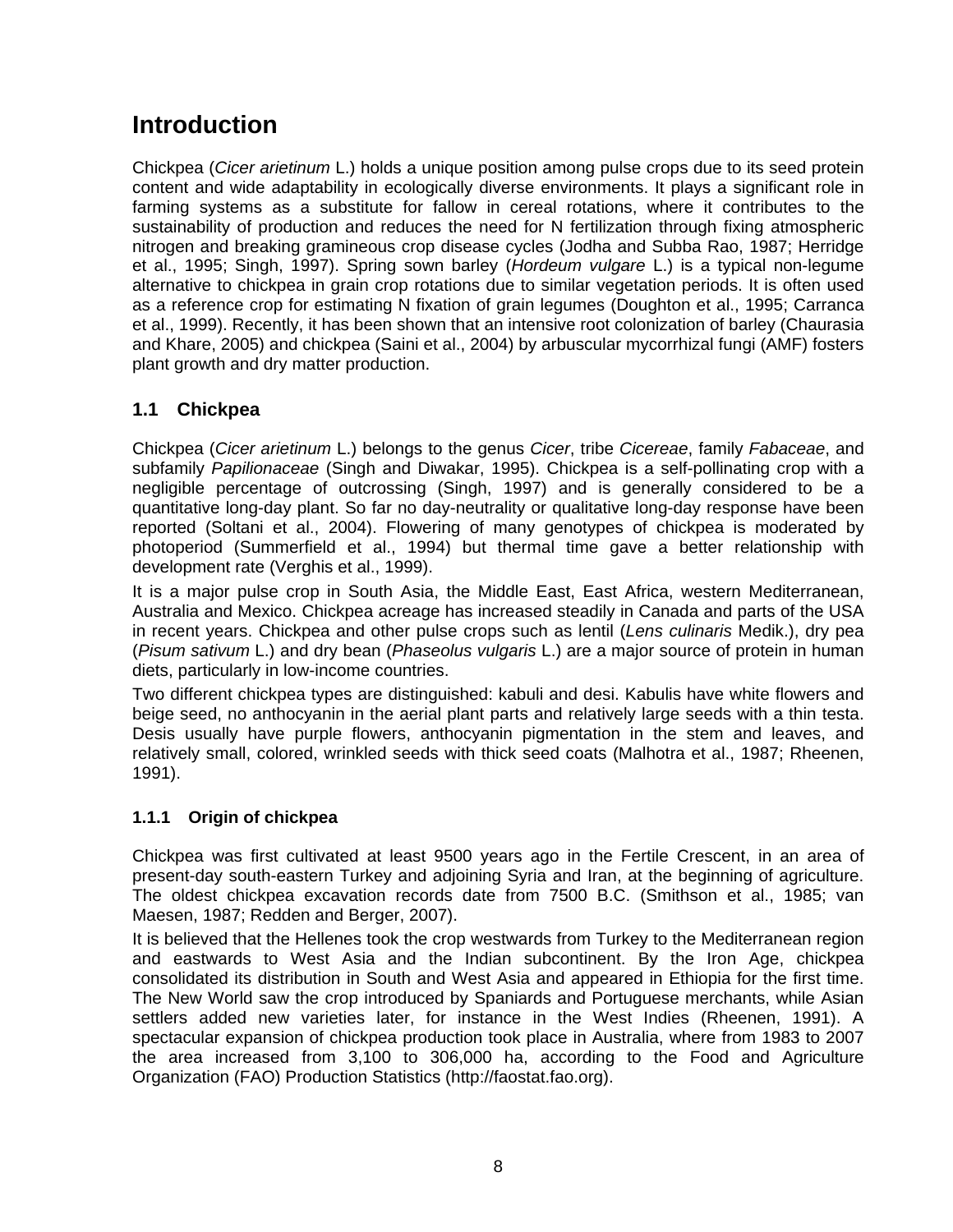#### **1.1.2 Cultivation areas, yield levels and trade**

Only 18 out of 51 chickpea growing countries plant more than 20,000 hectares. Asia with 18 chickpea producing countries accounts for the bulk of the area (90%) and production (87%) in the world and involves highest (East Asia) and lowest (south Asia) yields of chickpea. The countries with high level of area harvested have an average yield of  $743$  kg ha<sup>-1</sup>; since these countries account for such a large proportion of chickpea area (75%), the world average yield of 792 kg ha<sup>-1</sup> is similar. In fact, average chickpea yield is very low compared with yields of cereals and also some pulses such as peas  $(1,500 \text{ kg ha}^{-1})$  and lentils  $(965 \text{ kg ha}^{-1})$ . However, amongst pulse crops chickpea has consistently maintained a significant status, ranking third in production (14.6%) after bean (30.5%) and pea (22%). Average production data from 2006-2007 indicate that 76% of chickpea came from South Asia, 13% from West Asia, North Africa and East Africa, 3% from North America. Australia, Myanmar (South-East Asia) and Mexico (Central America) contributed 3%, 2.5% and 2% of global production, respectively. Any country of Europe, South America, East and Central Asia produced < 1% (FAO, 2007).

Chickpea dominates international markets relative to other legume crops and its trading is more than \$ 8 billions annually (Yadav et al., 2007). According to FAO statistics (average 2005-2006) the important chickpea exporting countries are Australia, Turkey, Ethiopia and Mexico. The countries meeting a substantial part of their domestic demands of chickpea through imports are India, Bangladesh, Pakistan, Spain and Algeria.

# **1.1.3 Chemical components and nutritional benefits**

Due to its high nutritional value, chickpea is an integral part of the daily dietary system for millions of people and, when combined with cereals, provides a nutritionally balanced amino acid-calorie composition with a ratio close to the ideal for humans. Most legumes have high nitrogen contents, due to their ability to fix atmospheric nitrogen through a symbiotic association with soil microbes. Frequent consumption of pulses is now recommended by most health organizations. Chickpea is a good source of energy, protein, minerals, vitamins, fibre, and also contains potentially health-beneficial minerals and vitamins. The nutritional value of chickpea has been documented in numerous publications (Norton et al., 1985; Williams and Singh, 1987; Huisman and Poel, 1994; Wood and Grusak, 2007); typical ranges were as follows: protein from 12.5 to 31.5%, carbohydrates from 51 to 71%, fiber from 1 to 13%, lipid from 3 to 10%, ash from 2.5 to 4%. The literature covering the chemical composition of chickpea seed is summarized in Table 1.1.

| References               | Protein | Carbohydrate | Fat  | <b>Dietary Fiber</b> | Ash  |
|--------------------------|---------|--------------|------|----------------------|------|
| Norton et al., 1985      | 20.6    | 50.0         | 5.7  | 15.0                 | n.d. |
| Williams and Singh, 1987 | 23.0    | 63.5         | 5.3  | 19.0                 | 3.2  |
| Hulse, 1994              | 23.3    | 61.5         | 5.0  | 8.5                  | n.d. |
| Huisman and Poel, 1994   | 22.3    | 61.0         | n.d. | n.d.                 | n.d. |
| Wood and Grusak, 2007    | 22.2    | 60.2         | 5.6  | 28.0                 | 3.0  |
|                          |         |              |      |                      |      |

#### **Table 1.1: General composition of chickpea seeds (%)**

n.d. not determined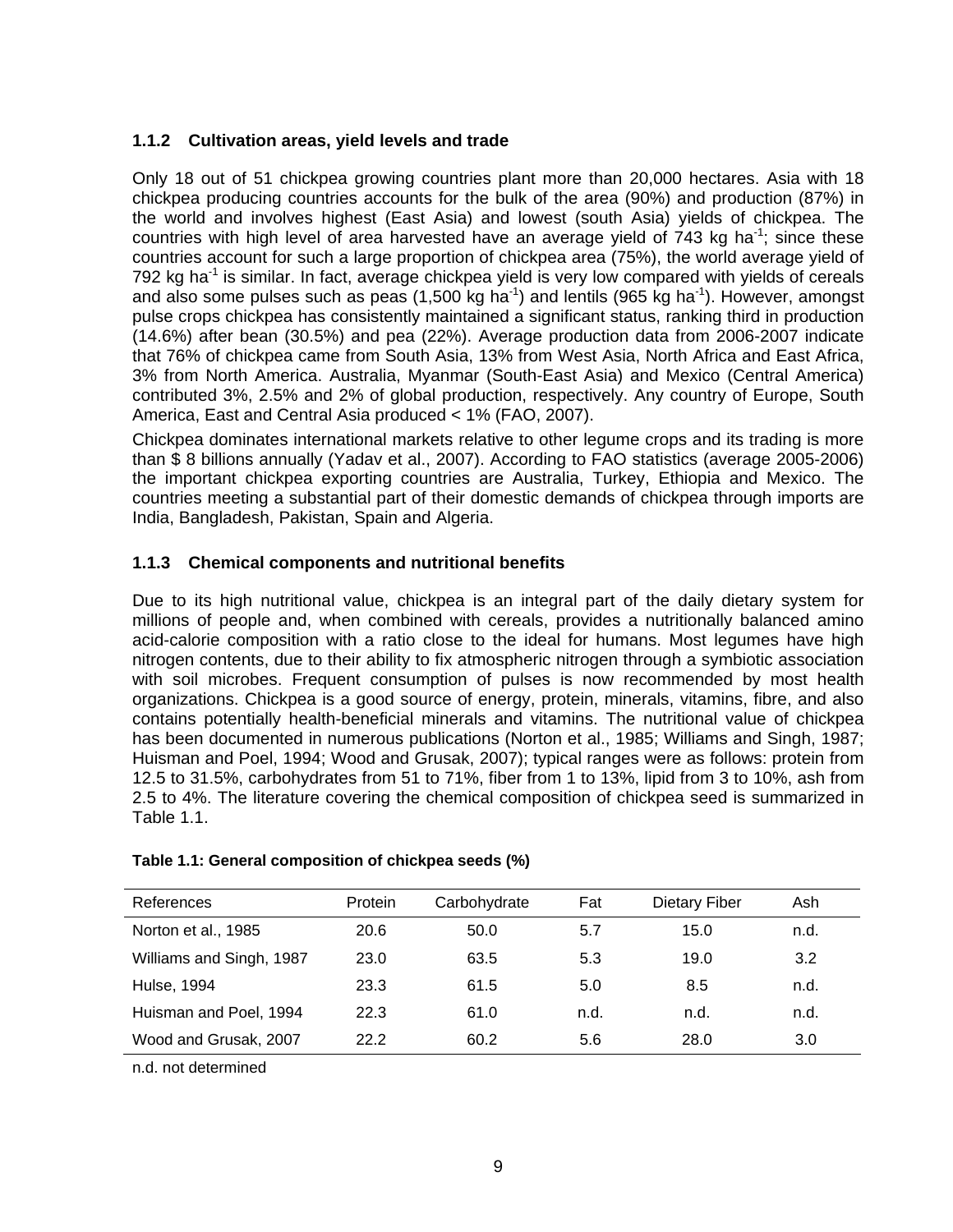The presence of many different types of proteins and other smaller molecules, including alkaloids, isoflavones, polyphenolics and a variety of oligosaccharides, make pulse seeds unique. Experimental evidence exists for the beneficial activity of pulse components in the prevention and treatment of various diseases. These results strongly support the claim that a diet with a regular intake of pulses, including chickpea, is one of the ways to maintain and improve health (Wood and Grusak, 2007).

#### **1.1.4 Environmental conditions and crop husbandry**

There are wide variations in the agroclimatic conditions under which chickpea is grown around the world. These environments differ in photoperiod, temperature and precipitation. Due to the variation in altitude, climate and mechanization, the crop is planted at different times of the year. Also agricultural practices such as irrigation, fertilization and pest control vary from one region to another. Excessive soil moisture, high humidity and cloudy weather limit flower production and fruit set and also increase the severity of common diseases, particularly ascochyta blight (Saxena, 1986). The highest mean yield is in North and Central America, reflecting significant irrigated production in Mexico, comparatively favorable rainfed environments in the USA and Canada and a high-input, mechanized agriculture; the lowest yield is in West Asia where the principal constraints are short growing seasons, diseases (especially ascochyta blight), low inputs and sometimes poor husbandry. Hence the advantages and disadvantages of chickpeabased cropping systems are often location-specific (Berrada et al., 2007).

It is likely that chickpea's poor performance under cold and chilling stress due to abortion of early flowers and pods, as well as its relative tolerance of high temperatures, are outcomes of the crop's unique evolution from a Mediterranean winter-annual life cycle, to post-rainy season spring sowing and subsequent dissemination to warmer, summer dominant rainfall regions. There is genetic variation available in the response to sub-optimal temperature (Sedgley et al., 1990).

Chickpea is grown on different types of soils ranging from sands (dunes in the 'Thal' of Pakistan) to sandy loams (northern India) to deep black cotton soils (central India, West Asia and the Ethiopian highlands). It is also cultivated on calciferous soils with a subsoil layer of CaCO<sub>3</sub> in West Asia. Chickpea requires good soil aeration. Therefore, heavy soils require care in seedbed preparation to ensure adequate aeration. The best soils for chickpea growth are deep loams or silty clay loams devoid of soluble salts with a pH range of 5.7 to 7.2. Salinity has an adverse effect on dry matter production and uptake of phosphorous, zinc and iron. Increased salinity (chloride or sulfate) leads to a decrease in nodule weight, leghemoglobin content, number and weight of pods per plant and seed. Acid soils with a pH of 4.6 seem to increase the problem of *Fusarium* wilt in chickpea (Saxena, 1986).

A viable chickpea seed with an initial moisture content of 10% may germinate at an optimum temperature (28-33°C) in about 5-6 days when it has imbibed sufficient water to reach a moisture level of more than 80%. The seeds generally are placed at a depth ranging from few centimeters to as deep as 10-15 cm (Singh and Diwakar, 1995). Deeper sowing may improve crop establishments where moisture from summer and autumn rainfall is stored in the subsoil below 5 cm (Siddique and Loss, 1999). These authors further suggested that deeper sowing improves the survival of rhizobia inoculation as soil temperature decreases and moisture availability increases with increasing depth. Various factors influencing optimum seeding depth include soil texture, date of sowing, climatic conditions and seed size (Sekhon and Singh, 2007). Increasing chickpea plant density consistently increased seed yield per unit area (Miguélez Frade and Valenciano, 2005), despite more disease on plants at higher plant density (Gan et al., 2007) and a reduction in the number of pods per plant and the 1000-seed weight (Miguélez Frade and Valenciano, 2005; Valimohammadi et al., 2007). Decreasing chickpea plant density is a cultural practice that helps ensure the largest seed possible under given growing conditions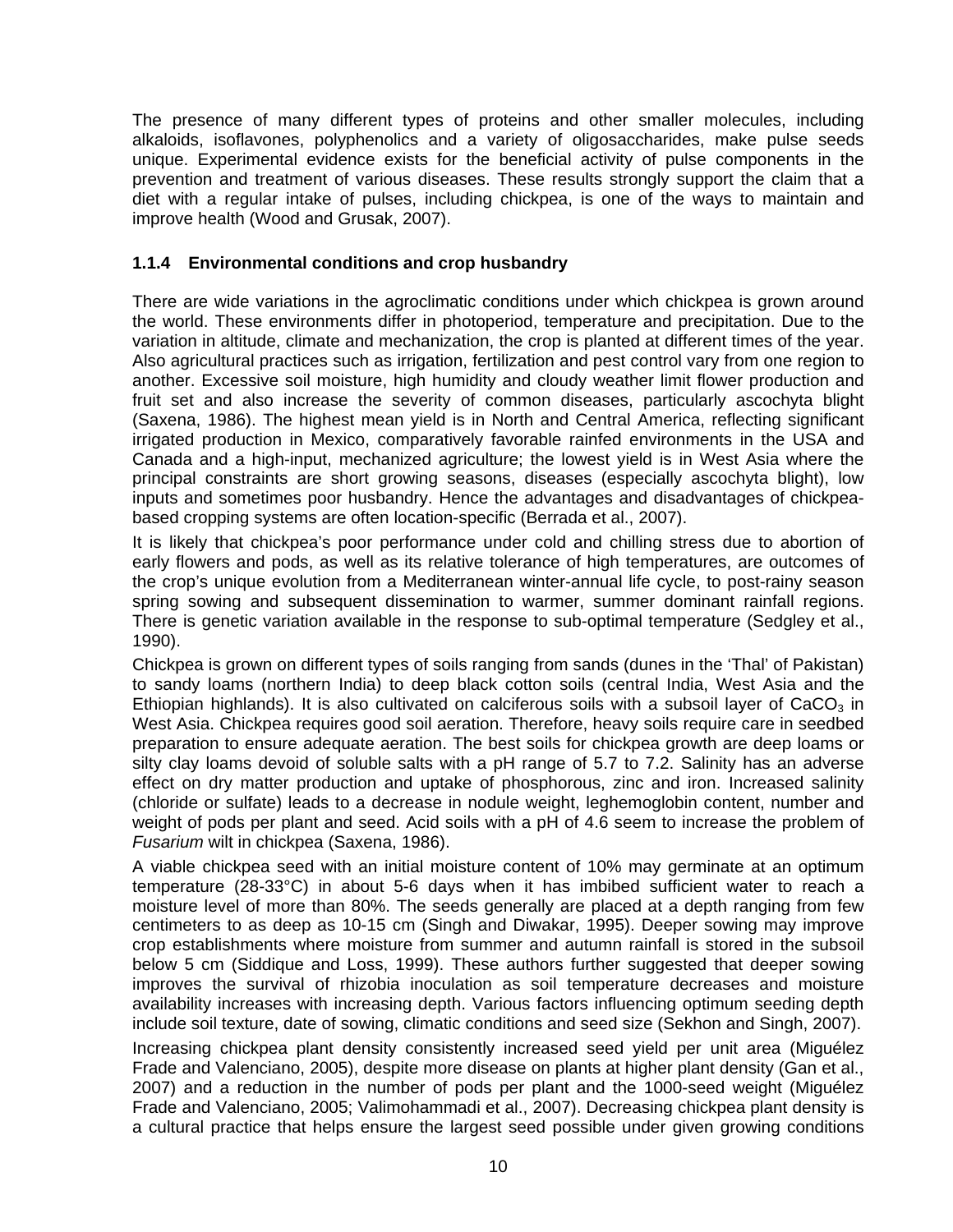(Gan et al., 2003), however, decreasing plant density of an already poor competitor like chickpea makes losses due to weeds even worse (Yenish, 2007). Identifying optimum plant populations for groups of cultivars with similar plant architecture should be a component in an integrated strategy to minimize ascochyta blight and to control weeds in chickpea. They will depend upon the genotype and the environmental conditions under which chickpea is grown (Singh and Diwakar, 1995).

Chickpea is predominantly a rainfed crop, grown mainly on residual moisture and in droughtprone environments; only a small area (<10%) is irrigated. Chickpea has been successfully cultivated both in irrigated conditions and with conserved moisture under rainfed conditions (Saxena, 1986).

Both organic and inorganic sources of nutrients have been found to be useful for chickpea growth and yield. The response to nutrient application in chickpea depends on the nutrient status of the soil, agroclimatic conditions and the genotype (Ahlawat, 1990; Alloush et al., 2000).

#### **1.1.4.1 N nutrition**

Being a legume, chickpea obtains its nitrogen preferably through nitrogen fixation. Initial soil  $NO<sub>3</sub>–N$  concentration and other factors like crop growth also affect the amount of  $N<sub>2</sub>$  fixed. An application of 15-25 kg N ha<sup>-1</sup> has been found to be useful for stimulating growth and yield of chickpea nodulated by *Rhizobium* spp*.* (Singh and Diwakar, 1995). Increased fertilizer applications resulted in increased total and non-protein nitrogen in the seeds (Hulse, 1994) and a small effect on seed yield, but decreased nodule numbers by about 21% (Rupela and Beck, 1990; Berrada et al., 2007).

Chickpea is generally infected by *Rhizobium leguminosarum* ssp. *ciceri* (Kantar et al., 2003), *Mesorhizobium ciceri* and *Mesorhizobium mediterraneum* strains (Ben Romdhane et al., 2008, Table A1). The effect of artificial rhizobia inoculation on chickpea yield depends on the native rhizobial status as rhizobia species producing nodules in chickpea are specific only to this species. Fields in which well-nodulated chickpea was grown previously do not require inoculation. However, where chickpea is being grown after paddy or chickpea is being introduced for the first time, inoculation is advisable (Singh and Diwakar, 1995).

Inoculation of chickpea with effective bacterial strains significantly increases nodule dry weight, proportion of N derived from  $N_2$  fixation (%Ndfa), seed yield and total biomass yield. Chickpea and rhizobia in association can annually fix up to 176 kg N ha<sup>-1</sup> (Rupela and Saxena, 1987) and increase all yield parameters depending on cultivar, bacterial strain and environmental factors (Beck, 1992; Carranca et al., 1999; El Hadi and Elsheikh, 1999; Kantar et al., 2003; Valverde et al., 2006; Ben Romdhane et al., 2008).

# **1.2 Arbuscular mycorrhiza**

In 1885 Albert Bernard Frank (Frank, 1885 cited by Siddiqui et al. (2008)), in his study of soil microbial-plant relationships, introduced the Greek term 'mycorrhiza', which literally means 'fungus roots'. Mycorrhizal fungi play an essential role in plant growth, nutrient uptake, disease protection and overall soil fertility. They form symbiotic relationships with over 80% of all vascular plants. Of the seven types of mycorrhizae described (arbuscular, ecto-, ectendo-, arbutoid, monotropoid, ericoid and orchidaceous mycorrhizae), arbuscular mycorrhizae and ectomycorrhizae are the most abundant and widespread (Siddiqui et al., 2008). .AM fungi (AMF) are obligate mutualistic symbionts belonging to the phylum *Glomeromycota* and have a ubiquitous distribution in global ecosystems (Sharif and Moawad, 2006). Although arbuscular mycorrhizas have often been ignored by foresters, they are characteristic of such valuable trees as *Acer*, *Araucaria*, *Podocarpus* and *Agathis*, as well as all the *Cupressaceae*, *Taxodiaceae*, *Taxaceae*, *Cephalotaxaceae* and the majority of tropical hardwoods (Smith and Read, 2008).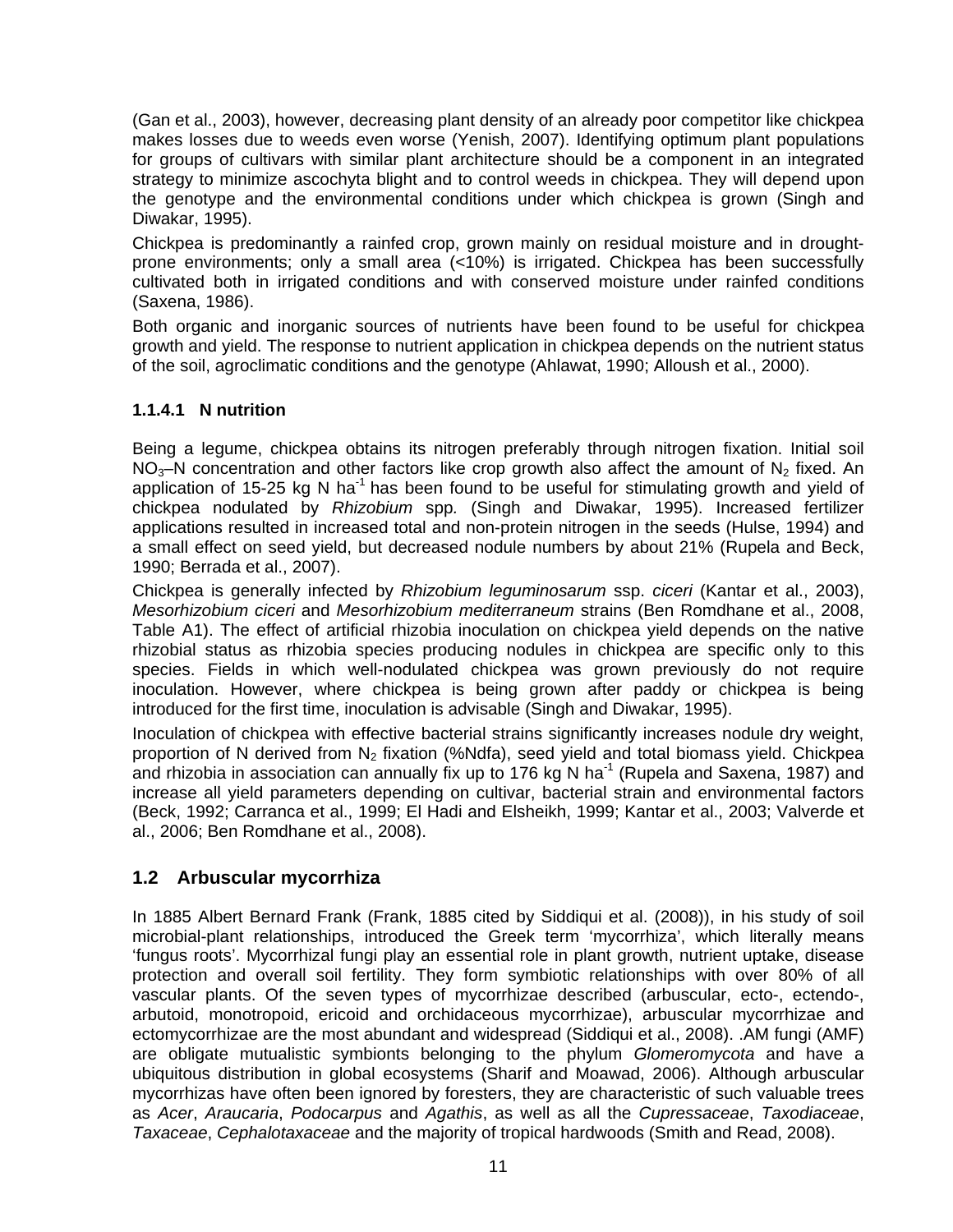This chapter presents an overview of current knowledge of mycorrhizal functions and potential benefits. More detailed recent information about AMF can be obtained from comprehensive monographs by Smith and Read (2008) and Siddiqui et al. (2008), who have compiled the many reviews of this area. We did not mention the complete references here to avoid a redundant references list.

The name 'arbuscular' is derived from characteristic structures, the arbuscules which occur within the cortical cells of many plant roots together with storage vesicles located within or between the cells. These structures have been considered diagnostic for AM symbioses. The term vesicular-arbuscular mycorrhiza (VAM), which was in use for many decades, has been dropped in recognition that vesicles are formed by only 80% of AM fungi, but the name 'arbuscular' is currently retained, regardless of the structural diversity which is more and more widely appreciated. An arbuscular mycorrhiza has three important components: the root itself, an extraradical mycelium in the soil and the fungal structures within and between the cells of the root (Giasson et al., 2008; Smith and Read, 2008).

Colonization of roots by AM fungi can arise from three main sources of inoculum in soil: spores, infected root fragments and hyphae, collectively termed propagules. AM fungi show varying abilities to colonize roots from different sources of inoculum. In many habitats, persistent hyphal networks in soil, together with root fragments, are the main means by which plants become colonized even when significant spore populations are also present. Hyphal contact with the root is usually followed by adhesion of the hypha to the root surface and after about 2–3 days the formation of swollen appressoria. Penetration of plant cell walls is always associated with narrowing of the hyphal diameter to form a peg, followed by expansion as the hypha enters the lumen of the cell and formation of arbuscules around 2 days later. After colonization of the root cortex, extraradical and symbiotic mycelium grows and production of viable and infective spores completes the fungal life cycle. The formation of appressoria on the surface of the root shows that the fungus has recognized the presence of a potential host plant. However, changes in the middle lamella structure when intercellular spaces are colonized by hyphae indicate the involvement of fungal enzymes such as pectinases. Activities of other hydrolytic enzymes, such as cellulases and xyloglucanases, are also elevated in AM roots (Smith and Read, 2008).

Two different types of symbiotic interfaces can be found, depending on whether the fungus grows inter- or intracellularly in the root system. Intercellular interfaces are created when the fungal hyphae grow within the intercellular spaces of the root cortex, whereas intracellular interfaces are developed when the fungal hyphae penetrate the wall of the root cells. Intracellular structures include coils of fungal hyphae (in Paris-type mycorrhizas) and arbuscules (in Arum-type mycorrhizas) (Ferrol et al., 2002). Arbuscules are short-lived structures and begin to senesce after 4–10 days of activity (Sawers et al., 2008)*.*

AMF plants have two potential pathways of nutrient uptake: (i) directly from the soil via roots or (ii) via the mycorrhizal symbiont. The AM pathway delivers nutrients to plant by three essential processes: uptake of the nutrients by the fungal mycelium followed by their translocation to the intraradical fungal structures (hyphae, arbuscules and coils) and transfer to the plant cells across the arbuscular interfaces. The fungal mycelium in soil can absorb nutrients beyond the zone depleted through root uptake, thus increasing the effectiveness with which the soil volume is exploited (Toro et al., 1997; Ruiz-Lozano et al., 2001; Bi et al., 2003; Rohyadi et al., 2004; Smith and Read, 2008).

#### **1.2.1 Influence of agricultural practices on mycorrhiza**

Modern agricultural practices have put new pressures on the plant mycorrhizal symbiosis. Tillage practices physically disrupt soil aggregates and AM hyphal networks resulting in declining soil structure, fertility and nutrient-cycling ability, and forcing more C allocation towards AM fungi to reestablish these networks rather than to glomalin formation, a glycoprotein produced by AM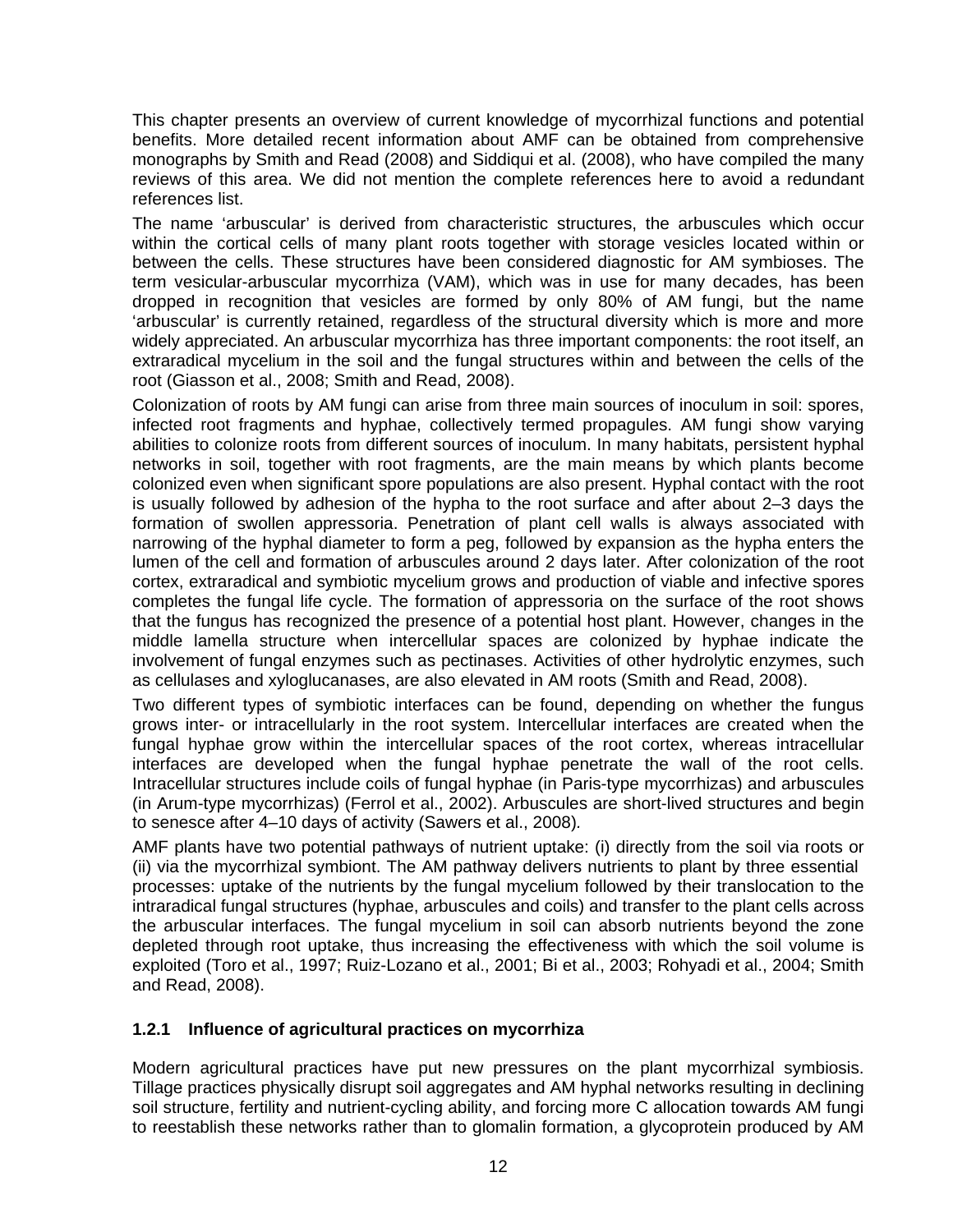fungi which helps in stabilizing soil aggregates. No tillage practices along with continuous cropping systems, using mycorrhizal host crops and reducing synthetic inputs, especially P, enhance the plant-mycorrhizal symbiotic relationship (Nichols, 2008; Panwar et. al., 2008).

#### **1.2.1.1 Mineral fertilizers**

One specific effect of high nitrogen inputs may be a reduction in the amount or the activity of the AM colonization (Azcón et al., 2003; Jia et al., 2004), but in other studies nitrogen has caused no obvious or only small response (Vaast and Zasoski, 1992; Vázquez et al., 2001). There is evidence that mycorrhizal colonization varies with N-form: plants supplied with  $NO<sub>3</sub>$  were found to have higher AM colonization than those fertilized either with  $NH_4$  or a  $NO_3/NH_4$  mixture (Hawkins and George, 2001; Ortas and Rowell, 2004). Studies of plant performance and N acquisition have identified variation in the capacity of mycorrhizal plants to benefit from fertilizer N depending on both N availability from soil (Jia et al., 2004; Azcón et al., 2008) and N-forms (Hawkins and George, 2001). For example Vázquez et al. (2001) showed that the beneficial mycorrhizal effect on plant protein content and dry matter of alfalfa is reduced under large quantities of N fertilizer. In addition, there is evidence that genetic variability in the fungal partner also influences N acquisition and that different plant-fungal combinations alter the degree of benefit derived by the host from fertilizer N (Vázquez et al., 2001). Due to the application of N fertilizer, either ammonium or nitrate, variations in the nutrient movement between AMF and associated plants have been identified (Ortas and Rowell, 2004). Cornejo et al. (2008) showed in an acid soil with Al and Mn phytotoxicity that the use of nitrate fertilizer resulted in reduction of the Mn and Al content in mycorrhizal wheat while addition of ammonium fertilizer increased P and Zn content, but so far underlying mechanisms were not revealed in detail. While  $NH<sub>4</sub>$ application decreases soil pH,  $NO<sub>3</sub>$  has an increasing effect (Bago et al., 1996; Ortas and Rowell, 2004). Lowering rhizosphere pH improves the solubility of P in the soil and consequently its availability to plants. Thus, plant growth and nutrient uptake can be influenced by both rhizosphere pH and mycorrhizal infection as affected by N source (Ortas and Rowell, 2004). These findings confirm other studies on the effects of nitrogen supply and mycorrhiza with different crops (Bago et al., 1996; Ortas et al., 1996).

Effects of P on AMF operate at several steps in the colonization process. High P levels have been shown to reduce the growth of germ tubes, the length or biomass of hyphae, the production of root exudates that stimulate branching of hyphae approaching roots, as well as growth of the extraradical mycelium, with consequences for both primary and secondary colonization. It is hypothesized that high concentration of soil P inhibits the expression of phosphate transporter genes (*GvPT*, *GiPT*, *GmosPT*), belonging to the Pht1 family, in the external mycelium and the gene encoding acid phosphatase. This indicates that AM colonization of root and AM root function are down-regulated by a P feedback mechanism, but the effects are not sufficiently well established for generalizations to be made (Smith and Read, 2008).

#### **1.2.1.2 Organic amendments**

The use of organic mulches, manure or slurries can have marked effects on the AM symbiosis and should be managed with caution. Both positive and negative effects have been noted. Inhibitory effects on mycorrhizal development after addition of sewage sludge were considered to be due to the effects of heavy metals in the sludge delaying the onset of infection. The effects of green manures are much more variable, and both negative and positive effects have been observed within the same experimental setup (Barea and Jeffries, 1995).

Reduced AM colonization of chickpea roots has been reported following the single addition of farmyard manure (FYM) while the use of FYM further positively affected the chickpea yield and P and N content and increased AM colonization where multi-inoculation (*Rhizobium*, *Bacillus*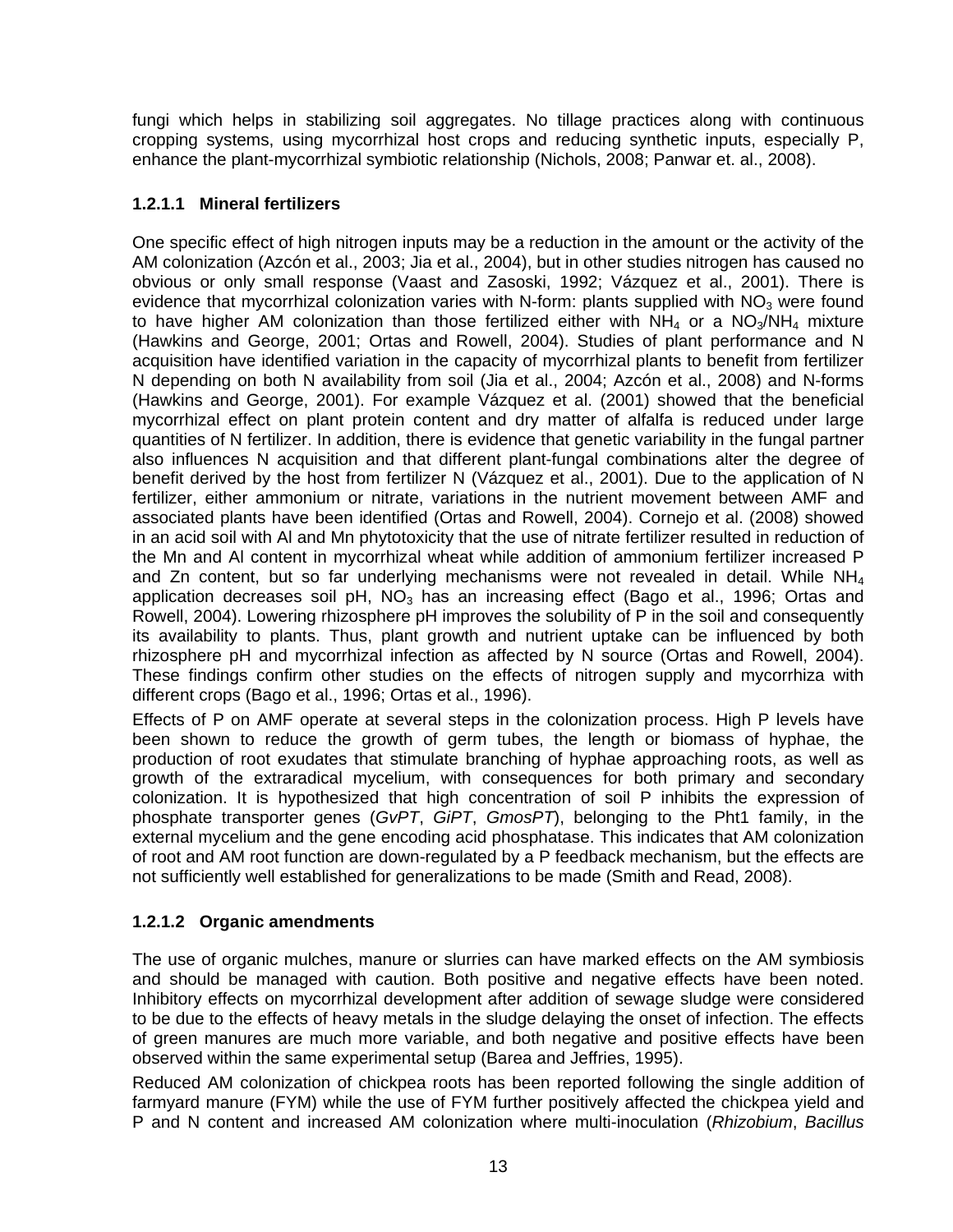and *Glomus*) were supplemented. This could be attributed to the microbial activity as key for mineralization of organic P in soils (Saini et al., 2004). Mycorrhizal hyphae intercept inorganic P released during mineralization of organic matter by microorganisms (Smith and Read, 2008).

Alloush et al. (2000) found enhanced AMF root colonization after addition of cattle manure to chickpea plants grown in acidic soil. However, stronger colonization did not result in enhanced shoot dry matter even though higher shoot P and K concentrations were noted. AM roots might be able to exploit sources of P in soil not normally available to plants. These include relatively insoluble forms of inorganic P, such as rock phosphate and Fe and Al phosphates, as well as sources of organic P such as phytate (Bolan, 1991). The mechanisms underlying increased uptake might depend upon hyphal exploitation of the soil volume, the possible excretion by hyphae of H<sup>+</sup> that lowers pH or organic anions with chelating ability and synergistic action between AM fungi and P-solubilizing microorganisms (Jakobsen, 1995; Smith and Read, 2008).

#### **1.2.2 Mycorrhizal function**

AMF are able to promote plant growth and to improve uptake of nutrients. AMF colonized plants are also known to be more tolerant than non-AMF plants to several biotic and abiotic stresses such as toxic metals, root pathogens, drought, high soil temperature, saline soils, adverse soil pH and transplanting (Paraskevopoulou-Paroussi et al., 1997; Ruiz-Lozano et al., 2001; Rabie and Almadini, 2005; Smith and Read, 2008; Turkmen et al., 2008). A literature review of the effects of mycorrhiza on nutrient uptake and concentrations with respect to species relevant for the present study together with characteristics of the soil conditions is given in Table 1.2.

#### **1.2.2.1 Plant growth**

More than 80% of all land plants establish an arbuscular mycorrhizal (AM) symbiosis. In this interaction, arbuscular mycorrhizal fungi (AMF) colonize roots of host plants and promote plant growth (Smith and Read, 2008). It is known from previous studies that inoculation of chickpea with *Glomus* sp. significantly increased growth over the control treatment (Singh and Tilak, 1989; Alloush et al., 2000; Zaidi et al., 2003; Akhtar and Siddiqui, 2007). Similar effects were observed with barley, using indigenous or selected AMF species (Owusu-Bennoah and Mosse, 1979; Clarke and Mosse, 1981; Powell, 1981).

Increased growth of plants after colonization with AMF may be attributed to the improved uptake of nutrients. This has been reported for a wide range of plant species including many crop plants (Jensen, 1982; Barea et al., 1987, 1996; Hirata et al., 1988; Weber et al., 1993; Al-Karaki and Clark 1999; Biró et al., 2000; Jia et al., 2004) and trees (Habte and Aziz, 1985; Manjunath and Habte, 1988; Okon et al., 1996).

In addition to their known effect on nutrient acquisition, mycorrhizal symbionts can positively act on host plant growth through a selective effect on microbial communities involved in soil functioning and soil fertility. Significant alterations in root physiology occur when plants become mycorrhizal and this association also alters root exudation both quantitatively and qualitatively (Posta et al., 1994; Giasson et al., 2008), as AMF catabolise some of the root exudates and modify root metabolic functions thus having a selective effect on soil microorganisms (Duponnois et al., 2008; Saldajeno et al., 2008).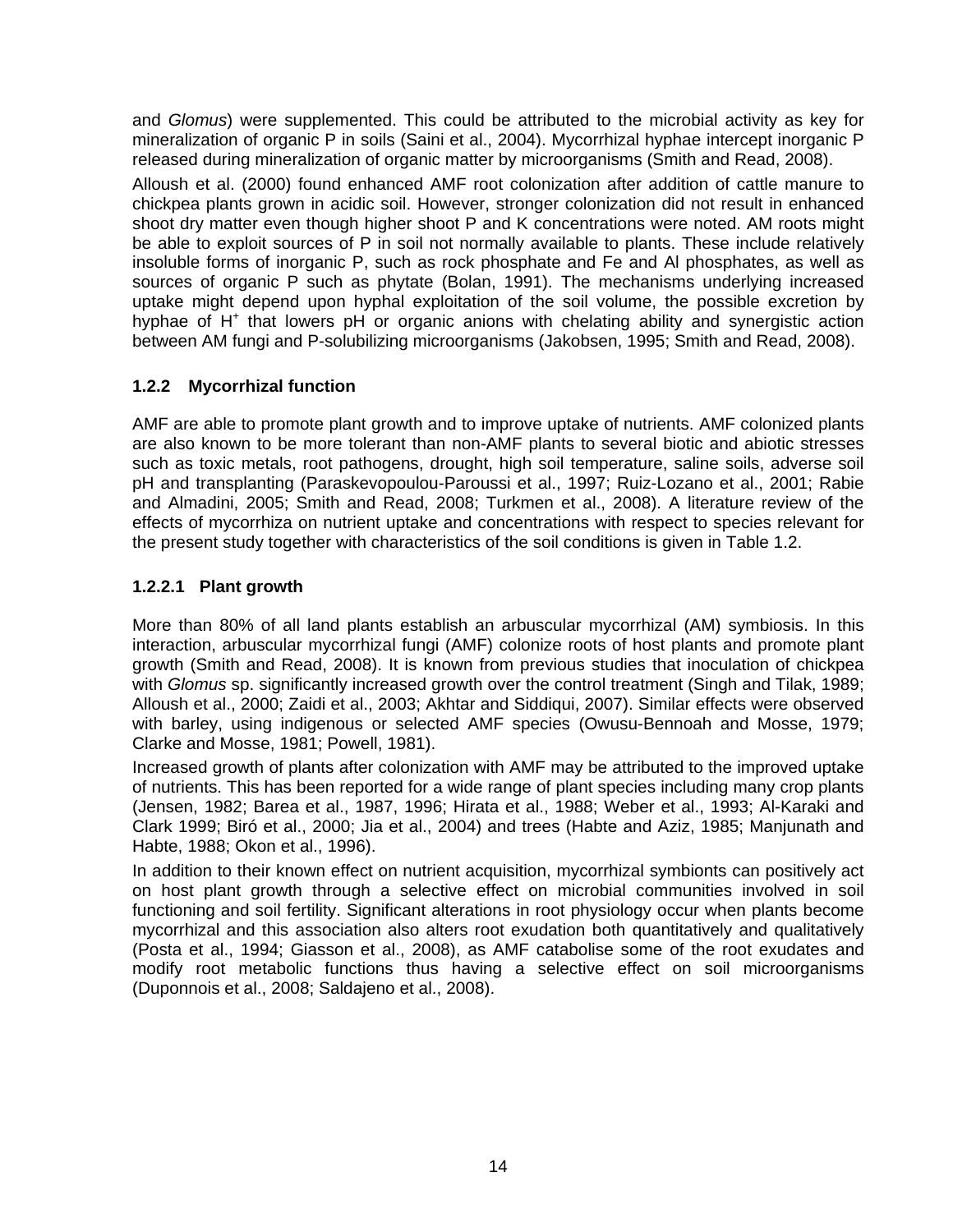| Crop<br>species      | pH      | soil       | trait  | N         | $\mathsf{P}$ | K         | Ca   | Mg   | Fe   | Mn        | Zn Cu | P in<br>soil<br>$\begin{pmatrix} mg \\ kg^{-1} \end{pmatrix}$ | Added P to<br>soil (mg<br>$kg^{-1}$ ) | N in<br>soil<br>$(mq \nmid q^1)$         | Added N to<br>soil (mg<br>$kg^{-1}$ )     | References              |  |
|----------------------|---------|------------|--------|-----------|--------------|-----------|------|------|------|-----------|-------|---------------------------------------------------------------|---------------------------------------|------------------------------------------|-------------------------------------------|-------------------------|--|
| Chickpea             | n.d     | sandy      | uptake |           |              |           |      | n.d. |      |           |       | n.d.                                                          | n.d.                                  | n.d.                                     | n.d.                                      | Akhtar and<br>Siddiqui, |  |
|                      |         | loam       | conc.  | $=$       |              | $\ddot{}$ |      |      | n.d. |           |       |                                                               |                                       |                                          |                                           | 2007                    |  |
| Chickpea             | 9.0     | sandy clay | uptake | $+$       | $\ddot{}$    |           |      |      | n.d. |           |       | 16                                                            | 26.2 as rock                          | 200 <sup>1</sup>                         | n.d.                                      | Zaidi et al.,           |  |
|                      |         | loam       | conc.  |           |              |           |      | n.d. |      |           |       |                                                               | phosphate                             |                                          |                                           | 2003                    |  |
|                      | 5.8     | loamy      | uptake |           |              |           |      | n.d. |      |           |       | 4                                                             |                                       | n.d.                                     | 133 as<br>NO <sub>3</sub> NH <sub>4</sub> | Alloush et<br>al., 2000 |  |
| Chickpea             |         |            | conc.  | n.d.      | $=$          |           |      |      |      |           |       |                                                               | n.d.                                  |                                          |                                           |                         |  |
| Soybean              | 6.1     | clay       | uptake | $n.d. +$  |              |           | n.d. |      | $=$  | $\ddot{}$ | n.d.  | 16                                                            | 30 as triple                          | n.d.                                     | n.d.                                      | Nogueira et             |  |
|                      |         |            | conc.  | n.d.      | $+$          |           | n.d. |      |      | $=$       | n.d.  |                                                               | super<br>phosphate                    |                                          |                                           | al., 2007               |  |
|                      |         |            | uptake | $=$       | $=$          |           |      |      | n.d. |           |       |                                                               | $0.05$ (-AM                           |                                          | $1.2$ (-AM<br>treatment)                  | Ruiz-                   |  |
| Soybean              | 8.1     | loamy      | conc.  |           |              |           |      | n.d. |      |           |       | 6.2<br>treatment)<br>as $K_2HPO_4$                            | $2.5^2$                               | or 1.8 (+AM<br>treatment)<br>as $NO3NH4$ | Lozano et<br>al., 2001                    |                         |  |
| <b>Broad</b>         | $7.0\,$ | sandy      | uptake | $\ddot{}$ | $\ddot{}$    |           |      |      | n.d. |           |       | n.d.                                                          | $0.03$ as                             | n.d.                                     | 10 as $KNO3$                              | Jia et al.,             |  |
| bean                 |         |            | conc.  | $\ddot{}$ | $\ddot{}$    |           |      |      | n.d. |           |       |                                                               | NaH <sub>2</sub> PO                   |                                          |                                           | 2004                    |  |
|                      |         |            | uptake | $=$       | $\ddot{}$    |           |      |      | n.d. |           |       |                                                               | $0.03$ as                             |                                          | 250 as                                    | Jia et al.,             |  |
| <b>Broad</b><br>bean | 7.0     | sandy      | conc.  | $=$       | $\ddot{}$    |           |      |      | n.d. |           |       | n.d.                                                          | NaH <sub>2</sub> PO                   | n.d.                                     | KNO <sub>3</sub>                          | 2004                    |  |

**Table 1.2: Review of the effects of mycorrhiza on nutrient uptake and concentrations in different legume and cereal crops. For symbols see footnote**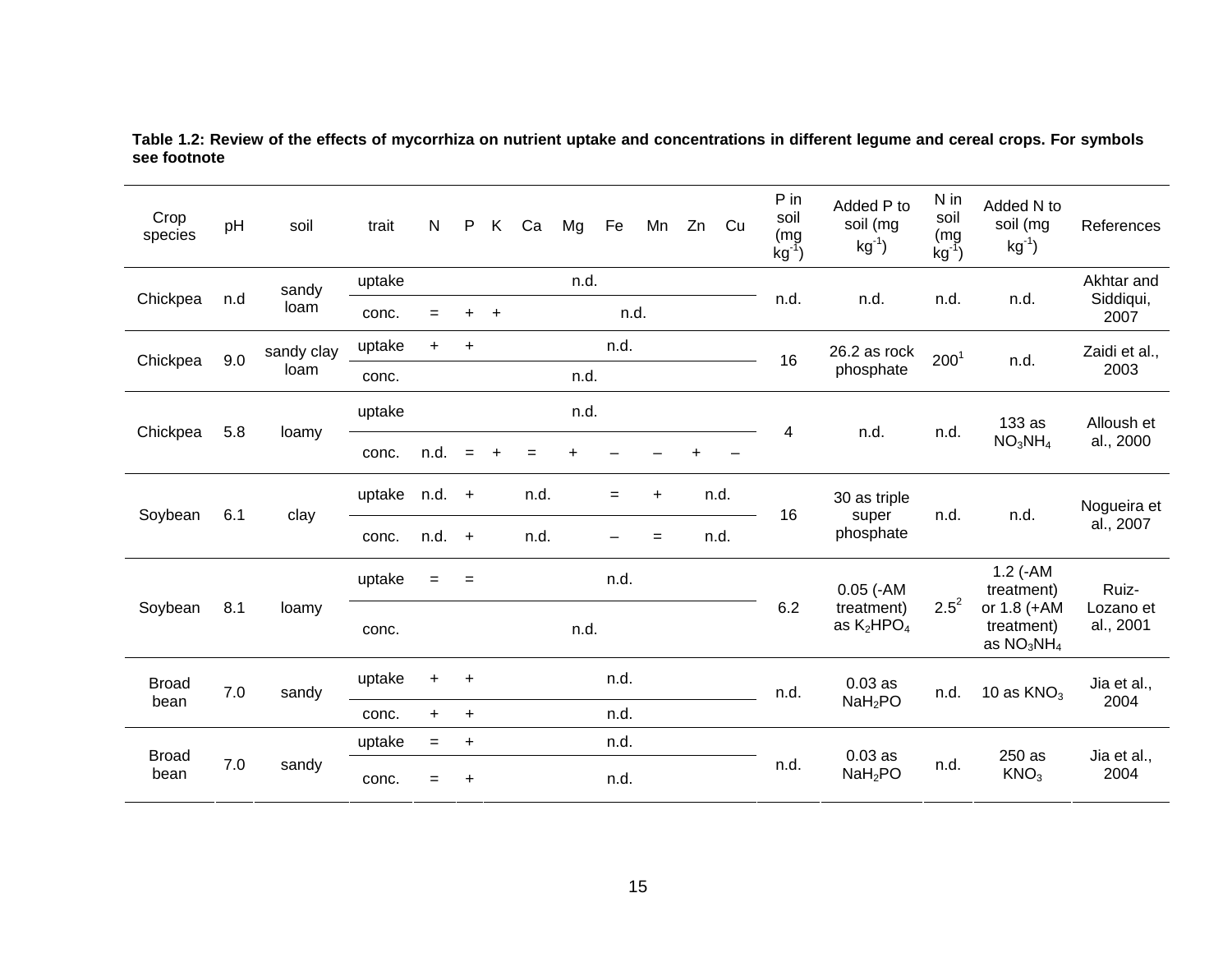#### **Table 1.2 (continued)**

| Alfalfa       | 7.5 | calcareous<br>loamy<br>chernozem | uptake        | $\ddot{}$ |           |           |           | =                        | $=$                      | n.d.      | $=$                      |           | 70         | n.d.                                              | $60^2$ | n.d.                            | Biró et al.,              |  |
|---------------|-----|----------------------------------|---------------|-----------|-----------|-----------|-----------|--------------------------|--------------------------|-----------|--------------------------|-----------|------------|---------------------------------------------------|--------|---------------------------------|---------------------------|--|
|               |     |                                  | conc.         |           |           |           |           | n.d.                     |                          |           |                          |           |            |                                                   |        |                                 | 2000                      |  |
| Sesbania      | 6.2 | silty clay                       | uptake        | $\ddot{}$ |           | $\ddot{}$ | n.d.      | $+$                      | $\ddot{}$                | $\ddot{}$ | $+$                      | $+$       | n.d.       | n.d.                                              | n.d.   | n.d.                            | Habte and                 |  |
| grandiflora   |     | loam                             | conc.         |           |           |           |           | n.d.                     |                          |           |                          |           |            |                                                   |        |                                 | Aziz, 1985                |  |
| Cowpea        | 5.2 | sandy<br>loam and<br>sand        | uptake        | $n.d. +$  |           |           | n.d.      |                          | $\ddot{}$                | $\ddot{}$ | $+$                      | n.d.      | 36<br>n.d. |                                                   | n.d.   | 60 as NH <sub>4</sub> ;         | Rohyadi et                |  |
|               |     |                                  | conc.         | n.d.      | $\ddot{}$ |           | n.d.      |                          | $\overline{\phantom{0}}$ | $=$       | $\overline{\phantom{0}}$ | n.d.      |            |                                                   |        | 178 as $NO3$                    | al., 2004                 |  |
| Cowpea        | 5.6 | sandy                            | uptake        | n.d.      | $+$       | $\ddot{}$ | $\ddot{}$ | $+$                      | n.d.                     |           | $+$                      | n.d.      | 4.1        | 10as                                              | n.d.   | 150 as                          | Bagayoko                  |  |
|               |     | siliceous                        | conc.         | n.d.      |           |           |           | $\overline{\phantom{0}}$ | n.d.                     |           | $\overline{\phantom{0}}$ | n.d.      |            | $KH_2PO_4$                                        |        | NH <sub>4</sub> NO <sub>3</sub> | et al., 2000              |  |
|               |     | calcareous                       | uptake        |           |           |           |           | n.d.                     |                          |           |                          |           |            | 50 (-AM<br>treatment)                             |        | 100as<br>$NH_4NO_3$             |                           |  |
| Peanut        | 7.3 |                                  | conc.         | $\ddot{}$ |           |           | n.d.      |                          | $=$                      |           | n.d.                     |           | 3.8        | or 20 (+AM<br>treatment)<br>as<br>$Ca(H_2PO_4)_2$ | n.d.   |                                 | Caris et al.,<br>1998     |  |
| <b>Barley</b> | 7.8 | clay loam                        | uptake        | n.d.      | $\ddot{}$ | $=$       | n.d.      |                          | $\ddot{}$                | $=$       |                          | $=$       | 6.5        | n.d.                                              | n.d.   | 125 as<br>ammonium              | Mohammad                  |  |
|               |     |                                  | conc.         | n.d.      | $\ddot{}$ | $=$       |           |                          | n.d.                     |           |                          |           |            |                                                   |        | Sulfate                         | et al., 2003              |  |
| <b>Barley</b> | 8.0 | silty clay                       | uptake        | n.d. +    |           |           | n.d.      |                          |                          | $\ddot{}$ | +                        | +         | 8          | n.d.                                              | n.d.   | 30as                            | Al-Karaki<br>and Clark    |  |
|               |     |                                  | conc.         | n.d.      | $+$       |           | n.d.      |                          |                          | $+$       | $+$                      | $\ddot{}$ |            |                                                   |        | NH <sub>4</sub> NO <sub>3</sub> | 1999                      |  |
| <b>Barley</b> | 7.1 | sandy                            | uptake        | $n.d. +$  |           |           |           | n.d.                     |                          |           | $+$                      | $\ddot{}$ | 7.2        | n.d.                                              | n.d.   | 0.45                            | Jensen                    |  |
|               |     |                                  | conc.         | $n.d. =$  |           |           |           | n.d.                     |                          |           | $=$                      | $\ddot{}$ |            |                                                   |        |                                 | 1982                      |  |
|               |     |                                  | uptake n.d. + |           |           |           | n.d.      |                          | $\ddot{}$                | +         | $\ddot{}$                | $\ddot{}$ |            |                                                   |        |                                 | Al-Karaki                 |  |
| Wheat         | 8.1 | silty clay                       | conc.         |           |           |           |           | n.d.                     |                          |           |                          |           | 4          | n.d.                                              | n.d.   | n.d.                            | and Al-<br>Raddad<br>1997 |  |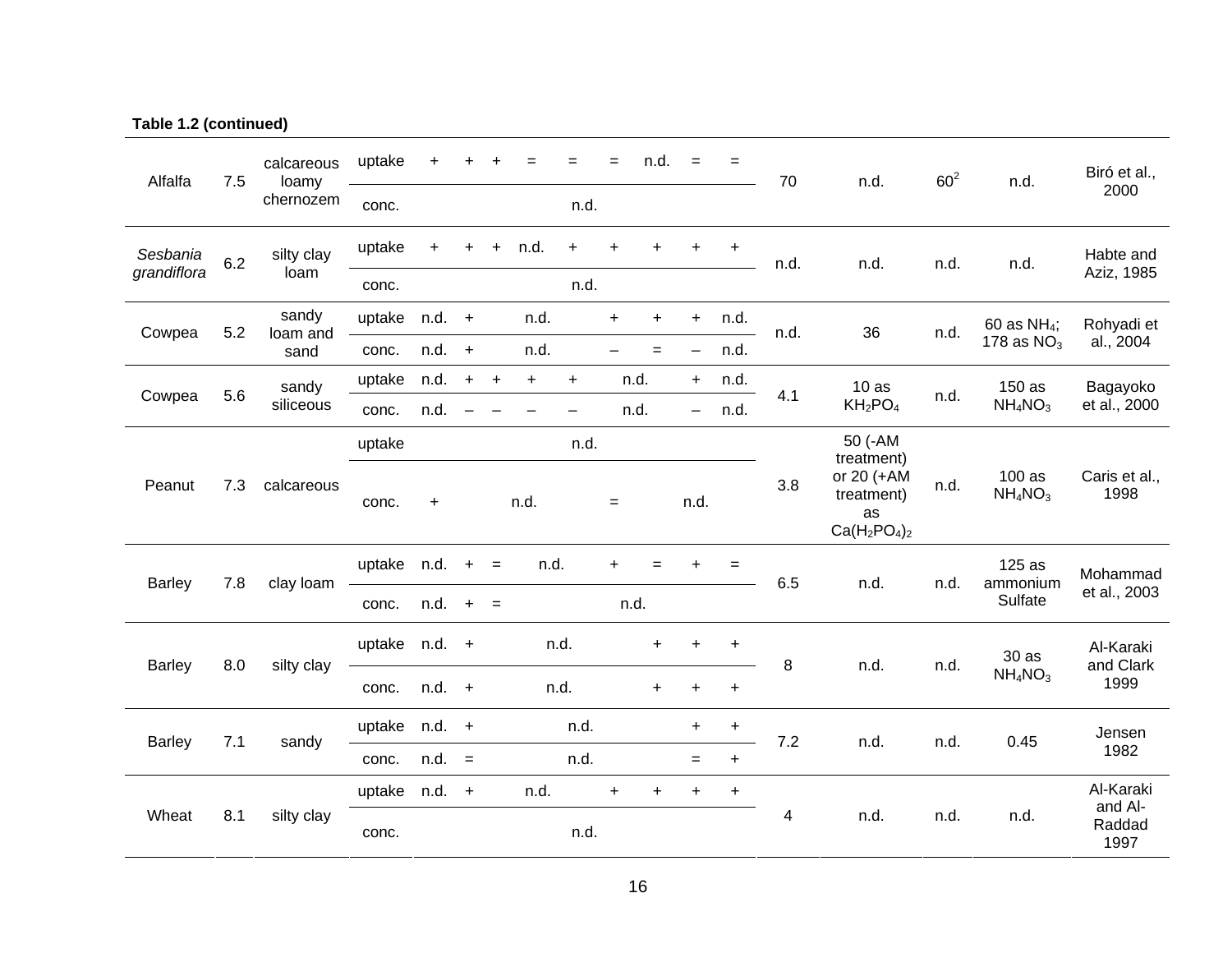| Maize   | 8.1 | calcareous | uptake | n.d.      | $\ddot{}$ | $\ddot{}$ | $\ddot{}$ | $+$       | n.d.      | $+$ | $+$                      | $\ddot{}$ | 67  | 20as<br>$KH_2PO_4$                                              | n.d. | 300 as<br>$NH_4NO_3$ | Bi et al.,<br>2003    |  |
|---------|-----|------------|--------|-----------|-----------|-----------|-----------|-----------|-----------|-----|--------------------------|-----------|-----|-----------------------------------------------------------------|------|----------------------|-----------------------|--|
|         |     | loam       | conc.  | n.d.      | $\ddot{}$ | $\ddot{}$ | $=$       | $=$       | n.d.      | $=$ | $=$                      | $=$       |     |                                                                 |      |                      |                       |  |
|         |     | sandy      | uptake |           |           | n.d.      |           |           | $\ddot{}$ | $=$ | $\ddot{}$                | $\ddot{}$ |     |                                                                 | n.d. | 80 as                | Liu et al.,<br>2000   |  |
| Maize   | 6.5 | loam       | conc.  |           |           |           |           | n.d.      |           |     |                          |           | 60  | n.d.                                                            |      | $NH_4NO_3$           |                       |  |
| Millet  | 5.6 | sandy      | uptake | n.d.      | $=$       |           | $=$       | $=$       | n.d.      |     | $-$                      | n.d.      | 4.1 | 10as                                                            |      | 150as                | Bagayoko              |  |
|         |     |            | conc.  | n.d.      |           |           |           |           | n.d.      |     | $\overline{\phantom{0}}$ | n.d.      |     | KH <sub>2</sub> PO <sub>4</sub>                                 | n.d. | $NH_4NO_3$           | et al., 2000          |  |
| Sorghum | 5.6 | sandy      | uptake | n.d.      | $+$       | $\ddot{}$ | $\ddot{}$ | $\ddot{}$ | n.d.      |     | $+$                      | n.d.      | 4.1 | $10$ (as                                                        | n.d. | 150as                | Bagayoko              |  |
|         |     |            | conc.  | n.d.      |           |           |           |           | n.d.      |     | -                        | n.d.      |     | $KH_2PO_4$                                                      |      | $NH_4NO_3$           | et al., 2000          |  |
|         |     |            | uptake |           |           |           |           |           | n.d.      |     |                          |           |     | 50 (-AM                                                         |      |                      |                       |  |
| Sorghum | 7.3 | calcareous | conc.  | $\ddot{}$ |           |           | n.d.      |           | $\ddot{}$ |     | n.d.                     |           | 3.8 | treatment)<br>or 20 (+AM<br>treatment)<br>as<br>$Ca(H_2PO_4)_2$ | n.d. | 100as<br>$NH_4NO_3$  | Caris et al.,<br>1998 |  |

Symbols: + increased uptake or concentration of elements, – decreased uptake or concentration of elements, = no effect, n.d. not determined  $^1$  is soil total N,  $^2$  is soil mineral N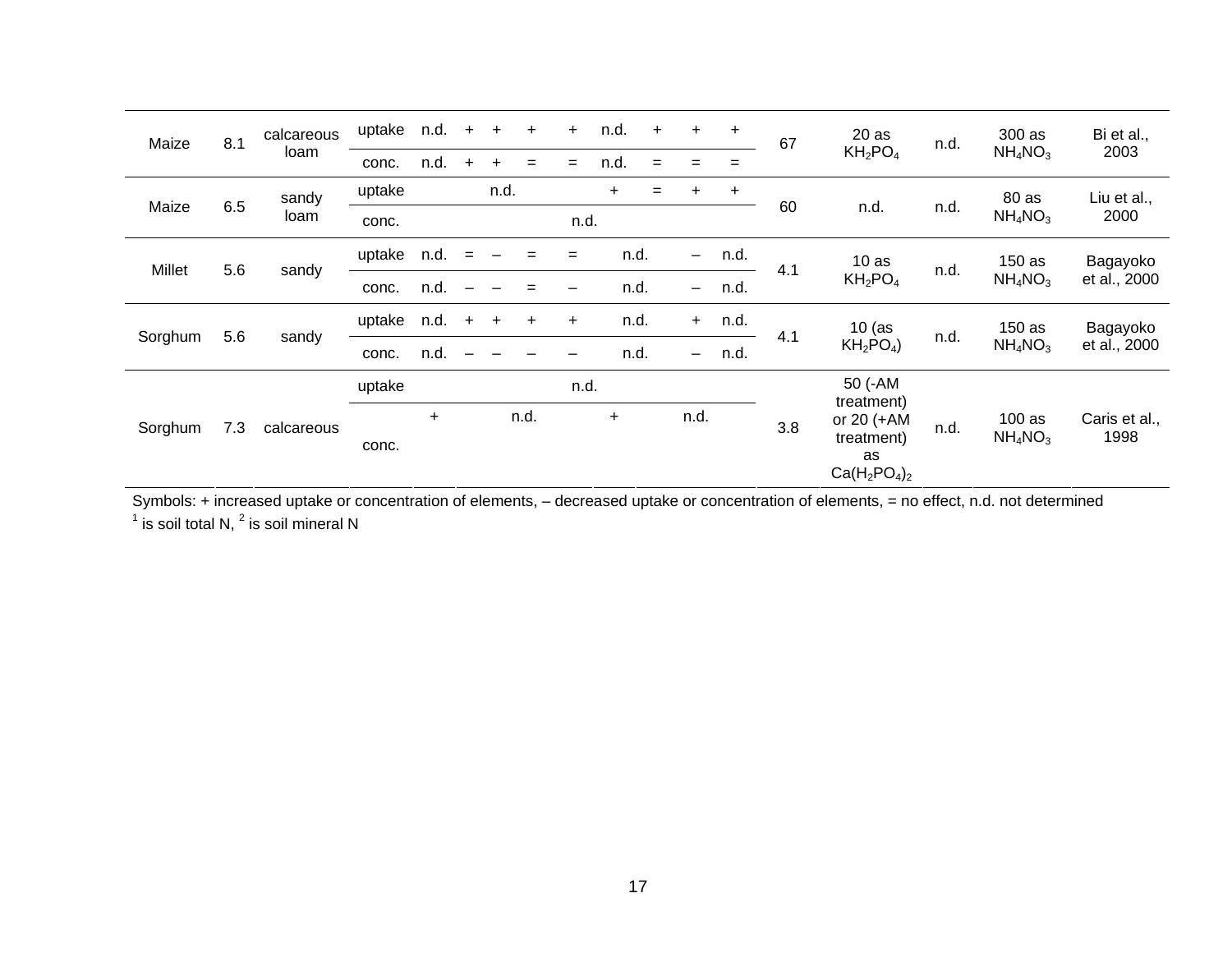#### **1.2.2.2 Water and nutrient uptake**

Root colonization with AMF may enhance plant growth (Al-Karaki and Al-Raddad, 1997) and nutrient uptake (Al-Karaki and Clark, 1999) and protect nodules against senescence (Ruiz-Lozano et al., 2001) under drought stress. Although there is no direct evidence of hyphal water uptake in these studies, the results can be indirectly attributed to the involvement of fungal hyphae in water transport to roots. The effects of AM on water uptake via root can be explained on the basis of increased transpirational flux and stomatal conductance (Smith and Read, 2008) that were occasionally accompanied by higher xylem pressure potentials (Osonubi et al., 1991). AMF colonization can decrease hydraulic resistance to water transport in the below-ground system. This effect could be mediated by increases in the size or branching of the root system without changes in root biomass (Quilambo et al., 2005; Smith and Read, 2008).

Furthermore, AMF can enhance soil structure by secreting a slimy glycoprotein called glomalin. It plays a role in the formation of stable soil aggregates and may also create larger pores for better growth of hyphae, which allows for easier penetration of water and air and helps to prevent erosion (Piotrowski et al., 2004; Nichols, 2008).

The extent of uptake increase of individual elements differs depending on the experimental conditions used and is markedly influenced by the nutrient status of the soil, the plant species and cultivar and/or strains of AMF (Marschner and Dell, 1994; Bagayoko et al., 2000; Clark and Zeto, 2000; Liu et al., 2000; Bi et al., 2003; Ortas, 2003; Rohyadi et al., 2004).

Dependencies of legumes and cereal species on the mycorrhizal symbiosis varied dependent on soil fertility (Gamper et al., 2004). Differences in nutrients acquisition by AMF between legumes and cereal species may be due to a different response to nutrient deficiencies (Caris et al., 1998; Bagayoko et al., 2000; cf. Tab. 1.2; Gunes and Inal, 2008). Gunes and Inal (2008) found that chickpea cultivars are more P-efficient than wheat cultivars. P-efficiency of a cultivar is defined as the ability to produce a high yield in soil that is limited in P supply. They observed that the root growth of relatively P-inefficient wheat was significantly increased by high P, while it was decreased in comparatively P-efficient cultivars of chickpea in spite higher P concentration in shoot than those of P-inefficient wheat cultivars.

AM hyphae may play a considerable role in legumes' N nutrition (Azcón and EI-Atrash, 1997; Redecker et al., 1997), and the uptake of both poorly mobile  $NH<sub>4</sub>$  (Chalot et al., 2006) and highly mobile  $NO<sub>3</sub>$  (Bago et al., 1996) can be elevated in mycorrhizal plants. Additional N uptake in nodulated legumes due to AMF colonization has also been observed (Barea et al., 1987; Biró et al., 2000). This can result from increased rhizobial  $N<sub>2</sub>$  fixation, as expected because of the better phosphorus supply by AMF (Jia et al., 2004), or from increased N uptake from soil by the AM hyphal network (Subba Rao et al*.*, 1986). There are scarce data on the effects of N fertilization on chickpea in absence of rhizobia. A few existing studies show inconsistent results regarding growth, yield and  $N_2$  fixation responses of chickpea to N fertilization in natural production environments and rotation systems (e.g. El-Ghandour and Galal, 2002; Walley et al., 2005; Gan et al*.*, 2008). The results of different experiments (cf. Tab. 1.2) and suggested underlying mechanism of N uptake (Oliver et al., 1983; Faure et al., 1998) were not consistent, but uptake of N by the hyphae did not seem to play an important role in net plant N nutrition with high soil N while increased N uptake and concentrations were observed only with low soil N (Jia et al., 2004; cf. Tab. 1.2).

Acquisition of soil P by different crops increases due to mycorrhizal colonization in fertile as well as in marginal soil, but P availability is more enhanced in marginal soil conditions (Sharif and Moawad, 2006). Uptake of P by extraradical hyphae is followed by the synthesis of large amounts of polyphosphate (Ferrol et al., 2002). Mycorrhizal plants have been shown to increase the uptake from poorly soluble P sources, such as Fe- and Al-phosphate and rock phosphates, presumably due to solubilization by the release of organic acids and phosphatase enzymes. In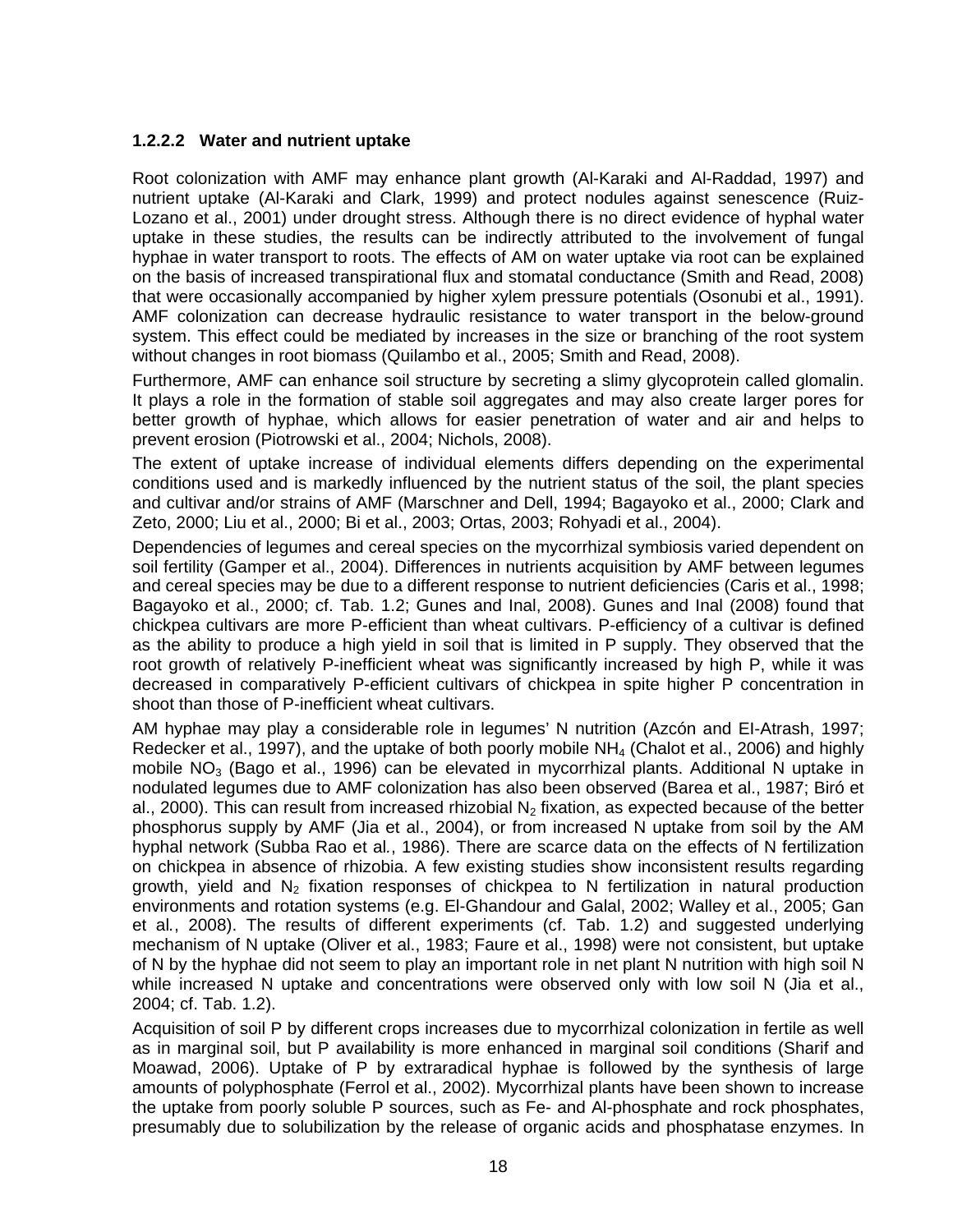some cases this also increased their abilities to utilize calcium from rock phosphates (Bolan, 1991).

Some studies indicate increases in K uptake and/or concentration in AM plants, which might be expected considering the relative immobility of this ion in soil, whereas in other investigations K was found to be at the same or even lower uptake and/or concentration levels compared with non-mycorrhizal plants (cf. Tab. 1.2). Most of these experiments were carried out in P deficient soils to demonstrate the role of AMF in P acquisition. These results are inconsistent maybe because accumulation of K is strongly influenced by availability of N, P, Na and other elements (Mohammad et al., 2003; Smith and Read, 2008).

Not much is known about the role of mycorrhiza in uptake of Ca and Mg. Clark and Zeto (2000) reported that the acquisition of K, Ca and Mg was considerably more enhanced in AMF maize plants grown in acidic than in alkaline soil, while Bi et al. (2003) found enhanced acquisition of K, Ca and Mg by AM plants also under alkaline (pH 8.1) conditions. The AM effect on the uptake of K, Ca and Mg also seems to depend on plant species (Bagayoko et al., 2000; cf. Tab. 1.2).

Micronutrients are necessary for plants but required at very low amounts. With view to Fe, uptake and/or concentration increased after AM inoculation of cereals, but mycorrhizal inoculation had no significant influence on the uptake and/or concentration of Fe in legumes (cf. Tab. 1.2). Excessive uptake of Zn, Cu and Fe can lead to heavy metal toxicity (Marschner and Dell, 1994; Smith and Read, 2008). It was observed in some cases that mycorrhiza protected its host plant from excessive uptake of Mn and Fe even though extractable metal concentrations increased in the soil (Liu et al., 2000; Nogueira et al., 2007; cf. Tab. 1.2). Retention of metals in root systems can also be attributed to surface bound metals with cystein-containing ligands of fungal (including AMF) proteins (Christie et al., 2004). In some cases, changes in both rhizosphere microbial populations (decreased number of Mn reducers, especially fluorescent *Pseudomonas*) (Nogueira et al., 2007) and less root exudation of Mn-solubilizing compounds were probably responsible for the lower acquisition of Mn by mycorrhizal plants (Posta et al., 1994). Although Mn is more soluble in acidic compared to alkaline conditions (Clark and Zeto, 2000), enhanced Mn acquisition due to AMF has also been reported for plants grown in alkaline soils (cf. Tab. 1.2).

There is some evidence for increased uptake of Zn, which is also poorly mobile and deficient in some soils, and of Cu and Mn. However, this relationship does not always hold and an inverse or no relationship between AMF colonization and Zn, Mn and Cu uptake and concentrations in plants have been observed (cf. Tab. 1.2). The translocation of Zn in AMF also may be coupled to that of P, as Zn acts as a counter ion to polyphosphate in AMF (Christie et al., 2004). Some genes involved in the Zn molecular transport have been identified in both the AMF and plant components of the systems (Cavagnaro, 2008). When high rates of P are added to the soil, reduction in the Zn content of plants colonized by AMF may occur (Bi et al., 2003; Gunes and Inal, 2008).

# **1.3 Rhizobia**

The ability to fix atmospheric  $N_2$  is restricted to prokaryotic organisms. Within this group the ability occurs in many different species. These include cyanobacteria and actinomycetes, as well as eubacteria, including heterotrophic (e.g. *Azotobacter*), autotrophic (*Thiobacillus*), aerobic (*Bacillus*), anaerobic (*Clostridium*) and photosynthetic (*Rhodospirillum*) species. N2-fixing organisms can live free in nature (e.g. *Azotobacter*), enter loose (associative) symbiosis with plants or establish longer-term relationships within specialized structures (nodule) provided by their host (*Rhizobium*) (Graham, 2001).

Rhizobia are the collective name for bacteria which form a well documented symbiosis with legumes. For the sake of simplicity, unless a specific organism is mentioned, these genera will be given the general term rhizobium. Infection of legumes by rhizobia results in the formation of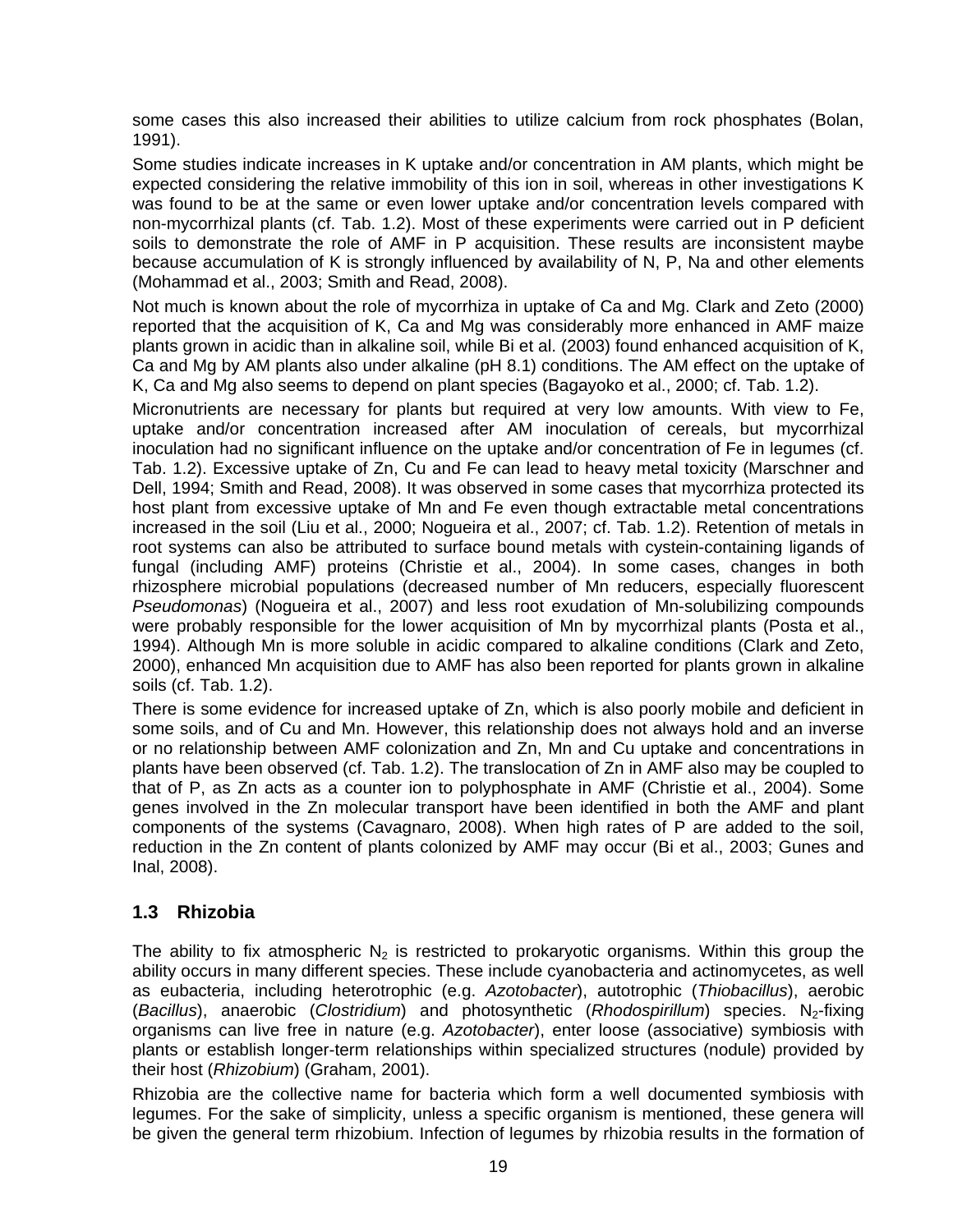nodules, usually on roots. However, some rhizobia, for example *Azorhizobium caulinodans* and the photosynthetic *Photorhizobium thompsonianum*, form stem nodules on certain plants. One non-legume plant, *Parasponia*, is also known to become infected by rhizobium (Gordon et al., 2001).

Biological nitrogen  $(N_2)$  fixation is the reduction of atmospheric nitrogen gas to ammonia, according to the equation:

 $N_2$  + 10 H<sup>+</sup> + 8  $e^{\frac{1}{2}}$  + 16 ATP  $\rightarrow$  2 NH<sub>4</sub><sup>+</sup> + H<sub>2</sub> + 16 ADP + 16 P<sub>i</sub> (1.1)

The reaction is mediated by the oxygen-sensitive enzyme nitrogenase and requires energy, as indicated by the consumption of adenosine triphosphate (ATP). This conversion of inert  $N_2$  gas into a form utilized by most organisms is the second most important biological process on earth after photosynthesis (Graham, 2001).

Rhizobia, which can survive in the soil as saprophytes, are attracted, and their growth is stimulated by various compounds excreted into the rhizosphere of legumes. The establishment of the N2-fixing symbiosis is the result of three major events: (i) intracellular infection of the host cells by the microsymbiont; (ii) nodule organogenesis; and (iii) the  $N<sub>2</sub>$ -fixation process. The first two occur simultaneously, whereas  $N_2$  fixation starts only after nodule organogenesis is complete and if bacterial infection is successful. A molecular dialogue between the symbiotic partners initiates the symbiosis. Specific flavonoids, exuded by the legume roots, are perceived by rhizobia in the rhizosphere via their putative receptors, the NodD proteins, which are the transcriptional activators of the nodulation genes (*nod*, *noe*, or *nol* genes). Phenolic compounds, especially flavonoids, are the only well-documented chemical signals that originate from plants and affect symbiotic bacteria. In the rhizosphere, however, the recognition of host-derived flavonoids by rhizobia is a complex process. Diverse classes of flavonoids up-regulate nod-gene expression including anthocyanidins, chalcones, coumestans, flavanones, flavones, flavonols and isoflavonoids. They are derived from phenylpropanoids that enter the flavonoid pathway through chalcone synthase. Generally, NodDs of broad host-range rhizobia respond to a wider range of flavonoids, while NodD proteins from restricted host-range rhizobia have more specific requirements for flavonoids (Kobayashi and Broughton, 2008).

Most nodulation genes (*nod*, *noe* and *nol*) are involved in the synthesis of host-specific lipochitooligosaccharides, called Nod factors, which are essential for the initial infection of root hairs. Nod factors induce root hair curling, formation of nodule primordia, expression of early nodulin (ENOD) genes in the plant, and allow the bacteria to enter the root-hairs. Rhizobia that are incapable of synthesising Nod factors are unable to penetrate root-hairs (Sadowsky, 2005).

Host plants have specific receptors for the Nod factors of their compatible symbiotic partners, a molecular key-lock system fundamental to the host-specificity of the legume-rhizobium symbiosis. The recognition of Nod factors by plant receptors opens the door for infection. This involves the formation of tubular infection threads, which guide the rhizobia inside the plant tissues. At the same time, Nod factors activate the cortical cells opposite the site of infection, leading to their dedifferentiation and division, and the formation of the nodule primordium. When the growing infection threads reach the primordium cells, bacteria are released into their cytoplasm. These intracellular bacteria are referred to as "bacteroids". The infected plant cells stop dividing but instead start to differentiate, in conjunction with their microsymbiont, into  $N_{2}$ fixing symbiotic cells (Maunoury et al., 2008).

Interaction of host and rhizobia is also accompanied by the expression of nodule-specific proteins or nodulins. Nodulin expression can vary temporally and spatially. Early nodulins are involved in infection or nodule development and may be expressed within six hours of inoculation. Later nodulins are involved in nodule function, carbon and nitrogen metabolism, or in  $O<sub>2</sub>$  transport. Nodule hemoglobin is an obvious example of the latter group (Reddy et al., 2002).

The nodule provides an environment with a low  $O<sub>2</sub>$  content, which is vital because nitrogenase, the enzyme that catalyzes biological nitrogen fixation, is denatured by  $O_2$ . Some  $O_2$ , however,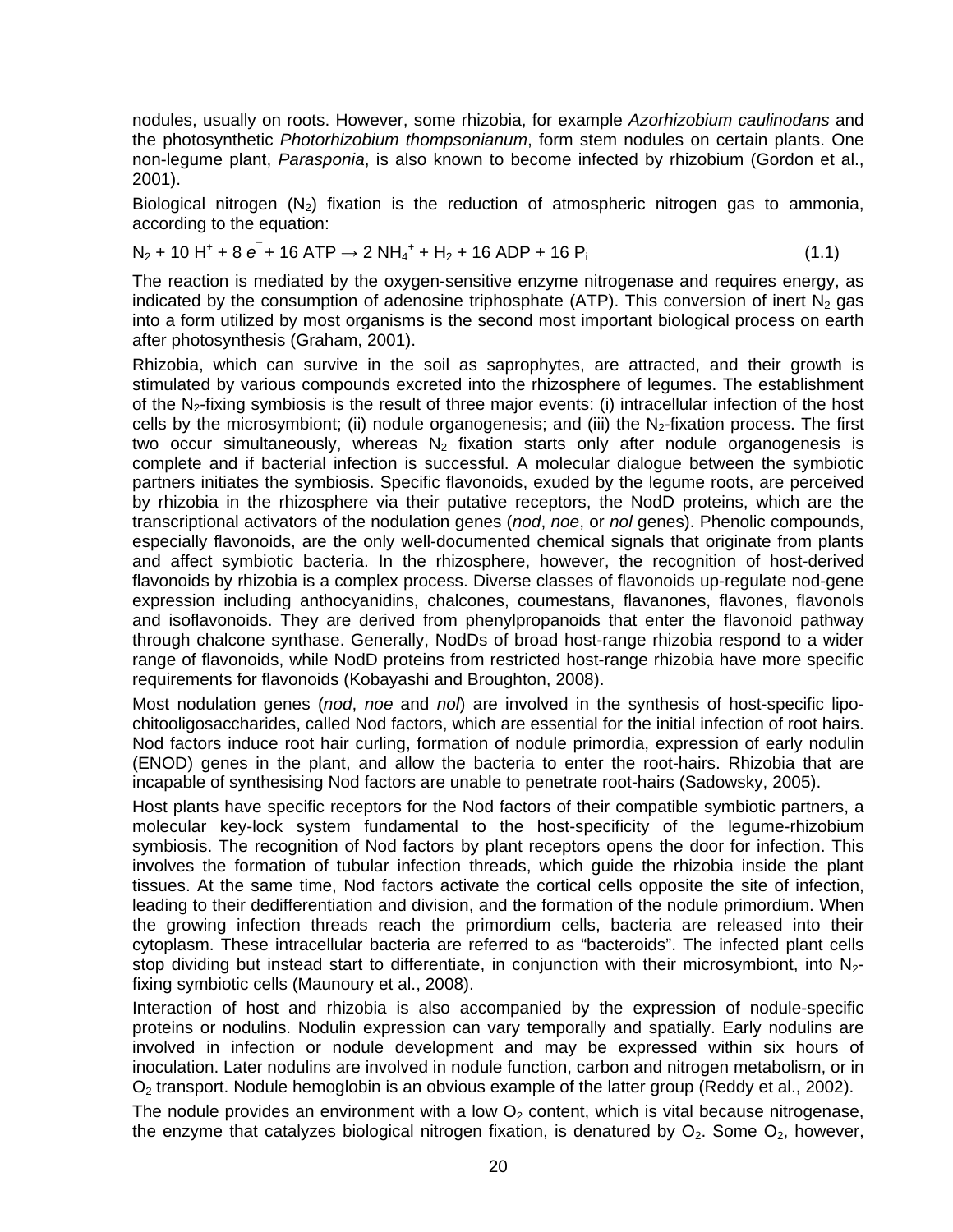must be provided so that the bacteria can respire and produce the energy required for both survival and to drive nitrogen fixation. A special  $O<sub>2</sub>$  transporting protein, called leghemoglobin supplies this carefully controlled amount of  $O_2$ . The area of active N<sub>2</sub> fixation is either pink or red in color due to the presence of hemoglobin. In most legumes nodules are visible within six to ten days of inoculation;  $N_2$  fixation as evidenced by improved plant growth and coloration of the nodules can occur within three weeks (Fisher and Newton, 2002).

#### **1.3.1 Rhizobial biodiversity**

The genus *Rhizobium* was initially defined by the ability of these organisms to induce nodule formation in legumes. Currently recognized genera and species are shown in Table A1, but owing to novel methodologies, additions to this list of bacteria occur continuously. Studies on rhizobial diversity in soil, explored initially through serology and enzyme-electrophoresis, have blossomed with the advent of polymerase chain reaction (PCR) and DNA sequence-based methodologies (Graham, 2008).

The symbiotic interaction - as described above - is highly specific, a given rhizobium strain being able to form nodules on a restricted number of plants, which constitute the host range of this strain. This host range can be quite narrow or much wider, as for *Rhizobium* sp., which can nodulate not only plants originating from more than 110 different genera of tropical legumes, but also the non-legume *Parasponia* (Gordon et al., 2001).

Chickpea are nodulated only by a few species. In early studies this led to the concept of crossinoculation, with legumes grouped according to the different rhizobia with whichever they formed nodules. More than 20 cross-inoculation groups were identified, with the bacteria from the clover, medic, bean, lupin, pea and soybean groups named as separate species within the single genus *Rhizobium* (O'hara et al., 2002). Rhizobium strains that nodulate chickpea are specific and do not show inoculation affinity with any members of the known cross-inoculation groups with the possible exception of *Sesbania* (Gaur and Sen, 1979; Rupela and Saxena, 1987). Two species of the genus *Mesorhizobium*, *M. mediterraneum* and *M. ciceri* (Aouani et al., 2001; L'taief et al., 2007; cf. Tab. A1), and *Rhizobium leguminosarum* ssp. *ciceri* (El Hadi and Elsheikh, 1999; El-Ghandour and Galal, 2002; Kantar et al., 2003; cf. Tab. A1) are presently recognized as specific symbionts of *C. arietinum*. These three species do not encompass all the genetic diversity described so far for rhizobia nodulating chickpea, and there are a number of strains which still remain unclassified (Rivas et al., 2007). Other species and genomic groups, phylogenetically related to *Mesorhizobium* and *Sinorhizobium*, have been detected in several studies (Nour et al., 1994, 1995; Aouani et al., 2001; Maatallah et al., 2002; Ben Romdhane et al., 2007). In Spain and Portugal e.g., some strains belonging to the phylogenetic group of *Mesorhizobium tianshanense* and *M*. *amorphae* have been detected able to effectively nodulate *C. arietinum* (Rivas et al., 2007). The specificity of their interaction on chickpea cultivation needs to be investigated further, considering the inoculation patterns, crop and varietal history in the region, agricultural practices and soil conditions (O'hara et al., 2002).

# **1.3.2 Ecology of N2-fixing bacteria**

A variety of stresses may limit legume nitrogen fixation and productivity in world agriculture. These may be summarized as extremes of temperature, water and nutrient availability, and toxic soil factors such as sodicity and extreme pH (Tab. 1.3). Some strains of rhizobium display a better capacity to withstand stress than others. In fact, optimal  $N<sub>2</sub>$ -fixing strains that are unable to adapt to the soil environment are eventually out-competed by other resident adapted strains, which often display inferior N<sub>2</sub>-fixing phenotypes with a selected legume host (Sadowsky, 2005; Poole et al., 2008).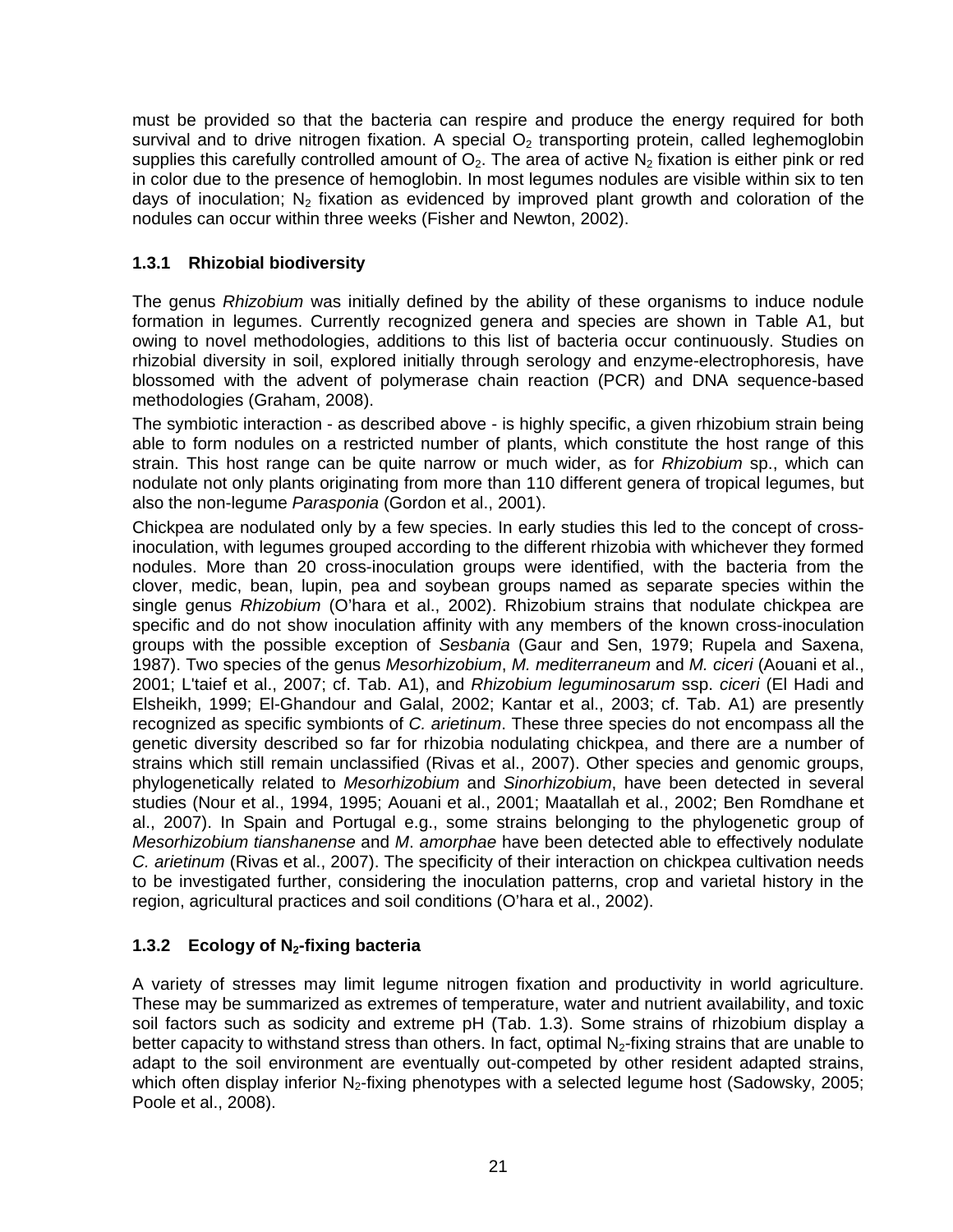| <b>Type</b>       | Description                                            |
|-------------------|--------------------------------------------------------|
| <b>Biological</b> | Host reaction against an invading microbe or phage     |
|                   | Insecticides                                           |
|                   | Fungicides                                             |
|                   | Heavy metals                                           |
| Chemical          | Osmotic (hyper- or hypo-osmotic conditions)            |
|                   | Oxygen radical toxicity and anaerobiosis               |
|                   | pH (acid or alkaline or pH shift)                      |
|                   | Starvation (carbon, nitrogen or phosphorus limitation) |
|                   | Ultraviolet (UV) light                                 |
| Physical          | Desiccation                                            |
|                   | Thermal (high or low temperature)                      |

**Table 1.3: Cell stressors relevant to root-nodule bacteria** 

#### **1.3.2.1 Effect of elements in soil**

Nodulation and  $N<sub>2</sub>$  fixation in this symbiosis require that host and microorganism are compatible, but also that the soil environment be appropriate for the exchange of signals preceding infection (Graham, 2008). Mineral nutrients may limit nitrogen fixation in legumes through direct effects upon host-plant growth and rhizobia, or through indirect effects upon the symbiosis (O'hara et al., 2002). Until quite recently, relatively little has been done to determine the ways in which rhizobia obtain, use, and respond to nutrients, either in the free-living or the symbiotic states.

#### **1.3.2.1.1 Phosphorus**

Despite not much information about specific requirements of some nutrients (B, Ca, Mg, Mn, Co, Cu, Fe, K, Mo, Ni, Se and Zn) for symbiotic development in legumes (Johnston et al., 2001; O'hara et al., 2002; Poole et al., 2008), experimental evidence exists that P can significantly limit the productivity of symbiotic legumes (Luyindula and Haque, 1992; Yang, 1995). The response of symbiotic  $N_2$  fixation to altered phosphorus supply is a function of both indirect effects on host-plant growth (Robson et al., 1981; Jakobsen, 1985; Yahiya and Samiullah Fatma 1995) and direct effects on the metabolic function of nodules (Israel, 1987 and 1993; Wall et al., 2000; Miao et al., 2007). Severe phosphorus deficiency markedly impaired both host plant growth and symbiotic  $N_2$  fixation (Thomson et al., 1992).

#### **1.3.2.1.2 Nitrogen**

While low levels of N fertilization or soil mineral N have been reported to enhance  $N_2$  fixation in some legumes (Walley et al., 2005; Gan et al., 2008), high levels generally inhibit nodulation and N2 fixation in most legumes (Evans et al., 1989; Luyindula and Haque, 1992; Doughton et al., 1993; Horn et al., 1996; Voisin et al., 2002). In certain field soils, mineralization of organic N and nitrification may provide levels of  $NO<sub>3</sub>$ ; which at the same time satisfy the N requirements of the young legume plants but inhibit nodulation. Subsequently  $NO<sub>3</sub>$  is exhausted by plant uptake, leaching and/or denitrification, thus plants may enter an N-deficient phase until enough nodules are being formed to compensate for the lack of soil N with an adequate supply of symbiotic N.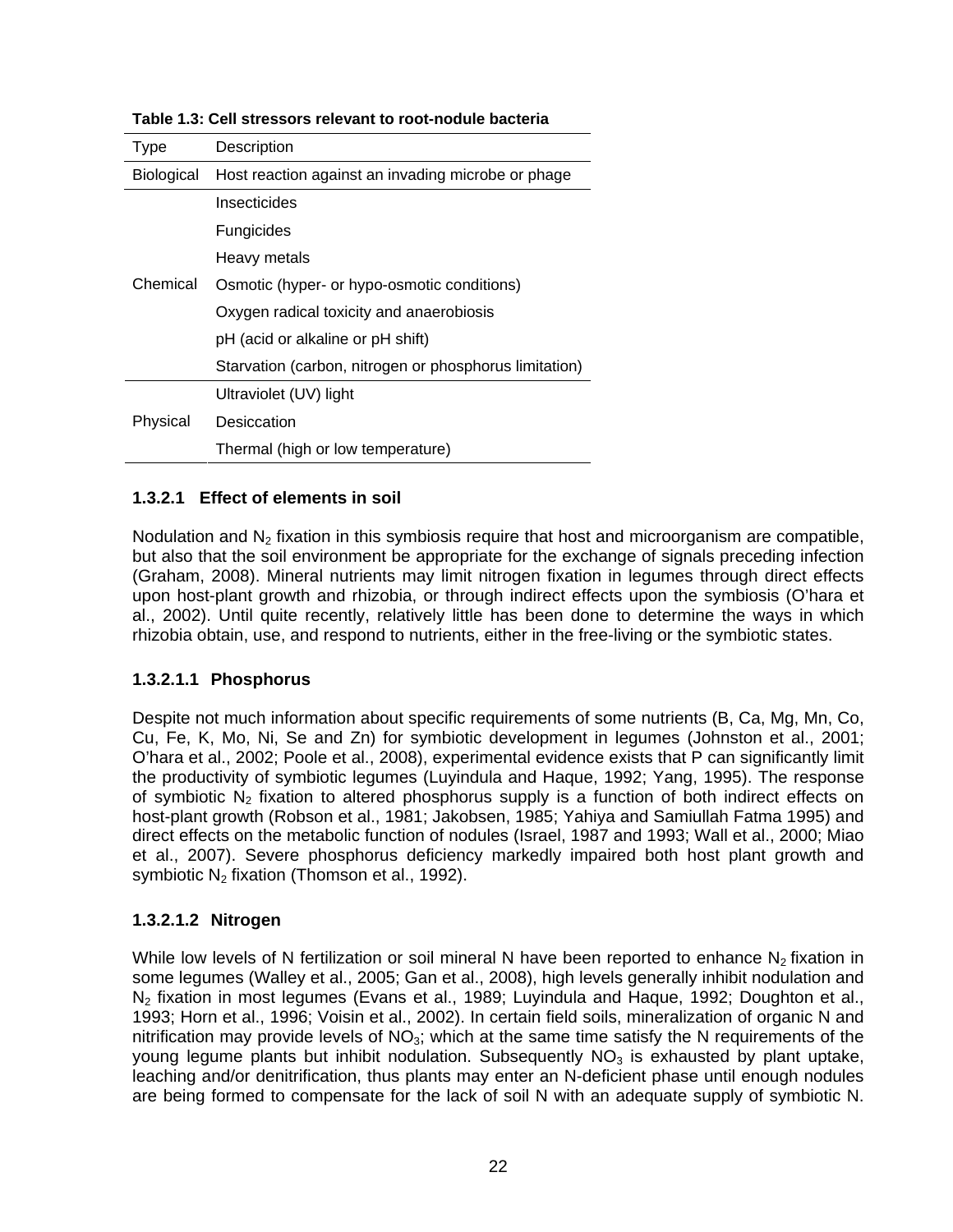Sometimes this phase is so prolonged that yield is substantially reduced, as observed with soybeans (Herridge et al., 1984).

Several soil factors such as soil P level influence nodulation and nitrogen fixation tolerance to various levels of inorganic N (Wall et al., 2000), and large genetic variation has been observed in many legume species (Awonaike et al., 1990; Guo et al., 1992).

#### **1.3.2.2 Other environmental factors**

An important consideration for optimizing  $N_2$  fixation in the legume-rhizobial symbiosis is the response of the microsymbiont and the nodule to limiting environmental factors. Overall, populations of rhizobia have been shown to vary in their tolerance to major environmental factors. This may be an adaptation to the preferred habitats of their respective host legumes.

• Temperature

In the tropics, soil temperatures may exceed 50 °C at 1 cm depth. Effects of this stress upon nitrogen fixation directly, as well as upon nodulation and plant growth, are well documented. In Mediterranean-type climates, high temperature (above 30 ºC, often associated with water deficit) during spring and early summer is the primary determinant of the termination of the growing season and hence nitrogen fixation in annual legumes. In contrast, in Mediterranean and temperate agriculture, low temperatures during autumn and winter are a substantial impediment to legume growth and nodulation (Hungria et al., 2005).

• pH

The main effect of soil pH appears to be through a sensitivity of the rhizobia to form adequate nodulation, while plant growth must not be influenced severely by soil pH. For example in peas and *Medicago* spp., soil acidity reduced nodulation via its effect on rhizobial survival, while the growth of the host plants appeared less affected by soil pH. Conversely with lupins the necessary rhizobia survived even better at low pH (O'hara et al., 2002).

• Competition

Growth, survival and the establishment of rhizobial symbiosis is extremely influenced by competition among indigenous strains, other eventually introduced rhizobia and antagonism from other organisms (Thies et al., 1991; Kahindi et al., 1997).

• Pesticides and heavy metals

There is evidence that at least some of the pesticides used in agriculture can have adverse effects on the survival of rhizobia or on nodulation of legumes (Singh and Wright, 2002). Pollution of agricultural soils caused by the addition of heavy metal contaminated sewage sludges has been shown to completely suppress  $N_2$  fixation in legumes due to the toxicity of heavy metals to rhizobium (Brussaard et al., 2007). Enhanced formulations, e.g. granular inoculants, and seed coating techniques that protect the bacteria from environmental stress or physically separate them from toxic chemicals, such as fungicides applied to seed, offer new research directions.

In general, farmers require inoculant strains to survive in sufficient numbers to provide a population able to nodulate under environmental constraints such as pH, temperature and competition from less effective indigenous and naturalized strains. Competition is significant in many areas, not the least in soils of the tropics and sub-tropics.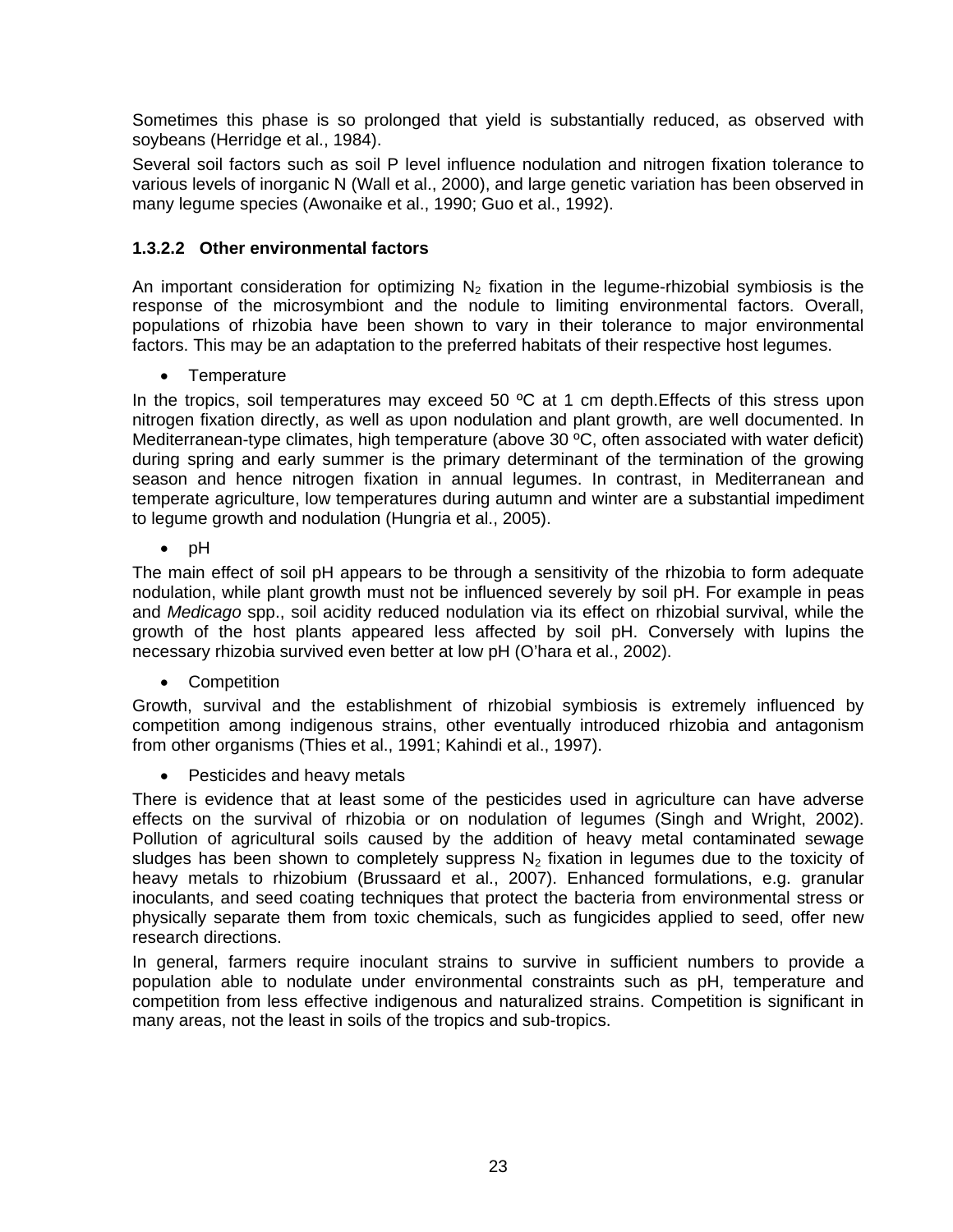# **1.3.3 Rhizobial function**

Root nodule bacteria fix atmospheric nitrogen thus improving plant growth. The establishment of nodulating bacteria on or around the legume root may also adversely affect establishment of some pathogens or reduce the damage they caused (Akhtar and Siddiqui, 2007).

# **1.3.3.1 Plant growth**

The performance of plants and yield are low on soil with deficit N in the absence of inoculation or fertilization, especially when chickpea has not been grown before. Inoculation with a selected rhizobium strain or native rhizobial populations can cause a significant increment in nodule number per plant, nodule dry weight, plant yield and nitrogen content of chickpea over a noninoculated control (Beck, 1992; El Hadi and Elsheikh, 1999; Kantar et al., 2003). The amount of increase in plant productivity with rhizobia varies between rhizobial strains, their combinations (Içgen et al., 2002) and co-inoculation with other microorganisms (Dashti et al., 1997; Rudresh et al., 2005; Wani et al., 2007). Co-inoculation of legumes with rhizobia and *Pseudomonas* sp. frequently caused a significant increase in dry weight of legume plants due to nodule promotion by *Pseudomonas* (Bolton et al., 1990; Goel et al., 2002; Valverde et al., 2006).

# **1.3.3.2 Nutrient uptake**

Rhizobia inoculation stimulates plant dry matter and grain yield by affecting some plant physiological processes such as photosynthesis, nodulation and  $N<sub>2</sub>$  fixation in legumes (Dashti et al., 1997; Kantar et al., 2003). Mean values for N derived from the atmosphere by chickpea differed significantly among chickpea cultivars, rhizobial strains (Beck, 1992), combination of rhizobia with other beneficial microorganism such as phosphate solubilizing bacteria and mycorhizae (Subba Rao et al., 1986; Saini et al., 2004) and environmental conditions (Carranca et al., 1999). Effects of soil pH and of varying concentrations of some minerals on the outcome of symbiosis were also reported (Carranca et al., 1999; Içgen et al., 2002). Zaidi et al. (2003) indicated that chickpea P and N uptake were significantly enhanced as a result of inoculation with *Rhizobium* sp. If favorably interacting rhizotrophic microorganisms are used as microbial coinoculants, nodulation can be improved as well as P, K, Ca, Mg and N uptake and hence also yields are increased (Peix et al., 2001; Saini et al., 2004).

# **1.4 Interaction of soil microorganisms**

AM fungi are known to play key roles in plant nutrition and health and in soil quality, whereas  $N_{2}$ fixing symbiotic bacteria, by cycling N from the atmosphere to the biosphere, represent a key input of fixed N into plant productivity (Barea et al., 2005). Very important crops, i.e. legume species, are able to form dual symbiosis with both AMF and rhizobia.

# **1.4.1 Mycorrhiza and rhizobia**

Mycorrhiza formation is known to enhance nodulation and  $N<sub>2</sub>$  fixation by legumes (Subba Rao et al., 1986; Singh and Tilak 1989). Mycorrhizal and rhizobial symbioses often act synergistically on infection rate, mineral nutrition and plant growth (Gueye, 1992; El-Ghandour et al., 1996; El-Ghandour and Galal, 2002; Jia et al., 2004; Saini et al., 2004; Chalke et al., 2006). The positive fungal effect on plant P uptake is beneficial for the functioning of the nitrogenase enzyme of the rhizobial symbiont leading to a higher N<sub>2</sub> fixation (Ibijbijen et al., 1996; Duponnois et al., 2008).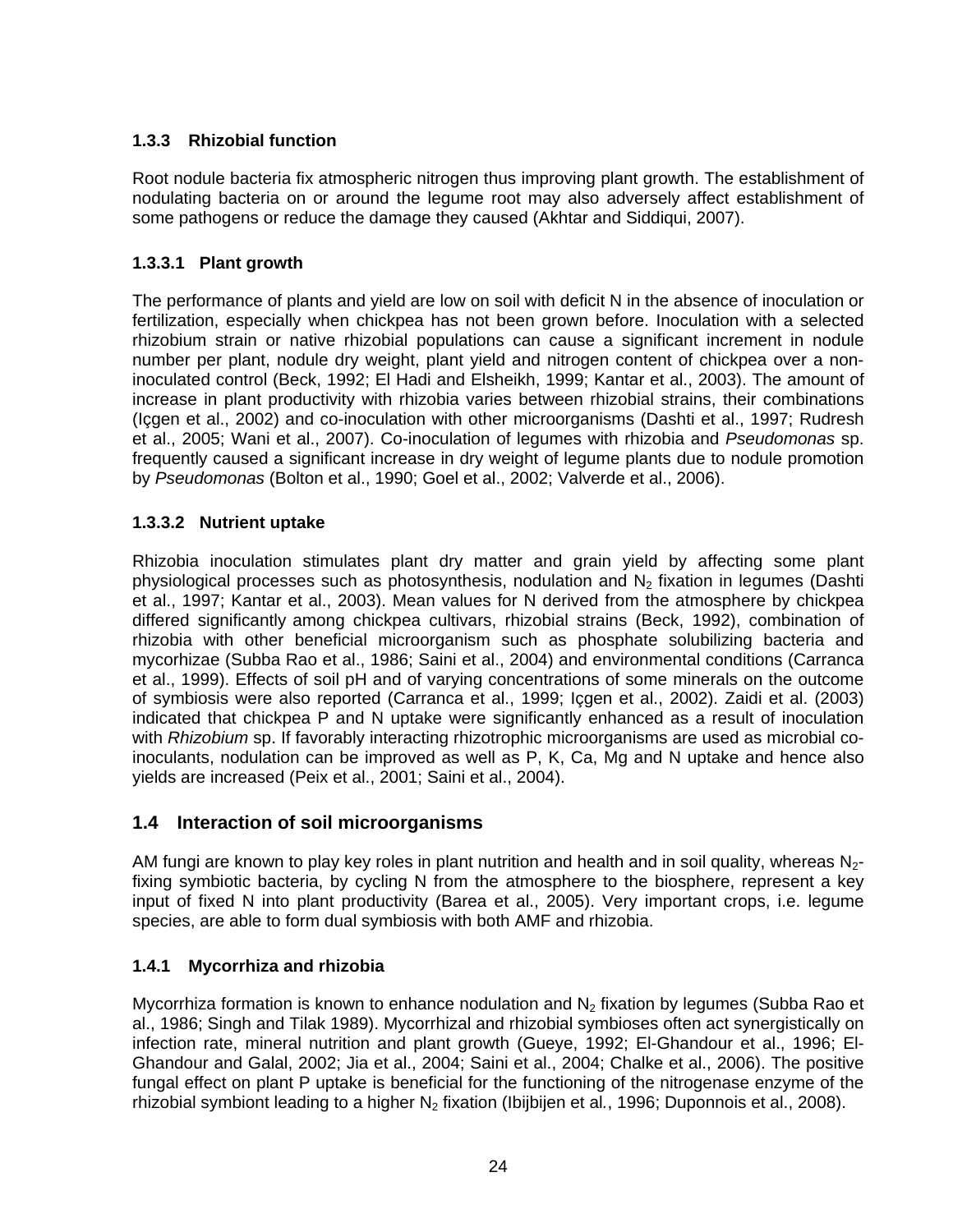As Akhtar and Siddiqui (2007) found, inoculation of both rhizobium and mycorrhiza symbionts together were more beneficial for plant growth and reducing root-rot index than either of them. At the same time, root colonization and root nodulation was increased when both symbionts were inoculated together. Negative effects of salinity on both nodulation and  $N_2$  fixation can also be compensated for by AM (Rabie and Almadini, 2005).

A positive effect of the interactions between AM fungi and nodulating rhizobia under drought conditions was found with soybean, not only to protect plants against the detrimental effects of drought, but also to help them cope with the premature nodule senescense induced by drought stress. Alleviation of oxidative damage could be involved in AM protection against nodule senescense (Ruiz-Lozano et al., 2001).

Because of the relatively high P demand for nodule formation, it is obvious that a major benefit of AM on the symbiotic role of rhizobium must be the P supplied by the fungus (Robson et al., 1981; Jakobsen, 1985). However, nutrients other than P, such as Zn, Cu, Mo, Ca etc. can affect both the infectivity and the symbiotic effectiveness of rhizobium. Therefore, enhanced uptake of these elements by the AM symbiosis may also be involved in the interactions. Conversely, there is a high requirement for N by the AM fungi to synthesize chitin, the main constituent of its cell walls (Duponnois et al., 2008). Therefore, nodulation and AM formation appear to be mutually supportive (Xie et al., 1995). In natural conditions, AMF and rhizobium colonize the root almost simultaneously but the two endophytes do not seem to compete for infection sites. In certain cases, previous inoculation with one of the endophytes can depress the development of the other (Duponnois et al., 2008). This has been mainly attributed to competition for carbohydrates when host photosynthesis is limited (Bethlenfalvay et al., 1982). When this occurs, AM fungi usually show a competitive advantage for carbohydrates over rhizobium (Duponnois et al., 2008).

In addition to AMF, soils also contain various antagonistic and beneficial bacteria such as root pathogens or plant growth promoting rhizobacteria (Khan, 2006) that can affect mycorrhiza and rhizobia interactively. Associative (*Azospirillum brasilense*) and/or symbiotically (*Rhizobium meliloti*) nitrogen-fixing bacteria plus AMF (*Glomus fasciculatum*) resulted in an enhanced effect on plant growth, though *Azospirillum* in the absence of *Rhizobium* was antagonistic to AMF (Tsimilli-Michael et al., 2000). Zaidi et al. (2003) showed that plant yield and nutrient uptake were further augmented by the addition of the AM fungus *Glomus fasciculatum* combined with *Rhizobium* sp. and phosphate solubilising microorganisms (PSM) of *Pseudomonas striata*. In contrast a negative effect occurred on all the considered parameters when *G. fasciculatum* was added to the combination of *Rhizobium* sp. and another PSM, *Penicillium variable*.

These results indicate that selective and specific functional compatibility relationships exist among the microbial inoculants with respect to plant responses (Barea et al., 2005).

#### **1.4.2 Effects of soil sterilization**

Additional inoculation with selected AMF strains, which are available as commercial products, often yields better growth promotion than indigenous AMF populations (Da Silveira and Lima, 1996; Salami et al., 2005). It has been found that inoculation with AMF (*G. fasciculatum*) was effective in increasing N, P and K content of alfalfa shoots as long as indigenous AMF were excluded (Biró et al., 2000). Interactive effects of AMF and other rhizotrophic microorganisms on nutrient acquisition have been repeatedly observed (e.g. Zaidi et al., 2003). The effects of different co-inoculations can be much more pronounced in sterilized soil compared to nonsterilized controls. This reveals a buffering capacity of the control soils arising from the presence of indigenous microflora (Biró et al., 2000). Obviously mycorrhiza colonization can affect plant growth and nutrient status in both sterilized and non-sterilized soils (Habte and Aziz, 1985; Ikombo et al., 1991; Ortas, 2003; Chalk et al., 2006) and any difference depends on the type of present microorganisms and their interaction (Jensen, 1982; Bi et al., 2003; Rohyadi et al.,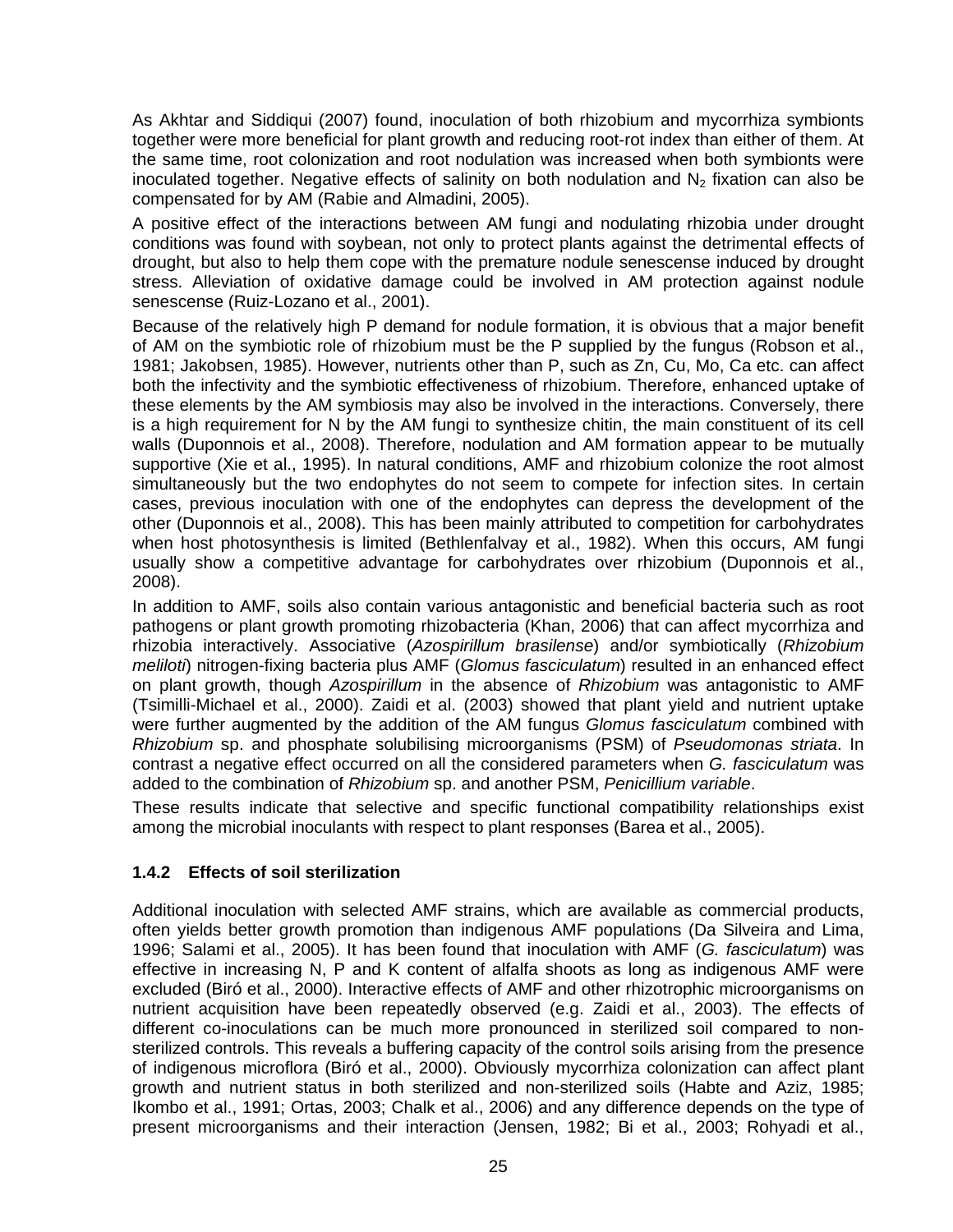2004). However, competition between mycorrhiza and other soil microorganism for available carbohydrates supplied by the host plant, as well as competition for limited available P between plant roots and microorganisms may reduce mycorrhiza effects on plant growth in non-sterilized soil (Baas, 1990). Some studies showed that AM inoculation significantly increased dry matter accumulation and nutrient uptake of some legumes (Okon et al., 1996; Biró et al., 2000) or barley (Owusu-Bennoah and Mosse, 1979; Clarke and Mosse, 1981; Powell, 1981) compared with the indigenous inoculums. Consequently, the growth promoting effect of AMF inoculation depends also on the effectiveness and infectivity of indigenous microbes and on the interactions between the main community members, i.e. between indigenous microbes, inoculated AMF and host genotype.

Rhizobia are generally considered excellent soil saprophytes and able to persist in soil for quite long periods in the absence of a suitable host. But what determines strain persistence ability in soil is still poorly defined. It has been showed that populations of indigenous rhizobia in soil can affect the fraction of nodules produced by inoculant strains. Most inoculant strains produced substantially more nodules where the soil was essentially free of indigenous rhizobia than where the population of indigenous rhizobia was larger (O'hara et al., 2002), and the probability of enhancing yield with existing inoculation technology decreases dramatically with increasing numbers of indigenous rhizobia (Thies et al., 1991).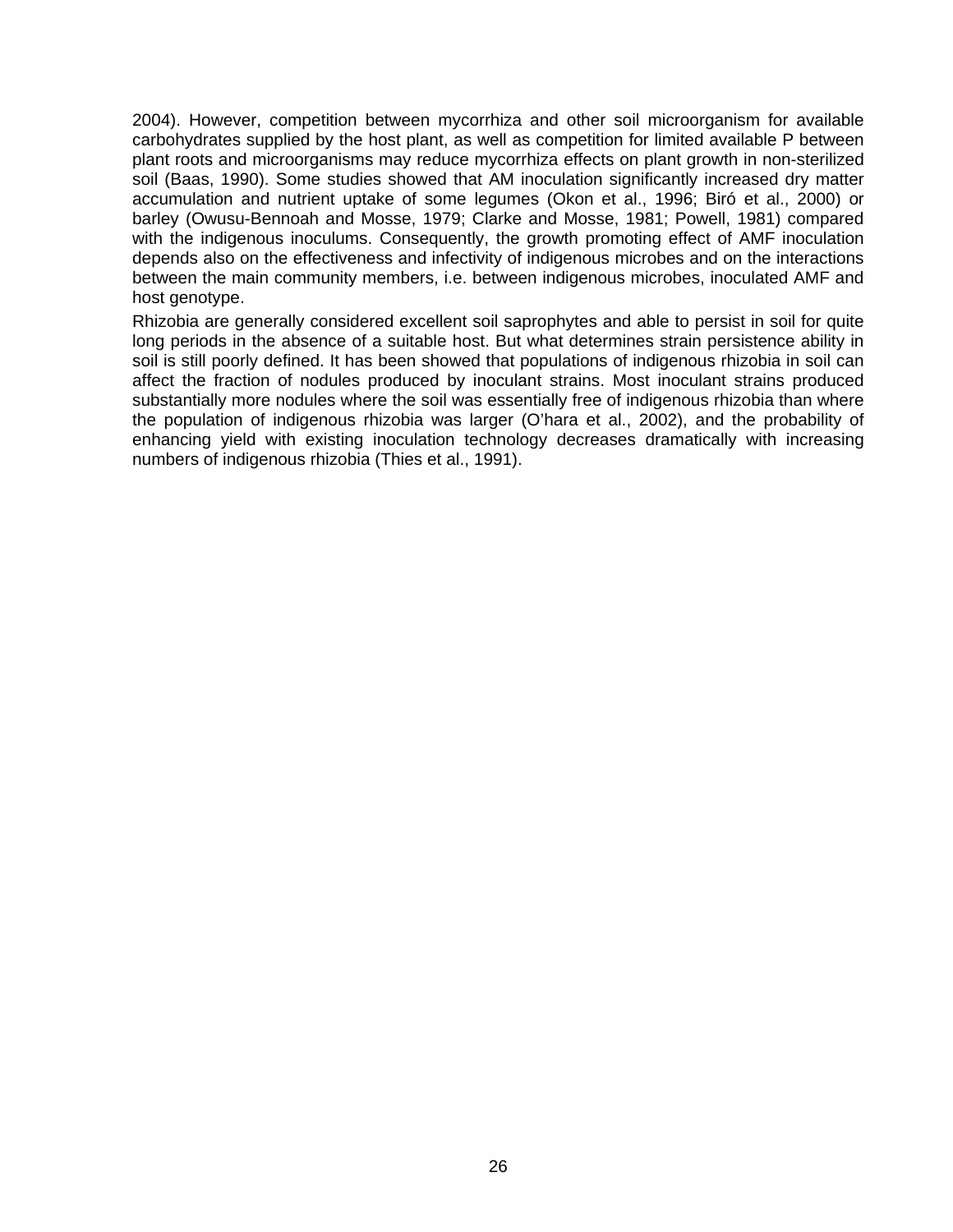# **2 Objective of the study**

The study focused on exploring three subject areas:

The first set of objectives was (i) to evaluate the effects of inoculation of AMF on growth of chickpea in absence or presence of rhizobia due to soil sterilization and subsequent inoculation, (ii) to identify the interactions of indigenous soil microorganisms with AMF and rhizobia without soil sterilization and (iii) to compare the effects of AMF on chickpea and barley with and without soil sterilization.

Secondly, the study aimed at comparing N concentration and total N uptake in chickpea and barley depending on mycrorrhizal colonization and nitrogen nutrition either based on rhizobia inoculation or on the application of additional mineral fertilizer N.

Thirdly, another set of objectives of the experiments was (i) to evaluate the effect of AM inoculation on macro and micro nutrient concentrations and uptakes of chickpea in sterile soil, (ii) to identify the interactions of indigenous soil microorganisms with AMF on these traits without soil sterilization and (iii) to compare the effects of AMF on chickpea and barley nutrient status.

In our pot experiments, AMF inoculation was always tested in combination with or without application of additional mineral fertilizer N.

The experimental questions to be answered are:

- 1. Which levels of AMF colonization of chickpea and barley can be attained by inoculating mycorrhiza (Symbivit®) at different levels of nitrogen nutrition with and without soil sterilization?
- 2. How does additional nitrogen supply of chickpea and barley with either mineral fertilizer or by inoculating rhizobia (Radicin®, only chickpea) affect soil mineral N concentrations and nodule formation on chickpea in sterilized and non-sterilized soil?
- 3. How do chickpea and barley respond to mycorrhizal colonization with respect to plant growth, yield and nutrient uptake at different nitrogen supply levels with and without soil sterilization?
- 4. Are there any interactions between mycorrhizal colonization, rhizobial infection and soil mineral N level on plant growth, yield and nutrient uptake of chickpea and barley?

The following chapters (chapters 4.1 to 4.3) cover results of the addressed subject areas. Chapters 5 to 7 include discussion, general conclusions and an outlook.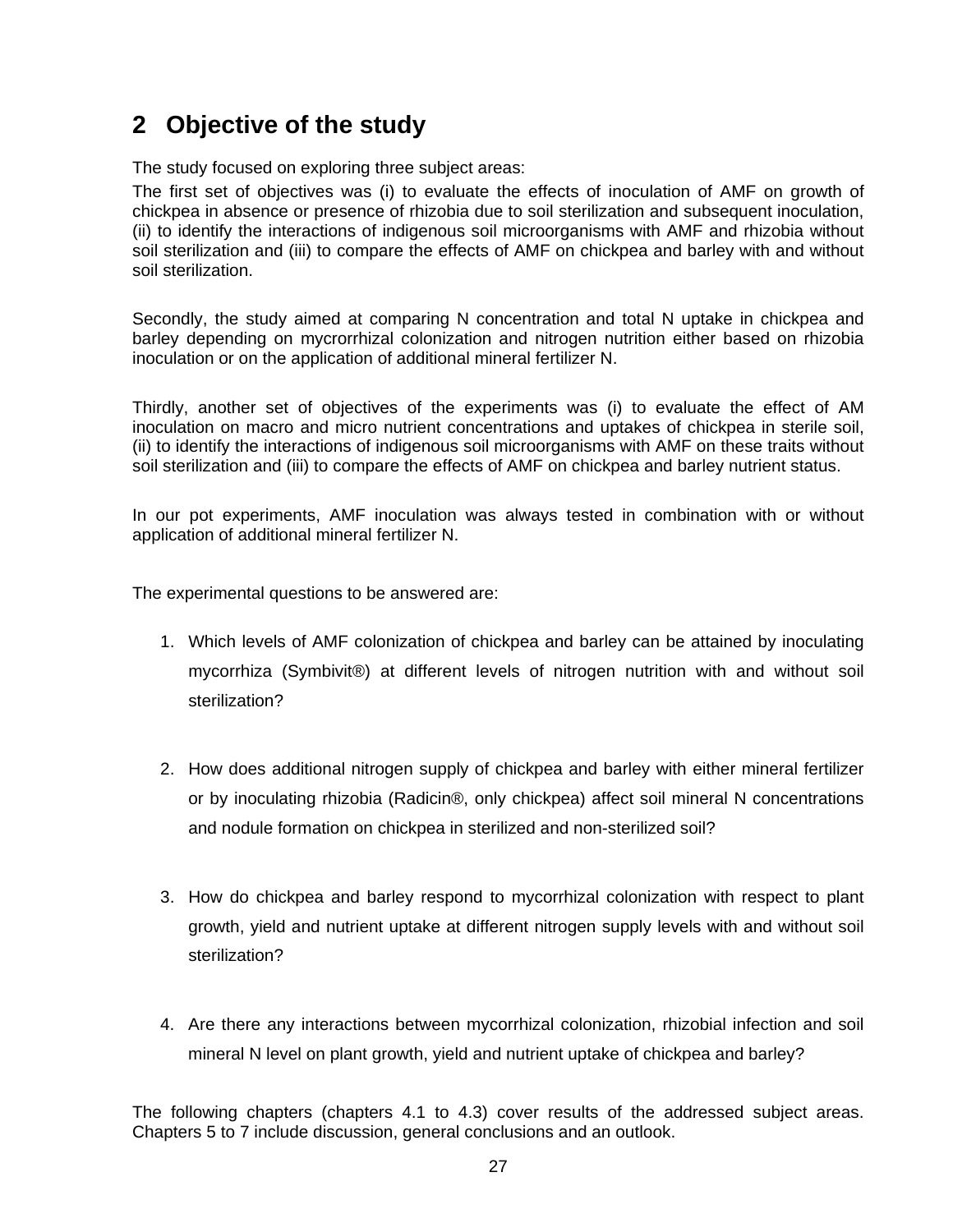# **3 Materials and methods**

# **3.1 Treatments and experimental design**

Experiments in Mitscherlich pots (6.3 l soil volume) were carried out during spring and summer 2006 and 2007 under sheltered conditions in a glasshouse in the city of Vienna, Austria, with the possibility to transfer the pots into ambient conditions of a fence house under favorable weather conditions. The experiments were in a randomized complete block design with five replications.

## **3.1.1 Pot experiment conditions**

Chickpea (commercial seeds of unidentified Kabuli genotype) and barley (cv. Xanadu) seeds were sown in pots filled with a mixture (1:1) of sterilized soil and sand. The soil was a chernozem topsoil of silty loam taken from the experimental farm Gross-Enzersdorf of BOKU University. The soil-sand substrate was analyzed for some chemical indicators (cf. Tab. 3.1) and subsequently sterilized (105°C, 24 h) before sowing. Additionally, in 2007 we studied the effects of soil sterilization (with or without sterilization). In all treatments, one week after emergence, chickpea or barley seedlings were manually thinned out to three or ten seedlings per pot, respectively. Tap water (4 mg NO<sub>3</sub> l<sup>-1</sup>) was supplied during the vegetation period daily if necessary to avoid any drought stress.

| Growing season                  | 2006                                            | 2007                                               |
|---------------------------------|-------------------------------------------------|----------------------------------------------------|
| $pH$ value (CaCl <sub>2</sub> ) | 7.5                                             | 7.5                                                |
| $NO3$ -N                        | 5.6 mg $kg^{-1}$<br>$(25 \text{ kg N ha}^{-1})$ | 10.7 mg $kg^{-1}$<br>$(48 \text{ kg N ha}^{-1})$   |
| Plant available P (CAL)         | 106 mg $kg^{-1}$                                | 138 mg $kg^{-1}$                                   |
| Plant available K (CAL)         | 191 mg $kg^{-1}$                                | 248 mg $kg^{-1}$                                   |
| Plant available Mg (CaCl2)      | 94 mg $kg^{-1}$                                 | 115 mg $kg^{-1}$                                   |
| Crop                            | chickpea                                        | chickpea<br>barley (only with non-sterilized soil) |
| Date of sowing                  | 25 and 26 April                                 | 23 and 24 April                                    |
| Harvest date at flowering       | 28 June                                         | 20 June                                            |
| Harvest date at maturity        | 25-27 July                                      | 20 July (barley) and<br>7 August (chickpea)        |

#### **Table 3.1: Characteristics of pot experiments**

Inoculation of the AMF treatments was done by adding the AMF product "Symbivit®" (Symbio-m, s.r.o., Lanškroun, CZ) to the pots at planting. It was placed below seeds at a rate of approximately 5 g for a group of seeds which were later thinned to one seedling. The inoculum consisted of an inert carrier (a mix of slate, zeolite and clay) that contained reproductive particles (spores, mycelium and colonised root fragments) from six different strains of *Glomus* spp. (*G. intraradices* BEG 98, *G. mosseae* BEG 99, *G. claroideum* BEG 93, *G. microagregatum* BEG 56, *G. caledonium* BEG 97, *G. etunicatum* BEG 92; BEG = La Banque Européenne des Glomales; International Institute of Biotechnology; Kent; GB; http://www.kent.ac.uk/bio/beg) isolated from a range of soils from various ecosystems. For inoculation with rhizobia (R+) we used the water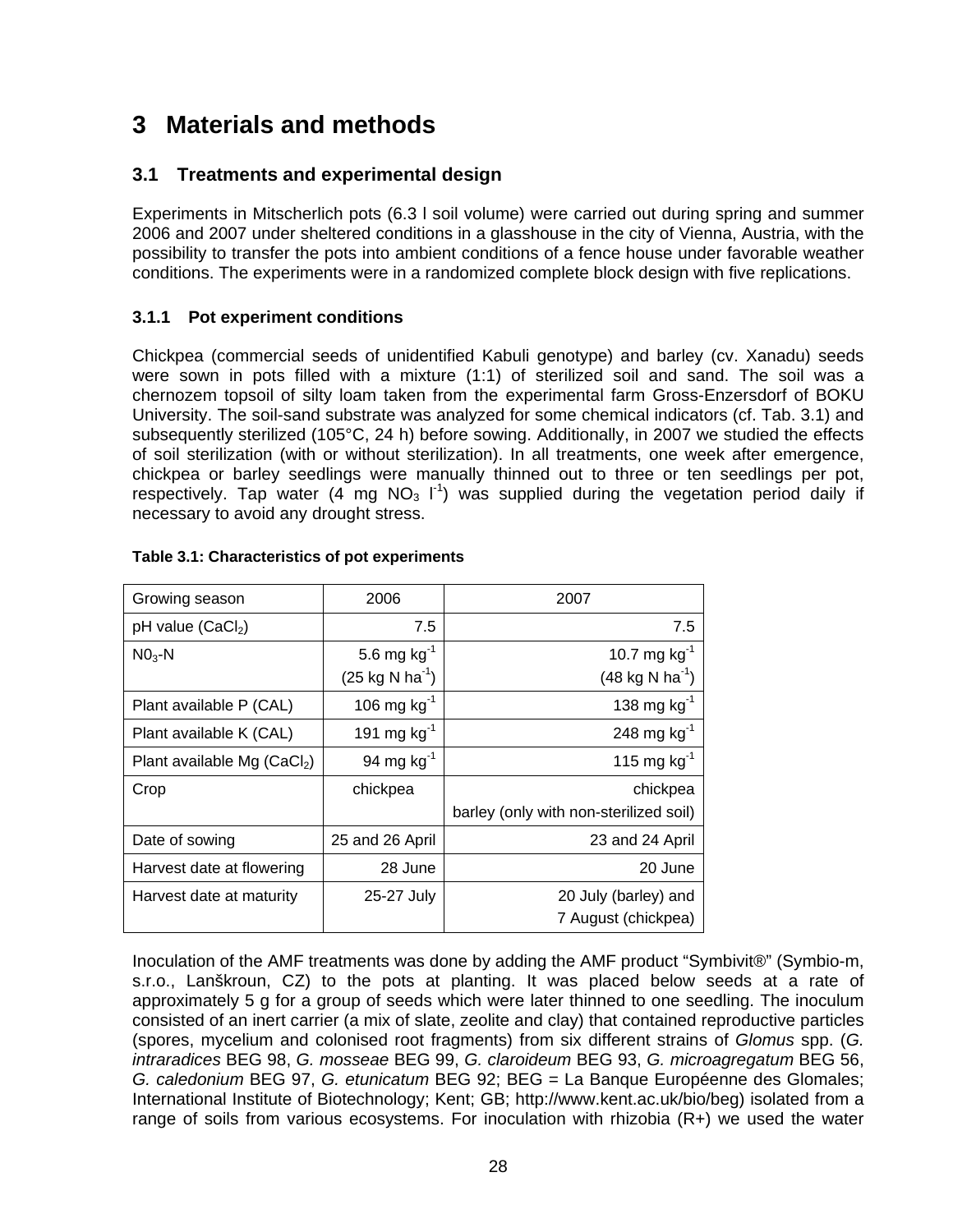suspension "Radicin®" (Jost GmbH, Iserlohn, D) one week after emergence. Pots with N application (N+) received an amount of 314 mg N per pot equivalent to 100 kg N ha<sup>-1</sup> as a calcium ammonium nitrate (27% N) solution one week after emergence.

# **3.1.2 Factorial design**

The factorial design included the following factors:

- Year (2006 or 2007)
- Crop species (chickpea or barley)
- AMF inoculation (M+ or M-, i.e. with or without inoculum "Symbivit®")
- Nitrogen nutrition (N- R-, N+ R- or N- R+, i.e. only soil supply, with mineral fertilizer at 314 mg N per pot (equivalent to100 kg N ha<sup>-1</sup>) or with inoculation of rhizobia, the latter not for barley)
- Soil sterilization (with or without sterilization of soil, the latter only in 2007)
- Harvest date (H1 or H2, i.e. at flowering or physiological maturity)

Combinations of the factors resulted in four orthogonal subsets of data, subsequently indicated as experimental units I, II, IIIa and IIIb that were separately submitted to analyses of variance as described in chapter 4.

The effects of mycorrhiza inoculation on chickpea in sterilized soil were studied in unit I. Additionally units II and III included the effects of non-sterilized soil and the comparison chickpea with barley, respectively. All units comprised two levels of N fertilization.

# **3.2 Sampling and measurements**

# **3.2.1 Plant and soil sampling procedures**

Plants were harvested at flowering stage (H1) or at physiological maturity (H2) by removing them completely from the pots. Plants were divided into fractions. For the later evaluation of mycorrhizal colonization the roots were stored in an alcoholic solution (50% ethanol).

Soil samples were taken during harvesting by mixing the soil of each pot after the plants had been removed and putting a representative sample into a plastic bag. The bags were immediately frozen at -20 °C.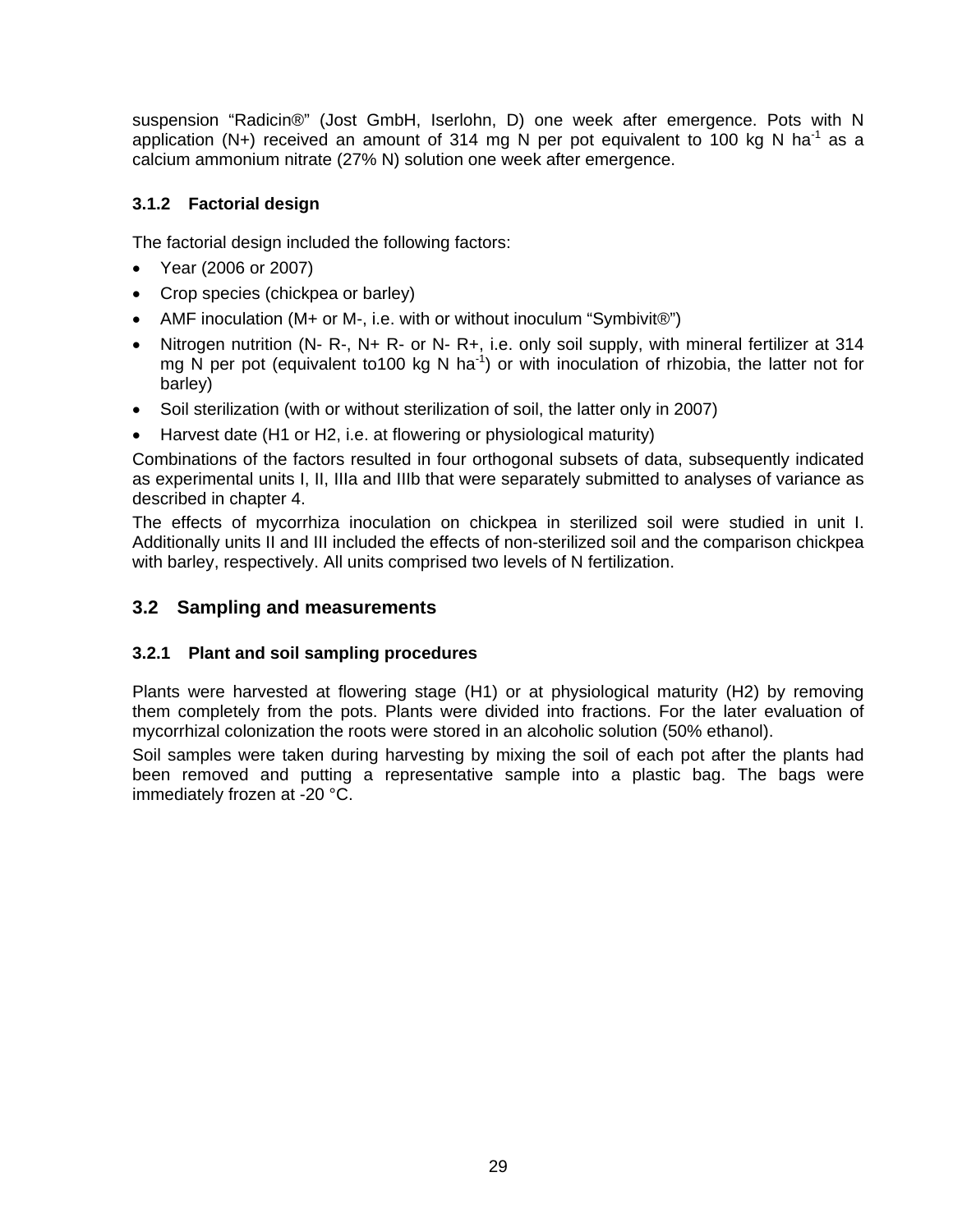#### **3.2.2 Plant analyses**

#### **3.2.2.1 Mycorrhizal colonization**

Before dry matter determination of roots, root segments (1 cm in length) below the upper 2 cm of the roots had been sampled to estimate root colonization by AMF. The roots were cleared with a 10% KOH solution and stained with a 5% ink solution (Shaeffer jet black + acetic acid). Evaluation of AMF colonization (Fig. 3.1) was done under a microscope by a grid line method according to Vierheilig et al. (1998).

#### **Figure 3.1: Colonized root of chickpea by arbuscular mycorrhiza**

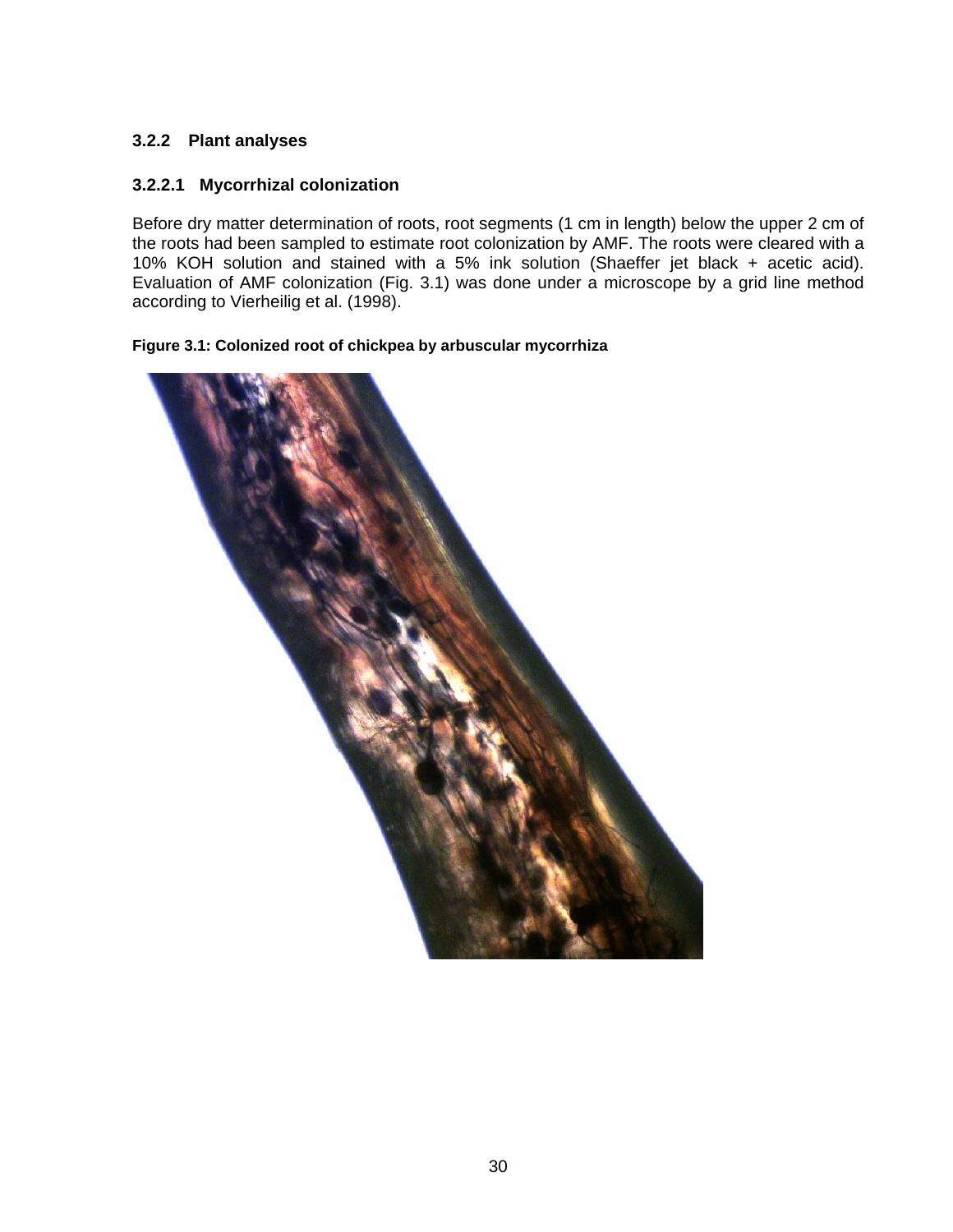# **3.2.2.2 Rhizobial infection**

On two harvests, three plants were taken from each plot, shaken free of superfluous soil, and any nodules carefully removed (Fig.3.2). The number of nodules per pot was counted, dried at 105 °C for 24 h, and weighed.

#### **Figure 3.2: Nodules on chickpea root**



# **3.2.2.3 Dry matter production**

Plants were divided into shoots and roots, at maturity shoots were further divided into straw and pods or ears, respectively. Root samples were washed out carefully with water and a sieve (250 μm mesh size). Shoot and root samples were dried at 105 °C for 24 h and amounts of dry matter were measured gravimetrically. Thereafter samples to determine nutrient content were ground.

# **3.2.2.4 Nutrient content**

The concentration of nitrogen in the samples was determined using an element analyzer based on the Dumas principle (LECO CN). For the plant tissue concentration of other elements, dried samples (ca. 500 mg) were digested in a tri-acid (HNO<sub>3</sub> + HClO<sub>4</sub> + H<sub>2</sub>SO<sub>4</sub>) mixture (Nabrzyski and Gajewska, 1998). Contents of Ca, Mg, K, Fe, Mn, Cu and Zn in the digest were measured using atomic absorption spectrometry (Varian SpektrAA 300) (Beaty and Kerber, 1993). The P content in the plant tissues was analyzed by the vanadomolybdate method after the wet digestion followed by photometry (Varian DMS 200) (Cavell, 1955).

#### **3.2.3 Soil mineral N**

From the frozen soil samples, subsequently the content of soil mineral N (nitrate and ammonium N) was extracted by a CaCl<sub>2</sub> solution and measured by a photometer method on a FIASTAR 5000 apparatus (FOSS GmbH, D). In all soil samples  $NH<sub>4</sub>$  concentrations were very low, i.e. below 0.1 kg NH<sub>4</sub>-N ha<sup>-1</sup>, thus we report only NO<sub>3</sub>-N results.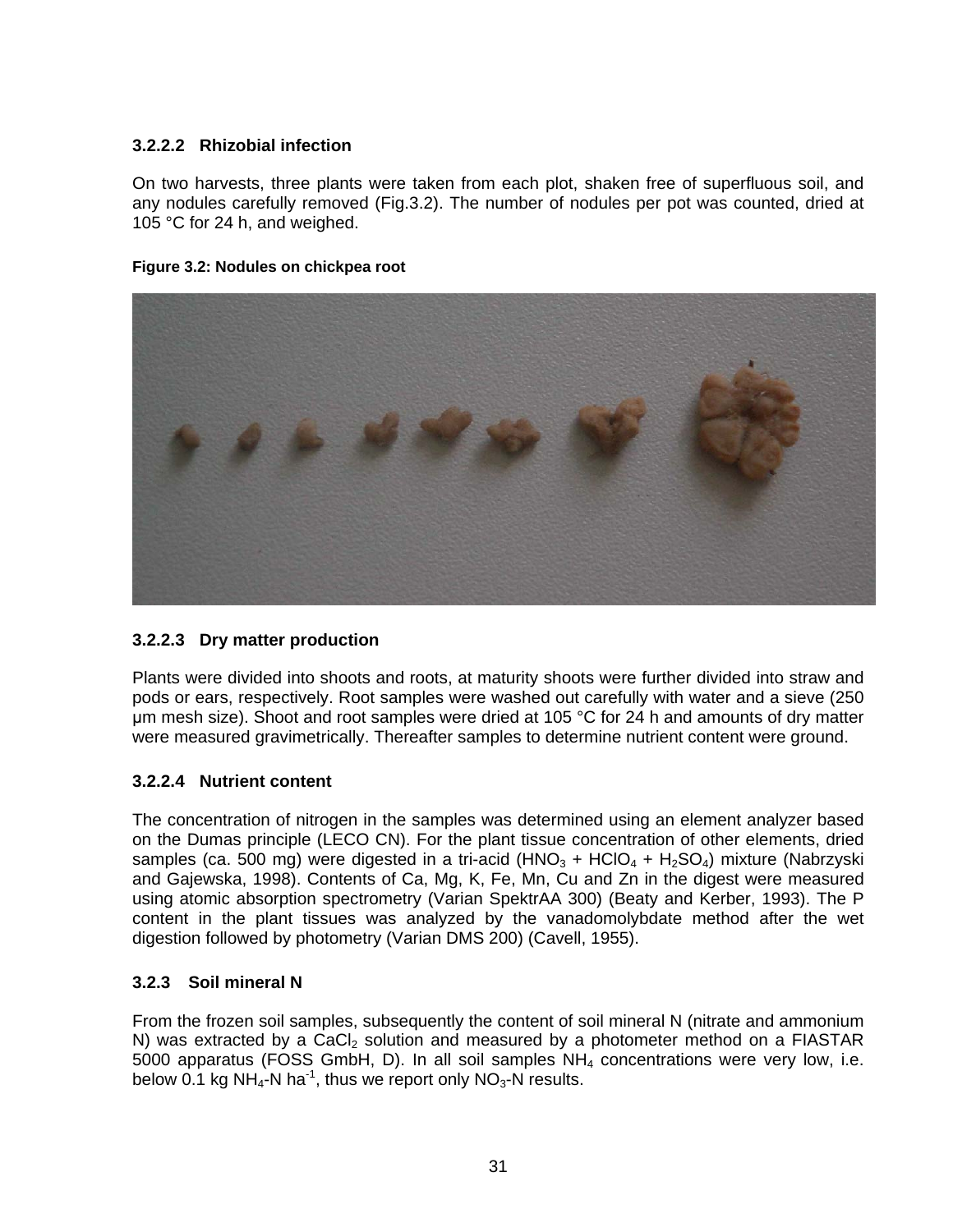# **3.3 Statistical analysis**

The statistical analysis of all observations was done by the procedure MIXED of the SAS software. With significant factorial effects, the t-test was used to compare means and least significant differences (LSD) were calculated. The significance threshold was assumed at p=0.05.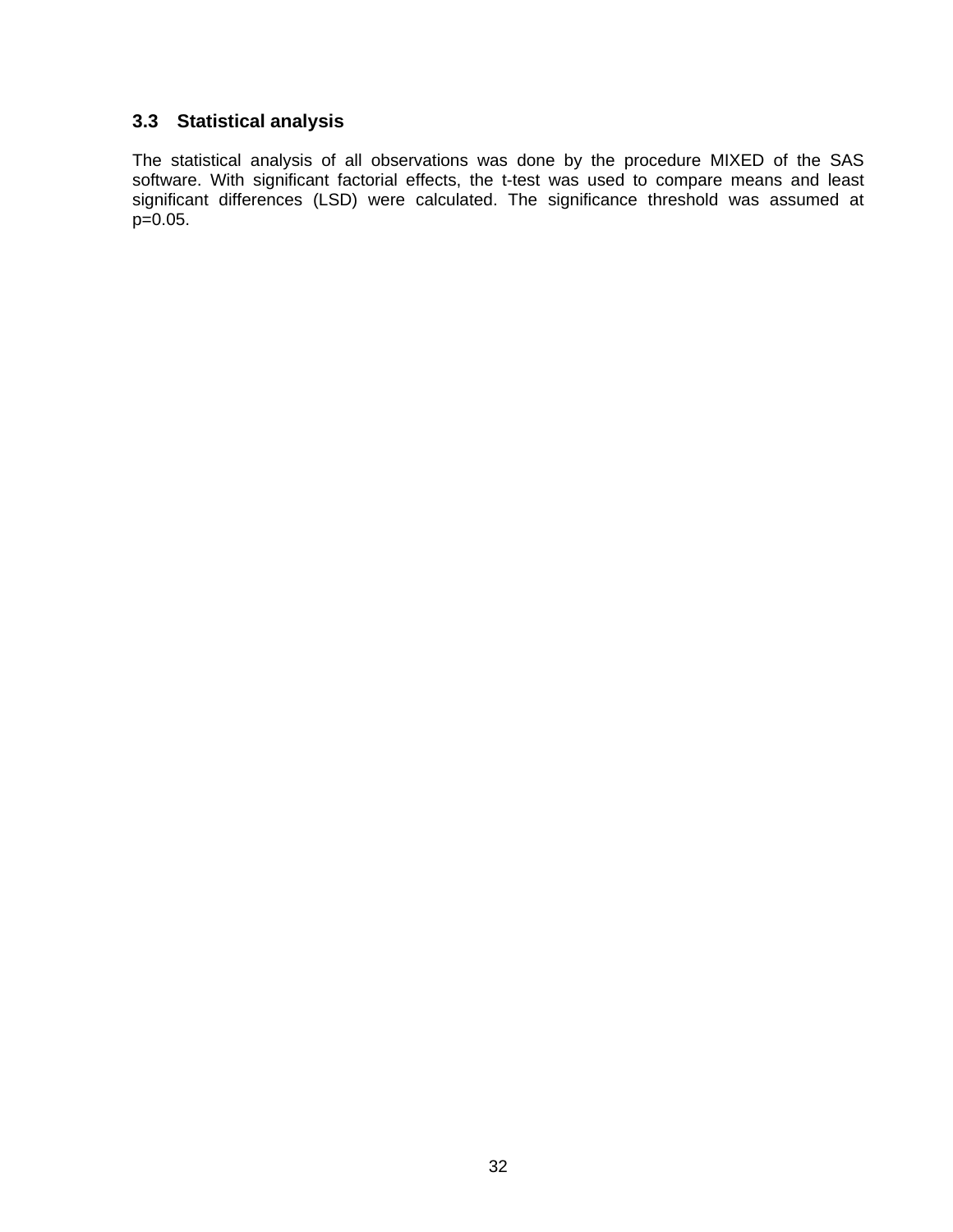# **4 Results**

# **4.1 Arbuscular mycrorrhizal and nitrogen nutrition effects on chickpea and barley growth**

The results section starts with a table showing characteristics of soil biological and chemical conditions of the experiments as obtained by inoculation, fertilization and soil sterilization treatments (Tab. 4.1). The subsequent presentation of dry matter results is based on the analyses of variance that have been performed for four experimental units, i.e. orthogonal subsets of data. Due to our research objectives, significant interactions of AMF inoculation and nitrogen nutrition with soil sterilization or crop species were of primary interest. These have been frequently modified by environmental conditions or plant development, i.e. by year or harvest date. Due to the heterogeneity of significant interaction levels, and because interactions between AMF inoculation and nitrogen nutrition were only rare, the general results are presented in two comprehensive figures (Fig. 4.1, 4.2), giving an overview about AMF or nitrogen nutrition effects, respectively. These are supplemented by individual specific effects of relevance for our objectives.

# **4.1.1 Soil biological and chemical conditions of the experiments**

The inoculation with AMF has been successful, because all inoculated plant samples were substantially colonized (Tab. 4.1). The colonization level was higher in 2006 than in 2007, without than with soil sterilization and with chickpea compared to barley. Without sterilization, the soil obviously contained indigenous populations which were able to colonize chickpea and barley. Yet, additional inoculation increased colonization also in non-sterilized soil. After soil sterilization without AMF inoculation no colonized roots were found at all. Nitrogen fertilization had no effect on mycorrhizal root colonization (data not shown).

There was a significant interaction between harvest date and year on percentage of AMF colonization for chickpea in sterilized soil. The colonization levels varied in different years from flowering to maturity. In 2006 chickpea roots showed the highest colonization rate at the flowering stage (58%) that decreased to 51% at maturity, while in 2007 the higher mycorrhizal colonization rate of 35% was observed at maturity time, compared to only 14% at flowering. But also with barley in 2006 or 2007, colonization increased from 14% or 6% at flowering to 21% or 18% at maturity, respectively.

Similar to AMF, rhizobia inoculation resulted in nodule production while without rhizobia addition no nodules were observed. Missing nodulation also in non-sterilized soil indicates that the soil from our experimental station was not colonized by rhizobia strains capable of chickpea infection. The inoculation success was much more pronounced in 2006 and also in non-sterilized soil.

Soil NO<sub>3</sub>-N concentrations at final harvest were slightly higher in 2007 than in 2006, but the difference is about the same as the difference in initial concentrations of the substrates (cf. Tab. 3.1). Nitrate concentrations were substantially increased after addition of fertilizer N. They were generally lower under barley or in non-sterilized soil compared to chickpea or sterilized soil, respectively. Under chickpea we observed a tendency of lower soil  $NO<sub>3</sub>-N$  concentrations after rhizobia inoculation compared to the untreated control, i.e. N- R- (data not shown).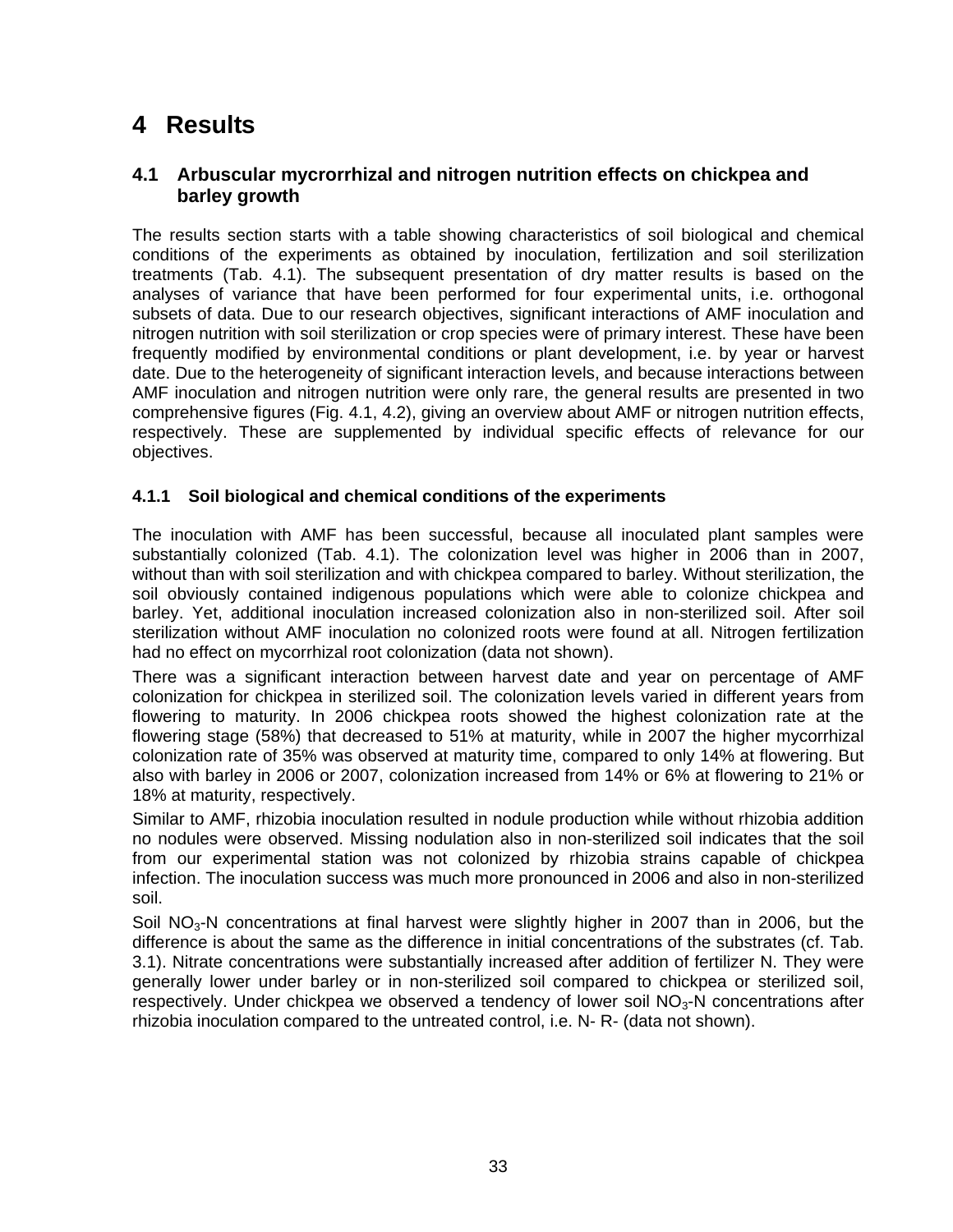**Table 4.1: Characterization of soil biological and chemical conditions, i.e. percentage of AMF colonized roots, rhizobial nodule dry**  weight and number (all on average across two harvest dates) and soil NO<sub>3</sub>-N at maturity. Means and standard deviations (in brackets) **indicated according to the subsets of data submitted to statistical analysis (experimental units I, II, IIIa, IIIb). Treatments without (M-) or**  with (M+) AMF inoculation, without (N-) or with (N+) mineral fertilizer, without (R-) or with (R+) rhizobia inoculation

| Unit | Year | Species       | Soil sterilization    |        | AMF Colonization (%) |             | Nodule weight (mg per pot) |                            | N. number (per pot) |           | Soil $NO3$ -N (mg kg <sup>-1</sup> ) |           |
|------|------|---------------|-----------------------|--------|----------------------|-------------|----------------------------|----------------------------|---------------------|-----------|--------------------------------------|-----------|
|      |      |               |                       | M+     | M-                   | $N - R -$   | $N + R$                    |                            | $N - R +$           | $N - R -$ | $N+R-$                               | $N - R +$ |
|      | 2006 |               |                       | 54.5   | 0                    | $\mathbf 0$ | $\overline{0}$             | 46.1                       | 41                  | 12.0      | 25.3                                 | 6.1       |
|      |      | Chickpea      | with sterilization    | (11.8) | (0)                  | (0)         | (0)                        | (30.1)                     | (22)                | (14.0)    | (19.2)                               | (3.6)     |
|      | 2007 |               |                       | 24.9   | 0                    | 0           | $\mathbf 0$                | 3.2                        | 5                   | 15.1      | 31.6                                 | 11.5      |
|      |      |               |                       | (19.8) | (0)                  | (0)         | (0)                        | (8.2)                      | (4)                 | (6.5)     | (5.9)                                | (6.0)     |
|      |      |               | with sterilization    | 24.9   | 0                    | 0           | 0                          | 3.2                        | 5                   | 15.1      | 31.6                                 | 11.5      |
| Ш    | 2007 | Chickpea      |                       | (19.8) | (0)                  | (0)         | (0)                        | (8.2)                      | (4)                 | (6.5)     | (5.9)                                | (6.0)     |
|      |      |               | without sterilization | 44.1   | 17.8                 | 0           | $\mathbf 0$                | 52.5                       | 18                  | 5.1       | 14.6                                 | 3.5       |
|      |      |               |                       | (22.4) | (12.3)               | (0)         | (0)                        | (96.8)                     | (18)                | (4.7)     | (4.8)                                | (3.5)     |
|      |      | Chickpea      |                       | 55.1   | $\mathbf 0$          |             |                            |                            |                     | 12.0      | 25.3                                 |           |
| Illa | 2006 |               | with sterilization    | (12.4) | (0)                  |             |                            |                            |                     | (14.0)    | (19.2)                               |           |
|      |      | Barley        |                       | 17.7   | $\mathbf 0$          |             |                            |                            |                     | 2.9       | 3.0                                  |           |
|      |      |               |                       | (10.0) | (0)                  |             |                            | for chickpea: see above    |                     | (2.1)     | (1.7)                                | not       |
|      |      | Chickpea      |                       | 43.5   | 19.7                 |             |                            | for barley: not applicable |                     | 5.1       | 14.6                                 | tested    |
| IIIb | 2007 |               | without sterilization | (20.8) | (13.3)               |             |                            |                            |                     | (4.7)     | (4.8)                                |           |
|      |      | <b>Barley</b> |                       | 17.6   | 6.6                  |             |                            |                            | 6.7                 | 14.1      |                                      |           |
|      |      |               |                       | (9.0)  | (6.9)                |             |                            |                            |                     | (1.7)     | (7.3)                                |           |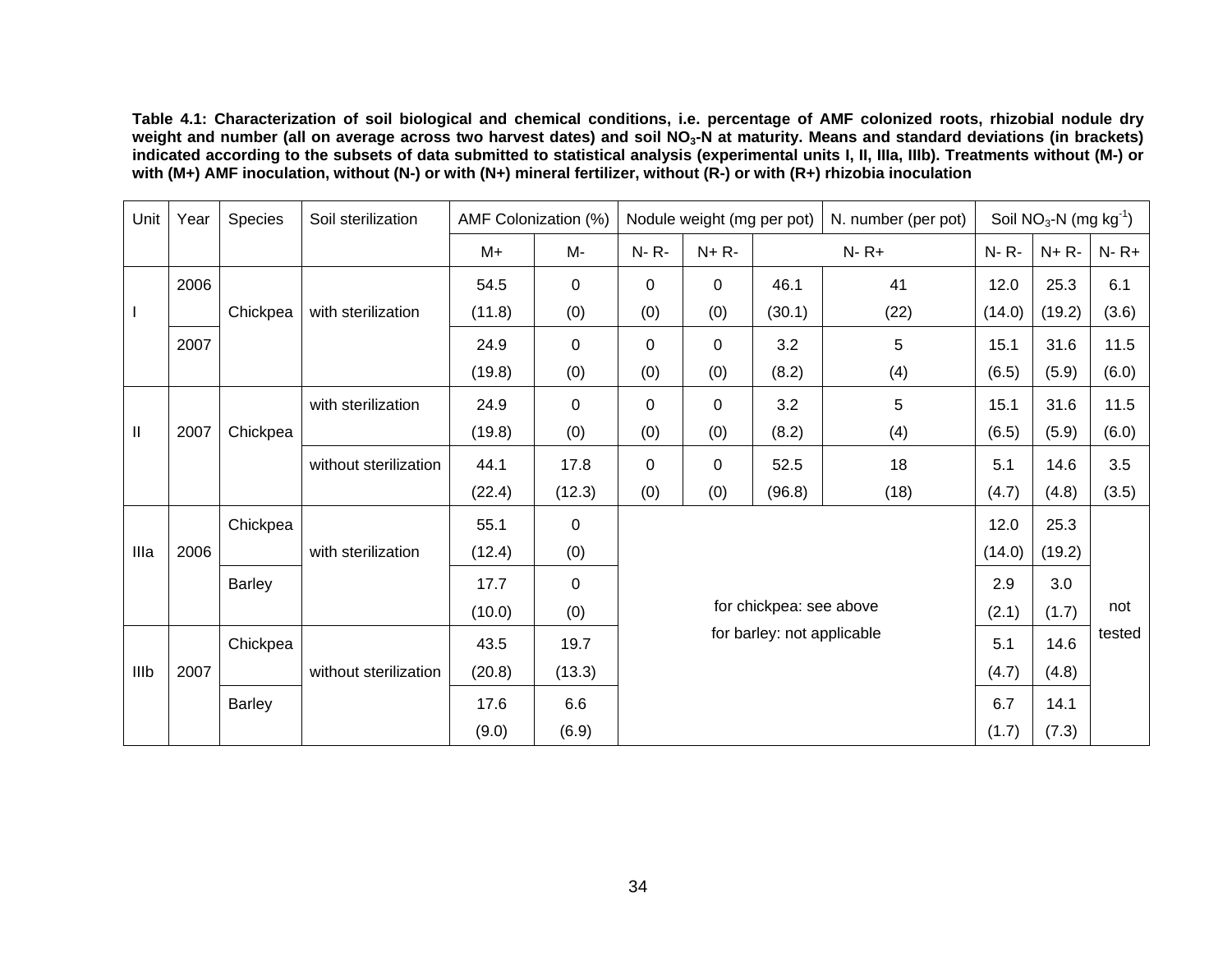**Figure 4.1: Dry matter of crops, divided into fractions, as affected by treatments without (M-) or with (M+) AMF inoculation in interaction with year (Y), soil sterilization (So), crop species (Sp) and harvest date (H1 flowering, H2 physiological maturity) in four experimental units (as indicated with black bars). For each unit the significant effects included in the figures are indicated. Note that axis scales for chickpea and barley are different.** 

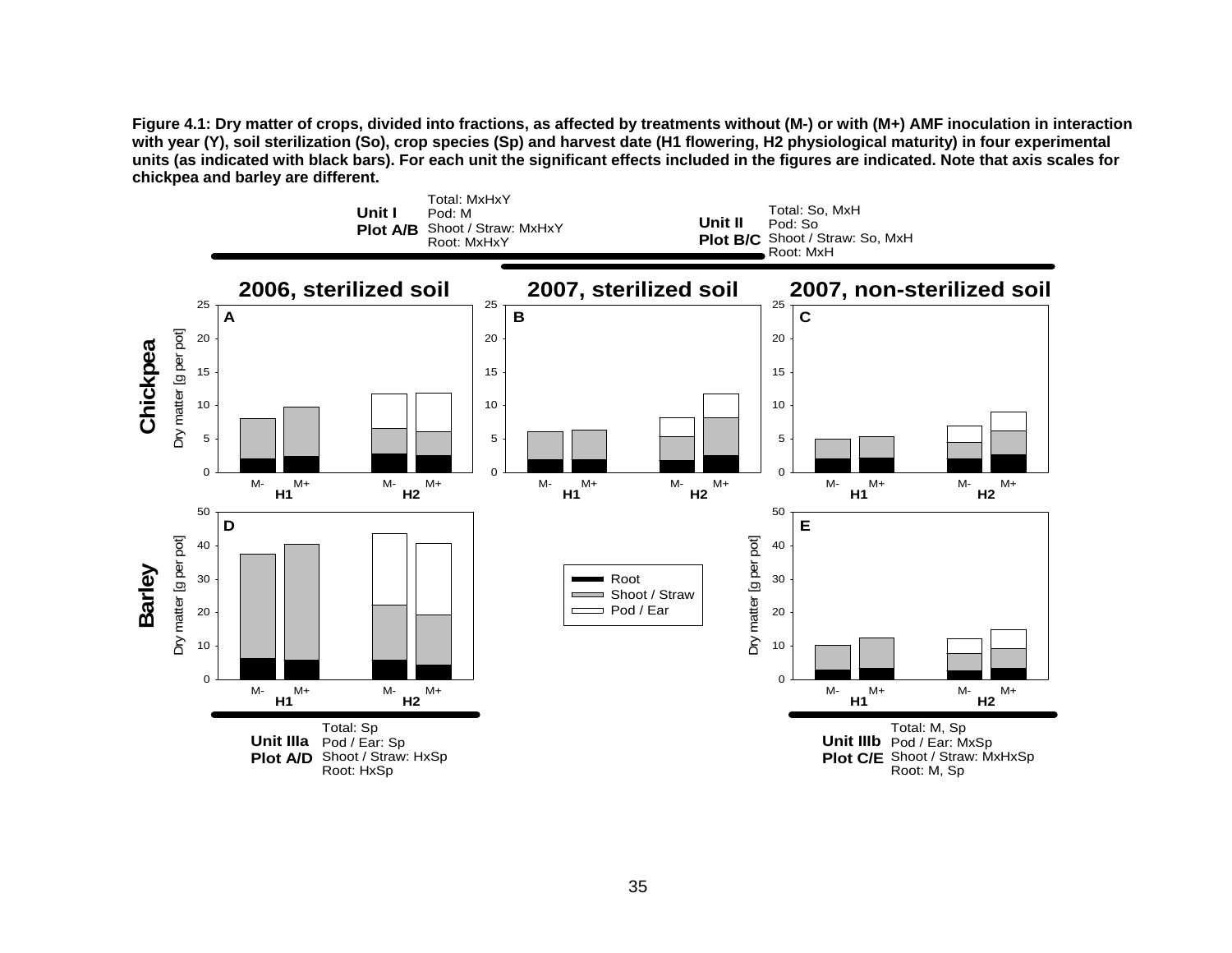# **4.1.2 Mycorrhizal effects**

Analyzing chickpea in sterilized soil in two years (exp. unit I), the interaction of mycorrhizal inoculation x harvest date x year showed that mycorrhiza increased total dry matter in both years, but this enhancing effect was significant only on the first harvest in 2006 and on the second harvest in 2007 (Fig. 4.1). This resulted from significant differences in all plant fractions (i.e. roots, shoots and pods) between inoculated and non-inoculated plants.

Comparing chickpea 2007 in sterilized vs. non sterilized soil (unit II), the positive mycorrhizal effect at maturity can be confirmed also for the non-sterilized soil. Only pod yield was not improved.

With regard to the comparison of barley and chickpea, in 2006 in sterilized soil (unit IIIa) AMF inoculation did not affect growth. Contrastingly, in 2007 in non-sterilized soil (unit IIIb) total dry matter and all plant fractions were enhanced by AMF with slightly stronger effects on barley than on chickpea. For pod/ear dry matter, no significant differences in the pod dry matter were observed between AMF inoculated and non-inoculated chickpea, while inoculated barley showed higher ear dry matter than non-inoculated plants. There was a favorable effect of AMF inoculation on barley shoot/straw dry matter at both sampling dates, while chickpea straw production was only enhanced at maturity.

AMF also affected soil  $NO<sub>3</sub>-N$  concentrations under chickpea, but only in 2007 in sterilized soil (Tab. 4.2). Only under these conditions we found substantially more  $NO<sub>3</sub>$ -N after AMF inoculation than in non-inoculated pots.

| Exp. | Year | Soil sterilization    | Soil $NO3$ -N (mg kg <sup>-1</sup> ) |      |     | <b>LSD</b> |
|------|------|-----------------------|--------------------------------------|------|-----|------------|
| unit |      |                       | M+                                   | М-   |     |            |
|      | 2006 | with sterilization    | 10.8                                 | 14.8 | 4.0 |            |
| Ш    | 2007 |                       | 22.2                                 | 14.2 |     |            |
|      | 2007 | without sterilization | 9.1                                  | 9.3  |     | 2.6        |
|      |      |                       |                                      |      |     |            |

Table 4.2: Soil NO<sub>3</sub>-N concentrations under chickpea as affected by treatments without (M-) or with **(M+) AMF inoculation in interaction with year or soil sterilization. Experimental units I and II, means across harvest dates** 

#### **4.1.3 N nutrition effects**

With chickpea in sterilized soil (unit I), we found hardly any consistent effect of nitrogen nutrition on chickpea growth, neither due to fertilizer N nor to rhizobial infection (Fig. 4.2). Only root dry matter was significantly affected by nitrogen nutrition. On average across years and harvest dates, mineral N fertilizer application (R-N+) reduced root growth compared to the unfertilized crops with or without rhizobia inoculation.

Comparing the soils in 2007 (unit II), shoot/straw and pod yields were generally higher in sterilized soil. Chickpea showed different reactions to N nutrition treatments in total and root dry matter. The root depressing effect of mineral fertilization did not appear in the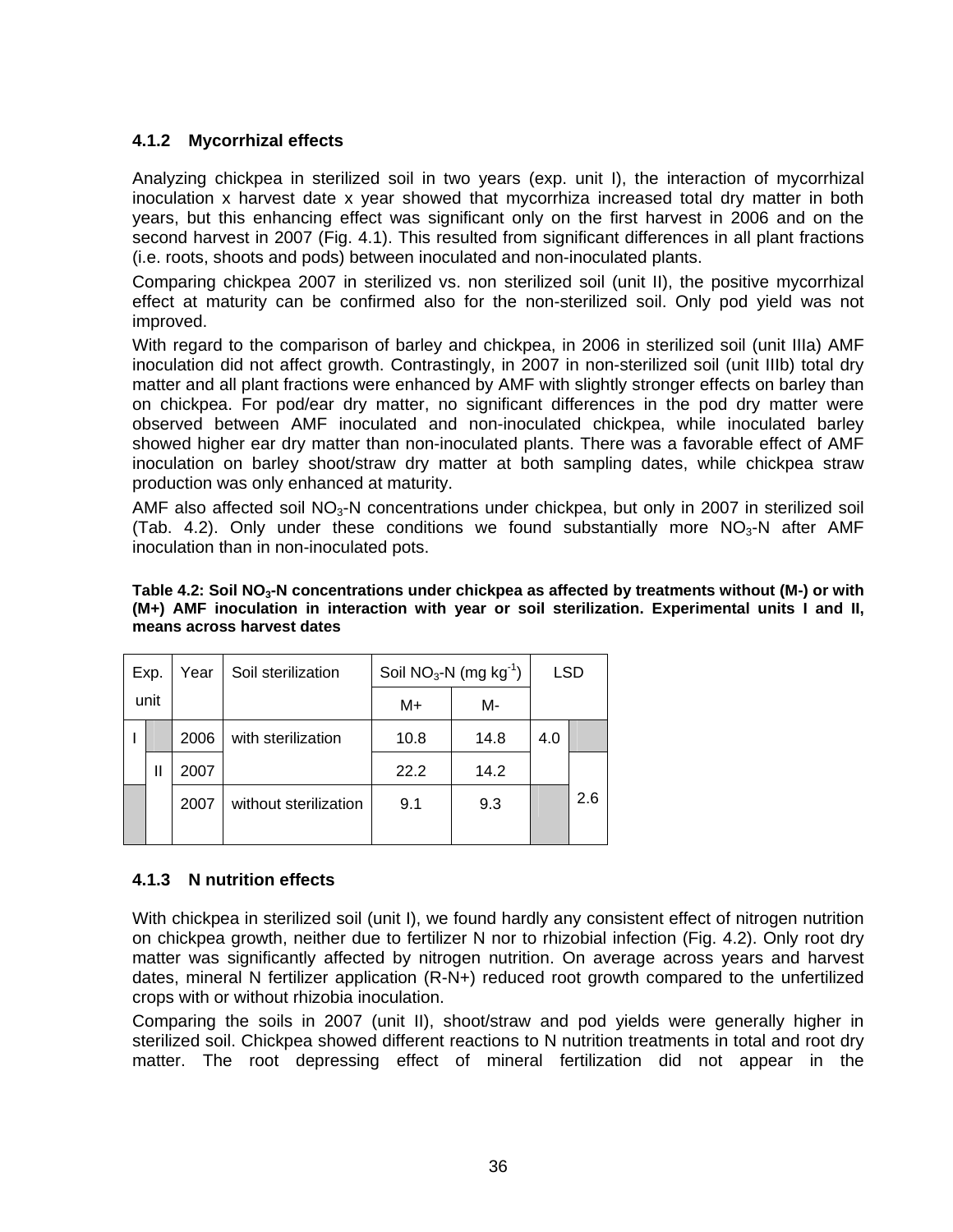**Figure 4.2: Dry matter of crops, divided into fractions, as affected by nitrogen nutrition (N), i.e. control (N- R-), with mineral fertilizer (N+ R-) or with rhizobia inoculation (N- R+), in interaction with year (Y), soil sterilization (So), crop species (Sp) and harvest date (H1 flowering, H2 physiological maturity) in four experimental units (as indicated with black bars). For each unit the significant effects included in the figures are indicated. Note that axis scales for chickpea and barley are different.**

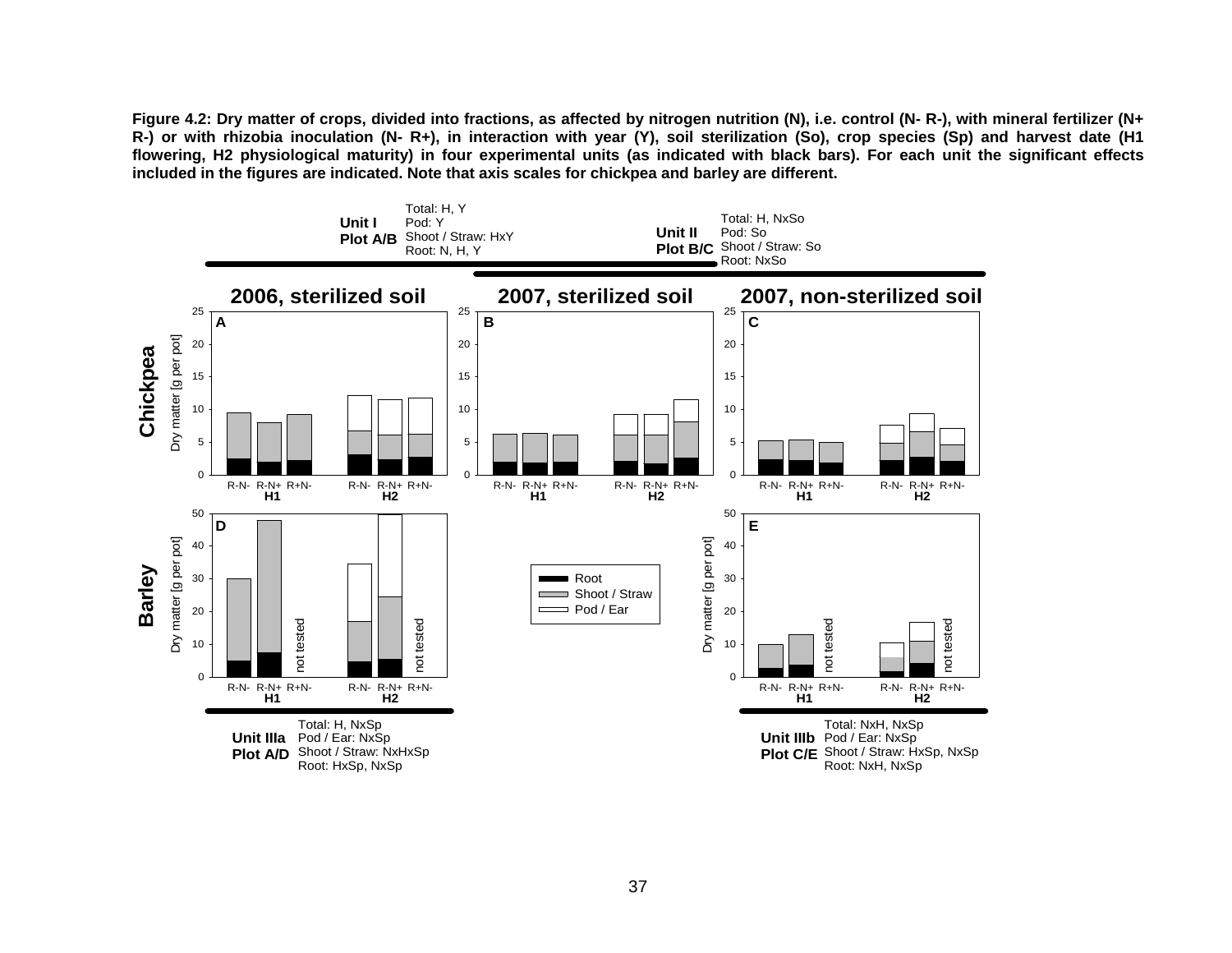non-sterilized soil and total dry matter was even enhanced by the fertilizer. On the other hand in sterilized soil rhizobia inoculation caused the highest root and total dry matter.

With view to the two species (units IIIa, b), barley growth was strongly enhanced by mineral fertilizer in contrast to chickpea in both soil treatments and years, respectively.

**Figure 4.3: Dry matter of chickpea pods as affected by treatments without (M-) or with (M+) AMF inoculation in interaction with nitrogen nutrition (N), i.e. control (N- R-), with mineral fertilizer (N+ R-) or with rhizobia inoculation (N- R+). Experimental unit I, sterilized soil, harvest date H2, means across years** 



#### **4.1.4 Interaction effects between AMF and N nutrition**

Chickpea pod yield across two years (unit I) in the presence of AMF colonization was improved by fertilizer N while pod yield of rhizobia treated plants was lower (Fig. 4.3). Contrastingly, without AMF inoculation rhizobia infected plants produced more pod dry matter than those with fertilizer N.

On average across both species, chickpea and barley, in 2006 in sterilized soil (unit IIIa), root growth of AMF colonized plants was hardly affected by N fertilization, while without AMF it was significantly enhanced by fertilizer N (Tab. 4.3).

**Table 4.3: Dry matter (D.M.) of roots as affected by treatments without (M-) or with (M+) AMF inoculation in interaction with nitrogen nutrition without (R-N-) or with (R-N+) mineral fertilizer. Experimental unit IIIa, means across species and harvest dates** 

| Unit | Year |                    | Soil sterilization   Nitrogen nutrition   Root D.M. (g per pot) |      |      | <b>LSD</b> |
|------|------|--------------------|-----------------------------------------------------------------|------|------|------------|
|      |      |                    |                                                                 | M+   | м-   |            |
| Illa | 2006 | with sterilization | $R-N-$                                                          | 3.97 | 3.58 | 0.90       |
|      |      |                    | $R-N+$                                                          | 3.67 | 4.90 |            |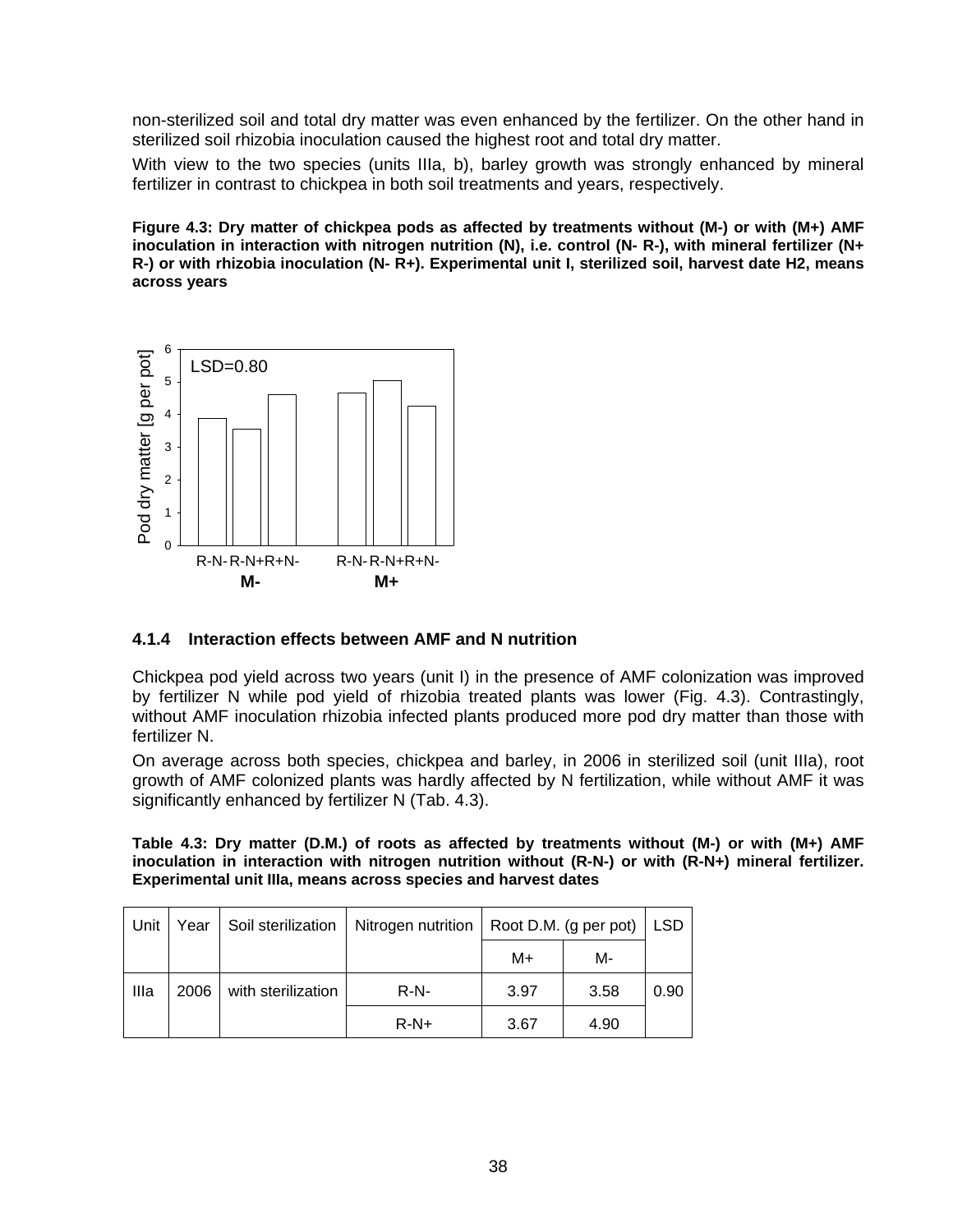# **4.2 Arbuscular mycrorrhizal and nitrogen nutrition effects on N concentration and total N uptake in chickpea and barley**

This presentation of results is based on the analyses of variance that have been performed for four experimental units; i.e. orthogonal subsets of data (cf. part 4.1). The soil biological and chemical conditions of the experiments have been mentioned in Table 4.1.

Due to the heterogeneity of significant interaction levels, and because AMF effects and interactions between AMF inoculation and nitrogen nutrition were only rare, the general results are presented in two comprehensive figures in the appendix (Appendix Fig. A1, A2), giving an overview about concentrations and uptake of N, respectively. These are subsequently supplemented by individual specific effects of significance and relevance for our objectives, focusing on nitrogen nutrition effects (Tab. 4.4).

## **4.2.1 Mycorrhizal effects**

Effects of mycorrhiza on N concentrations were scarce. Only in sterilized soil across both years, 2006 and 2007, N concentration was significantly lower in AMF chickpea than in control plants (means not shown).

Analyzing chickpea in sterilized soil in two years (exp. unit I), the interaction of mycorrhizal inoculation x harvest date x year showed that mycorrhiza increased total N uptake only in 2007, but this enhancing effect was significant only on the second harvest (Fig. A2) reflecting significant differences in total dry matter between AMF colonized and non-colonized plants (cf. part 4.1.2).

Comparing chickpea 2007 in sterilized vs. non sterilized soil (unit II), the positive mycorrhizal effect at maturity on N uptake can be confirmed also for the non-sterilized soil (Fig. A2).

With regard to the comparison of barley and chickpea, in 2006 in sterilized soil (unit IIIa) AMF inoculation did not affect N uptake. Contrastingly, in 2007 in non-sterilized soil (unit IIIb) total N uptake was enhanced by AMF with slightly stronger effects on barley than on chickpea (Fig. A2).

# **4.2.2 N nutrition effects**

With view to units I and II, chickpea N concentration was strongly enhanced by mineral fertilizer in contrast to rhizobial inoculation in both years and soil treatments, respectively (Tab. 4.4). With regard to the comparison of barley and chickpea, in 2006 in sterilized soil (unit IIIa) the positive effect of nitrogen fertilizer on N concentration is not confirmed for barley. Contrastingly, in 2007 in non-sterilized soil (unit IIIb) N concentrations were enhanced by nitrogen application in both plant species (Tab. 4.4).

Comparing the soils in 2007 (unit II), N concentration (Fig. A1) and N uptake were generally higher in sterilized soil (Tab. 4.4 and Fig. A2).

With chickpea in both units I and II, we found a positive effect due to nitrogen fertilizer but no effect of rhizobia inoculation on N uptake (Tab. 4.4). Only in sterilized soil in 2007 chickpea showed a different reaction to N nutrition treatments in N uptake. On average across mycorrhizal and non-mycorrhizal chickpea, rhizobia inoculation (R+N-) elevated N uptake to level of, mineral fertilizer application (R-N+). At maturity the N uptake was even highest after rhizobia application (means not shown).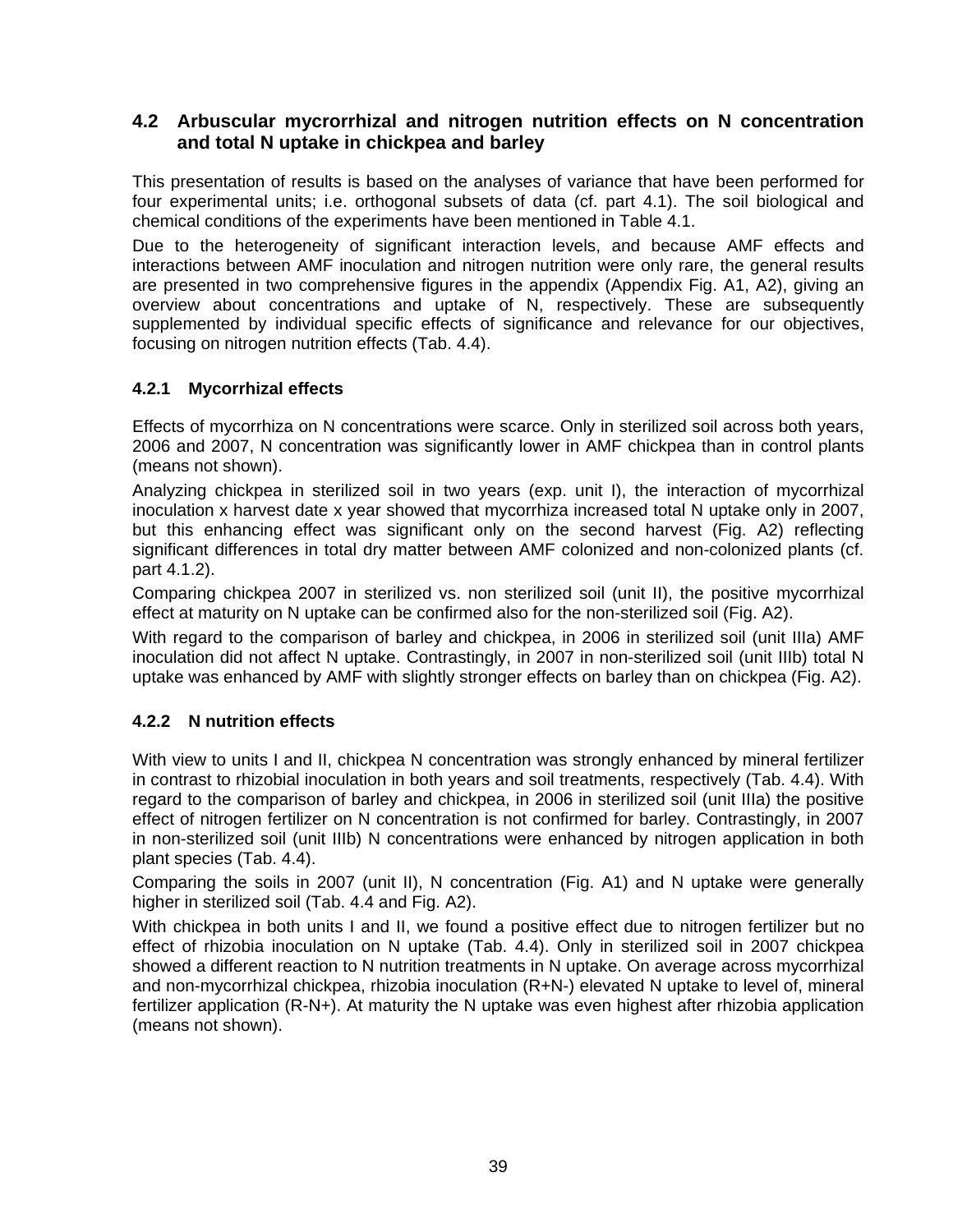Table 4.4: Nitrogen concentrations (g kg<sup>-1</sup>), uptake (mg pot<sup>-1</sup>) and soil NO<sub>3</sub>-N (mg kg <sup>-1</sup>) in total plant biomass affected by nitrogen **nutrition levels (all on average across mycorrhiza treatments and harvest dates). Means indicated according to the subsets of data submitted to statistical analysis (experimental units I, II, IIIa, IIIb). Treatments are without (N-) or with (N+) mineral fertilizer, without (R-) or with (R+) rhizobia inoculation.** 

| Unit                | Year | Species       | Soil sterilization    |           | Plant N concentration (g $kg^{-1}$ ) |            |           | Plant N uptake (mg pot <sup>-1</sup> ) |            |
|---------------------|------|---------------|-----------------------|-----------|--------------------------------------|------------|-----------|----------------------------------------|------------|
|                     |      |               |                       | $N - R -$ | $N + R$                              | $N - R +$  | $N - R -$ | $N+R-$                                 | $N - R +$  |
| 1                   | 2006 | Chickpea      | with sterilization    | 24.3      | 29.1                                 | 23.5       | 208.7     | 241.3                                  | 213.4      |
|                     | 2007 |               |                       |           |                                      |            |           |                                        |            |
| LSD <sub>0.05</sub> |      |               |                       |           | 1.2                                  |            |           | 18.8                                   |            |
|                     |      | Chickpea      | with sterilization    |           |                                      |            | 238.4     | 265.0                                  | 256.7      |
| Ш                   | 2007 |               | without sterilization | 26.4      | 31.1                                 | 26.3       | 126.7     | 189.1                                  | 130.0      |
| LSD <sub>0.05</sub> |      |               |                       |           | 2.0                                  |            |           | 20.5                                   |            |
|                     | 2006 | Chickpea      |                       | 16.6      | 23.1                                 |            | 179.0     | 217.7                                  |            |
| Illa                |      | <b>Barley</b> | with sterilization    | 9.6       | 11.2                                 |            | 311.1     | 534.7                                  |            |
| LSD <sub>0.05</sub> |      |               |                       |           | 2.1                                  |            |           | 74.6                                   |            |
|                     |      | Chickpea      |                       |           |                                      | not tested | 126.7     | 189.1                                  | not tested |
| IIIb                | 2007 | <b>Barley</b> | without sterilization | 17.0      | 23.6                                 |            | 136.2     | 293.0                                  |            |
| LSD <sub>0.05</sub> |      |               |                       |           | 1.0                                  |            |           | 15.3                                   |            |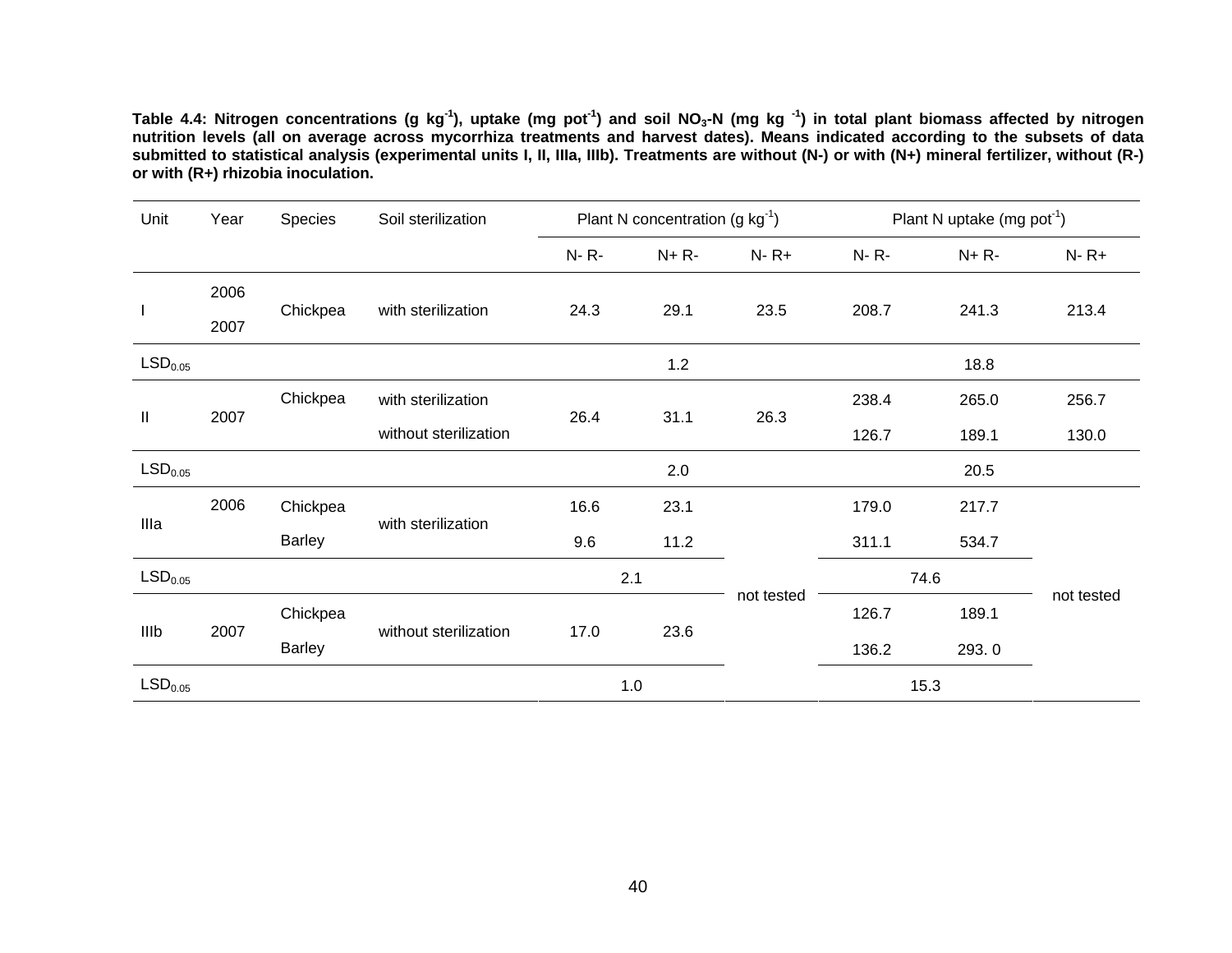With view to the two species (units IIIa, b), N uptake in barley was strongly enhanced by mineral N fertilizer in both sterilized soil (unit IIIa) and non-sterilized soil (unit IIIb), whereas this enhancement was not significant with chickpea in sterilized soil (unit IIIa) but positive effect of mineral N fertilizer on N uptake appeared with chickpea in non-sterilized soil (unit IIIb) (Tab. 4.4).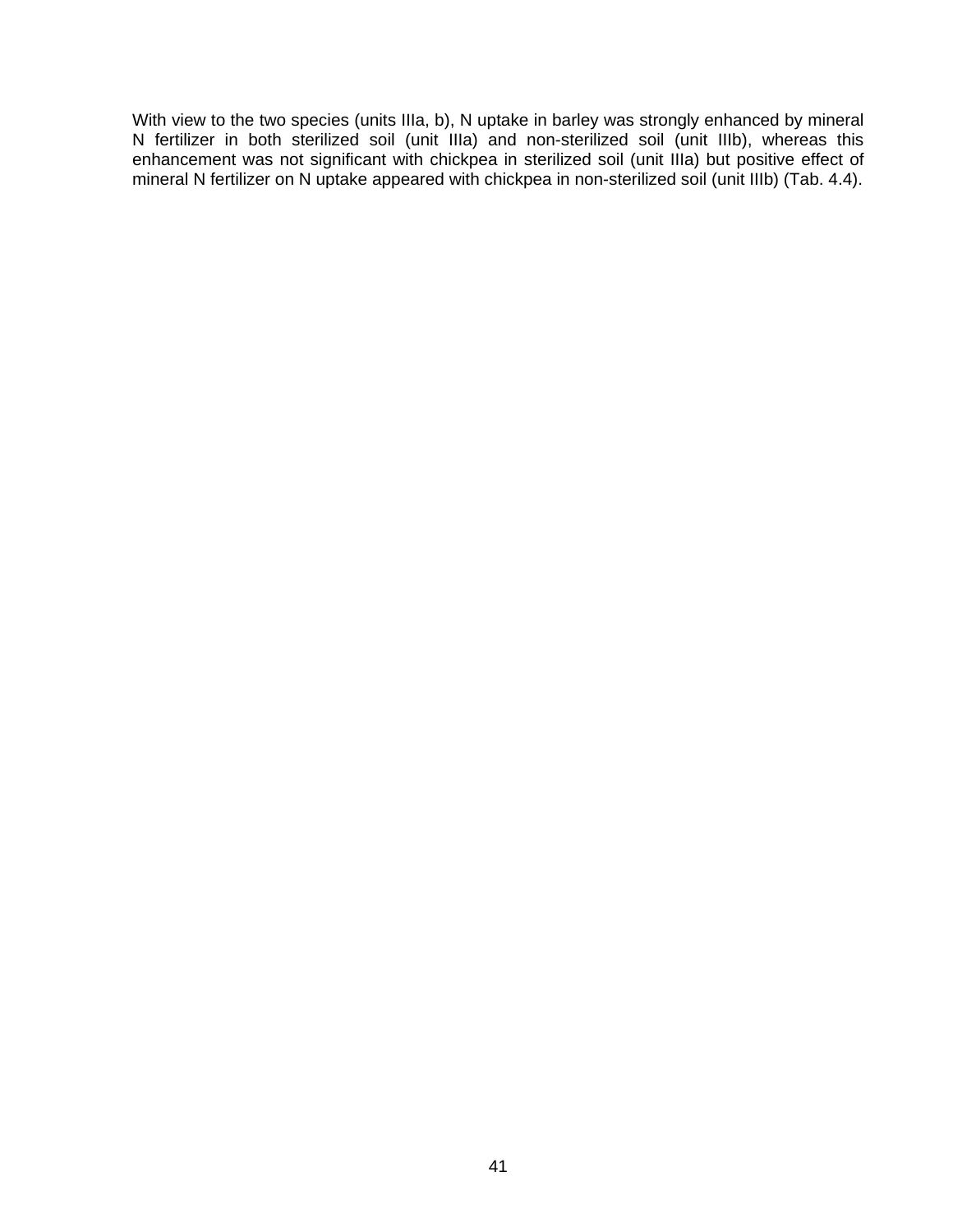# **4.3 Arbuscular mycrorrhizal and nitrogen fertilizer effects on micro and macro element concentrations and uptake in chickpea and barley**

# **4.3.1 Mycorrhizal effects**

The results are presented in tables based on the significance of effects detected by ANOVA. We found with high consistence either main effects of AMF inoculation or interactions of AMF with another specific factor, i.e. year (unit I, Tab. 4.5, 4.6) or soil sterilization (unit II, Tab. 4.7, 4.8) or crop species (unit III, Tab. 4.9, 4.10), respectively. The rarely observed interactions of AMF with nitrogen nutrition are indicated in Table 4.11.

# **4.3.1.1 Chickpea in sterilized soil**

## *a) Concentration*

Across both years, 2006 and 2007, the P concentration was higher and N concentration was lower in AMF chickpea than in control plants (Tab. 4.5). Only Mg and Zn were unaffected by mycorrhizal inoculation.

The effect of AMF inoculation on the concentrations of K, Ca, Fe, Mn and Cu partly depended on the year. AMF induced higher Mn concentration in both years but this effect was pronounced in 2007. Mycorrhizal inoculation decreased the Ca concentration in 2006 significantly while in 2007 it was slightly increased. Only in 2006 mycorrhizal inoculation resulted in higher K, Cu and Fe concentrations. The high absolute level of Fe concentration was due to high Fe concentration in roots (data not shown).

While the average concentrations of P, K, Ca, Mg and Fe were similar in both 2006 and 2007, the concentrations of Mn, Cu and N in 2007 exceeded those in 2006, while the Zn concentration was higher in 2006 than in 2007 (main year effects not shown).

| Nutrient              |      | N     | Ρ    | Κ             | Ca    | Mg             | Fe   | Mn     | Zn    | Cu    |
|-----------------------|------|-------|------|---------------|-------|----------------|------|--------|-------|-------|
| element               |      |       |      | $(g kg^{-1})$ |       | $(mg kg^{-1})$ |      |        |       |       |
| $M+$                  | 2006 | 24.26 | 1.55 | 14.71         | 16.42 | 3.11           | 2101 | 107.81 | 39.59 | 10.74 |
|                       | 2007 |       |      | 13.02         | 20.12 | 3.42           | 2051 | 166.62 | 35.41 | 11.53 |
| M-                    | 2006 | 27.38 | 0.96 | 11.59         | 22.39 | 3.09           | 891  | 85.52  | 38.61 | 9.06  |
|                       | 2007 |       |      | 12.77         | 18.60 | 3.19           | 1944 | 120.31 | 34.94 | 11.81 |
| $\mathsf{LSD}_{0.05}$ |      | 2.14  | 0.12 | 1.17          | 2.20  | n.s.           | 628  | 14.32  | n.s.  | 0.88  |

|                            |  | Table 4.5: Nutrient concentrations in total chickpea biomass as affected by treatments without (M-) |  |  |  |
|----------------------------|--|-----------------------------------------------------------------------------------------------------|--|--|--|
|                            |  | or with (M+) AMF inoculation in interaction with year (exp. unit I, sterilized soil, means across   |  |  |  |
| nitrogen nutrition levels) |  |                                                                                                     |  |  |  |

#### *b) Uptake*

As a reflection of differences in dry matter, the uptake of P, K, Mg, Fe, Mn, Zn and Cu per pot in both years and Ca in 2007 increased with AMF inoculation (Tab. 4.6). However, the magnitude of Mn increment was substantially higher in 2007.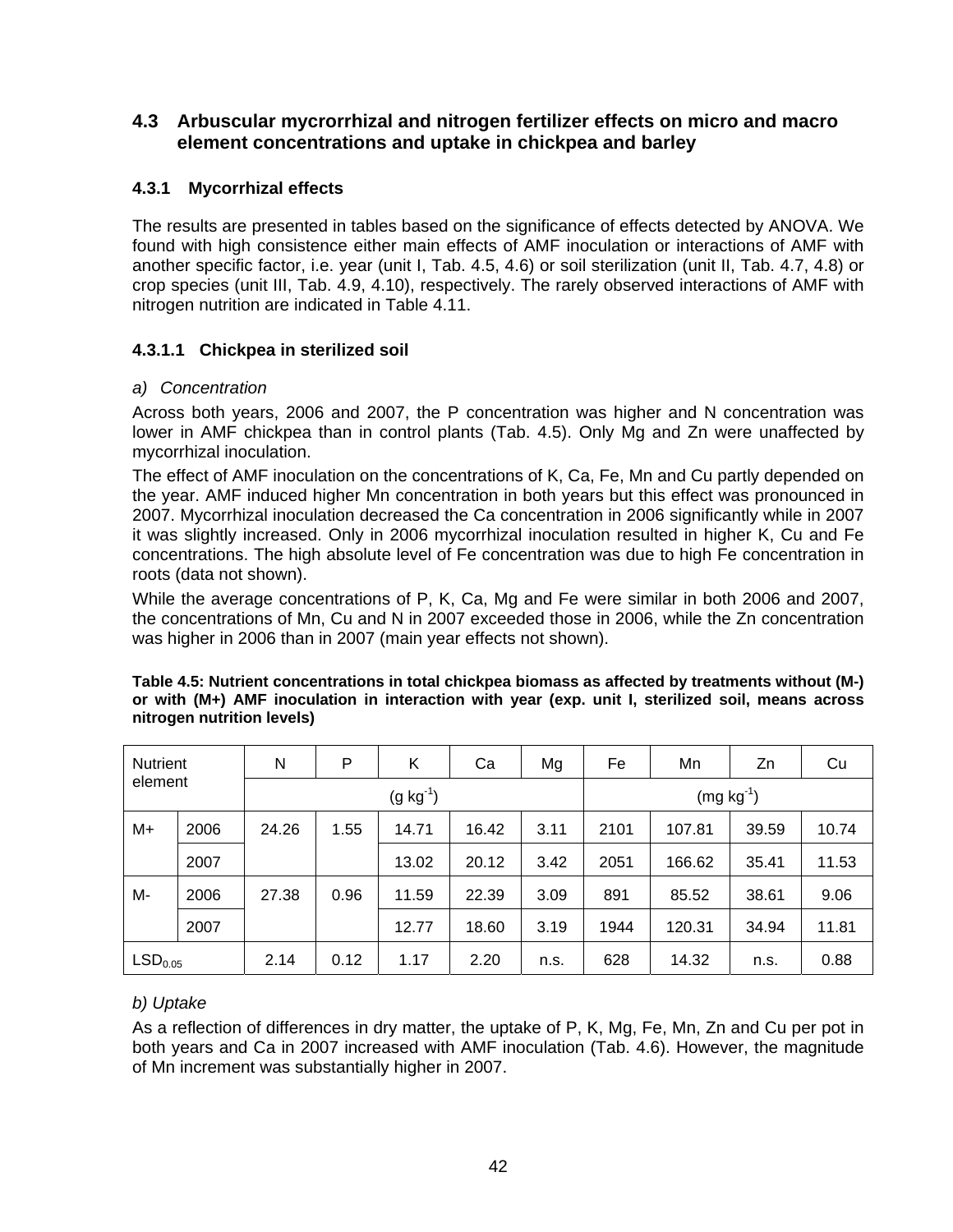| <b>Nutrient</b>     |      | N     | P                                | Κ            | Ca    | Mg                           | Fe    | Mn     | Zn    | Cu    |
|---------------------|------|-------|----------------------------------|--------------|-------|------------------------------|-------|--------|-------|-------|
| element             |      |       |                                  | $(mg~pot^1)$ |       | $(\mu g$ pot <sup>-1</sup> ) |       |        |       |       |
| M+                  | 2006 | 218.1 | 163.1<br>38.38<br>202.7<br>18.51 |              |       |                              |       | 1335.9 | 440.0 | 130.4 |
|                     | 2007 | 334.4 |                                  |              | 228.0 |                              |       | 1879.8 |       |       |
| M-                  | 2006 | 221.8 | 9.16                             | 112.0        | 257.4 | 29.63                        | 12597 | 987.8  | 350.0 | 96.4  |
| 2007                |      | 263.2 |                                  |              | 145.4 |                              |       | 917.1  |       |       |
| LSD <sub>0.05</sub> |      | n.s.  | 2.59                             | 15.7         | 57.8  | 5.45                         | 5419  | 345.8  | 50.6  | 17.6  |

**Table 4.6: Nutrient uptake in total chickpea biomass as affected by treatments without (M-) or with (M+) AMF inoculation in interaction with year (exp. unit I, sterilized soil, means across nitrogen nutrition levels)** 

#### **4.3.1.2 Comparing sterilized with non-sterilized soil**

#### *a) Concentration*

On average across AMF treatments, in sterilized soil the concentrations of N, K and Mn were higher than in the non-sterilized soil while soil sterilization resulted in lower P and Fe concentrations than in non-sterilized soil (main sterilization effects not shown).

The Mg concentration was positively affected by AMF treatments across sterilized or nonsterilized soil (Tab. 4.7). AMF colonization resulted also in significantly higher Mn concentration in both soils, but with a stronger effect in sterilized soil. In the non-sterilized soil, there was no clear difference in P concentration due to AMF inoculation. In contrast, in the sterilized soil, the P concentration of plants with AM inoculation was significantly higher than of those without AMF. We did not find any effect of AMF colonization on N, K, Ca, Fe, Zn and Cu concentrations.

| יוט זיונוו (ואדן רוואו וווטטטוטוטוו ווווערטטטוטוו איונוו סטוו סנטוווובטנוטוו (טטיד, סנטוווובטט סטוו טו טטי, ווטו<br>sterilized soil) (exp. unit II, 2007, means across nitrogen nutrition levels) |   |  |    |    |    |    |  |
|---------------------------------------------------------------------------------------------------------------------------------------------------------------------------------------------------|---|--|----|----|----|----|--|
| Nutrient                                                                                                                                                                                          | N |  | Cа | Ma | Fe | Mn |  |
| element                                                                                                                                                                                           |   |  |    |    |    |    |  |

| Table 4.7: Nutrient concentrations in total chickpea biomass as affected by treatments without (M-)    |
|--------------------------------------------------------------------------------------------------------|
| or with (M+) AMF inoculation in interaction with soil sterilization (So+, sterilized soil or So-, non- |
| sterilized soil) (exp. unit II, 2007, means across nitrogen nutrition levels)                          |

| <b>Nutrient</b>     |       | N     | P    | Κ             | Ca    | Mg             | Fe   | Mn     | Zn    | Cu    |
|---------------------|-------|-------|------|---------------|-------|----------------|------|--------|-------|-------|
| element             |       |       |      | $(g kg^{-1})$ |       | $(mg kg^{-1})$ |      |        |       |       |
| M+                  | $So+$ | 30.83 | 1.45 | 13.02         | 20.12 | 3.45           | 2051 | 166.62 | 35.41 | 11.53 |
| $So-$               |       | 21.73 | 1.46 | 10.83         | 20.27 |                | 2979 | 115.00 | 35.88 | 12.26 |
| M-                  | $So+$ | 35.23 | 0.98 | 12.77         | 18.60 | 3.18           | 1944 | 120.31 | 34.94 | 11.81 |
| $So-$               |       | 22.37 | 1.35 | 9.44          | 20.29 |                | 2746 | 97.44  | 35.07 | 12.71 |
| LSD <sub>0.05</sub> |       | n.s.  | 0.17 | n.s.          | n.s.  | 0.18           | n.s. | 17.46  | n.s.  | n.s.  |

#### *b) Uptake*

The average uptake of P, Ca, Mg, Zn and Cu was similar in both sterilized and non-sterilized soils, but the N, K and Mn uptake was enhanced while the Fe uptake was reduced after soil sterilization compared to non-sterilized treatments (main sterilization effects not shown).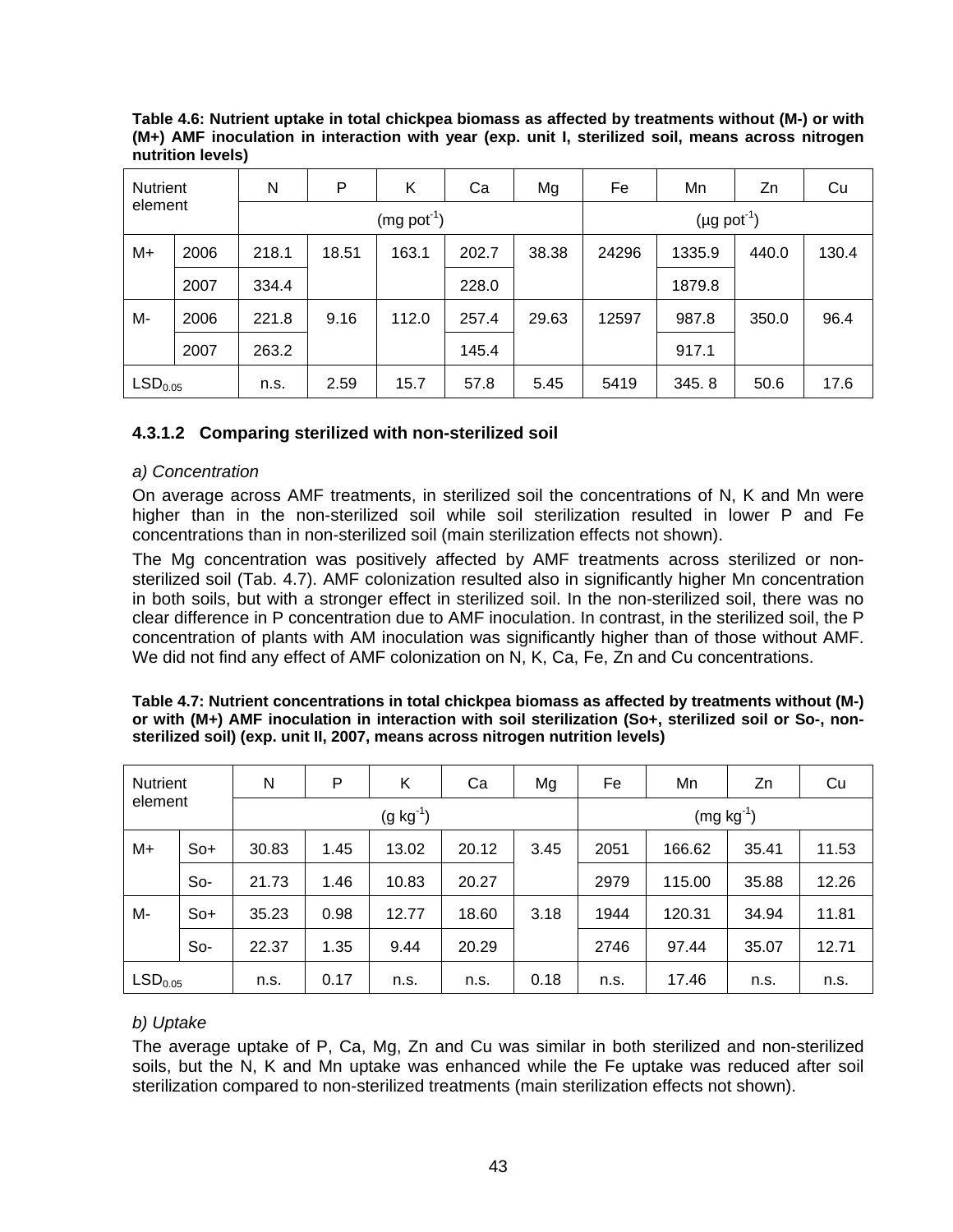AMF inoculation in both sterilized and non-sterilized soil led to a higher uptake of N, P, K, Ca, Mg, Fe, Mn, Zn and Cu (Tab. 4.8). There were no significant interactions in nutrient uptake between AMF inoculation and sterilization of soil for any element except for Mn: The effect of AMF inoculation on the uptake of Mn was more pronounced in sterilized soil.

**Table 4.8: Nutrient uptake in total chickpea biomass as affected by treatments without (M-) or with (M+) AMF inoculation in interaction with soil sterilization (So+, sterilized soil or So-, non-sterilized soil) (exp. unit II, 2007, means across nitrogen nutrition levels)** 

| <b>Nutrient</b>     |       | N     | P     | Κ            | Ca    | Mg    | Fe    | Mn     | Zn                         | Cu    |  |  |
|---------------------|-------|-------|-------|--------------|-------|-------|-------|--------|----------------------------|-------|--|--|
| element             |       |       |       | $(mg pot-1)$ |       |       |       |        | $(\mu g \text{ pot}^{-1})$ |       |  |  |
| $M+$                | $So+$ | 270.3 | 15.59 | 125.4        | 209.4 | 35.97 | 25527 | 1879.8 | 364.9                      | 121.8 |  |  |
|                     | $So-$ |       |       |              |       |       |       | 1076.6 |                            |       |  |  |
| M-                  | $So+$ | 211.1 | 8.72  | 81.7         | 145.9 | 23.35 | 17224 | 917.1  | 258.7                      | 90.9  |  |  |
|                     | $So-$ |       |       |              |       |       |       | 694.6  |                            |       |  |  |
| LSD <sub>0.05</sub> |       | 38.2  | 2.46  | 17.3         | 31.7  | 4.67  | 4394  | 324.3  | 50.0                       | 20.3  |  |  |

## **4.3.1.3 Comparing chickpea with barley in non-sterilized soil**

#### *a) Concentration*

Compared to barley, all chickpea plants, either mycorrhizal or non-mycorrhizal, contained higher concentrations of all nutrients except K. The K concentration in barley was about twice as high as in chickpea plants (main species effects not shown).

We found hardly any interactions between AMF inoculation and species. Only the elevated Mn and Mg concentrations after AMF inoculation in chickpea were not confirmed in barley (Tab. 4.9).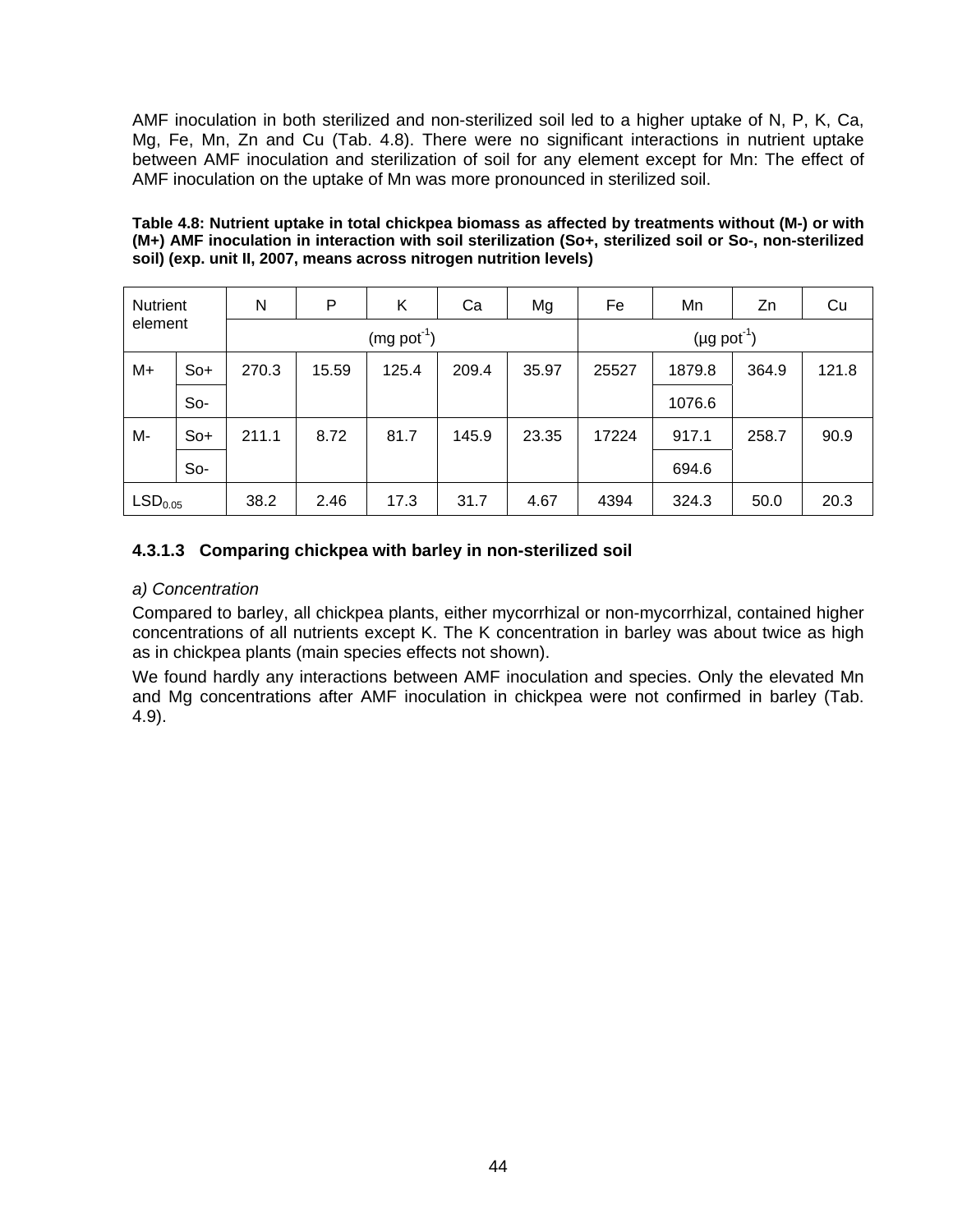**Table 4.9: Nutrient concentrations in total chickpea and barley biomass as affected by treatments without (M-) or with (M+) AMF inoculation in interaction with plant species (exp. unit III, nonsterilized soil, 2007, means across nitrogen nutrition levels)** 

| Nutrient element      |               | $N^*$ | P*   | K*            | Ca*   | Mg             | Fe*  | Mn     | Zn*   | $Cu*$ |
|-----------------------|---------------|-------|------|---------------|-------|----------------|------|--------|-------|-------|
|                       |               |       |      | $(g kg^{-1})$ |       | $(mg kg^{-1})$ |      |        |       |       |
| M+                    | Chickpea      | 21.73 | 1.46 | 10.82         | 20.27 | 3.48           | 2979 | 115.00 | 35.88 | 12.26 |
|                       | <b>Barley</b> |       | 0.94 | 21.24         | 6.84  | 1.97           | 1302 | 52.91  | 21.28 | 9.01  |
| M-                    | Chickpea      | 22.37 | 1.35 | 9.44          | 20.29 | 3.17           | 2746 | 97.44  | 35.07 | 12.71 |
| <b>Barley</b>         |               | 14.29 | 0.99 | 22.01         | 7.64  | 2.10           | 1493 | 61.66  | 24.26 | 8.48  |
| $\mathsf{LSD}_{0.05}$ |               | n.s.  | n.s. | n.s.          | n.s.  | 0.24           | n.s. | 11.11  | n.s.  | n.s.  |

\*nutrient elements with significant species effect

#### *b) Uptake*

The N, K and Cu uptakes were higher but the Ca uptake was lower with barley compared to chickpea (main species effects not shown).

AMF inoculation increased the uptake of all elements by both chickpea and barley plants but differences of Mn uptake were not significant in barley plants (Tab. 4.10).

| Table 4.10: Nutrient uptake in total chickpea and barley biomass as affected by treatments without       |
|----------------------------------------------------------------------------------------------------------|
| (M-) or with (M+) AMF inoculation in interaction with plant species (exp. unit III, non-sterilized soil, |
| 2007, means across nitrogen nutrition levels)                                                            |

| <b>Nutrient</b><br>element |               | $N^*$        | P     | $K^*$ | Ca <sup>*</sup> | Mg    | Fe                           | Mn     | Zn    | Cu <sup>*</sup> |
|----------------------------|---------------|--------------|-------|-------|-----------------|-------|------------------------------|--------|-------|-----------------|
|                            |               | $(mg pot-1)$ |       |       |                 |       | $(\mu g$ pot <sup>-1</sup> ) |        |       |                 |
| M+                         | Chickpea      | 222.0        | 14.28 | 213.9 | 148.0           | 31.75 | 24743                        | 1076.6 | 332.5 | 126.0           |
|                            | <b>Barley</b> |              |       |       |                 |       |                              | 814.4  |       |                 |
| M-                         | Chickpea      | 170.7        | 10.89 | 173.2 | 121.1           | 24.32 | 19183                        | 694.6  | 274.3 | 99.6            |
|                            | <b>Barley</b> |              |       |       |                 |       |                              | 773.9  |       |                 |
| $\mathsf{LSD}_{0.05}$      |               | 16.2         | 1.62  | 19.8  | 18.0            | 3.47  | 4435                         | 150.9  | 41.2  | 14.6            |

\*nutrient elements with significant species effect

#### **4.3.2 Interaction effects between AMF inoculation and nitrogen fertilizer**

Only with Ca and in one case with K concentrations we found significant interactions between AMF and nitrogen fertilization (Tab. 4.11). On average across both years (unit I), sterilization treatments (unit II) and species (unit III), the Ca concentration of the AMF inoculated plants was hardly affected by the N fertilization, while N application significantly enhanced the Ca concentration in non-inocullated plants. Without N application, the K concentration of chickpea plants across years significantly increased after AMF inoculation. In contrast, with N there were no clear effects on the K concentration due to the AMF factor.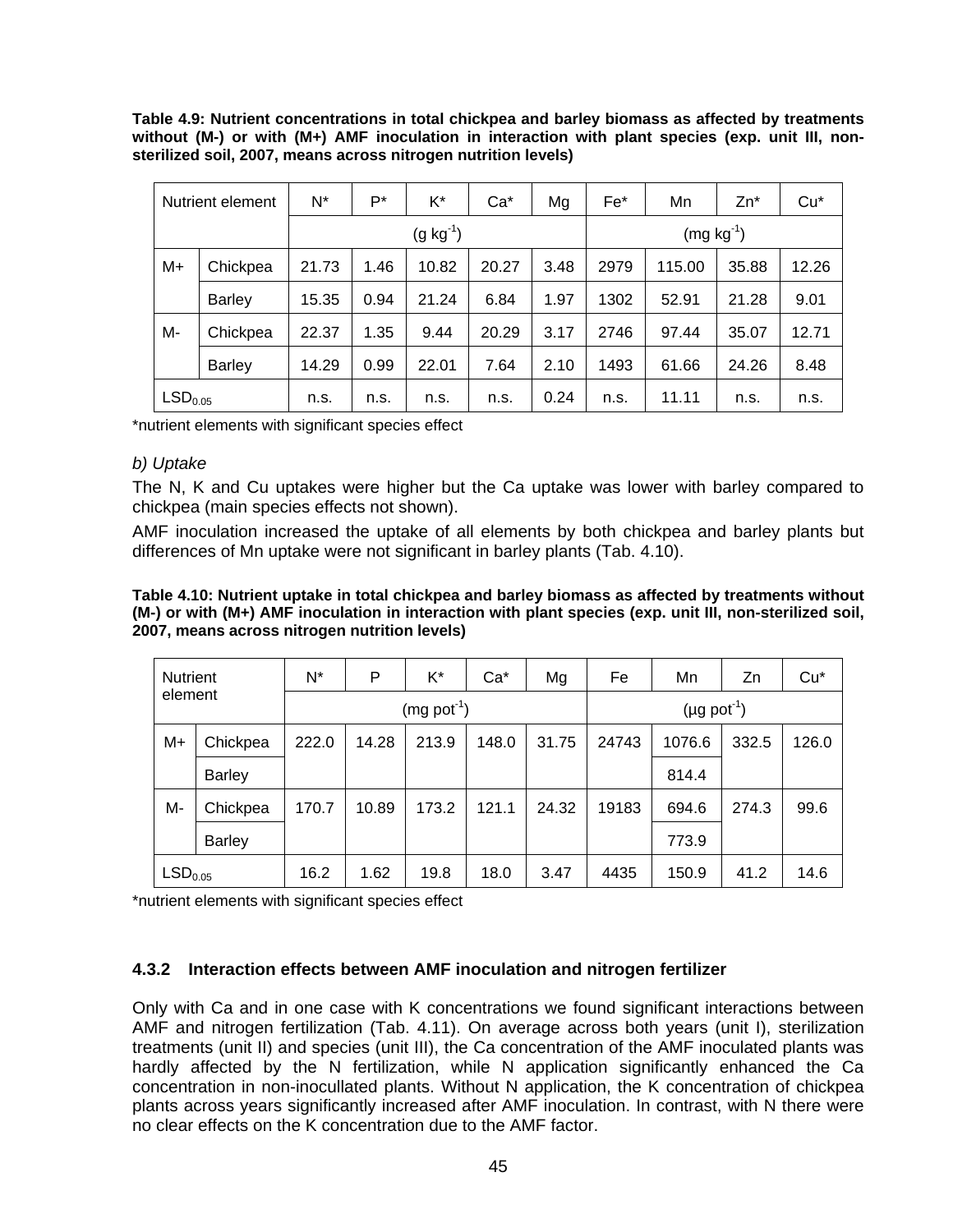Table 4.11: Concentrations of potassium and calcium in total plant biomass (g kg<sup>-1</sup>) as affected by **treatments without (M-) or with (M+) AMF inoculation in interaction with nitrogen nutrition (N-, without or N+, with) (exp. Units I-III, means across years or soil sterilization treatments or species)** 

| Experimental unit   |      |         |       | Ш     | Ш     |  |
|---------------------|------|---------|-------|-------|-------|--|
| Nutrient element    |      | Κ<br>Ca |       | Ca    | Ca    |  |
| M+                  | N-   | 14.74   | 18.53 | 20.85 | 13.66 |  |
|                     | N+   | 13.00   | 18.02 | 19.55 | 13.45 |  |
| М-                  | N-   | 11.76   | 18.78 | 18.02 | 12.56 |  |
|                     | $N+$ | 12.60   | 22.21 | 20.87 | 15.37 |  |
| LSD <sub>0.05</sub> |      | 1.17    | 2.20  | 2.29  | 1.78  |  |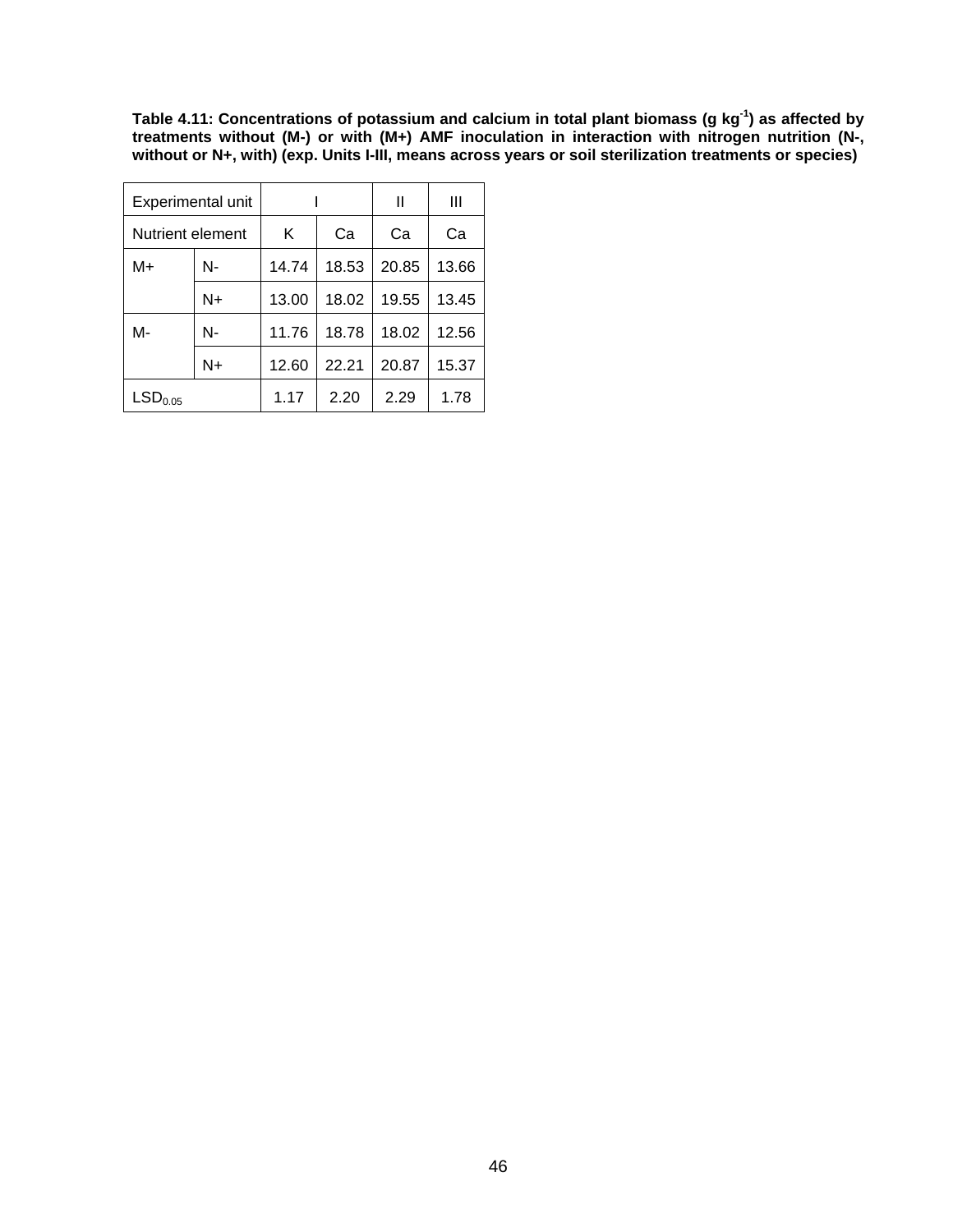# **5 Discussion**

# **5.1 The effects of arbuscular mycorrhiza and nitrogen nutrition on growth and N acquisition of chickpea and barley**

# **5.1.1 Success of inoculations**

In all experiments, we were able to establish a suitable level of AMF colonization, although the percentage of AMF colonized roots was markedly affected by environment and crop species. Seasonal patterns in the formation of mycorrhiza have also been found to vary considerably from year to year (Sanders and Fitter, 1992; Muthukumar and Udaiyan, 2002). On the other hand, non-inoculated pots with sterilized soil were obviously kept completely free of AMF and also in non-sterilized soil, a distinct increase in AMF colonization was observed after inoculation.

As chickpea had never been grown before on the experimental fields we had used as soil source for our pot experiments, it was not surprising that the non-sterilized soil contained no suitable rhizobia strains for chickpea infection. The inoculation with rhizobia ("Radicin®"), however, induced nodulation with substantially better results in 2006 and in 2007.

# **5.1.2 Mycorrhiza and N nutrition effects on chickpea**

AMF colonization caused substantial growth improvement by up to +43% total dry matter at maturity as compared to the non-inoculated control. Positive effects of AMF inoculation on chickpea and other legume species have been explained by an enhancement of root hair length and mycorrhizal mycelium length at early stages of plant development (Weber et al., 1993; Schweiger et al., 1995). The present results confirm a positive effect on root growth, although the growth promotion on shoots in general was more pronounced.

AMF are known to be effective in increasing nutrient uptake, particularly phosphorus, and biomass accumulation of many crops in soils low in phosphorus (Turk et al., 2006) or soils that fix phosphorus due to a high concentration of calcium and high pH values. In those situations, organic acids produced by AMF may partially explain enhanced nutrient uptake by the roots of mycorrhizal plants (Sharif and Moawad, 2006). The soil material in the present study was not low in plant available phosphorus, however of an elevated pH (cf. Tab. 3.1).

AMF inoculation increased the available soil  $NO<sub>3</sub>-N$  content at maturity in sterilized soil in 2007 under chickpea. This might be explained because AMF plants have access to N pools in the soil which are not equally available to non-mycorrhizal plants (Ames et al., 1984), thus saving plant available soil N.

In contrast with the AMF treatment, we found no significant growth or N acquisition enhancement due to rhizobial infection. As also mineral N fertilization of chickpea did not improve dry matter production, N was obviously sufficiently available in control pots and not growth limiting.

After inoculation, nodulation of chickpea varied with soil sterilization and between years. Nodules were not always observed. When they were present their number often exceeded 10 per plant, but most of them were of small size and apparently ineffective. This suggests that compatible, effective rhizobia were not present in the inoculum product or their environmental demands were not fulfilled. *Bradyrhizobium* strains that infect chickpea are specific and rarely exist especially in soil where chickpea were not grown before (El Hadi and Elsheikh, 1999; Date, 2000). Aouani et al. (2001) showed that some rhizobial species were able to nodulate chickpea, but the symbiosis they formed took a longer time to establish than when formed with specific mesorhizobia, and was ineffective, which indicated that they were not really compatible. Ineffective or hardly effective cross nodulation is sometimes reported for other legumes (Mutch and Young, 2004;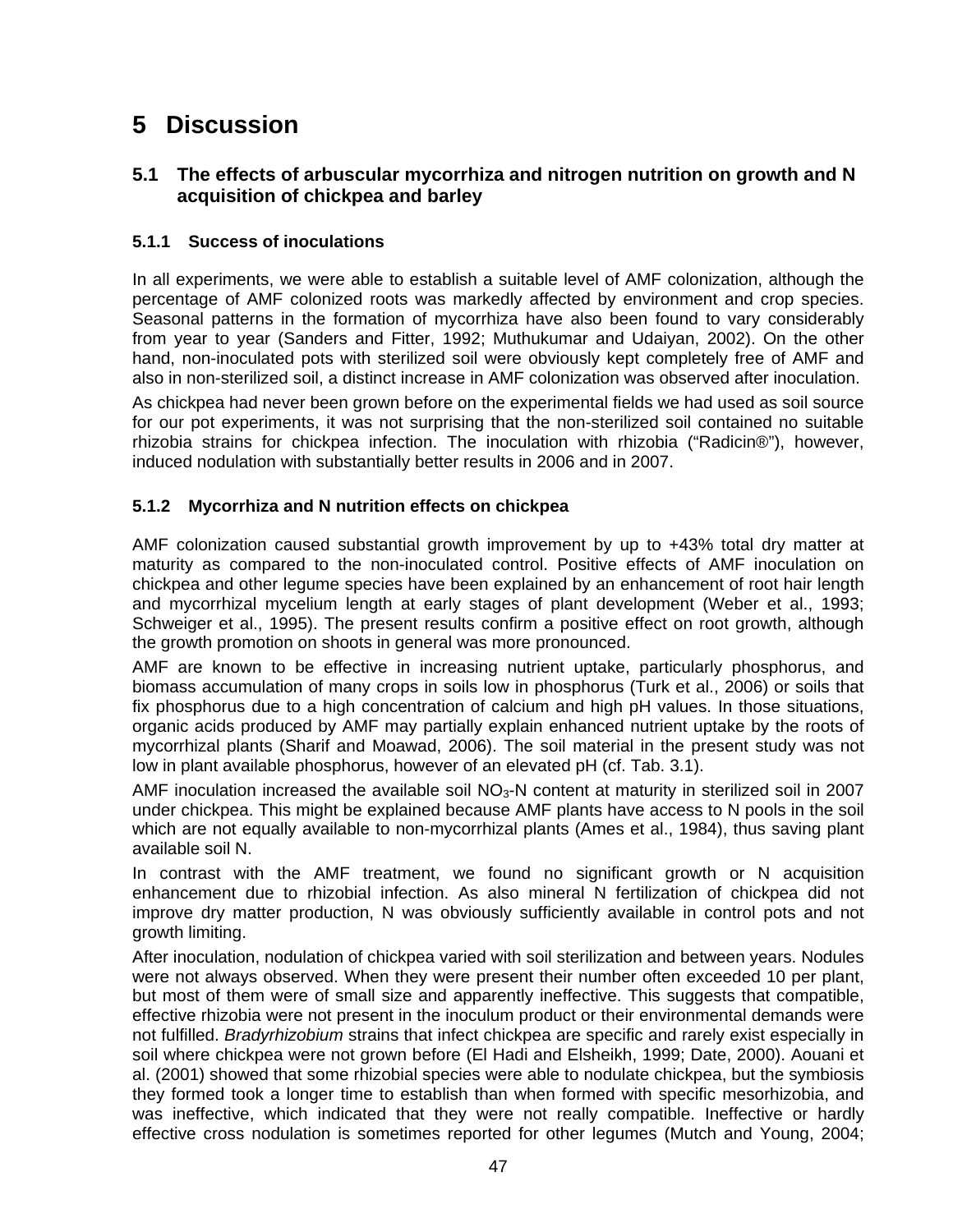Nandasena et al., 2004). It is evident that there was hardly any cross-inoculation between nodulating rhizobia of *C. arietinum* and those infecting other legumes. Only strains of *Sesbania*-*Rhizobium* were found to be able to form nodules on *C. arietinum* (Gaur and Sen, 1979).

Although some minor interaction effects between AMF and N nutrition were significant, they were not consistent across experimental units and thus cannot be generalized.

### **5.1.3 Effects of soil sterilization**

The additional colonization potential of the natural AMF population present in non-sterilized soil resulted in higher colonization rates, but did not additionally improve dry matter production. This result indicates that native AMF was less effective to promote plant growth than the commercial product "Symbivit®". On the contrary, other authors had observed substantial competition of the indigenous microflora in non-sterilized soil, which greatly reduced the efficacy of applied mycorrhizal inoculum (Abbott and Robson 1981; Ibijbijen et al., 1996; Biró et al., 2000). This is not confirmed by our results.

#### **5.1.4 Comparing chickpea with barley**

Barley produced substantially more biomass than chickpea, which was presumably biased by the different densities of ten barley plants as compared to three chickpea plants per pot. The density chosen for chickpea had been based on a much stronger growth of individual plants in previous field experiments. Improved plant growth of chickpea and barley was observed following inoculation with AMF. These positive effects were accompanied by variable percentages of root colonization in years or soil and crop types.

Our findings of relatively high levels of AMF root colonization in chickpea compared with barley differ from a study on the same plant species by Sharif and Moawad (2006). Although colonization levels of barley were generally lower, the fostering of growth was even slightly more pronounced than with chickpea. Chaurasia and Khare (2005) also found more growth promotion with barley as compared to legume species but in their study also barley root colonization was higher, while Zhu et al. (2000) showed less colonization of grass compared with clover roots.

It seems that barley was more efficiently supported by mycorrhiza than chickpea because after inoculation with AMF it produced finally additional ear dry matter, while no additional enhancement of chickpea pod yield was observed. This finding is in agreement with Weber et al. (1993) who reported that 'high mycorrhizal' chickpea plants at maturity had a lower harvest index compared to 'low mycorrhizal' plants, and tended to give less seed yield despite greater shoot biomass. They hypothesized that the colonization with AMF improved P uptake and growth of chickpea early in the season thereby increasing water stress during seed development. But water shortage must not be suspected in our pot trials.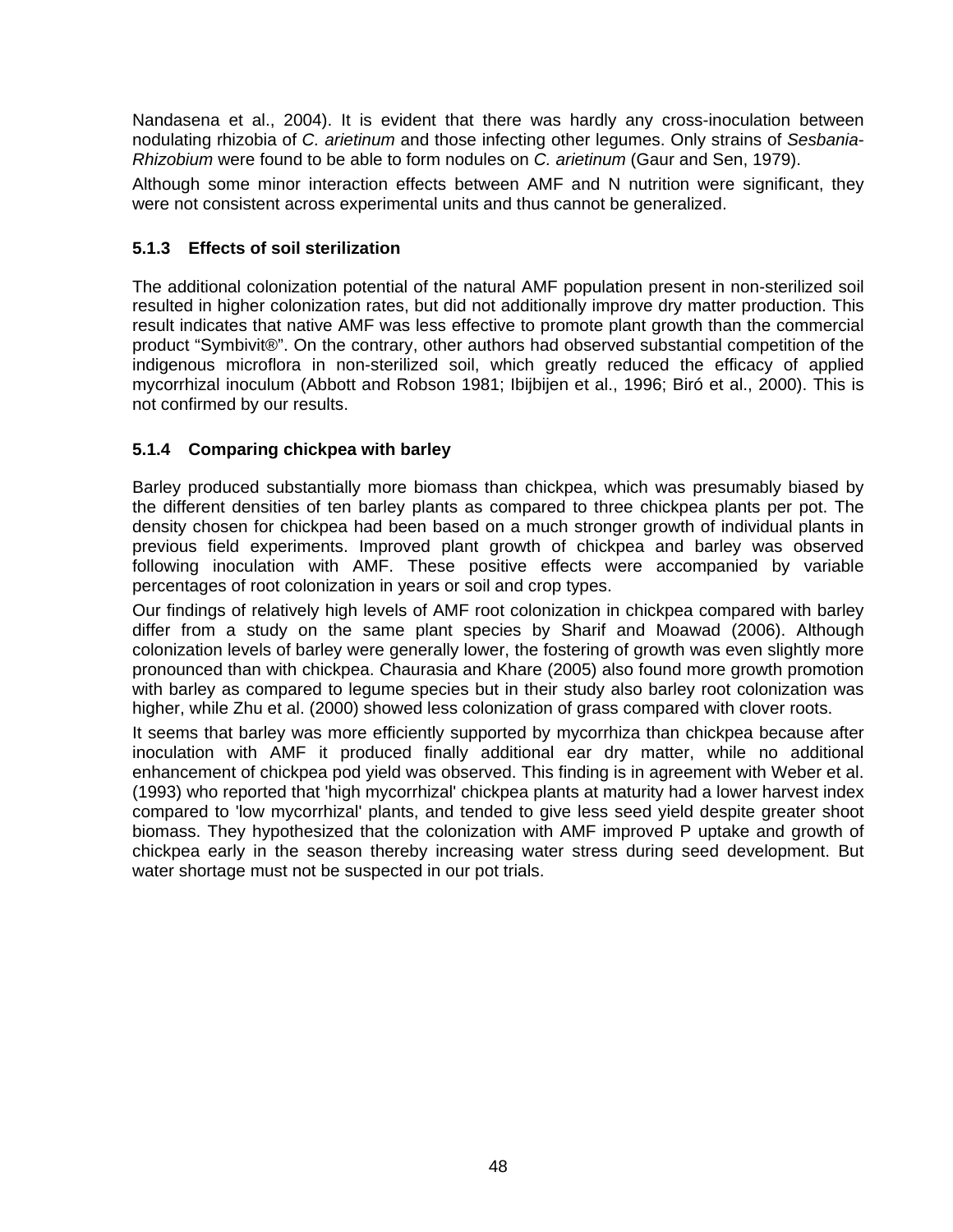# **5.2 Arbuscular mycrorrhizal and nitrogen fertilizer effects on concentrations and uptakes of macro and micro nutrients in chickpea and barley**

## **5.2.1 Mycorrhiza effects on chickpea**

The fungal mycelium in soil can absorb nutrients beyond the zone depleted through root uptake (Toro et al., 1997; Ruiz-Lozano et al., 2001; Bi et al., 2003; Rohyadi et al., 2004; Smith and Read, 2008). Positive effects were explained by increased root lengths, coupled with the extra soil volume that can be exploited by hyphae (Daft, 1991; Turk et al., 2006). As reported above, our study confirms a positive effect on root growth after successful inoculation of chickpea with AMF, but the growth promotion on shoots in general was more pronounced (cf. Appendix ANOVA Tab.1).

In the present study in chickpea, AMF colonization significantly reduced the N concentrations compared to the control irrespective of the N supply level (Tab. 4.5). This might be attributed to a dilution effect due to higher dry matter production in the AM treatment (cf. Fig. 4.1). This result is in accordance with those of other studies (Hirata et al., 1988; Gavito et al., 2000). However, it must be emphasized that plant N in our experiments originated only from the soil medium and not from rhizobial N fixation.

On contrary, under sterilized soil conditions we found in chickpea a positive impact of AM colonization on the P, K, Fe, Mn and Cu concentrations, partly depending on the year (Tab. 4.5). This is even more remarkable due to the simultaneous increase in plant biomass (cf. part 4.1.2). Our results are in accordance with those of previous work on chickpea by Akhtar and Siddiqui (2007 cf. Tab. 1.2) showing enhancement levels of the P and K concentrations in mycorrhizal plants. Other experiments on nutrient acquisition of mycorrhizal chickpea (Hirata et al., 1988) and pea (Gavito et al., 2000) under sterile soil conditions and high soil P levels have shown that the P and K concentrations were not increased. The soil material in the present study showed moderate (in 2006) to high (in 2007) P, K and Mg concentrations (cf. Tab. 3.1). Ibijbijen et al. (1996) showed the significant differences of the responses of P and K concentration to mycorrhizal inoculation between AMF species and bean varieties.

In chickpea plants grown on the sterilized soil our analyses also revealed a negative effect of AMF colonization on the Ca concentration and no effect on the Mg concentration compared to non colonized plants. Several previous studies have reported inconsistent results regarding Ca and Mg benefits of different species due to mycorrhizal colonization in combination with various soil pH or initial P values (Clark, 1997; Alloush et al., 2000; Bagayoko et al., 2000). However, it has been suggested that in mycorrhizal plants it is favorable to maintain low Ca concentrations as the presence of Ca-loaded polyphosphates possibly could harm the functioning of the arbuscules (Marschner and Dell, 1994).

The elevated concentrations of Fe and Mn that we found in the mycorrhizal plants resulted mainly from very high concentrations in the root fraction (data not shown). Extremely high Fe concentrations in root material may be explained by soil particles that were not removed completely. But this is unlikely because roots were washed thoroughly. The high Fe and Mn concentration in our study are in line with Nogueira et al. (2007). Improved plant root development and acquisition of P may be involved in enhanced Fe acquisition by mycorrhizal plants (Clark and Zeto, 1996). Enhanced concentration of Mn in AMF plants has commonly been reported (Al-Karaki and Clark, 1999; Bi et al., 2003). The benefits of AMF on Fe and Mn acquirement varied among AMF genotypes and inoculation rate, different levels of soil nutrient supply and plant species (Clark and Zeto, 1996; El-Ghandour et al., 1996; Al-Karaki and Al-Raddad, 1997; Caris et al., 1998; Liu et al., 2000).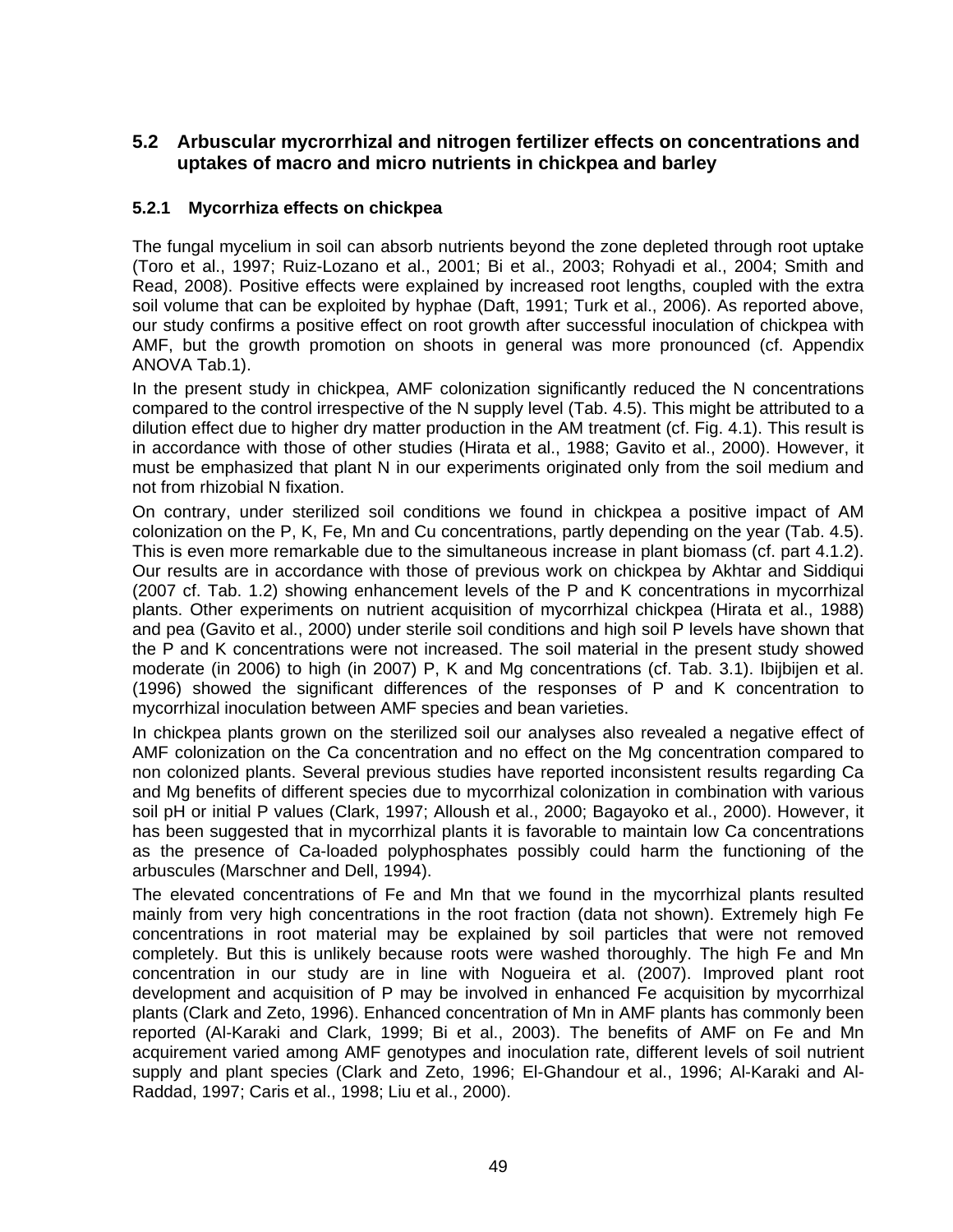No consistent variation of the Mg and Zn concentrations was observed after mycorrhizal inoculation. Eventual reductions could be related to increases in dry matter and thus reflect dilution effects (Bagayoko et al., 2000; Liu et al., 2000).

A mycorrhizal effect on chickpea was also observed when looking at the nutrient uptake (Tab. 4.6). We found an increase of the P, K, Mg, Fe, Mn, Zn and Cu uptake after AM inoculation in sterilized soil partly as a reflection of differences in dry matter. Only changes in Ca and N uptakes in AM chickpea were relatively small. Positive effects of AMF on nutrient uptake in legumes had been reported earlier (El-Ghandour et al., 1996; Zaidi et al., 2003; Ilbas and Sahin, 2005; Lin et al., 2007).

The higher P, K, Mg, Fe, Mn, Zn and Cu uptake of the mycorrhizal chickpea plants in parallel with the lack of difference in N uptake of mycorrhizal and non-mycorrhizal plants in a growth substrate with adequate N levels might indicate an improving effect of AMF on dry matter by increasing the uptake of nutrients other than N (Jia et al., 2004). They showed no effect on N uptake but increasing level of the P uptake in mycorrhizal broad bean plants.

#### **5.2.2 Effects of soil sterilization**

Mycorrhizal effects can differ largely between sterile or non-sterile soils. Competition between inoculated AMF, indigenous mycorrhiza and other soil microorganism in non-sterilized soil may affect mycorrhizal effects (Abbott and Robson, 1981; Baas, 1990). We found with chickpea across both soils, sterilized and non-sterilized, that inoculated AMF significantly enhanced the Mg and Mn concentration. AMF inoculation resulted in an increased P concentration in the sterilized soil as compared to the non-sterilized soil. The enhancement of the P concentration in non-inoculated chickpea plants grown in non-sterilized soil vs. sterilized soil, 1.35 vs. 0.98 g kg<sup>-1</sup> (cf. Tab. 4.7, p=0.02), indicates that the indigenous mycorrhiza was as effective as inoculated mycorrhiza when looking at the P concentration or that other microorganisms present in the nonsterilized soil influenced either the nutrient solubility or the indigenous mycorrhiza function (Toro et al., 1997; Mukherjee and Rai, 2000; Khan and Zaidi, 2006; Zaidi and Khan, 2006 and 2007). In other studies mycorrhizal chickpea accumulated considerably greater P and N concentrations in combined inoculations (*Rhizobium* sp., *Pseudomonas striata* and *Glomus fasciculatum*) in comparison to single inoculation with *Glomus fasciculatum*, Zaidi et al., 2003).

While the K, N, Ca, Zn, Cu and Fe concentrations remained unaffected by AMF inoculation, the subsequent increases in uptake of these nutrients reflect the enhancing effect of AMF on dry matter production.

The colonization potential of the indigenous AMF population present in non-sterilized soil resulted in successful root colonization (18%) and substantially increased the P concentration in the non-inoculated plants. However, the presence of the indigenous AM did not preclude a positive response to AM inoculation in P uptake, and dry matter production was not improved beyond the levels achieved by artificial inoculation (Fig 4.1). Similarly, Singh and Tilak (1989) found in chickpea under non-sterilized soil that indigenous mycorrhizal fungi enhanced root colonization and nutrient concentrations more than dry matter in chickpea. Root colonization by AM can significantly improve the P uptake per unit root length (Bagayoko et al., 2000) due to the enhancement of the root absorption surface by hyphal growth (Li et al., 1991). Biró et al. (2000) found that in alfalfa, when an AM strain (*G. fasciculatum* M 107) was inoculated, it was more effective in the N, P and K uptake if indigenous AMF were excluded. However, it was frequently reported that the presence of indigenous AM does not preclude a positive response to AM inoculation (Smith and Smith, 1981; Barea et al., 1987; Ortas, 2003). With regard to differences in plant growth response to indigenous AMF vs. commercial inoculant treatments, it has been suggested that for traditional cultivars adequate management of the indigenous AMF to increase the inoculum potential of the soil, rather than artificial inoculation, is the best strategy to improve yield. Contrastingly, modern, high-input agriculture cultivars are not adapted to the indigenous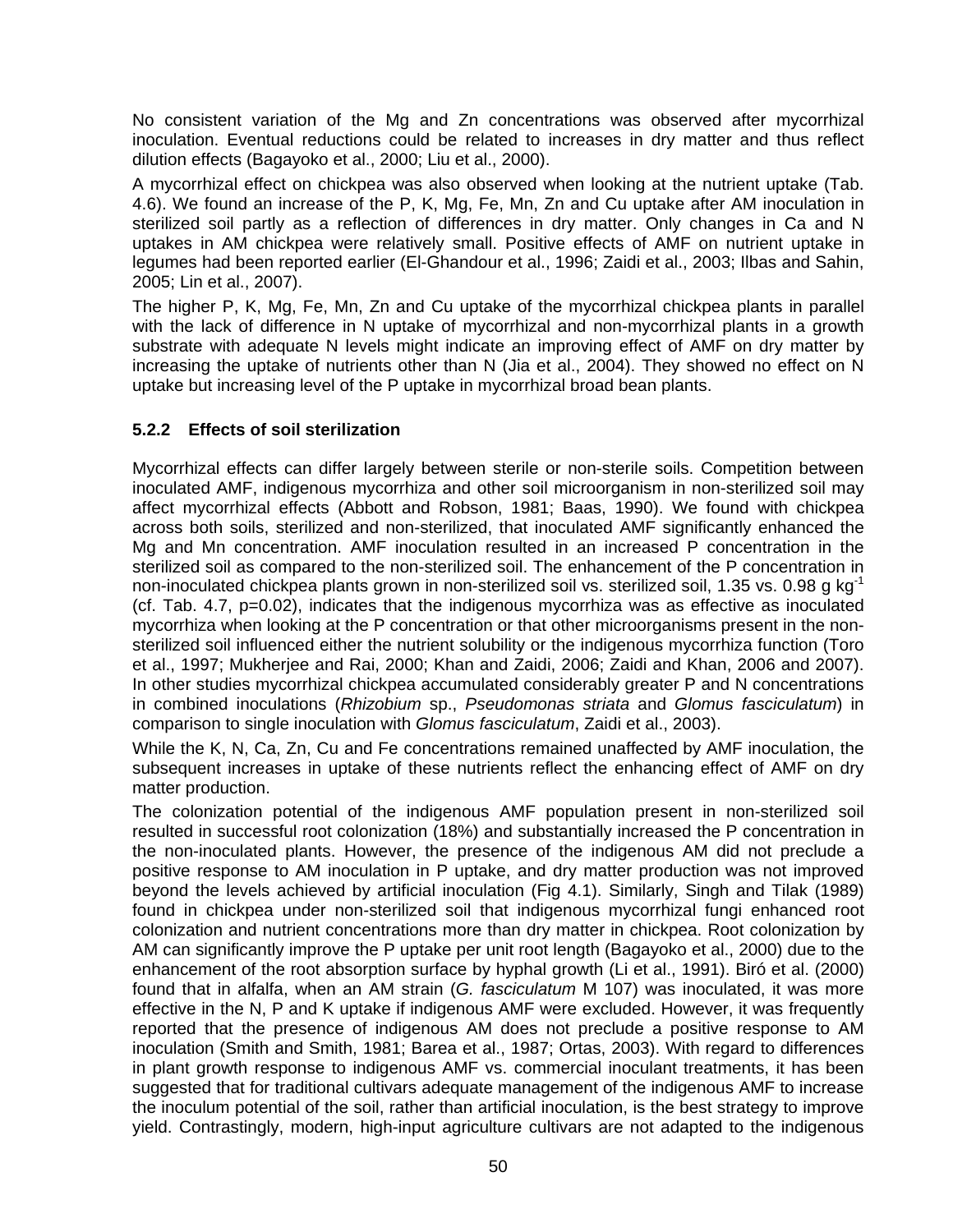AMF, thus inoculation may be beneficial, especially when used in low-input agriculture (Quilambo et al., 2005).

## **5.2.3 Comparing chickpea with barley**

One of the major factors that determine potential benefits from mycorrhizal inoculation is crop species (Owusu-Bennoah and Mosse, 1979; Caris et al., 1998; Nwoko and Sanginga, 1999; Bagayoko et al., 2000). The response of plant species to AMF when looking at nutrient concentration and growth differs also depending on the mycorrhizal isolate (Jensen, 1982; Rohyadi et al., 2004) and crop cultivar (Zhu et al., 2003). Differences in responsiveness to AMF between crop species or even cultivars could also be related to plant factors such as root structure. E.g. plant species with coarser, less hairy roots like legumes are more responsive to AM fungi than crops like cereals with an extensive fine root system (Al-Raddad, 1991; Nwoko and Sanginga, 1999; Bagayoko et al., 2000). Al-Raddad (1991) showed that broad bean plants have few fine roots and depend to some degree on the network of AM hyphae which acts as a bridge for conveying nutrients from the soil solution to plant cells. This is in agreement with the data presented by Bagayoko et al. (2000) who showed that cowpea was more dependent on AMF inoculation to acquire nutrients in comparison to millet, because of its coarser rooting system. Millet due to its high root length density appeared to have even a better spatial access to nutrients in soil than mycorrhizal cowpea.

In contrast with our results, in a field study with barley and a low availability of P it was found that the infection by indigenous AMF increased concentration of P but did not result in an increased growth (Jensen, 1983). Mendoza and Borie (1998), however, reported both an increased P concentration and an increased yield in mycorrhizal barley.

The higher nutrient uptake but lower or unaffected nutrient concentrations due to AMF inoculation in barley are certainly due to dilution effects given the much larger dry matter after AMF inoculation. Other studies confirm our findings that inoculation with AMF is effective in increasing P, Mn, Zn and Cu uptake of barley (Jensen, 1982; Al-Karaki and Clark, 1999; Mohammad et al., 2003; cf. Tab. 1.2).

Although colonization levels of barley (on average 18%) were generally lower than those of chickpea (43%), the fostering of growth was even slightly more pronounced than with chickpea (Tab. 4.1 and Fig. 4.1). Al-Karaki and Al-Raddad (1997) also found that strongly colonized roots did not result in higher nutrient uptake. Crops sometimes benefit from symbionts with little correlation to the degree of root colonization (Al-Raddad, 1991).

Differences in the nutrient acquisition by AMF between legumes and cereal species may be not only due to various ability of their root system to take up nutrient from the soil (see above) but also because of a different response to nutrient deficiency (Caris et al., 1998; Bagayoko et al., 2000; cf. Tab. 1.2; Gunes and Inal, 2008). Gamper et al. (2004) showed in well-fertilized agricultural ecosystems, that grasses benefit from improved N nutrition and legumes benefit from increased protection against pathogens and/or herbivores. This is different from what is expected in nutritionally limited plant communities (Nwoko and Sanginga, 1999). It has been commonly observed that nutritional benefits from AMF under P-limited soil conditions are particularly important in the production of leguminous crops since  $N<sub>2</sub>$ -fixing legumes have high requirements for phosphorus and iron (Robson et al., 1981; Jakobsen, 1985; Israel, 1987 and 1993; Cadisch et al., 1989; Thomson et al., 1992; Yahiya and Samiullah Fatma 1995; Yang, 1995; El-Ghandour et al., 1996; Wall et al., 2000; Miao et al., 2007).

In our study we observed that AMF colonization influenced the growth of mycorrhizal chickpea and barley differently. Chickpea plants benefit from AMF via increased nutrient concentrations while mycorrhizal inoculation of barley improved nutrient uptake in parallel with enhanced growth.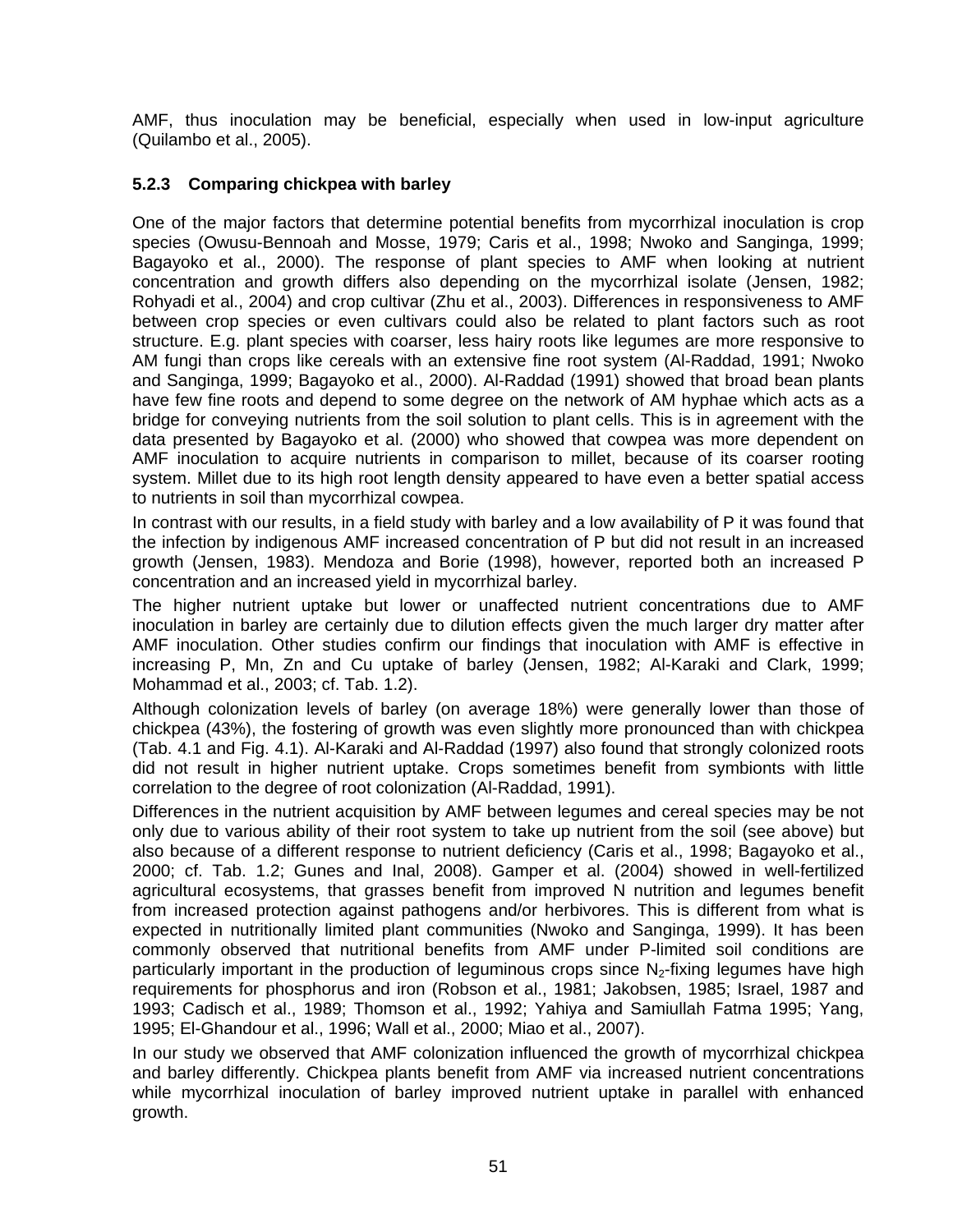#### **5.2.4 Interaction effects between AMF inoculation and nitrogen fertilizer**

Due to the application of N fertilizer, either ammonium or nitrate, variations in the nutrient movement between AMF and associated plants have been identified (Liu et al., 2000; Ortas and Rowell, 2004; Cornejo et al., 2008), but so far underlying mechanisms were not revealed in detail.

In our study interactions between AMF inoculation and nitrogen nutrition were only rare. We found that N application significantly reduced the positive mycorrhizal effect on the K concentration of chickpea only in sterilized soil (unit I), but the mycorrhizal effect on K concentration was small and inconsistent in years. In our study N fertilizer added to sterilized soil suppressed root dry matter (Fig 4.2) while N application did not influence AMF colonization and total dry matter of plant. Azcón et al. (2003) observed that the roots of plants grown at high N supply had less extraradical hyphae and less absorbtion potential for nutrients than plants grown in a soil with strongly developped extraradical hyphae at less available N.

On the other hand; AMF colonization inhibited the positive effect of N application on the Ca concentration across all experimental units (cf. Tab. 4.11). This might also be explained by a dilution effect due to more dry matter after mycorrhizal inoculation. Azcón et al. (2003) also found an increased Ca concentration in non-mycorrhizal plants in contrast to the Ca reduction in mycorrhizal plants when increasing N rates were applied.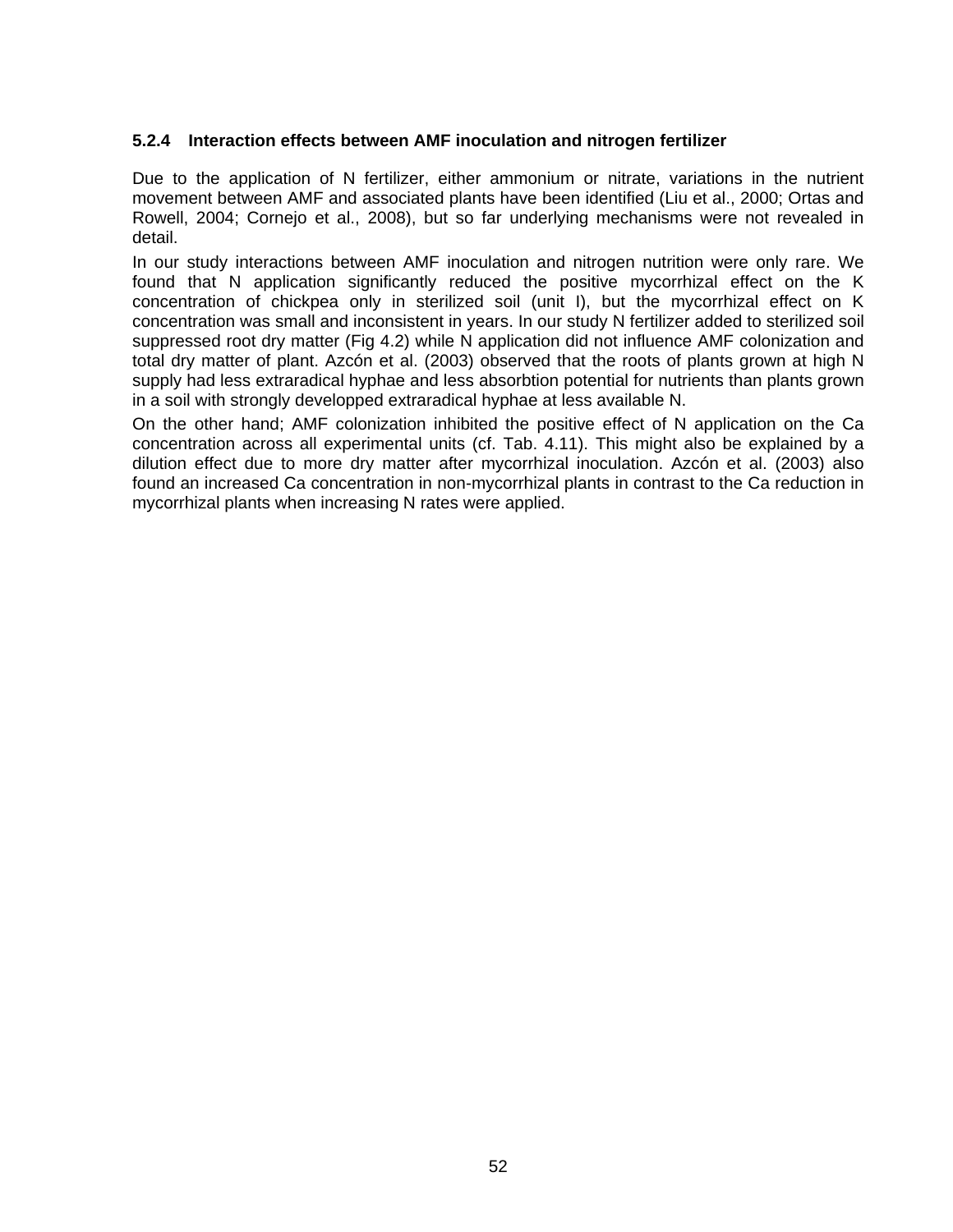# **6 Conclusions**

The percentage of AMF colonized roots was markedly affected by environment, crop species and sterilization of soil. However, AMF inoculation of chickpea and barley consistently led to AM root colonization and subsequently enhanced dry matter production. This growth stimulation was hardly related to nitrogen nutrition, since nitrogen was presumably not a growth limiting factor even in control pots (N-R-) of our experiments. Native AMF in non-sterilized soil were less effective to promote plant growth than the commercial product "Symbivit®" and did not reduce the efficacy of applied mycorrhizal inoculum.

Inoculated rhizobia were able to nodulate chickpea, but most nodules were of small size and apparently ineffective. Thus, no increase of growth or N acquisition after rhizobial inoculation was observed. This suggests that compatible, effective rhizobia were not present in the inoculum product or their environmental demands were not fulfilled.

In all our experiments a moderate level of AMF colonization had a supporting effect on the macro and micro nutrient uptake of chickpea and barley plants. This effect may be due to both enhanced nutrient concentrations and improved growth of mycorrhizal plants. In many cases the nutrient concentrations were also higher, despite the simultaneous increase in plant biomass. A supplement N supply was of minor importance for these effects. From the results obtained in the present study, it can be concluded that both indigenous and inoculated AMF have positive effects on nutrient status of chickpea and barley plants grown under moderate soil nutrient supply. AMF inoculation caused a better response in chickpea than in barley when looking at the nutrient concentration, but in barley the dry matter production was more efficiently supported by mycorrhiza than in chickpea.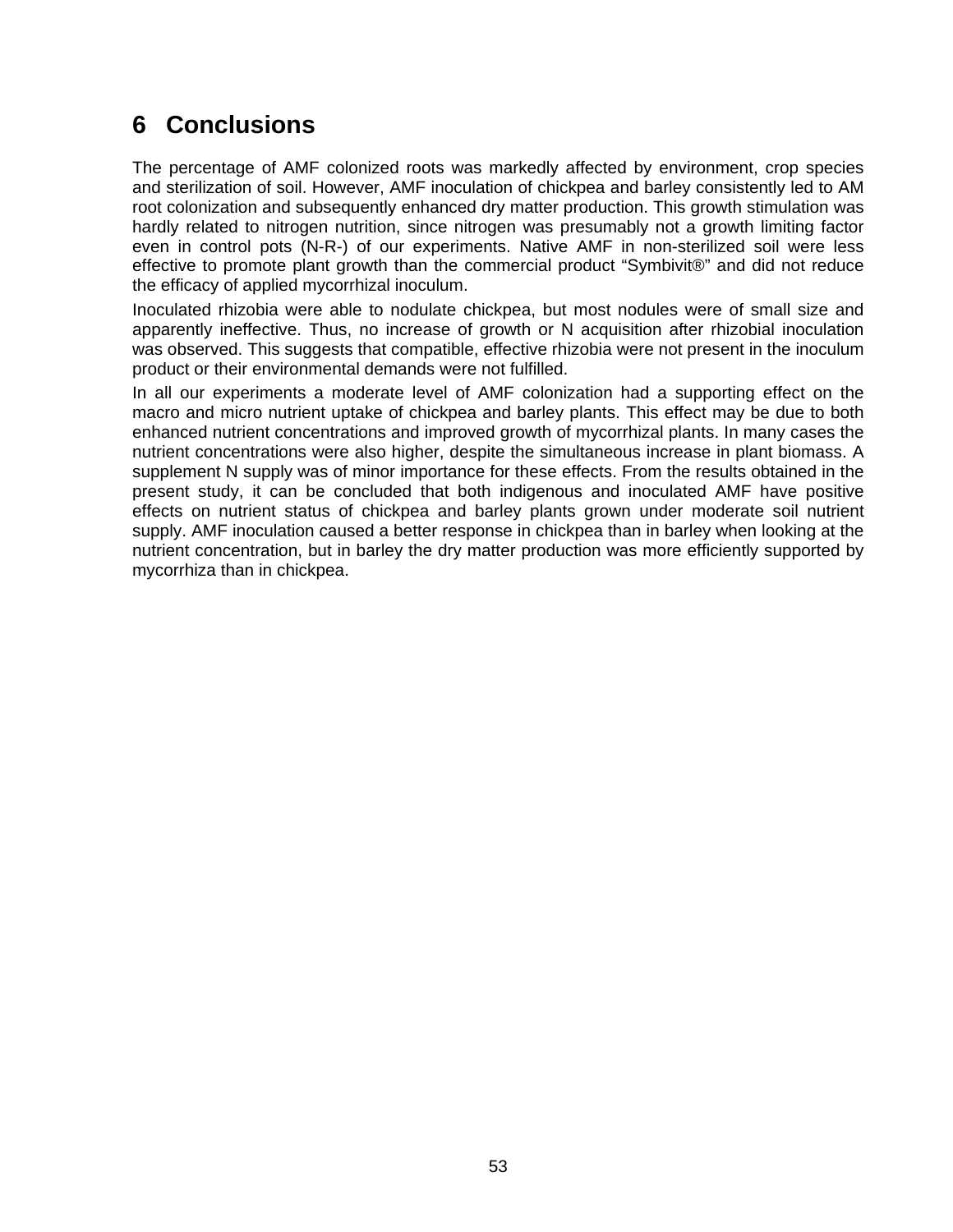# **7 Outlook**

Adequate selection of rhizobia strains is an important agronomic task to enhance legume grain yield. Chickpea as a legume has shown increased yield under symbiosis with effective rhizobia. However, if chickpea shall become a more widely used crop in Austria, introducing efficient rhizobia strains is a main challenge. It should be clarified, which rhizobia strains are compatible with chickpea under prevalent environmental conditions and able to enhance grain yield. Additionally it would be useful to explore the effect of dual inoculation with mycorrhiza and rhizobia on chickpea in the field.

We think that our study has provided some elements and ideas for further efforts to study the soil indigenous mycorrhiza. Furthermore, phenological effects of AMF have not been studied in detail. The beneficial potential of indigenous mycorrhiza could be cleared via amplification of local populations with subsequent re-inoculation in different density levels.

In certain cases, previous inoculation with one of the endophytes (such as rhizobia and mycorrhiza) can depress the development of the other. The competitive advantage of mycorrhiza vs. rhizobia could be investigated via co-inoculation with different inoculation dates or densities.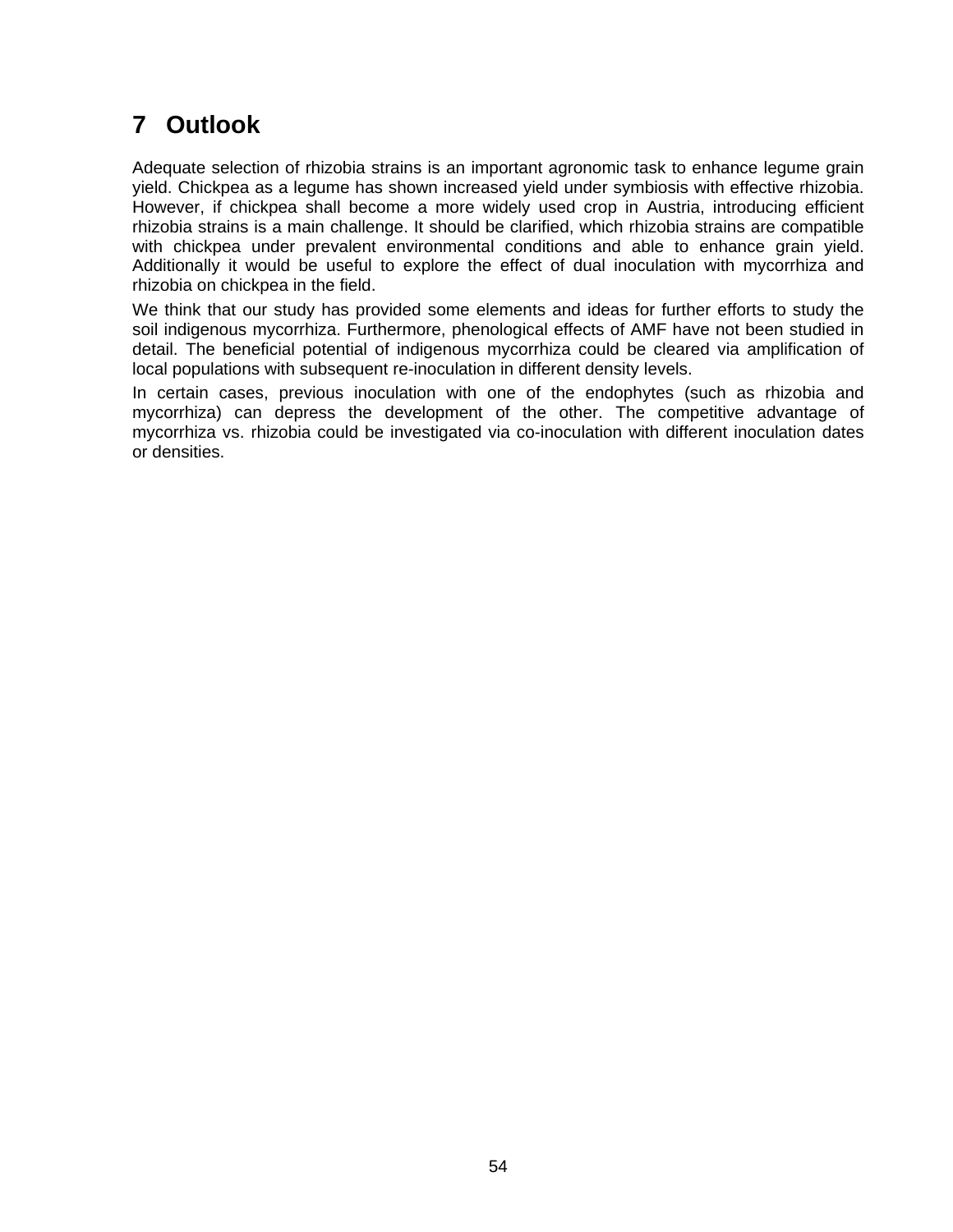# **8 References**

- Abbott, L.K., Robson, A.D., 1981. Infectivity and effectiveness of five endomycorrhizal fungi: competition with indigenous fungi in field soils. Australian Journal of Agriculture Research 32, 621-30.
- Ahlawat, I.P.S., 1990. Diagnosis and alleviation of mineral nutrient constraints in chickpea. In: Rheenen, H.A., Saxena, M.C. (eds.). Chickpea in the nineties. ICRISAT center, India, pp. 93-101.
- Akhtar, M.S., Siddiqui, Z.A., 2007. Effects of *Glomus fasciculatum* and *Rhizobium* sp. on the growth and root-rot disease complex of chickpea. Archives of Phytopathology and Plant Protection 40, 37-43.
- Al-Karaki, G.N., Al-Raddad, A., 1997. Effects of arbuscular mycorrhizal fungi and drought stress on growth and nutrient uptake of two wheat genotypes differing in drought resistance. Mycorrhiza 7, 83-88.
- Al-Karaki, G.N., Clark, R.B., 1999. Varied rates of mycorrhizal inoculum on growth and nutrient acquisition by barley grown with drought stress. Journal of Plant Nutrition 22, 1775-1784.
- Alloush, G.A., Zeto, S.K., Clark, R.B., 2000. Phosphorus source, organic matter, and arbuscular mycorrhiza effects on growth and mineral acquisition of chickpea grown in acidic soil. Journal of Plant Nutrition 23, 1351-1369.
- Al-Raddad, A.A., 1991. Response of bean, broad bean and chickpeas plants to inoculation with *Glomus* species. Scientia Horticulthrae 46, 3-4.
- Ames, R.N., Porter, L.K., St. John, T.V., Reid, C.P.P., 1984. Nitrogen sources and 'A' values for vesicular-arbuscular and non-mycorrhizal sorghum grown at three rates of <sup>15</sup>N-ammonium sulphate. New Phytologist 97, 269-276.
- Aouani, M.E., Mhamdi, R., Jebara, M., Amarger, N., 2001. Characterization of rhizobia nodulating chickpea in Tunisia. Agronomie 21, 577-581.
- Awonaike, K.O., Kumarasinghe, K.S., Danso, S.K.A., 1990. Inorganic N x *Bradyrhizobium* strain interaction on cowpea (*Vigna unguiculata*) varietal performance in the field, using the <sup>15</sup>N isotope dilution technique. In: van Beusichem, M.L. (ed.). Plant nutrition physiology and applications. Kluwer academic publishers, Netherlands, pp. 675-682.
- Azcón, R., Ambrosano, E., Charest, C., 2003. Nutrient acquisition in mycorrhizal lettuce plants under different phosphorus and nitrogen concentrations. Plant Science 165, 1137-1145.
- Azcón, R., EI-Atrash, F., 1997. Influence of arbuscular mycorrhizae and phosphorus fertilization on growth, nodulation and N<sub>2</sub> fixation (<sup>15</sup>N) in *Medicago sativa* at four salinity levels. Biology and Fertility of Soils 24, 81-86.
- Azcón, R., Rodríguez, R., Amora-Lazcano, E., Ambrosano, E., 2008. Uptake and metabolism of nitrate in mycorrhizal plants as affected by water availability and N concentration in soil. European Journal of Soil Science 59, 131-138.
- Baas, R., 1990. Effects of *Glomus fasciculatum* and isolated rhizosphere microorganisms on growth and phosphate uptake of *Plantago major* ssp. *pleiosperma*. In: van Beusichem, M.L. (ed.). Plant nutrition physiology and applications. Kluwer academic publishers, Netherlands, pp. 153-159.
- Bagayoko, M., George, E., Römheld, V., Buerkert, A., 2000. Effects of mycorrhizae and phosphorus on growth and nutrient uptake of millet, cowpea and sorghum on a West African soil. Journal of Agricultural Science 135, 399-407.
- Bago, B., Vierheilig, H., Piché, Y., Azcón-Aguilar, C., 1996. Nitrate depletion and pH changes induced by the extraradical mycelium of the arbuscular mycorrhizal fungus *Glomus intraradices* grown in monoxenic culture. New Phytologis 133, 273-280.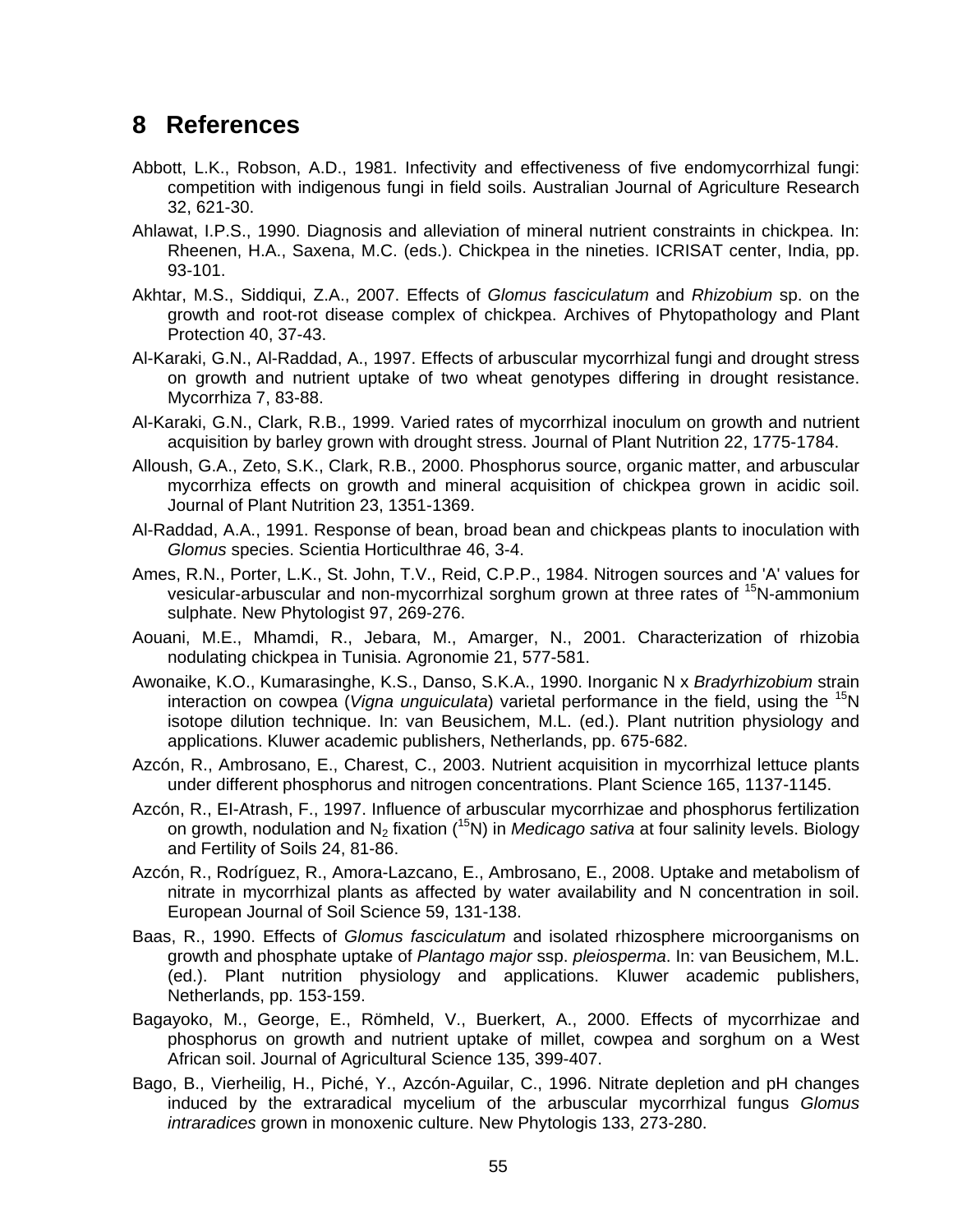- Barea, J.M., Jeffries, P., 1995. Arbuscular mycorrhizas in sustainable soil-plant systems. In: Varma, A.K., Hock, B. (eds.). Mycorrhiza: structure, function, molecular biology and biotechnology. Springer, Berlin, pp. 521-561.
- Barea, J.M., Azcon-Aguilar, C., Azcon, R., 1987. Vesicular-arbuscular mycorrhiza improve both symbiotic  $N_2$  fixtion and N uptake from soil as assessed with a <sup>15</sup>N technique under field conditions. New Phytologist 106, 717-725.
- Barea, J.M., Tobar, R.M., Azcón-Aguilar, C., 1996. Effect of a genetically modified *Rhizobium meliloti* inoculant on the development of arbuscular mycorrhizas, root morphology, nutrient uptake and biomass accumulation in *Medicago sativa*. New Phytologist 134, 361-369.
- Barea, J.M., Werner, D., Azcón-Aguilar, C., Azcon, R., 2005. Interactions of arbuscular mycorrhiza and nitrogen fixation symbiosis in sustainable agriculture. In: Werner, D., Newton, W.E. (eds.). Nitrogen fixation in agriculture, forestry, ecology, and the environment. Springer, Netherlands, pp. 199-222.
- Beaty, R.D., Kerber, J.D., 1993. Concepts, instrumentation and techniques in atomic absorption spectrophotometry. Perkin-Elmer Corporation, Norwalk, CT, U.S.A.
- Beck, D.P., 1992. Yield and nitrogen fixation of chickpea cultivars in response to inoculation with selected rhizobial strains. Agronomy Journal 84, 510-516.
- Ben Romdhane, S., Aouani, M.E., Trabelsi, M., De Lajudie, P., Mhamdi, R., 2008. Selection of high nitrogen-fixing rhizobia nodulating chickpea (*Cicer arietinum*) for semi-arid Tunisia. Journal of Agronomy and Crop Science 194, 413-420.
- Ben Romdhane, S., Aouani, M.E., Mhamdi, R., 2007. Inefficient nodulation of chickpea (*Cicer arietinum* L.) in the arid and Saharan climates in Tunisia by *Sinorhizobium meliloti* biovar *medicaginis*. Annals of Microbiology 57, 15-19.
- Berrada, A.F., Shivakumar, B.G., Yaduraju, N.T., 2007. Chickpea in cropping systems. In: Yadav, S.S., Redden, R.J., Chen, W., Sharma, B. (eds.). Chickpea breading and management. CAB International, UK, pp. 193-212.
- Bethlenfalvay, G.J., Pacovsky, R.S., Bayne, H.G., Stafford, A.E., 1982. Interactions between nitrogen fixation, mycorrhizal colonization, and host-plant growth in the *Phaseolus-Rhizobium-Glomus* symbiosis. Plant Physiology 70, 446-450.
- Bi, Y.L., Li, X.L., Christie, P., Hu, Z.Q., Wong, M.H., 2003. Growth and nutrient uptake of arbuscular mycorrhizal maize in different depths of soil overlying coal fly ash. Chemosphere 50, 863-869.
- Biró, B., Köves-Péchy, K., Vörös, I., Takács, T., Eggenberger, P., Strasser, R.J., 2000. Interrelations between *Azospirillum* and *Rhizobium* nitrogen-fixers and arbuscular mycorrhizal fungi in the rhizosphere of alfalfa in sterile, AMF-free or normal soil conditions. Applied Soil Ecology 15, 159-168.
- Bolan, N.S., 1991. A critical review on the role of mycorrhizal fungi in the uptake of phosphorus by plants. Plant and Soil 134, 189-207.
- Bolton, J.H., Elliott, L.F., Turco, R.F., Kennedy, A.C., 1990. Rhizoplane colonization of pea seedlings by *Rhizobium leguminosarum* and a deleterious root colonizing *Pseudomonas* sp. and effects on plant growth. Plant and soil 123, 121-124.
- Brussaard, L., de Ruiter, P.C., Brown, G.G., 2007. Soil biodiversity for agricultural sustainability. Agriculture, Ecosystems and Environment 121, 233-244.
- Cadisch, G., Sylvester-Bradley, R., Nosgerger, J., 1989. <sup>15</sup>N-based estimation of nitrogen fixation by eight tropical forage-legumes at two levels of P:K supply. Field Crops Research 22, 181-194.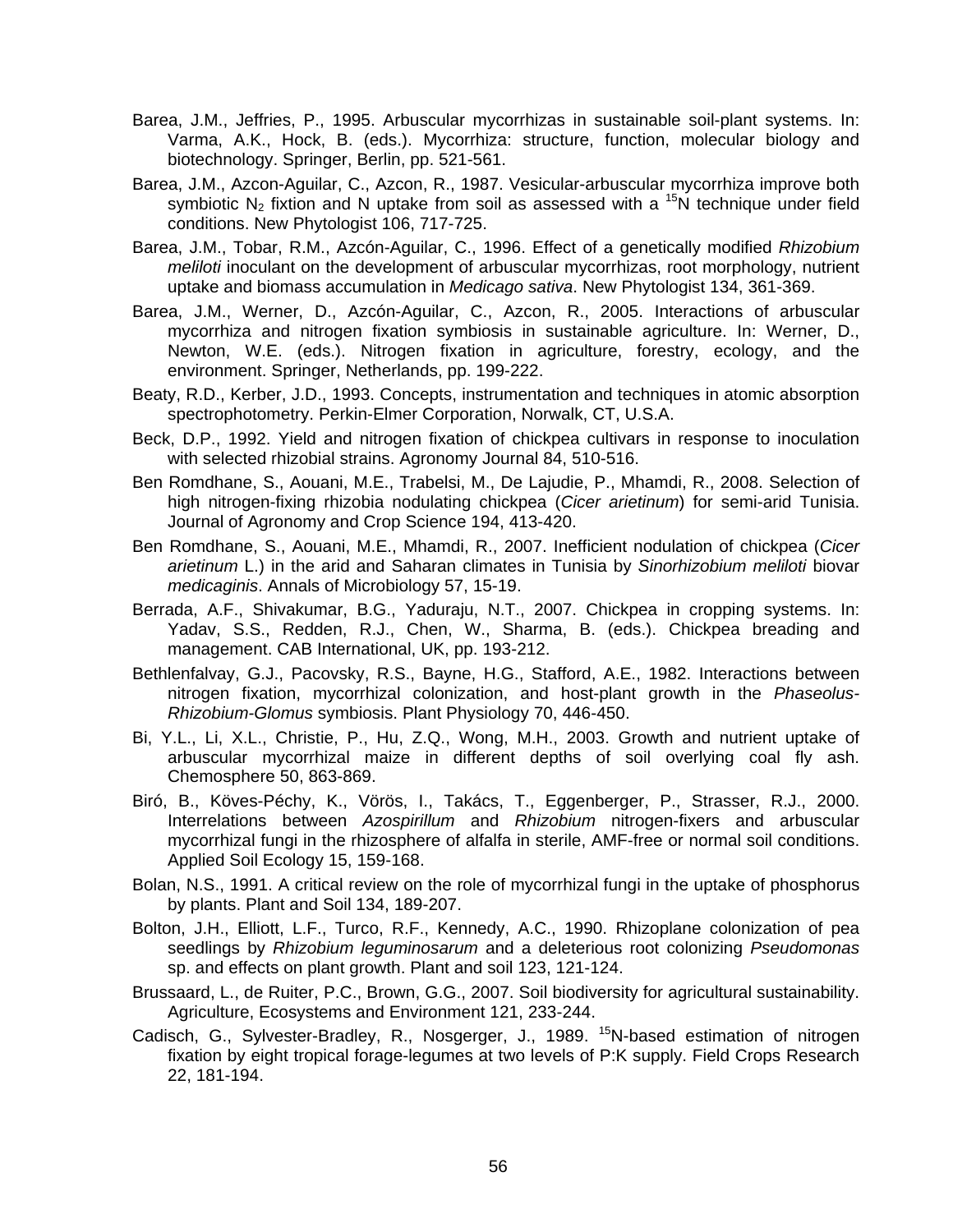- Caris, C., Hördt, W., Hawkins, H.J., Römheld, V., George, E., 1998. Studies of iron transport by arbuscular mycorrhizal hyphae from soil to peanut and sorghum plants. Mycorrhiza 8, 35- 39.
- Carranca, C., de Varennes, A., Rolston, D., 1999. Biological nitrogen fixation by fababean, pea and chickpea, under field conditions, estimated by the  $15N$  isotope dilution technique. European Journal of Agronomy 10, 49-56.
- Cavagnaro, T.R., 2008. The role of arbuscular mycorrhizas in improving plant zinc nutrition under low soil zinc concentrations: a review. Plant and Soil 304, 315-325.
- Cavell, A.J., 1955. The colorimetric determination of phosphorus in plant materials. Journal of the Science of Food and Agriculture 6, 479-480.
- Chalk, P.M., de Souza, R.F., Urquiaga, S., Alves, B.J.R., Boddey, R.M., 2006. The role of arbuscular mycorrhiza in legume symbiotic performance. Soil Biology and Biochemistry 38, 2944-2951.
- Chalot, M., Blaudez, D., Brun, A., 2006. Ammonia: a candidate for nitrogen transfer at the mycorrhizal interface. Trends in Plant Science 11, 263-266.
- Chaurasia, B., Khare, P.K., 2005. *Hordeum vulgare*: a suitable host for mass production of arbuscular mycorrhizal fungi from natural soil. Applied Ecology and Environmental Research 4, 45-53.
- Christie, P., Li, X.L., Chen, B.D., 2004. Arbuscular mycorrhiza can depress translocation of zinc to shoots of host plants in soils moderately polluted with zinc. Plant and soil 261, 209-217.
- Clark, R.B., 1997. Arbuscular mycorrhizal adaptation, spore germination, roots colonization, and host plant growth and mineral acquisition at low pH. Plant and soil 192, 15-22.
- Clark, R.B., Zeto, S.K., 2000. Mineral acquisition by arbuscular mycorrhizal plants. Journal of Plant Nutrition 23, 867-902.
- Clark, R.B., Zeto, S.K., 1996. Iron acquisition by mycorrhizal maize grown on alkaline soil. Journal of Plant Nutrition 19, 247-264.
- Clarke, C., Mosse, B., 1981. Plant growth responses to vesicular-arbuscular mycorrhiza. XII. Field inoculation responses of barley at two soil P levels. New Phytologist 87, 695-703.
- Cornejo, P., Rubio, R., Castillo, C., Azcón, R., Borie, F., 2008. Mycorrhizal effectiveness on wheat nutrient acquisition in an acidic soil from Southern Chile as affected by nitrogen sources. Journal of Plant Nutrition 31, 1555-1569.
- Daft, M.J., 1991. Influences of genotypes, rock phosphate and plant densities on mycorrhizal development and the growth responses of five different crops. Agriculture, Ecosystems and Environment 35, 151-169.
- Dashti, N., Zhang, F., Hynes, R., Smith, D.L., 1997. Application of plant growth-promoting rhizobacteria to soybean (*Glycine max* L. Merrill) increases protein and dry matter yield under short season conditions. Plant and soil 188, 33-41.
- Da Silveira, A.P.D., Lima, A.M.L.P., 1996. Influence of different species of arbuscular mycorrhizal fungi on chrysanthemum growth. Bragantia, Campinas 55, 177-184.
- Date, R.A., 2000. Inoculated legumes in cropping systems of the tropics. Field Crops Research 65, 123-136.
- Doughton, J.A., Saffigna, P.G., Vallis, I., Mayer, R.J., 1995. Nitrogen fixation in chickpea. II. Comparison of  $15N$  enrichment and  $15N$  natural abundance methods for estimating nitrogen fixation. Australian Journal of Agricultural Research 46, 225-236.
- Doughton, J.A., Vallis, I., Saffigna, P.G., 1993. Nitrogen fixation in chickpea. I. Influence of prior cropping or fallow, nitrogen fertilizer and tillage. Australian Journal of Agricultural Research 44, 1403-1413.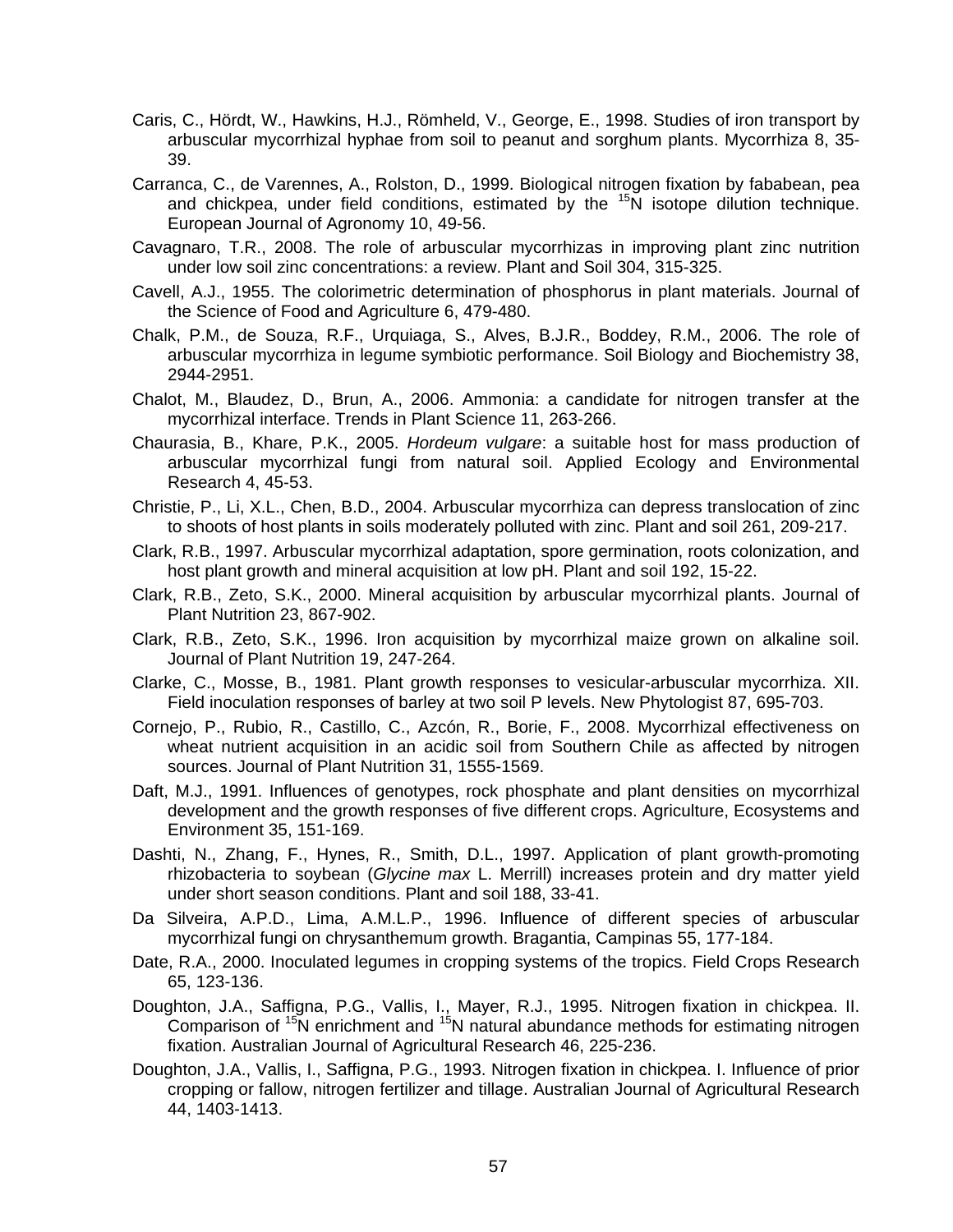- Duponnois, R., Galiana, A., Prin, Y., 2008. The mycorrhizosphere effect: a multitrophic interaction complex improves mycorrhizal symbiosis and plant growth. In: Siddiqui, Z.A., Akhtar, M.S., Futai, K. (eds.). Mycorrhizae: sustainable agriculture and forestry. Springer and Business Media B.V., pp. 227-240.
- El-Ghandour, I.A., Ei-Sharawy, M.A.O., Abdel-Moniem, E.M., 1996. Impact of vesicular arbuscular mycorrhizai fungi and *Rhizobium* on the growth and P, N and Fe uptake by faba-bean. Fertilizer Research 43, 43-48.
- El-Ghandour, I.A., Galal, Y.G.M., 2002. Nitrogen fixation and seed yield of chickpea cultivars as affected by microbial inoculation, crop residue and inorganic N fertilizer. Egyptian Journal of Microbiology 37, 233-246.
- El Hadi, E.A., Elsheikh, E.A.E., 1999. Effect of *Rhizobium* inoculation and nitrogen fertilization on yield and protein content of six chickpea (*Cicer arietinum* L.) cultivars in marginal soils under irrigation. Nutrient Cycling in Agroecosystems 54, 57-63.
- Evans, J., O'connor, G.E., Turner, G.L., Coventry, D.R., Fettell, N., Mahoney, J., Armstrong, E.L., Walsgott, D.N., 1989. N<sub>2</sub> fixation and its value to soil N increase in lupin, field pea and other legumes in South-Eastern Australia. Australian Journal of Agricultural Research 40, 791-805.
- FAO, 2007. FAOSTAT. Food and Agriculture Organization of the United Nations.
- Faure, S., Cliquet, J.B., Thephany, G., Boucaud, J., 1998. Nitrogen assimilation in *Lolium perenne* colonized by the arbuscular mycorrhizal fungus *Glomus fasciculatum*. New Phytologist 138, 411-417.
- Ferrol, N., Barea, J.M., Azcón-Aguilar, C., 2002. Mechanisms of nutrient transport across interfaces in arbuscular mycorrhizas. Plant and Soil 244, 231-237.
- Fisher, K., Newton, W.E., 2002. Nitrogen fixation: a general overview. In: Leigh, G.J. (ed.). Nitrogen fixation at the millennium. Elsevier, UK, pp. 1-34.
- Gamper, H., Peter, M., Jansa, J., Lüscher, A., Hartwig, U.A., Leuchtmann, A., 2004. Arbuscular mycorrhizal fungi benefit from 7 years of free air  $CO<sub>2</sub>$  enrichment in well-fertilized grass and legume monocultures. Global Change Biology 10, 189-199.
- Gan, Y.T., Jayakumar, P., Symons, S., McDonald, C.L., 2008. Synergic effect of N and moisture on biochemical property of nodules and seed yield in chickpea. Australian Journal of Crop Science 1, 11-22.
- Gan, Y., Gossen, B.D., Li, L., Ford, G., Banniza, S., 2007. Cultivar type, plant population, and ascochyta blight in chickpea. Agronomy Journal 99, 1463-1470.
- Gaur, Y.D., Sen, A.N., 1979. Cross inoculation group specificity in *Cicer-Rhizobium* symbiosis. New Phytologist 83, 745-754.
- Gavito, M.E., Curtis, P.S., Mikkelsen, T.N., Jakobsen, I., 2000. Atmospheric CO<sub>2</sub> and mycorrhiza effects on biomass allocation and nutrient uptake of nodulated pea (*Pisum sativurn* L.) plants. Journal of Experimental Botany 51, 1931-1938.
- Giasson, P., Karam, A., Jaouich, A., 2008. Arbuscular mycorrhizae and alleviation of soil stresses on plant growth. In: Siddiqui, Z.A., Akhtar, M.S., Futai, K. (eds.). Mycorrhizae: sustainable agriculture and forestry. Springer and Business Media B.V., pp. 99-134.
- Goel, A.K., Sindhu, S.S., Dadarwal, K.R., 2002. Stimulation of nodulation and plant growth of chickpea (*Cicer arietinum* L.) by *Pseudomonas* spp. antagonistic to fungal pathogens. Biology and Fertility of Soils 36, 391-396.
- Gordon, A.J., Lea, P.J., Rosenberg, C., Trinchant, J.C., 2001. Nodule formation and function. In: Lea, P.J., Morot-Gaudry, J.F. (eds.). Plant nitrogen. Springer, Berlin, pp. 101-146.
- Graham, P.H., 2001. Nitrogen fixation. In: Robinson, R. (ed.). Plant science. Volume 3. Gale Group, Macmillan Reference, USA, pp. 91-95.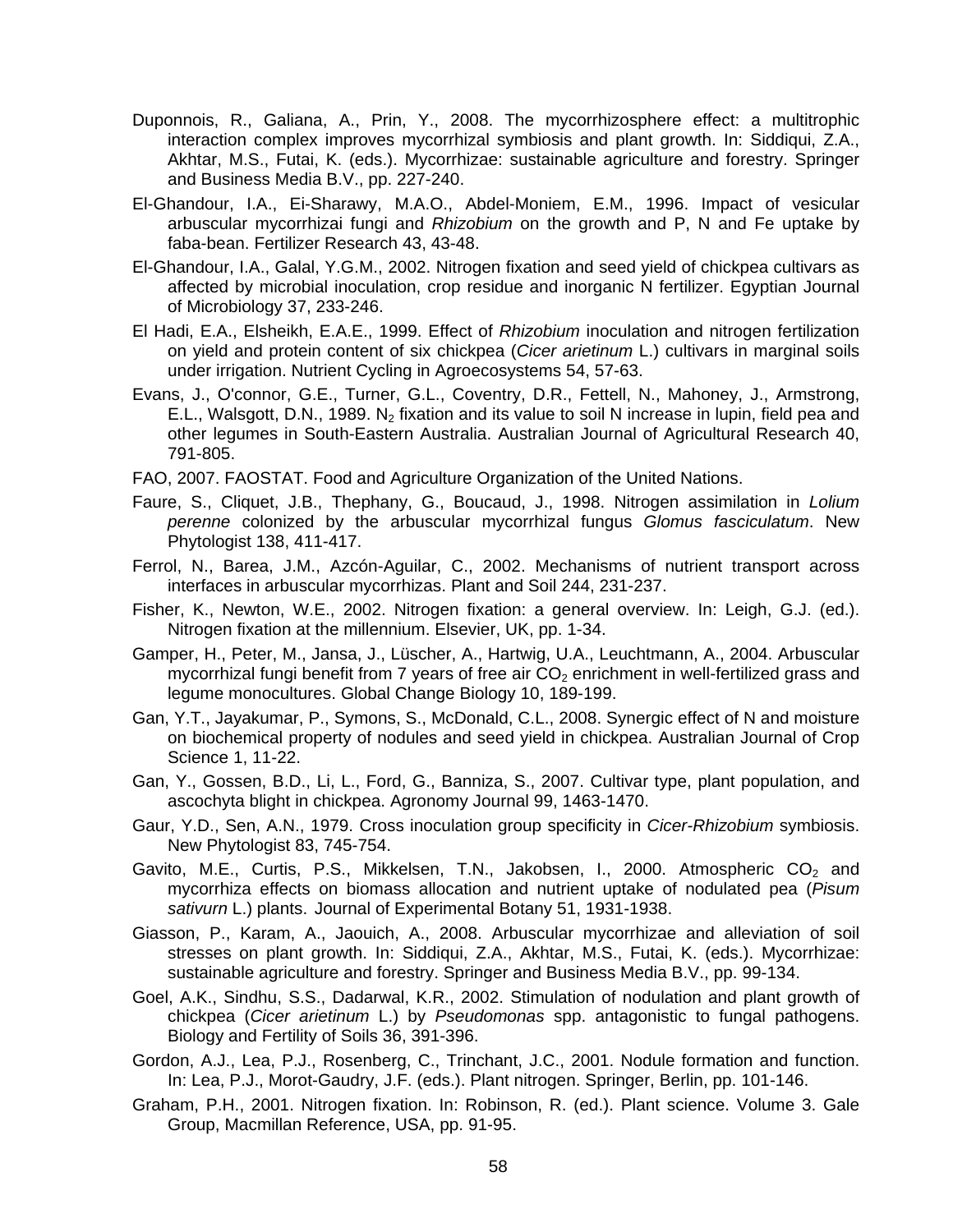- Graham, P.H., 2008. Ecology of root-nodule bacteria of legumes. In: Dilworth, M.J., James, E.K., Sprent, J.I., Newton, W.E. (eds.). Nitrogen-fixing leguminous symbioses. Springer, Netherlands, pp. 23-58.
- Gueye, M., 1992. Effect of *Rhizobium* and *Rhizobium*/*Glomus* inoculation on nitrogen fixation in bambara groundnut. In: Mulongoy, K., Gueye, M., Spencer, D.S.C. (eds.). Biological nitrogen fixation and sustainability of tropical agriculture. A co-publication with Sayce publishing (UK), IITA and AABNF (Nijeria), pp. 283-288.
- Gunes, A., Inal, A., 2008. Significance of intracellular and secreted acid phosphatase enzyme activities, and zinc and calcium interactions, on phosphorus efficiency in wheat, sunflower, chickpea, and lentil cultivars. Australian Journal of Agricultural Research 59, 339-347.
- Guo, R.Q., Silsbury, J.H., Graham, R.D., 1992. Effect of four nitrogen compounds on nodulation and nitrogen fixation in faba bean, white lupin and medic plants. Australian Journal of Plant Physiology 19, 501-508.
- Habte, M., Aziz, T., 1985. Response of *Sesbania grandiflora* to inoculation of soil with vesiculararbuscular mycorrhizal fungi. Applied and Environmental Microbiology 50, 701-703.
- Hawkins, H.J., George, E., 2001. Reduced <sup>15</sup>N-nitrogen transport through arbuscular mycorrhizal hyphae to *Triticum aestivum* L. supplied with ammonium vs. nitrate nutrition. Annals of Botany 87, 303-311.
- Herridge, D.F., Marcellos, H., Felton, W.L., Turner, G.L., Peoples, M.B., 1995. Chickpea increases soil-N fertility in cereal systems through nitrate sparing and  $N<sub>2</sub>$  fixation. Soil Biology and Biochemistry 27, 545-551.
- Herridge, D.F., Roughley, R.J., Brockwell, J., 1984. Effect of rhizobia and soil nitrate on the establishment and functioning of the soybean symbiosis in the field. Australian Journal of Agricultural Research 35, 149-161.
- Hirata, H., Masunaga, O., Koiwa, H., 1988. Response of chickpea grown on ando-soil to vesicular- arbuscular mycorrhizal infection in relation to the level of phosphorus application. Soil Science and Plant Nutrition 34, 441-449.
- Horn, C.P., Dalal, R.C., Birch, C.J., Doughton, J.A., 1996. Nitrogen fixation in chickpea as affected by planting time and tillage practice. Proceedings of the  $8<sup>th</sup>$  Australian Agronomy Conference, "Agronomy-Science with its Sleeves Rolled Up" Toowoomba January 1996.
- Huisman, J., van Poel, A.F.B., 1994. Aspects of the nutritional quality and use of cool season food legumes in animal feed. In: Muehlbauer, F.J., Kaiser, W.J. (eds.). Expanding the production and use of cool season food legumes. Kluwer Academic Publishers, Dordecht, pp. 53-77.
- Hulse, J.H., 1994. Nature, composition, and utilization of food legumes. In: Muehlbauer, F.J., Kaiser, W.J. (eds.). Expanding the production and use of cool season food legumes. Kluwer Academic Publishers, Dordecht, pp.77-98.
- Hungria, M., Loureiro, M.F., Mendes, I.C., Campo, R.J., Graham, P.H., 2005. Inoculant preparation, production and application. In: Werner, D., Newton, W.E. (eds.). Nitrogen fixation in agriculture, forestry, ecology, and the environment. Springer, Netherlands, pp. 223-253.
- Ibijbijen, J., Urquiaga, S., Ismaili, M., Alves, B.J.R., Boddey, R.M., 1996. Effect of arbuscular mycorrhizal fungi on growth, mineral nutrition and nitrogen fixation of three varieties of common beans. New Phytologist 134, 353-360.
- Içgen, B., Özcengiz, G., Alaeddinoglu, N.G., 2002. Evaluation of symbiotic effectiveness of various *Rhizobium cicer* strains. Research in Microbiology 153, 369-372.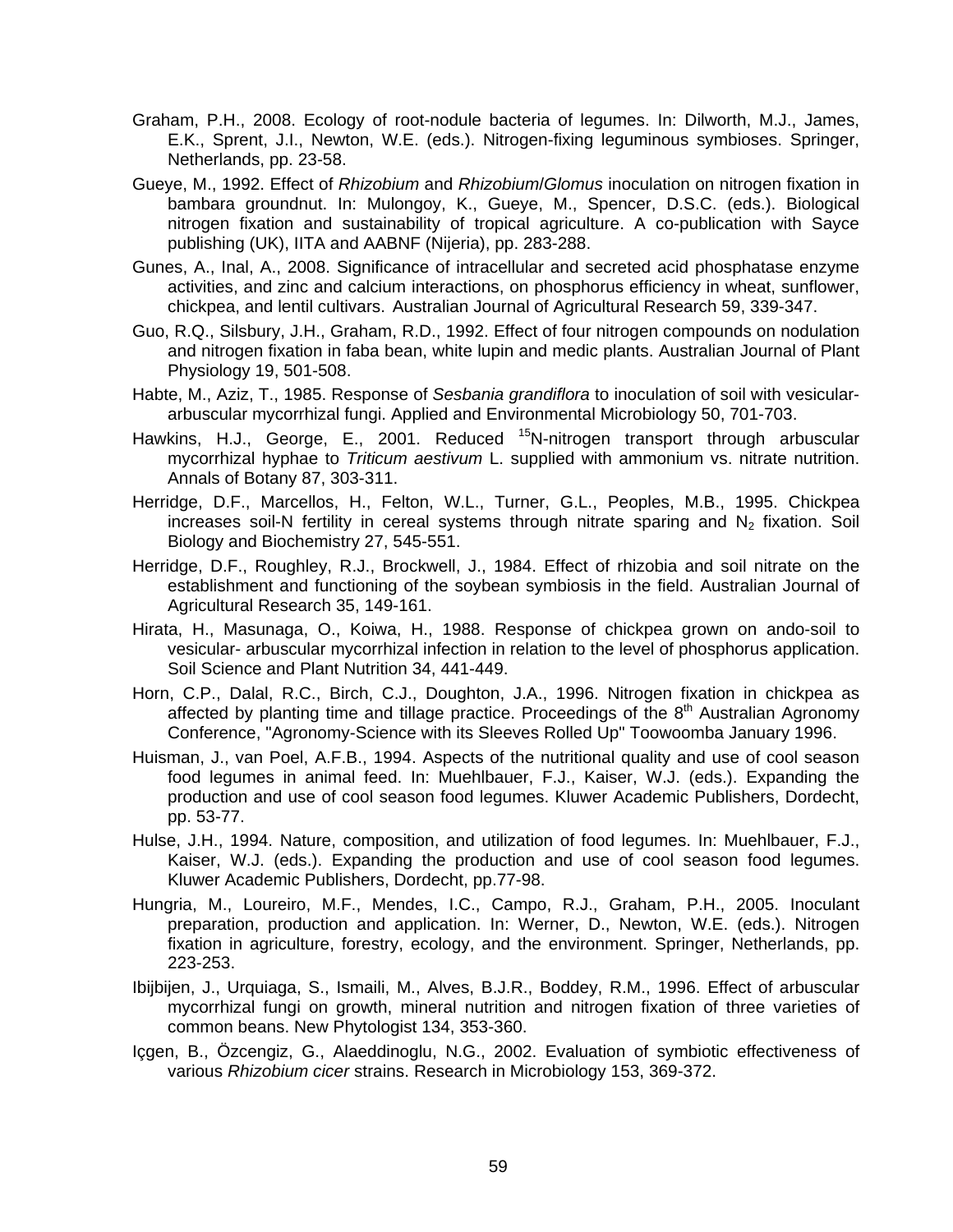- Ikombo, B.M., Edwards, D.G., Asher, C.J., 1991. The Role of vesicular-arbuscular mycorrhizas (VAM) in the phosphorus nutrition of cowpea (*Vigna wngwiculata* L. Walp.). Australian Journal of Agricultural Research 42, 129-38.
- Ilbas, A.I., Sahin, S., 2005. *Glomus fasciculatum* inoculation improves soybean production. Acta Agriculturae Scandinavica - Section B: Soil and Plant Science 55, 287-292.
- Israel, D.W., 1993. Symbiotic dinitrogen fixation and host-plant growth during development of and recovery from phosphorus deficiency. Physiologia Plantarum 88, 294-300.
- Israel, D.W., 1987. Investigation of the role of phosphorus in symbiotic dinitrogen fixation. Plant Physiology 84, 835-840.
- Jakobsen, I., 1995. Transport of phosphorous and carbon in arbuscular mycorrhizas. In: Varma, A., Hock, B. (eds.). Mycorrhiza: structure, function, molecular biology and biotechnology. Springer, Berlin, pp. 305-332.
- Jakobsen, I., 1985. The role of phosphorus in nitrogen fixation by young pea plants (*Pisum sativum*). Physiologia Plantarum 64, 190-196.
- Jensen, A., 1983. The effect of indigenous vesicular-arbuscular mycorrhizal fungi on nutrient uptake and growth of barley in two Danish soils. Plant and Soil 70, 155-163.
- Jensen, A., 1982. Influence of four vesicular-arbuscular mycorrhizal fungi on nutrient uptake and growth in barley (*Hordeum vulgare*). New Phytologist 90, 45-50.
- Jia, Y., Gray, V.M., Straker, C.J., 2004. The Influence of *Rhizobium* and arbuscular mycorrhizal fungi on nitrogen and phosphorus accumulation by *Vicia faba*. Annals of Botany 94, 251- 258.
- Jodha, N.S., Subba Rao, K.V., 1987. Chickpea: world importance and distribution. In: Saxena, M.C., Singh, K.B. (eds.). The chickpea. CAB International, UK, pp. 1-11.
- Johnston, A.W.B., Yeoman, K.H., Wexler, M., 2001. Metals and the rhizobial-legume symbiosis: uptake, utilization and signalling. Advances in Microbial Physiology 45, 113-156.
- Kahindi, J.H.P., Woomer, P., George, T., de Souza Moreira, F.M., Karanja, N.K., Giller, K.E., 1997. Agricultural intensification, soil biodiversity and ecosystem function in the tropics: the role of nitrogen-fixing bacteria. Applied Soil Ecology 6, 55-76.
- Kantar, F., Elkoca, E., Öğütcü, H., Algur, Ö.F., 2003. Chickpea yields in relation to *Rhizobium* inoculation from wild chickpea at high altitudes. Journal of Agronomy and Crop Science 189, 291-297.
- Khan, A.G., 2006. Review: mycorrhizoremediation an enhanced form of phytoremediation. Journal of Zhejiang University Science B 7, 503-514.
- Khan, M.S., Zaidi, A., 2006. Influence of composite inoculations of phosphate solubilizing organisms and an arbuscular mycorrhizal fungus on yield, grain protein and phosphorus and nitrogen uptake by green gram. Archives of Agronomy and Soil Science 52, 579-590.
- Kobayashi, H., Broughton, W.J., 2008. Fine-tuning of symbiotic genes in rhizobia: flavonoid signal transduction cascade. In: Dilworth, M.J., James, E.K., Sprent, J.I., Newton, W.E. (eds.). Nitrogen-fixing leguminous symbioses. Springer, Netherlands, pp. 117-152.
- Li, X.L., George, E., Marschner, H., 1991. Extension of the phosphorus depletion zone in VAmycorrhizal white clover in a calcareous soil. Plant and Soil 136, 41-48.
- Lin, A.J., Zhang, X.H., Wong, M.H., Ye, Z.H., Lou, L.Q., Wang, Y.S., Zhu, Y.G., 2007. Increase of multi-metal tolerance of three leguminous plants by arbuscular mycorrhizal fungi colonization. Environmental Geochemistry and Health 29, 473-481.
- Liu, A., Hamel, C., Hamilton, R.I., Ma, B.L., Smith, D.L., 2000. Acquisition of Cu, Zn, Mn and Fe by mycorrhizal maize (*Zea mays* L.) grown in soil at different P and micronutrient levels. Mycorrhiza 9, 331-336.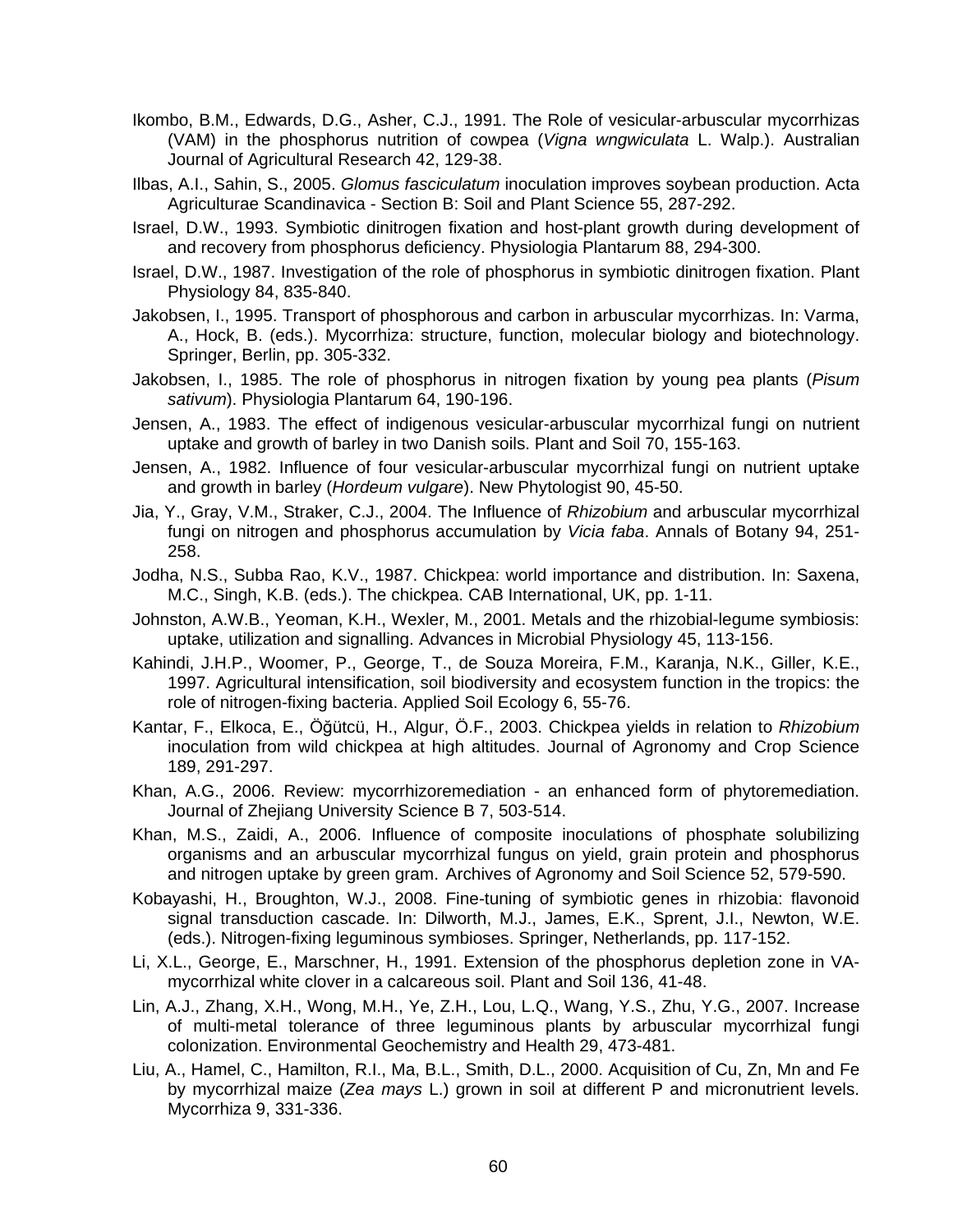- L'taief, B., Sifi, B., Gtari, M., Zaman-Allah, M., Lachaal, M., 2007. Phenotypic and molecular characterization of chickpea rhizobia isolated from different areas of Tunisia. Canadian Journal of Microbiology 53, 427-434.
- Luyindula, N., Haque, I., 1992. Effect of *Rhizobium* inoculation and phosphorus on growth and nitrogen fixation in tree legumes grown on highland Vertisols. In: Mulongoy, K., Gueye, M., Spencer, D.S.C. (eds.). Biological nitrogen fixation and sustainability of tropical agriculture. A co-publication with Sayce publishing (UK), IITA and AABNF (Nijeria), pp. 109-112.
- Maatallah, J., Berraho, E.B., Muñoz, S., Sanjuan, J., Lluch, C., 2002. Phenotypic and molecular characterization of chickpea rhizobia isolated from different areas of Morocco. Journal of Applied Microbiology 93, 531-540.
- Malhotra, R.S., Pundir, R.P.S., Slinkard, A.E., 1987. Genetic resources of chickpea. In: Saxena, M.C., Singh, K.B. (eds.). The chickpea. CAB International, UK, pp. 67-81.
- Manjunath, A., Habte, M., 1988. Development of vesicular- arbuscular mycorrhizal infection and the uptake of immobile nutrients in *leucaena leucocephala*. Plant and soil 106, 97-103.
- Marschner, H., Dell, B., 1994. Nutrient uptake in mycorrhizal symbiosis. Plant and soil 159, 89- 102.
- Maunoury, N., Kondorosi, A., Kondorosi, E., Mergaert, P., 2008. Cell biology of nodule infection and development. In: Dilworth, M.J., James, E.K., Sprent, J.I., Newton, W.E. (eds.). Nitrogen-fixing leguminous symbioses. Springer, Netherlands, pp. 153-189.
- Mendoza, J., Borie, F., 1998. Effect of *Glomus etunicatum* inoculation on aluminum, phosphorus, calcium, and magnesium uptake of two barley genotypes with different aluminum tolerance. Communications in Soil Science and Plant Analysis 29, 681-695.
- Miao, S.J., Qiao, Y.F., Han, X.Z., An, M., 2007. Nodule formation and development in soybeans (*Glycine max* L.) in response to phosphorus supply in solution culture. Pedosphere 17, 36- 43.
- Miguélez Frade, M.M., Valenciano, J.B., 2005. Effect of sowing density on the yield and yield components of spring-sown irrigated chickpea (*Cicer arietinum*) grown in Spain New Zealand. Journal of Crop and Horticultural Science 33, 367-371.
- Mohammad, M.J., Malkawi, H.I., Shibli, R., 2003. Effects of arbuscular mycorrhizal fungi and phosphorus fertilization on growth and nutrient uptake of barley grown on soils with different levels of salts. Journal of Plant Nutrition 26, 125-137.
- Mukherjee, P.K., Rai, R.K., 2000. Effect of vesicular arbuscular mycorrhizae and phosphatesolubilizing bacteria on growth, yield and phosphorus uptake by wheat (*Triticum aestivum*) and chickpea (*Cicer arietinum*). Indian Journal of Agronomy 45, 602-607.
- Mutch, L.A., Young, J.P.W., 2004. Diversity and specificity of *Rhizobium leguminosarum* biovar *viciae* on wild and cultivated legumes. Molecular Ecology 13, 2435-2444.
- Muthukumar, T., Udaiyan, K., 2002. Seasonality of vesicular-arbuscular mycorrhizae in sedges in a semi-arid tropical grassland. Acta Oecologica 23, 337-347.
- Nabrzyski, M., Gajewska, R., 1998. Aluminium determination in foods by using spectrophotometric oxine and flame AAS methods. Nahrung-Food 42, 109-111.
- Nandasena, K.G., O'hara, G.W., Tiwari, R.P., Yates, R.J., Kishinevsky, B.D., Howieson, J.G., 2004. Symbiotic relationships and root nodule ultrastructure of the pasture legume *Biserrula pelecinus* L. - a new legume in agriculture. Soil Biology and Biochemistry 36, 1309-1317.
- Nichols, K.A., 2008. Indirect contributions of AM fungi and soil aggregation to plant growth and protection. In: Siddiqui, Z.A., Akhtar, M.S., Futai, K. (eds.). Mycorrhizae: sustainable agriculture and forestry. Springer and Business Media B.V., pp. 177-194.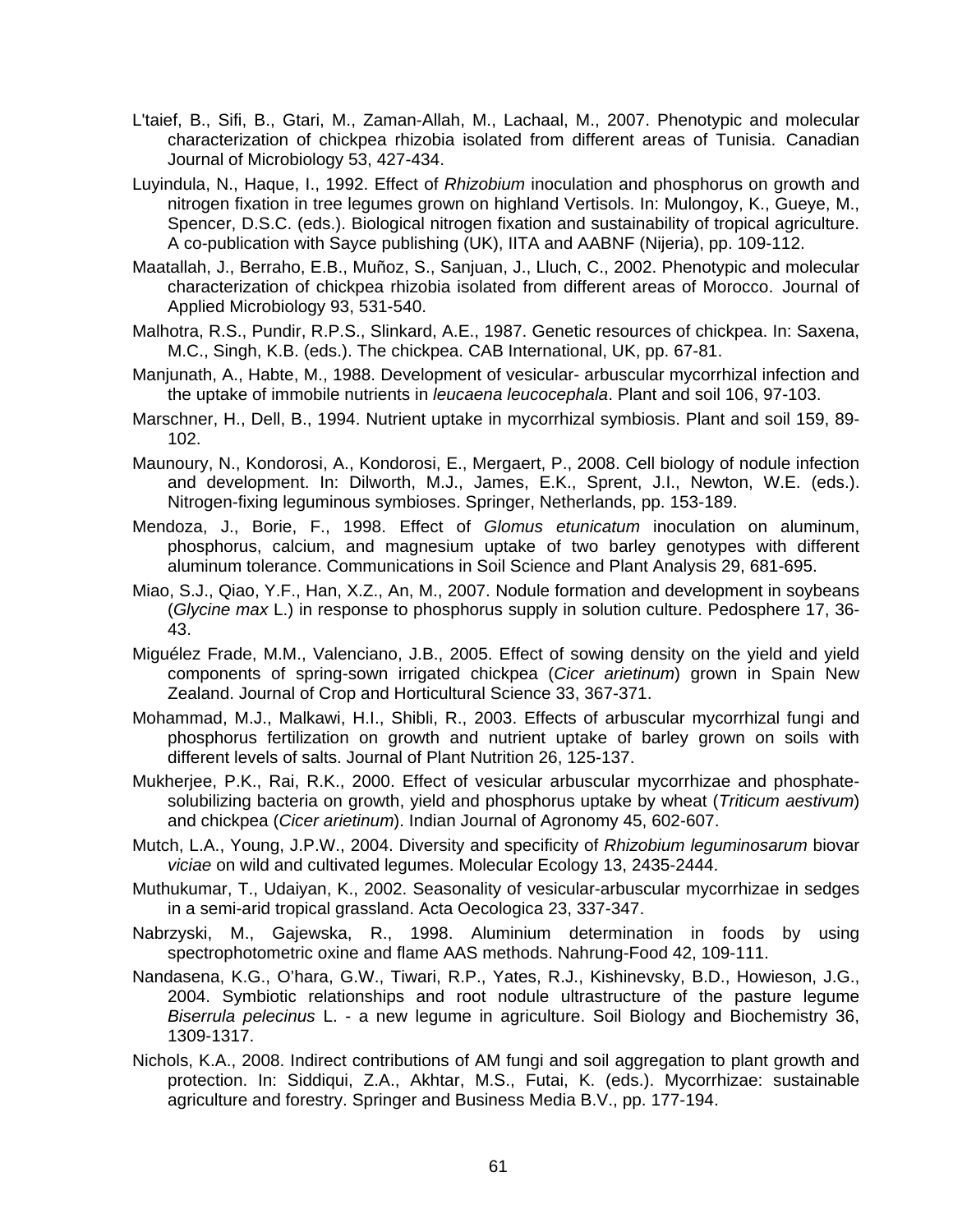- Nogueira, M.A., Nehls, U., Hampp, R., Poralla, K., Cardoso, E.J.B.N., 2007. Mycorrhiza and soil bacteria influence extractable iron and manganese in soil and uptake by soybean. Plant and Soil 298, 273-284.
- Norton, G., Bliss, F.A., Bressani, R., 1985. Biochemical and nutritional attributes of grain legumes. In: Summerfield, R.J., Roberts, E.H. (eds.). Grain legume crops. Collins Sons and Co., UK, pp. 73-115.
- Nour, S.M., Cleyet-Marel, J.C., Normand, P., Fernandez, M.P., 1995. Genomic heterogeneity of strains nodulating chickpea (*Cicer arietinum* L.) and description of *Rhizobium mediterraneum* sp. nov. International Journal of Systematic Bacteriology 45, 640-648.
- Nour, S.M., Fernandez, M.P., Normand, P., Cleyet-Marel, J.C., 1994. *Rhizobium ciceri* sp. nov. consisting of strains that nodulate chickpeas (*Cicer arietinum* L.). International Journal of Systematic Bacteriology 44, 511-522.
- Nwoko, H., Sanginga, N., 1999. Dependence of promiscuous soybean and herbaceous legumes on arbuscular mycorrhizal fungi and their response to bradyrhizobial inoculation in low P soils. Applied Soil Ecology 13, 251-258.
- O'hara, G.W., Howieson, J.G., Graham, P.H., 2002. Nitrogen fixation and agricultural practice. In: Leigh, G.J. (ed.). Nitrogen fixation at the millennium. Elsevier, UK, pp. 391-420.
- Okon, I.E., Osonumi, O., Sanginga, N., 1996. Vesicular-arbuscular mycorrhiza effects on *Gliricidia sepium* and *Senna siamea* in a fallowed alley cropping system. Agroforestry Systems 33, 165-175.
- Oliver, A.J., Smith, S.E., Nicholas, D.J., Wallace, W., 1983. Activity of nitrate reductase in *Trifolium suberraneum*: effects of mycorrhizal infection and phosphate nutrition. New Phytologist 94, 63-79.
- Ortas, I., 2003. Effect of selected mycorrhizal inoculation on phosphorus sustainability in sterile and non-sterile soils in the Harran Plain in South Anatolia. Journal of Plant Nutrition 26, 1- 17.
- Ortas, I., Harris, P.J., Rowell, D.L., 1996. Enhanced uptake of phosphorus by mycorrhizal sorghum plants as influenced by forms of nitrogen. Plant and Soil 184, 255-264.
- Ortas, I., Rowell, D.L., 2004. Effect of ammonium and nitrate on indigenous mycorrhizal infection, rhizosphere pH change, and phosphorus uptake by sorghum. Communications in Soil Science and Plant Analysis 35, 1923-1944.
- Osonubi, O., Mulongoy, K., Awotoye, O.O., Atayese, M.O., Okali, D.U., 1991. Effects ectomycorrhizal and vesicular-arbuscular mycorrhizal fungi on drought tolerance of four leguminous woody seedlings. Plant and Soil 136, 131-143.
- Owusu-Bennoah, E., Mosse, B., 1979. Plant growth responses to vesicular-arbuscular mycorrhiza. XI. Field inoculation responses in barley, lucerne and onion. New Phytologist 83, 671-679.
- Panwar, J., Yadav, R.S., Yadav, B.K., Tarafdar, J.C., 2008. Arbuscular mycorrhizae: a dynamic microsymbiont for sustainable agriculture. In: Siddiqui, Z.A., Akhtar, M.S., Futai, K. (eds.). Mycorrhizae: sustainable agriculture and forestry. Springer and Business Media B.V., pp. 159-177.
- Paraskevopoulou-Paroussi, G., Karagiannidis, N., Paroussis, E., Spanomitsios, G., 1997. The effect of mycorrhiza on nutrient uptake and plant development of three strawberry cultivars. In: van Scheer, H.A.T., Lieten, F., Dijkstra, J. (eds.). Proc. Third Int. Strawberry Symp. Acta Hort. 439 Vol. 2 ISHS 1997.
- Piotrowski, J.S., Denich, T., Klironomos, J.N., Graham, J.M., Rillig, M.C., 2004. The effects of arbuscular mycorrhizas on soil aggregation depend on the interaction between plant and fungal species. New Phytologist 164, 365-373.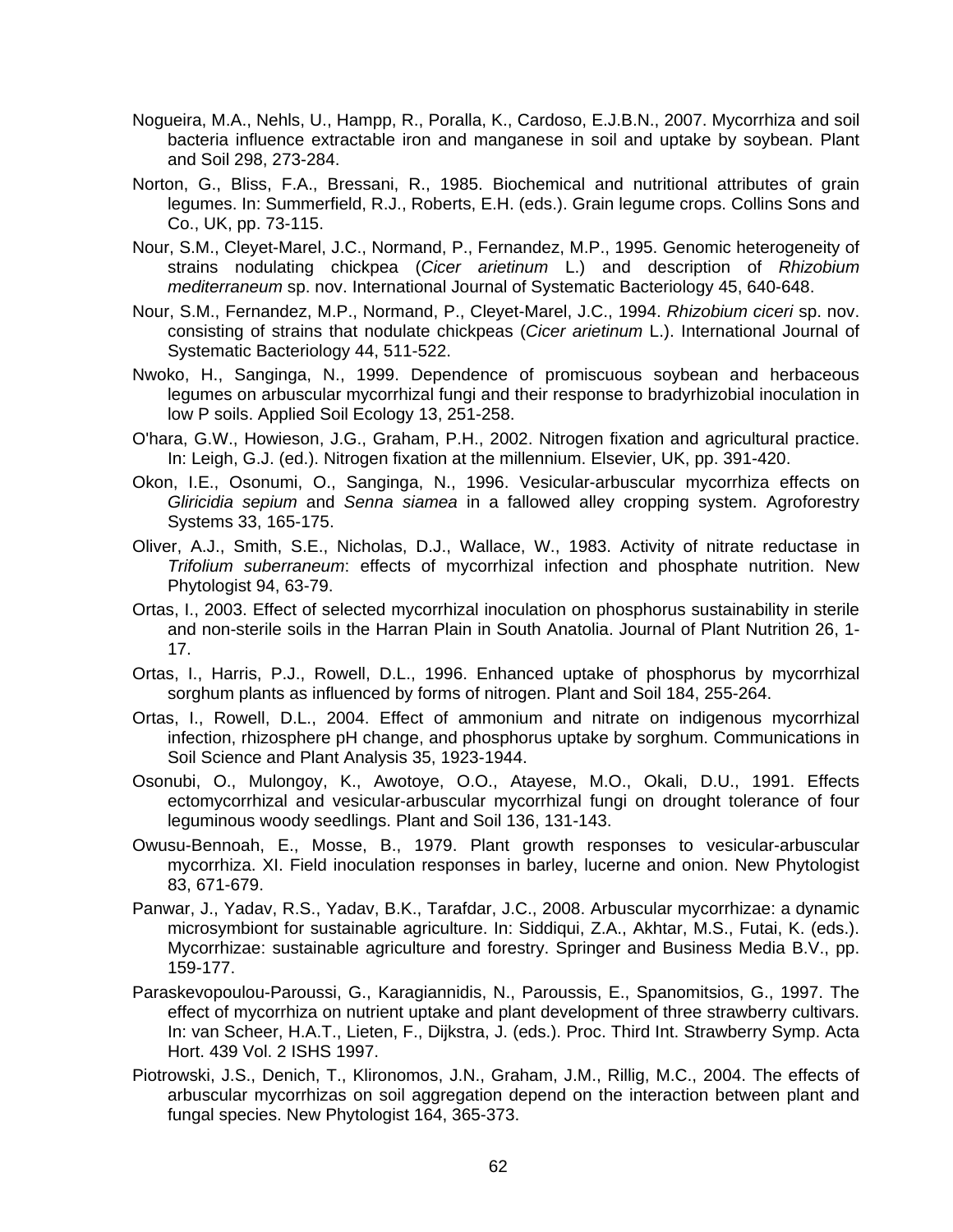- Poole, P.S., Hynes, M.F., Johnston, A.W.B., Tiwari, R.P., Reeve, W.G., Downie, J.A., 2008. Physiology of root-nodule bacteria. In: Dilworth, M.J., James, E.K., Sprent, J.I., Newton, W.E. (eds.). Nitrogen-fixing leguminous symbioses. Springer, Netherlands, pp. 241-292.
- Posta, K., Marschner, H., Römheld, V., 1994. Manganese reduction in the rhizosphere of mycorrhizal and non-mycorrhizal maize. Mycorrhiza 5,119-124.
- Powell, C.L., 1981. Inoculation of barley with efficient mycorrhizal fungi stimulates seed yield. Plant and Soil 59, 487-489.
- Quilambo, O.A., Weissenhorn, I., Doddema, H., Kuiper, P.J.C., Stulen, I., 2005. Arbuscular mycorrhizal inoculation of peanut in low-fertile tropical soil. I. Host-fungus compatibility. Journal of Plant Nutrition 28, 1633-1644.
- Rabie, G.H., Almadini, A.M., 2005. Role of bioinoculants in development of salt-tolerance of *Vicia faba* plants under salinity stress. African Journal of Biotechnology 4, 210-222.
- Redden, R.J., Berger, J.D., 2007. History and origin of chickpea. In: Yadav, S.S., Redden, R.J., Chen, W., Sharma, B. (eds.). Chickpea breading and management. CAB International, UK, pp. 1-13.
- Reddy, P.M., James, E.K., Ladha, J.K., 2002. Nitrogen fixation in rice. In: Leigh, G.J. (ed.). Nitrogen fixation at the millennium. Elsevier, UK, pp. 421-445.
- Redecker, D., von Berswordt-Wallrabe, P., Beck, D.P., Werner, D., 1997. Influence of inoculation with arbuscular mycorrhizal fungi on stable isotopes of nitrogen in *Phaseolus vulgaris*. Biology and Fertility of Soils 24, 344-346.
- Rheenen, H.A., 1991. Production aspects and prospects of chickpea. In: Jambunathan, R. (ed.). Uses of tropical grain legumes. ICRISAT, India, pp. 31-35.
- Rivas, R., Laranjo, M., Mateos, P.F., Oliveira, S., Martínez-Molina, E., Velázquez, E., 2007. Strains of *Mesorhizobium amorphae* and *Mesorhizobium tianshanense*, carrying symbiotic genes of common chickpea endosymbiotic species, constitute a novel biovar (*ciceri*) capable of nodulating *Cicer arietinum*. Letters in Applied Microbiology 44, 412-418.
- Robson, A.D., O'hara, G.W., Abbott, L.K., 1981. Involvement of phosphorus in nitrogen fixation by subterranean clover (*Trifolium subterraneum* L.). Australian Journal of Plant Physiology 8, 427-436.
- Rohyadi, A., Smith, F.A., Murray, R.S., Smith, S.E., 2004. Effects of pH on mycorrhizal colonisation and nutrient uptake in cowpea under conditions that minimise confounding effects of elevated available aluminium. Plant and Soil 260, 283-290.
- Rudresh, D.L., Shivaprakash, M.K., Prasad, R.D., 2005. Effect of combined application of *Rhizobium*, phosphate solubilizing bacterium and *Trichoderma* spp. on growth, nutrient uptake and yield of chickpea (*Cicer aritenium* L.). Applied Soil Ecology 28, 139-146.
- Ruiz-Lozano, J.M., Collados, C., Barea, J.M., Azcón, R., 2001. Arbuscular mycorrhizal symbiosis can alleviate drought-induced nodule senescence in soybean plants. New Phytologist 151, 493-502.
- Rupela, O.P., Beck, D.P., 1990. Prospects for optimizing biological nitrogen fixation in chickpea. In: Rheenen, H.A., Saxena, M.C. (eds.). Chickpea in the nineties. ICRISAT center, India, pp. 101-105.
- Rupela, O.P., Saxena, M.C., 1987. Nodulation and nitrogen fixation in chickpea. In: Saxena, M.C., Singh, K.B. (eds.). The chickpea. CAB International, UK, pp. 191-206.
- Sadowsky, M.J., 2005. Soil stress factors influencing symbiotic nitrogen fixation. In: Werner, D., Newton, W.E. (eds.). Nitrogen fixation in agriculture, forestry, ecology, and the environment. Springer, Netherlands, pp. 89-112.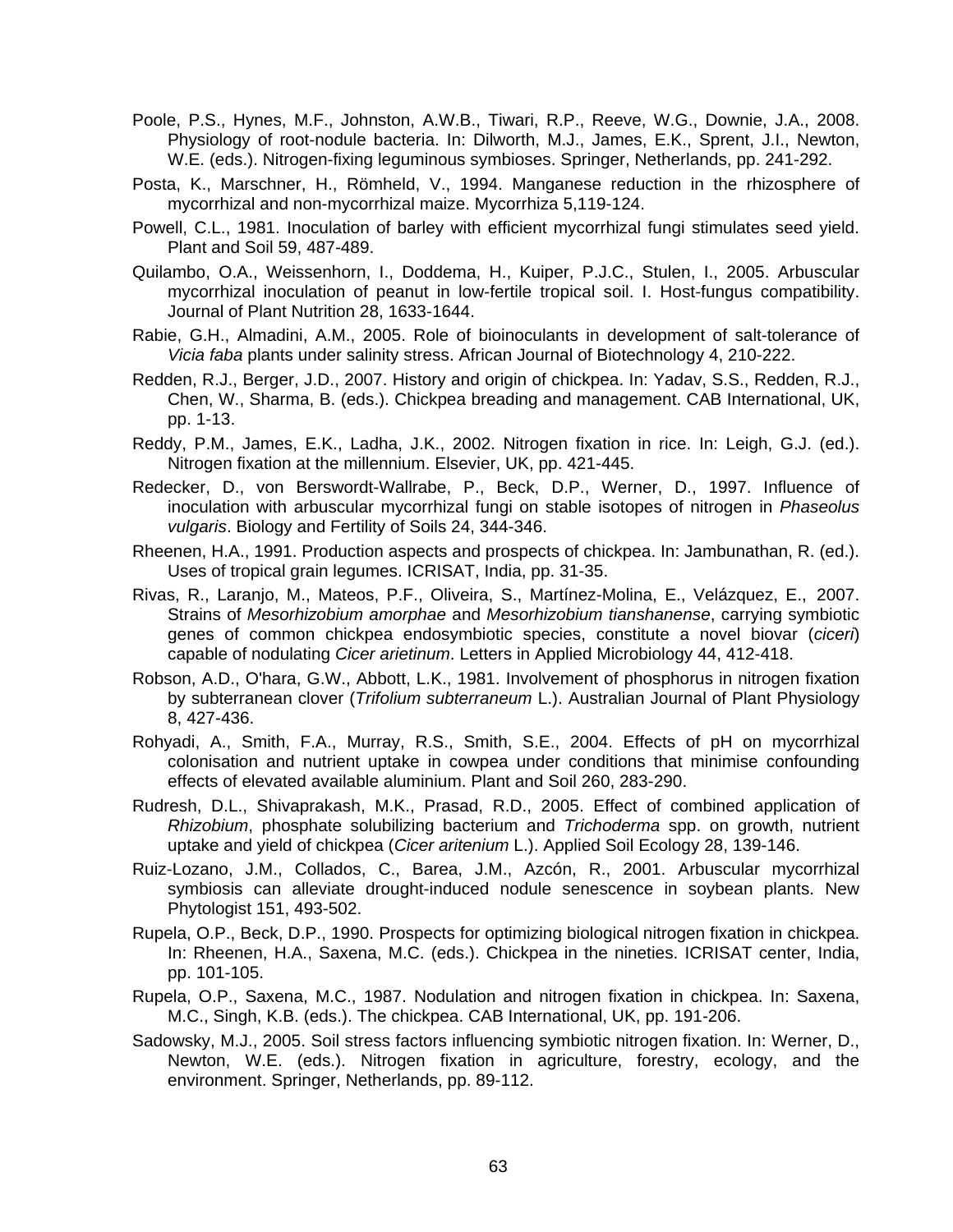- Saini, V.K., Bhandari, S.C., Tarafdar, J.C., 2004. Comparison of crop yield, soil microbial C, N and P, N-fixation, nodulation and mycorrhizal infection in inoculated and non-inoculated sorghum and chickpea crops. Field Crops Research 89, pp. 39-47.
- Salami, A., Olusola, O., Nnenna, I., 2005. An investigation of the impact of *Glomus clarum* (mycorrhiza) on the growth of tomato (*Lycopersicum esculentum* mill.) on both sterilized and non-sterilized soils. Archives of Agronomy and Soil Science 51, 579-588.
- Saldajeno, M.G.B., Chandanie, W.A., Kubota, M., Hyakumachi, M., 2008. Effects of interactions of arbuscular mycorrhizal fungi and beneficial saprophytic mycoflora on plant growth and disease protection. In: Siddiqui, Z.A., Akhtar, M.S., Futai, K. (eds.). Mycorrhizae: sustainable agriculture and forestry. Springer and Business Media B.V., pp. 211-226.
- Sanders, I.R., Fitter, A.H., 1992. The ecology and functioning of vesicular arbuscular mycorrhizas in co-existing grassland species. I. Seasonal patterns of mycorrhizal occurrence and morphology. New Phytologist 120, 517-524.
- Sawers, R.J.H., Yang, S.Y., Gutjahr, C., Paszkowski, U., 2008. The molecular components of nutrient exchange in arbuscular mycorrhizal interactions. In: Siddiqui, Z.A., Akhtar, M.S., Futai, K. (eds.). Mycorrhizae: sustainable agriculture and forestry. Springer and Business Media B.V., pp. 37-60.
- Saxena, M.C., 1986. Agronomy of chickpea. In: Saxena, M.C., Singh, K.B. (eds.). The chickpea. CAB International, UK, pp. 207-232.
- Schweiger, P.F., Robson, A.D., Barrow, N.J., 1995. Root hair length determines beneficial effect of a *Glomus* species on shoot growth of some pasture species. New Phytologist 131, 247- 254.
- Sedgley, R.H., Siddique, K.H.M., Walton, G.H., 1990. Chickpea ideotypes for Mediterranean environments. In: Rheenen, H.A., Saxena, M.C. (eds.). Chickpea in the nineties. ICRISAT center, India, pp. 87-93.
- Sekhon, H.S., Singh, G., 2007. Irrigation management in chickpea. In: Yadav, S.S., Redden, R.J., Chen, W., Sharma, B. (eds.). Chickpea breeding and management. CAB International, pp. 246-268.
- Sharif, M., Moawad, A.M., 2006. Arbuscular mycorrhizal incidence and infectivity of crops in North West frontier province of Pakistan. World Journal of Agricultural Sciences 2, 123- 132.
- Siddiqui, Z.A., Akhtar, M.S., Futai, K., 2008. Mycorrhizae: sustainable agriculture and forestry. Springer and Business Media B.V.
- Siddique, K.H.M., Loss, S.P., 1999. Studies on sowing depth for chickpea (*Cicer arietinum* L.), faba bean (*Vicia faba* L.) and lentil (*Lens culinaris* Medik.) in a Mediterranean-type environment of south-western Australia. Journal of Agronomy and Crop Science 182, 105- 112.
- Singh, K.B., 1997. Chickpea (*Cicer arietinum* L.). Field Crops Research 53, 161-170.
- Singh, F., Diwakar, B., 1995. Chickpea botany and production practices. ICRISAT Patancheru, India.
- Singh, M., Tilak, K.V.B.R., 1989. Field response of chickpea to inoculation with *Glomus versiforme*. Plant and soil 119, 281-284.
- Singh, G., Wright, D., 2002. In vitro studies on the effects of herbicides on the growth of rhizobia. The Society for Applied Microbiology, Letters in Applied Microbiology 35, 12-16.
- Smith, S.E., Read, D.J., 2008. Mycorrhizal symbiosis (Third Edition). Academic Press Ltd., London, UK.
- Smith, F.A., Smith, S.E., 1981. Mycorrhizal infection and growth of *Trifolium subterraneum*: use of sterilized soil as a control treatment. New Phytologist 88, 299-309.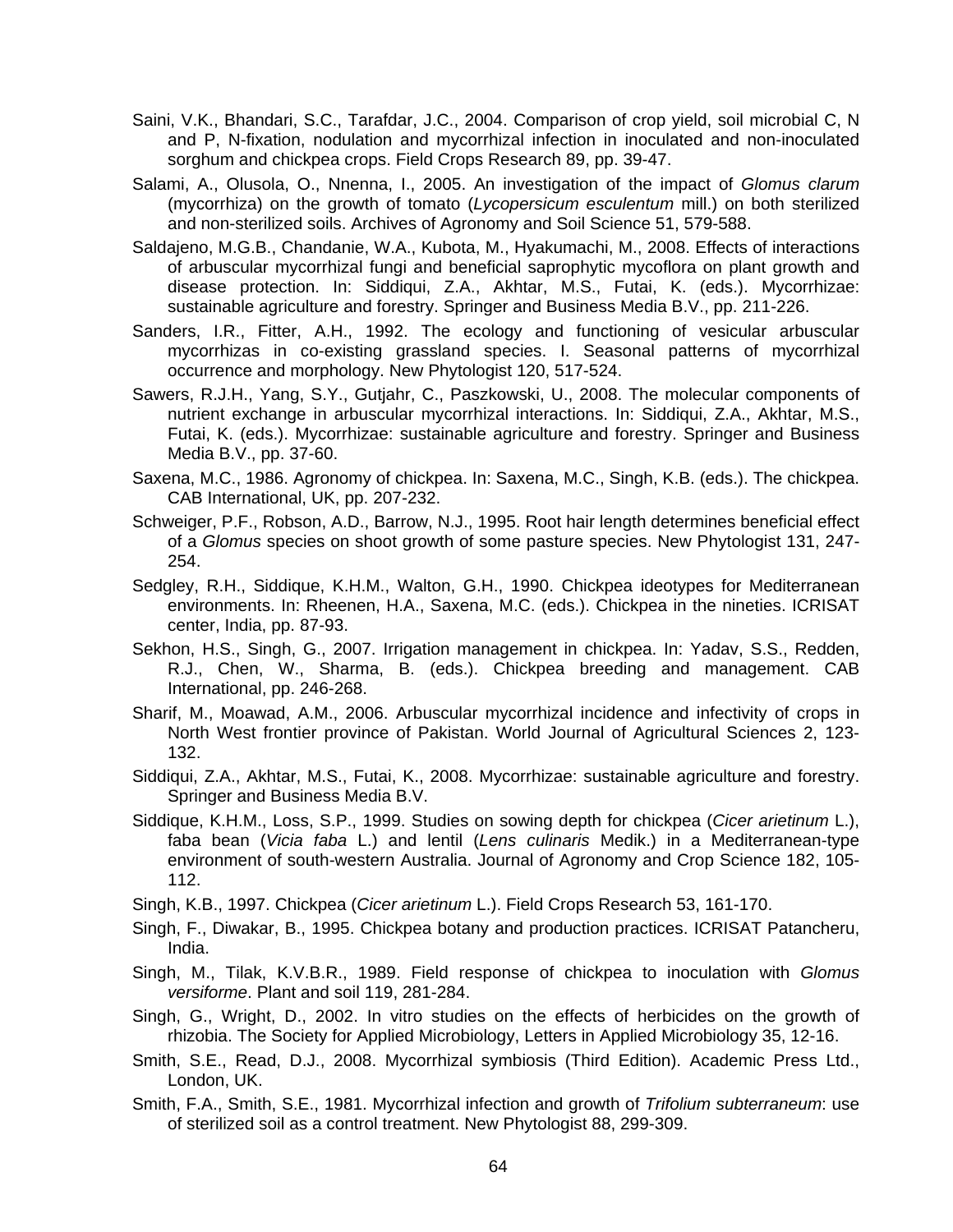- Smithson, J.B., Thompson, J.A., Summerfield, R.J., 1985. Chickpea (*Cicer arietinum* L.). In: Summerfield, R.J., Roberts, E.H. (eds.). Grain legume crops. Collins Sons and Co., UK, pp. 312-390.
- Soltani, A., Torabi, B., Zeinali, E., Sarparast, R., 2004. Response of chickpea to photoperiod as a qualitative long-day plant. Asian Journal of Plant Sciences 3, 705-708.
- Subba Rao, N.S., Tilak, K.V.B.R., Singh, C.S., 1986. Dual inoculation with *Rhizobium* sp. and *Glomus fasciculatum* enhances nodulation, yield and nitrogen fixation in chickpea (*Cicer arietinum* Linn.). Plant and soil 95, 351-359.
- Summerfield, R.J., Roberts, E.H., Ellis, R.H., 1994. crop physiology and productivity in the cool season food legumes: recent advances in the measurement and prediction of photothermal effects on flowering. In: Muehlbauer, F.J., Kaiser, W.J. (eds.). Expanding the production and use of cool season food legumes. Kluwer Academic Publishers, Dordecht, pp. 755- 770.
- Thies, J.E., Singleton, P.W., Bohlool, B.B., 1991. Influence of size of indigenous rhizobial populations on establishment and symbiotic performance of introduced rhizobia on field grown legumes. Applied and Environmental Microbiology 57, 19-28.
- Thomson, B.D., Bell, R.W., Bolland, M.D.A., 1992. Low seed phosphorus concentration depresses early growth and nodulation of narrow-leafed lupin (*Lupinus angustifolius* cv. Gungurru). Journal of Plant Nutrition 15, 1193-1214.
- Toro, M., Azcon, R., Barea, J.M., 1997. Improvement of arbuscular development by inoculation of soil with phosphate-solubilizing rhizobacteria to improve rock phosphate bioavailability  $(3^{2}P)$  and nutrient cycling. Applied and Environmental Microbiology 63, 4408-4412.
- Tsimilli-Michael, M., Eggenberg, P., Biro, B., Köves-Pechy, K., Vörös, I., Strasser, R.J., 2000. Synergistic and antagonistic effects of arbuscular mycorrhizal fungi and *Azospirillum* and *Rhizobium* nitrogen-fixers on the photosynthetic activity of alfalfa, probed by the polyphasic chlorophyll α fluorescence transient O-J-I-P. Applied Soil Ecology 15, 169-182.
- Turk, M.A., Assaf, T.T.A., Hameed, K.M., Al-Tawaha, A.M., 2006. Significance of mycorrhizae. World Journal of Agricultural Sciences 2, 16-20.
- Turkmen, O., Sensoy, S., Demir, S., Erdinc, C., 2008. Effects of two different AMF species on growth and nutrient content of pepper seedlings grown under moderate salt stress. African Journal of Biotechnology 7, 392-396.
- Vaast, P., Zasoski, R.J., 1992. Effects of VA mycorrhizae and nitrogen sources on rhizosphere soil characteristics, growth and nutrient acquisition of coffee seedlings (*Coffea arabica* L.). Plant and Soil 147, 31-39.
- Valimohammadi, F., Tajbakhsh, M., Saeid, A., 2007. Comparison winter and spring sowing dates and effect of plant density on yield, yield components and some quality, morphological traits of chickpea (*Cicer arietinum* L.) under environmental condition of Urmia, Iran. Journal of Agronomy 6, 571-575.
- Valverde, A., Burgos, A., Fiscella, T., Rivas, R., Velázquez, E., Rodríguez-Barrueco, C., Cervantes, E., Chamber, M., Igual, J.M., 2006. Differential effects of coinoculations with *Pseudomonas jessenii* PS06 (a phosphate-solubilizing bacterium) and *Mesorhizobium ciceri* C-2/2 strains on the growth and seed yield of chickpea under greenhouse and field conditions. Plant and Soil 287, 43-50.
- Vázquez, M.M., Barea, J.M., Azcón, R., 2001. Impact of soil nitrogen concentration on *Glomus* spp-*Sinorhizobium* interactions as affecting growth, nitrate reductase activity and protein content of *Medicago sativa*. Biology and Fertility of Soils 34, 57-63.
- Van Maesen, L.J.G., 1987. Origin, History and taxonomy of chickpea. In: Saxena, M.C., Singh, K.B. (eds.). The chickpea. CAB International, UK, pp. 11-34.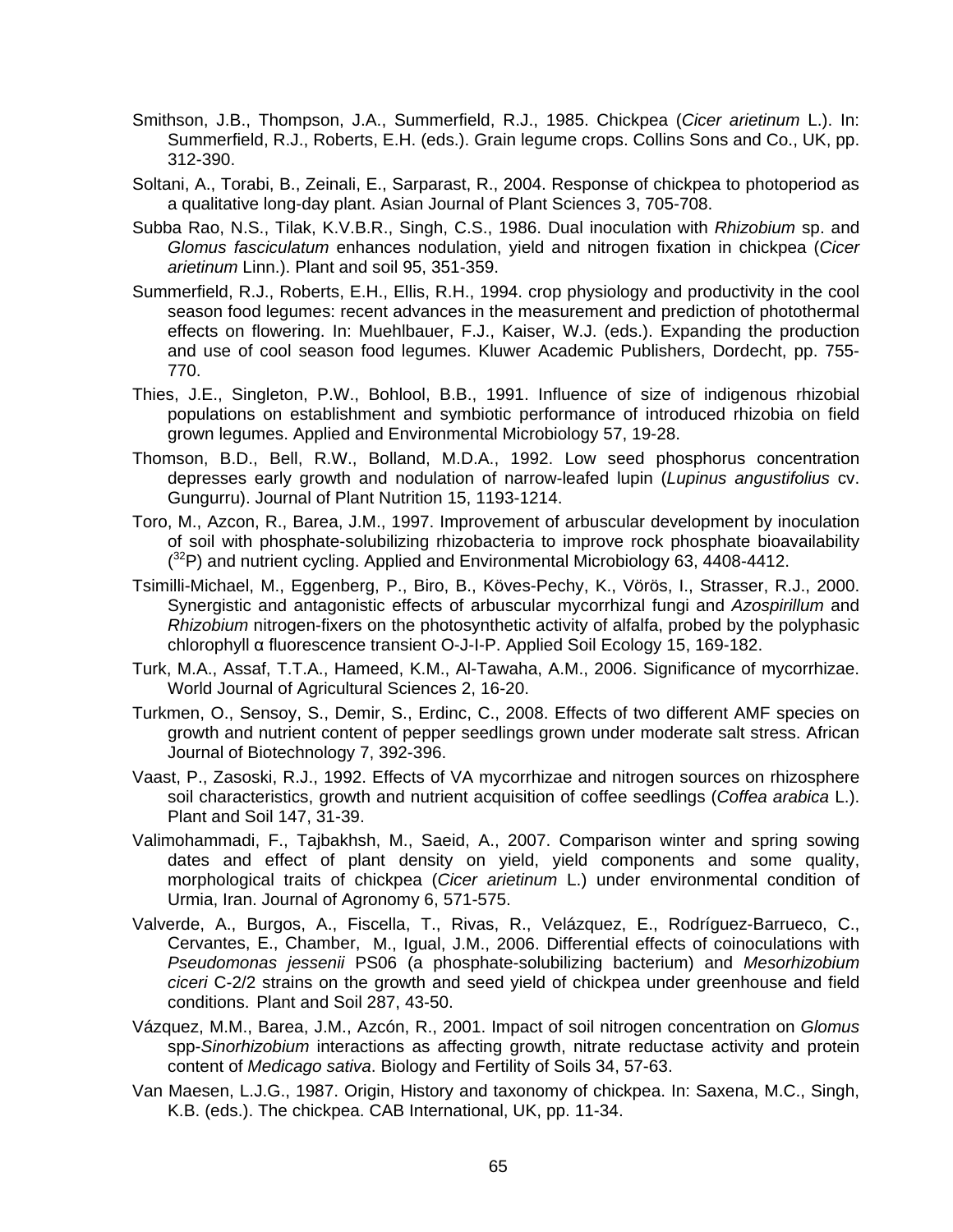- Verghis, T.I., McKenzie, B.A., Hill, G.D., 1999. Phenological development of chickpeas (*Cicer arietinum*) in Canterbury, New Zealand. Journal of Crop and Horticultural Science 27, 249- 256.
- Vierheilig, H., Coughlan, A.P., Wyss, U., Piché, Y., 1998. Ink and vinegar, a simple staining technique for arbuscular- mycorrhizal fungi. Applied and Environmental Microbiology 64, 5004-5007.
- Voisin, A.S., Salon, C., Munier-Jolain, N.G., Ney, B., 2002. Effect of mineral nitrogen on nitrogen nutrition and biomass partitioning between the shoot and roots of pea (*Pisum sativum* L.). Plant and Soil 242, 251-262.
- Wall, L.G., Hellsten, A., Huss-Danell, K., 2000. Nitrogen, phosphorus, and the ratio between them affect nodulation in *Alnus incana* and *Trifolium pretense*. Symbiosis 29, 91-105.
- Walley, F.L., Kyei-Boahen, S., Hnatowich, G., Stevenson, C., 2005. Nitrogen and phosphorus fertility management for desi and kabuli chickpea. Canadian Journal of Plant Science 85, 73-79.
- Wani, P.A., Khan, M.S., Zaidi, A., 2007. Synergistic effects of the inoculation with nitrogen-fixing and phosphate-solubilizing rhizobacteria on the performance of field-grown chickpea. Journal of Plant Nutrition and Soil Science 170, 283-287.
- Weber, E., Saxena, M.C., George, E., Marschner, H., 1993. Effect of vesicular-arbuscular mycorrhiza on vegetative growth and harvest index of chickpea grown in northern Syria. Field Crops Research 32, 115-128.
- Williams, P.C., Singh, U., 1987. Nutritional quality and the evaluation of quality in breeding programmes. In: Saxena, M.C., Singh, K.B. (eds.). The chickpea. CAB International, UK, pp. 329-356.
- Wood, J.A., Grusak, M.A., 2007. Nutritional value of chickpea. In: Yadav, S.S., Redden, R.J., Chen, W., Sharma, B. (eds.). Chickpea breading and management. CAB International, UK, pp. 101-143.
- Xie, Z.P., Staehelin, C., Vierheilig, H., Wiemken, A., Jabbouri, S., Broughton, W.J., Vogeli-Lange, R., Boller, T., 1995. Rhizobial nodulation factors stimulate mycorrhizal colonization of nodulating and nonnodulating soybeans. Plant Physiology 108, 1519-1525.
- Yadav, S.S., Redden, R.J., Chen, W., Sharma, B., 2007. Chickpea breading and management. CAB International, UK.
- Yahiya, M., Samiullah Fatma, A., 1995. Influence of phosphorus on nitrogen fixation in chickpea cultivars. Journal of plant nutrition 18, 719-727.
- Yang, Y., 1995. The effect of phosphorus on nodule formation and function in the *Casuarina-Frankia* symbiosis. Plant and Soil 176, 161-169.
- Yenish, J.P., 2007. Weed management in chickpea. In: Yadav, S.S., Redden, R.J., Chen, W., Sharma, B. (eds.). Chickpea breeding and management. CAB International, pp. 233-246.
- Zaidi, A., Khan, M.S., 2007. Stimulatory effects of dual inoculation with phosphate solubilising microorganisms and arbuscular mycorrhizal fungus on chickpea. Australian Journal of Experimental Agriculture 47, 1016-1022.
- Zaidi, A., Khan, M.S., 2006. Co-inoculation effects of phosphate solubilizing microorganisms and *Glomus fasciculatum* on green gram-*Bradyrhizobium*. Turkish Journal of Agriculture and Forestry 30, 223-230.
- Zaidi, A., Khan, M.S., Amil, M., 2003. Interactive effect of rhizotrophic microorganisms on yield and nutrient uptake of chickpea (*Cicer arietinum* L.). European Journal of Agronomy 19, 15-21.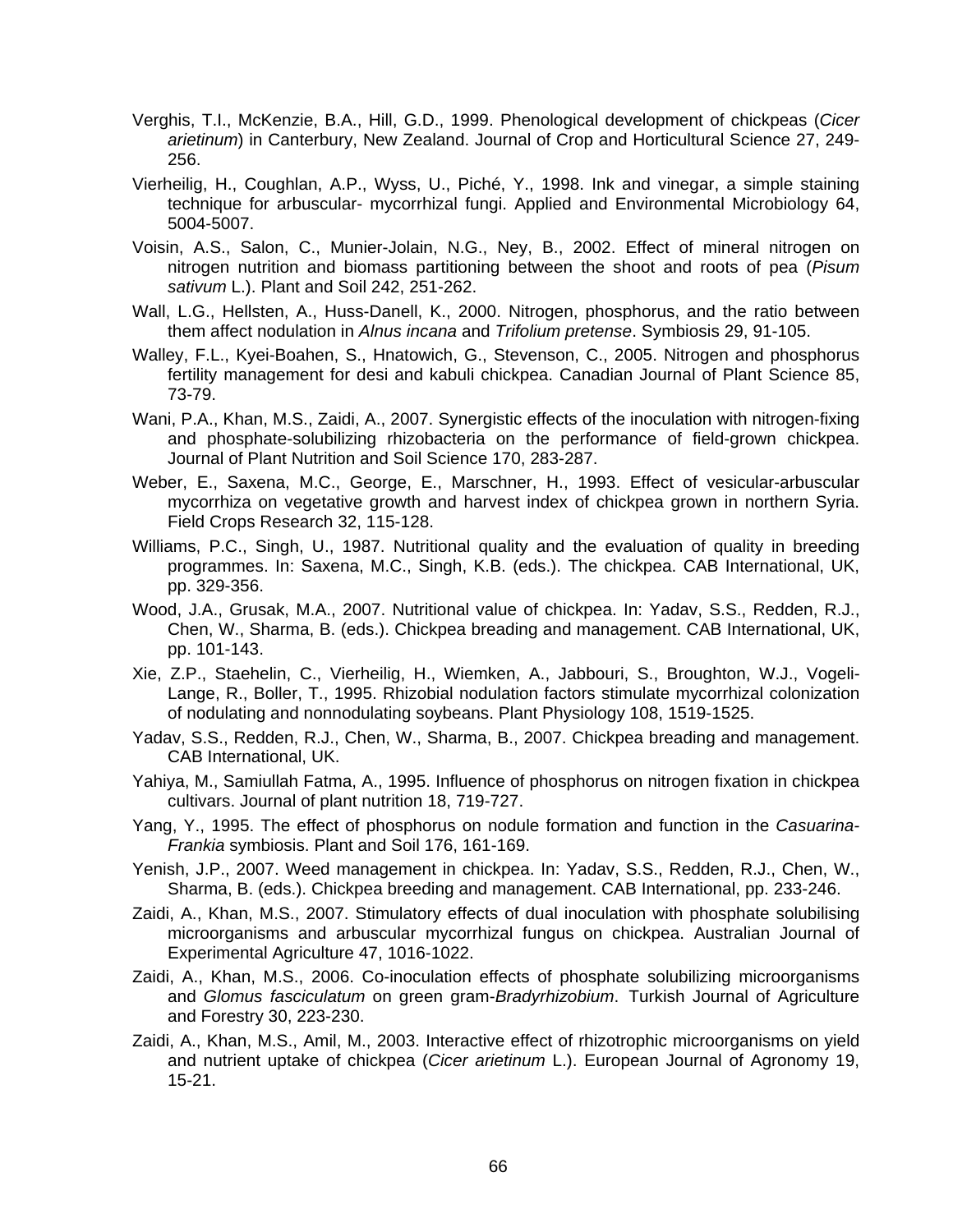- Zhu, Y.G., Laidlaw, A.S., Christie, P., Hammond, M.E.R., 2000. The specificity of arbuscular mycorrhizal fungi in perennial ryegrass-white clover pasture. Agriculture, Ecosystems and Environment 77, 211-218.
- Zhu, Y.G., Smith, F.A., Smith, S.E., 2003. Phosphorus efficiencies and responses of barley (*Hordeum vulgare* L.) to arbuscular mycorrhizal fungi grown in highly calcareous soil. Mycorrhiza 13, 93-100.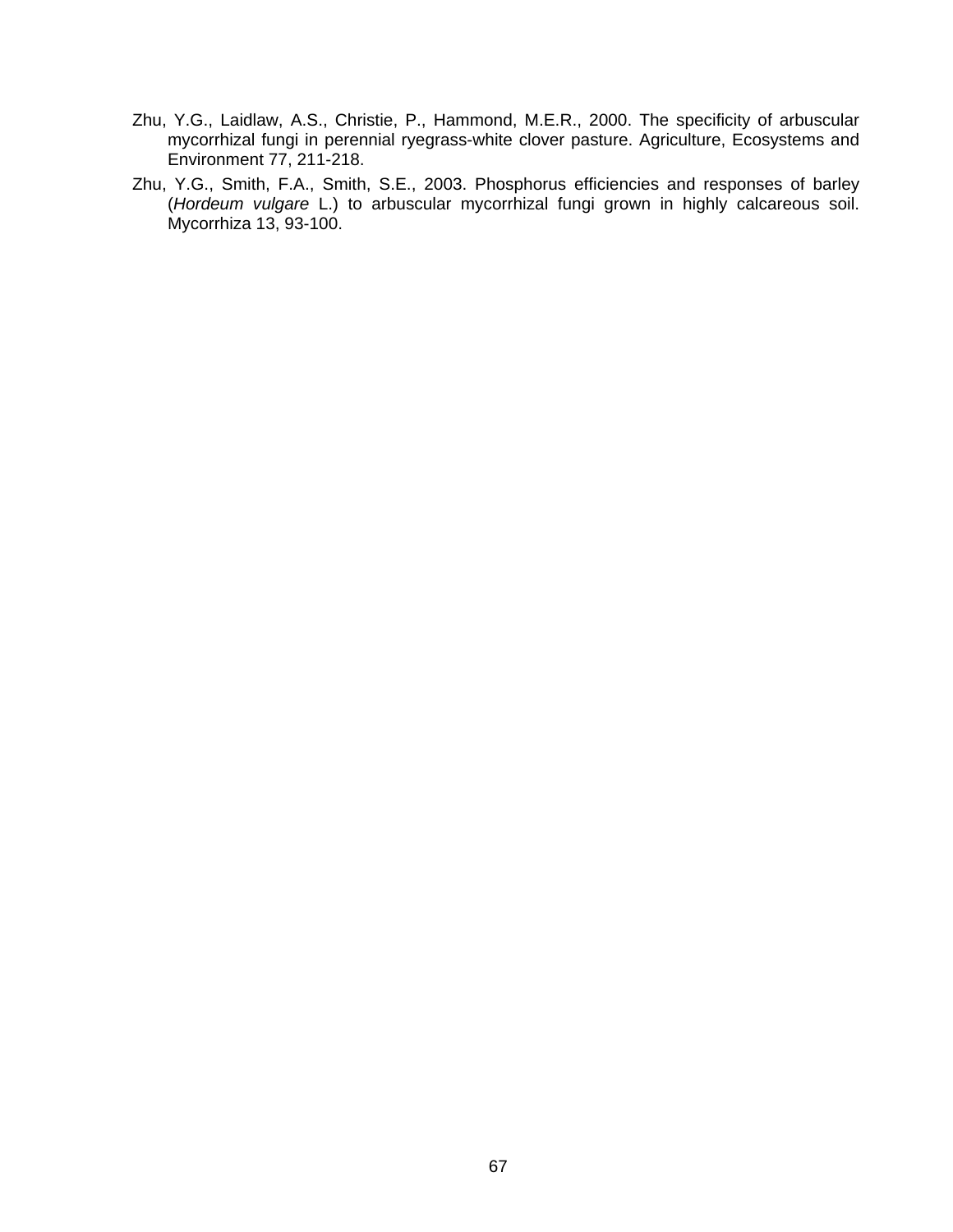# **9 Index of tables**

| Table 1.2: Review of the effects of mycorrhiza on nutrient uptake and concentrations in different                                                                                                                                                                                                                                                                                                                                                                                                                                                                               |
|---------------------------------------------------------------------------------------------------------------------------------------------------------------------------------------------------------------------------------------------------------------------------------------------------------------------------------------------------------------------------------------------------------------------------------------------------------------------------------------------------------------------------------------------------------------------------------|
|                                                                                                                                                                                                                                                                                                                                                                                                                                                                                                                                                                                 |
|                                                                                                                                                                                                                                                                                                                                                                                                                                                                                                                                                                                 |
| Table 4.1: Characterization of soil biological and chemical conditions, i.e. percentage of AMF<br>colonized roots, rhizobial nodule dry weight and number (all on average across two harvest<br>dates) and soil $NO3$ -N at maturity. Means and standard deviations (in brackets) indicated<br>according to the subsets of data submitted to statistical analysis (experimental units I, II, IIIa,<br>IIIb). Treatments without (M-) or with (M+) AMF inoculation, without (N-) or with (N+) mineral<br>fertilizer, without $(R-)$ or with $(R+)$ rhizobia<br>inoculation<br>34 |
| Table 4.2: Soil $NO3$ -N concentrations under chickpea as affected by treatments without (M-) or<br>with (M+) AMF inoculation in interaction with year or soil sterilization. Experimental units I and II,<br>.36                                                                                                                                                                                                                                                                                                                                                               |
| Table 4.3: Dry matter (D.M.) of roots as affected by treatments without (M-) or with (M+) AMF<br>inoculation in interaction with nitrogen nutrition without (R-N-) or with (R-N+) mineral fertilizer.<br>Experimental unit IIIa, means across species and harvest<br>.38                                                                                                                                                                                                                                                                                                        |
| Table 4.4: Nitrogen concentrations (g kg <sup>-1</sup> ), uptake (mg pot <sup>-1</sup> ) and soil NO <sub>3</sub> -N (mg kg <sup>-1</sup> ) in total<br>plant biomass affected by nitrogen nutrition levels (all on average across mycorrhiza treatments<br>and harvest dates). Means indicated according to the subsets of data submitted to statistical<br>analysis (experimental units I, II, IIIa, IIIb). Treatments are without $(N-)$ or with $(N+)$ mineral<br>fertilizer, without $(R-)$ or with $(R+)$ rhizobia<br>inoculation<br>40                                   |
| Table 4.5: Nutrient concentrations in total chickpea biomass as affected by treatments without<br>(M-) or with (M+) AMF inoculation in interaction with year (exp. unit I, sterilized soil, means<br>. 42                                                                                                                                                                                                                                                                                                                                                                       |
| Table 4.6: Nutrient uptake in total chickpea biomass as affected by treatments without (M-) or<br>with (M+) AMF inoculation in interaction with year (exp. unit I, sterilized soil, means across                                                                                                                                                                                                                                                                                                                                                                                |
| Table 4.7: Nutrient concentrations in total chickpea biomass as affected by treatments without<br>(M-) or with (M+) AMF inoculation in interaction with soil sterilization (S+, sterilized soil or S-,<br>non-sterilized soil) (exp. unit II, 2007, means across nitrogen nutrition                                                                                                                                                                                                                                                                                             |
| Table 4.8: Nutrient uptake in total chickpea biomass as affected by treatments without (M-) or<br>with (M+) AMF inoculation in interaction with soil sterilization (S+, sterilized soil or S-, non-<br>sterilized soil) (exp. unit II, 2007, means across nitrogen nutrition                                                                                                                                                                                                                                                                                                    |
| Table 4.9: Nutrient concentrations in total chickpea and barley biomass as affected by<br>treatments without (M-) or with (M+) AMF inoculation in interaction with plant species (exp. unit<br>III, non-sterilized soil, 2007, means across nitrogen nutrition                                                                                                                                                                                                                                                                                                                  |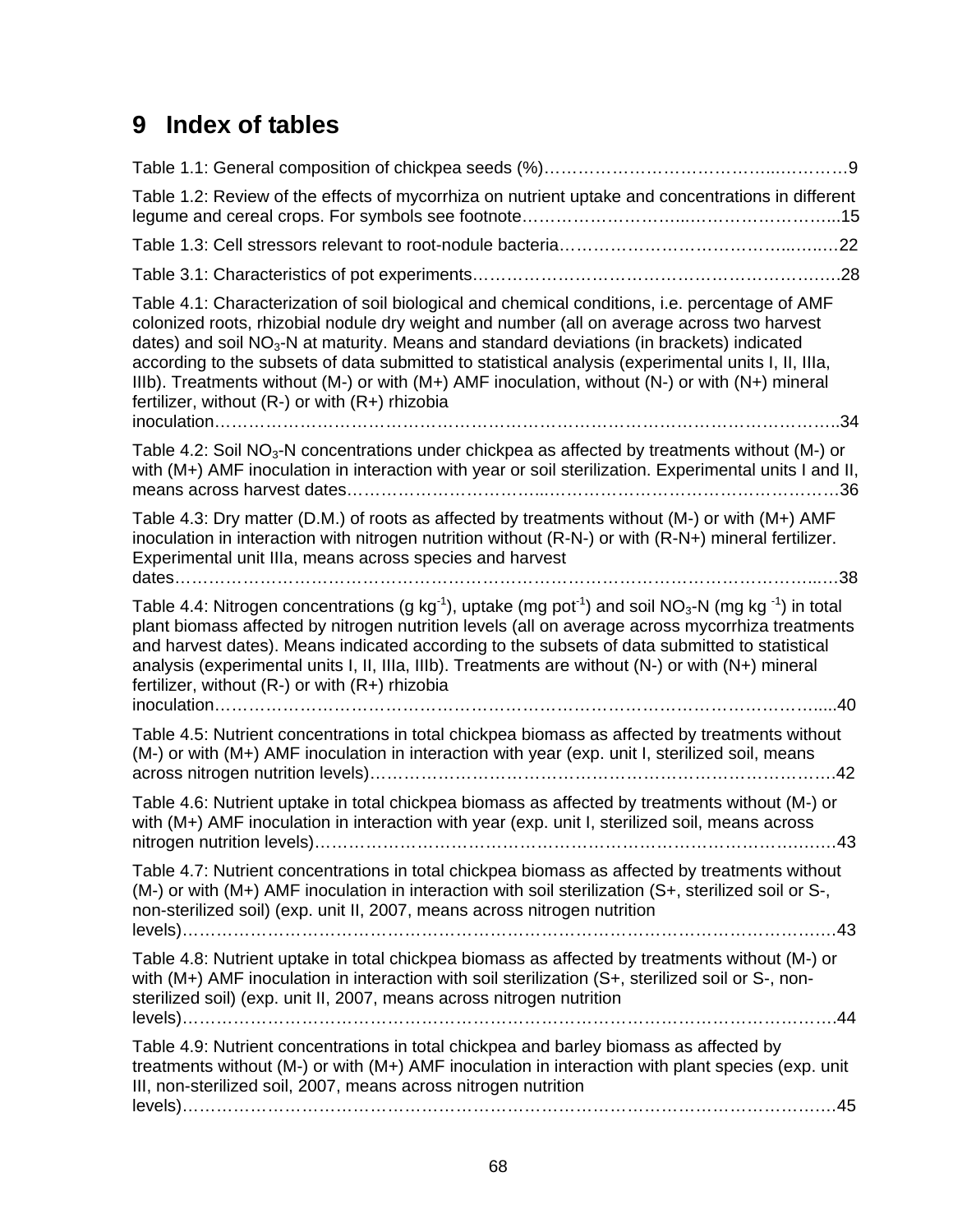| Table 4.10: Nutrient uptake in total chickpea and barley biomass as affected by treatments<br>without (M-) or with (M+) AMF inoculation in interaction with plant species (exp. unit III, non-<br>sterilized soil, 2007, means across nitrogen nutrition                                                              |  |
|-----------------------------------------------------------------------------------------------------------------------------------------------------------------------------------------------------------------------------------------------------------------------------------------------------------------------|--|
| Table 4.11: Concentrations of potassium and calcium in total plant biomass (g kg <sup>-1</sup> ) as affected<br>by treatments without (M-) or with (M+) AMF inoculation in interaction with nitrogen nutrition (N-,<br>without or N+, with) (exp. Units I-III, means across years or soil sterilization treatments or |  |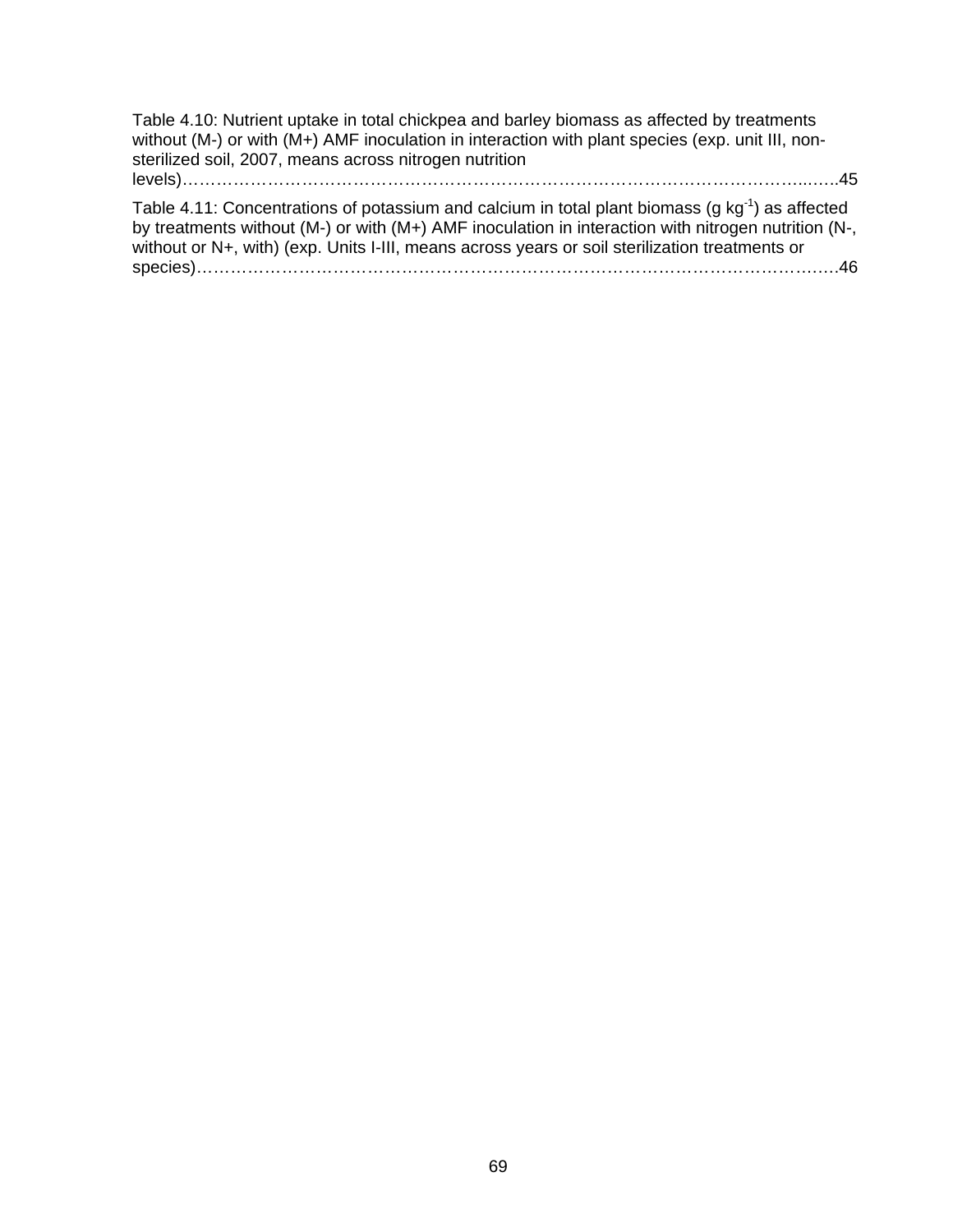# **10 Index of figures**

|--|--|

Figure 3.2: Nodules on chickpea root……………………………………………………………….31

Figure 4.1: Dry matter of crops, divided into fractions, as affected by treatments without (M-) or with (M+) AMF inoculation in interaction with year (Y), soil sterilization (So), crop species (Sp) and harvest date (H1 flowering, H2 physiological maturity) in four experimental units (as indicated with black bars). For each unit the significant effects included in the figures are indicated. Note that axis scales for chickpea and barley are different…………………………..35

Figure 4.2: Dry matter of crops, divided into fractions, as affected by nitrogen nutrition (N), i.e. control (N- R-), with mineral fertilizer (N+ R-) or with rhizobia inoculation (N- R+), in interaction with year (Y), soil sterilization (So), crop species (Sp) and harvest date (H1 flowering, H2 physiological maturity) in four experimental units (as indicated with black bars). For each unit the significant effects included in the figures are indicated. Note that axis scales for chickpea and barley are different…………………………………………………………………………………....37

Figure 4.3: Dry matter of chickpea pods as affected by treatments without (M-) or with (M+) AMF inoculation in interaction with nitrogen nutrition (N), i.e. control (N- R-), with mineral fertilizer (N+ R-) or with rhizobia inoculation (N- R+). Experimental unit I, sterilized soil, harvest date H2, means across years…………………………………………………………………….…………….38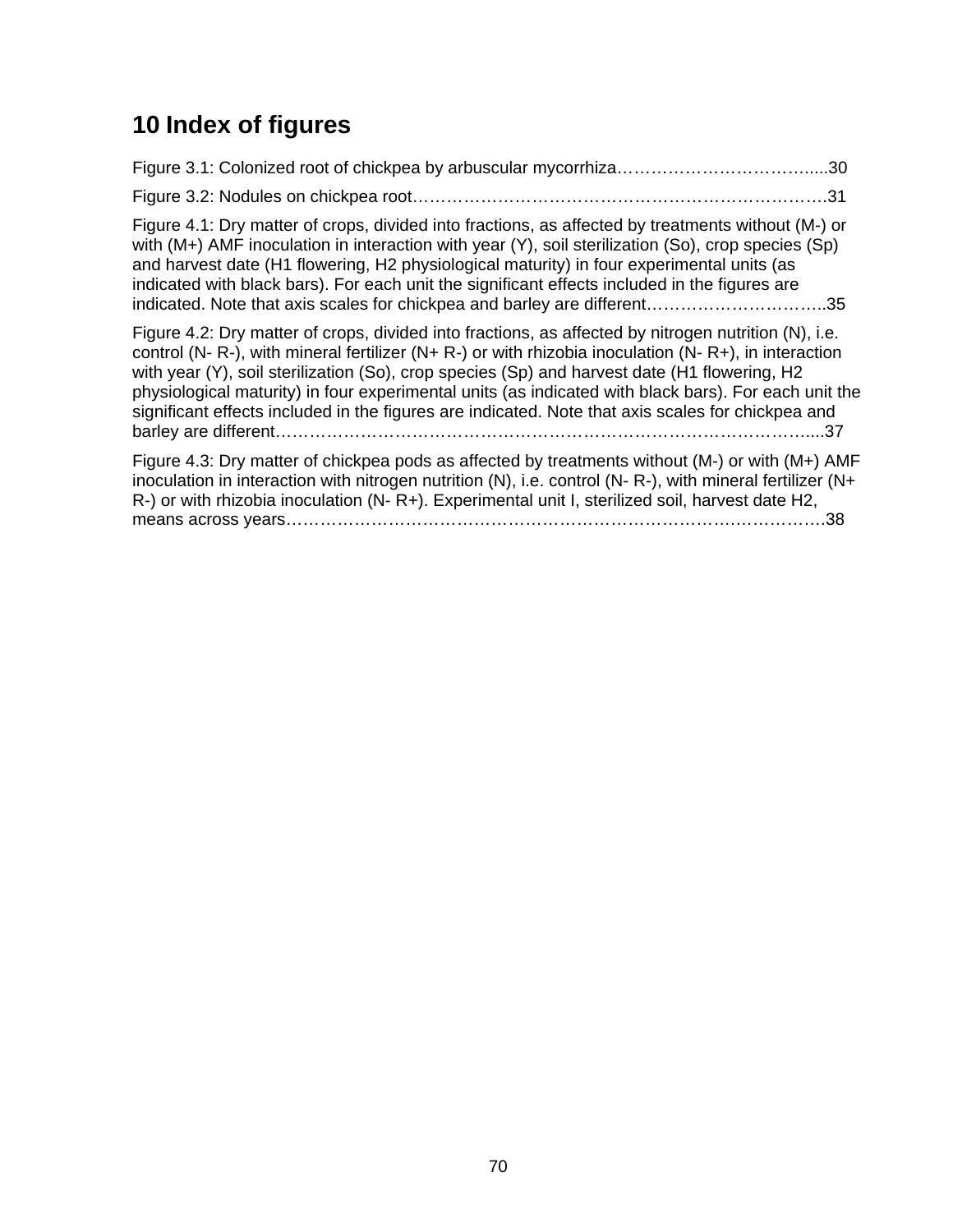# **11 Appendix**

# **11.1 ANOVA tables**

ANOVA tables of four experimental units (I-IIIb), as affected by AMF inoculation (M, with or without), nitrogen nutrition (N), i.e. control (N- R-), with mineral fertilizer (N+ R-) or with rhizobia inoculation (N- R+, only for chickpea) in interaction with year (Y, 2006 or 2007), soil sterilization (So, with or without sterilization), crop species (Sp, chickpea and barley) and harvest date (H, flowering or physiological maturity)

Table 1: Analysis of variance of the data on dry matter of crops, divided into fractions (root, straw/shoot and pod), percentage of AMF colonized roots, rhizobial nodule dry weight and number and soil NO3-N (experimental unit I, chickpea in sterilized soil)

| Source of<br>variation | Root    | Straw/Shoot                       | Pod     | Total | AMF<br>colonization | Nodule dry<br>weight | Nodule | soil $NO3$ -N   |  |
|------------------------|---------|-----------------------------------|---------|-------|---------------------|----------------------|--------|-----------------|--|
|                        |         | Dry matter (g pot <sup>-1</sup> ) |         |       | $(\%)$              | $(mg pot-1)$         | number | $(mg kg-1)$     |  |
| M                      | ns      | $***$                             | $\star$ | $***$ | $***$               | ns                   | ns     | ns              |  |
| $\mathsf{N}$           | $***$   | ns                                | ns      | ns    | ns                  | $***$                | $***$  | $***$           |  |
| H                      | $***$   | $***$                             |         | $***$ | ns                  | ns                   | ns     | ns              |  |
| Y                      | ***     | $\star$                           | ***     | ***   | ***                 | $***$                | $***$  | $^{\star\star}$ |  |
| $M^*N$                 | ns      | ns                                | *       | ns    | ns                  | ns                   | ns     | ns              |  |
| M*H                    | ns      | ns                                |         | ns    | $\star$             | ns                   | ns     | ns              |  |
| M*Y                    | ns      | ns                                | ns      | ns    | ***                 | ns                   | ns     | $^{\star\star}$ |  |
| $N^*H$                 | ns      | ns                                |         | ns    | ns                  | ns                   | ns     | ns              |  |
| N*Y                    | ns      | ns                                | ns      | ns    | ns                  | ***                  | $***$  | ns              |  |
| H*Y                    | ns      | $***$                             |         | ns    | $***$               | ns                   | ns     | ns              |  |
| M*N*H                  | ns      | ns                                |         | ns    | ns                  | ns                   | ns     | ns              |  |
| M*N*Y                  | ns      | ns                                | ns      | ns    | ns                  | ns                   | ns     | ns              |  |
| M*H*Y                  | $\star$ | $***$                             |         | $***$ | $^{\star\star}$     | ns                   | ns     | ns              |  |
| N*H*Y                  | ns      | ns                                |         | ns    | ns                  | ns                   | ns     | ns              |  |
| M*N*H*Y                | ns      | ns                                |         | ns    | ns                  | ns                   | ns     | ns              |  |

 $*$  ≤ 0.05,  $**$  ≤ 0.01,  $***$  ≤ 0.001, ns = not significant, – means there is not effect.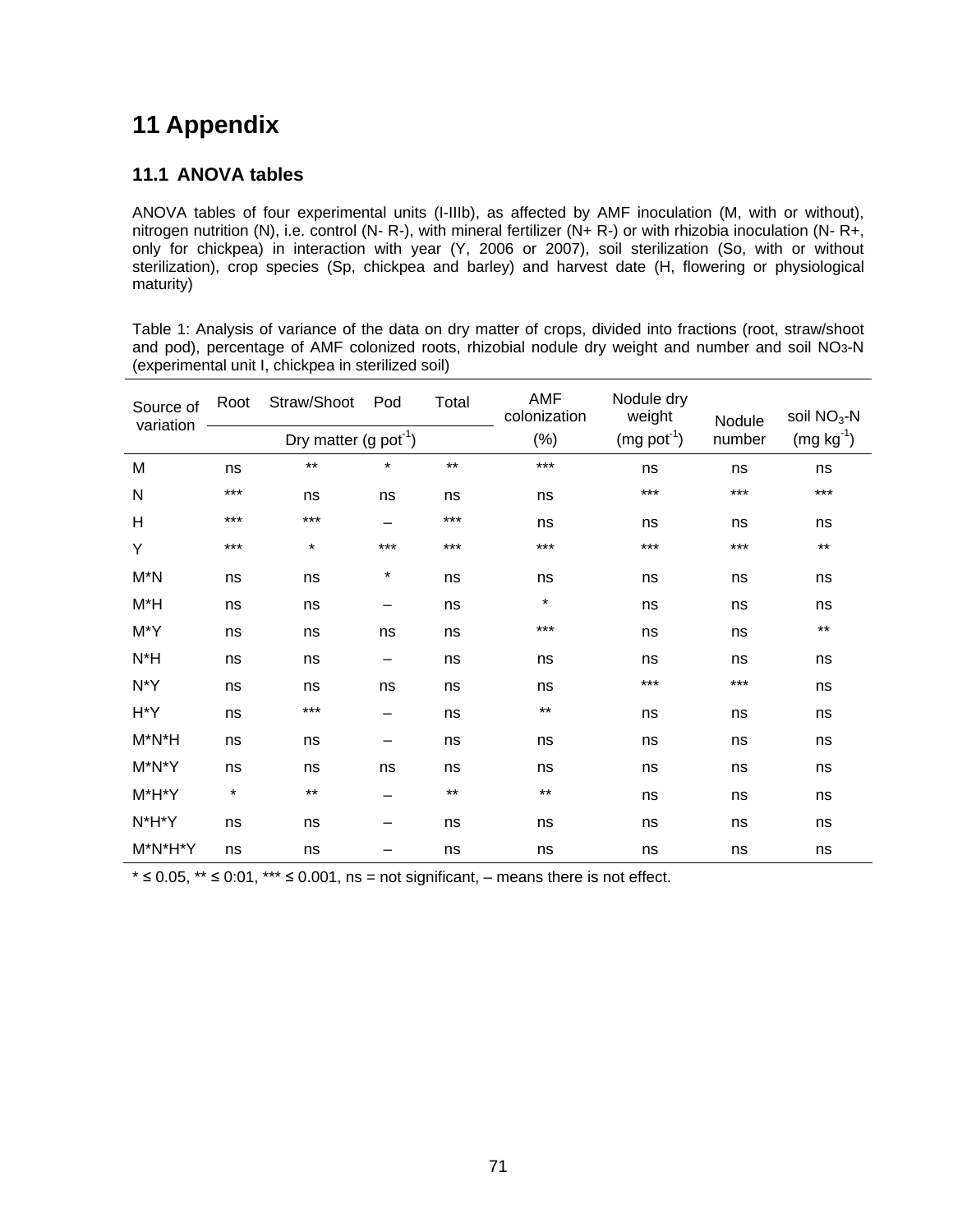| Source of<br>variation | Root     | Straw/Shoot Pod | Total                   |          | AMF<br>colonization | Nodule dry<br>weight | Nodule   | soil NO <sub>3</sub> -N |
|------------------------|----------|-----------------|-------------------------|----------|---------------------|----------------------|----------|-------------------------|
|                        |          |                 | Dry matter (g $pot-1$ ) |          |                     | $(mg pot-1)$         | number   | $(mg kg-1)$             |
| M                      | $***$    | $***$           | ns                      | $***$    | $***$               | ns                   | ns       | $***$                   |
| $\mathsf{N}$           | ns       | ns              | ns                      | ns       | ns                  | $***$                | $***$    | $***$                   |
| H                      | ns       | ns              |                         | $***$    | $***$               | ns                   | $^\star$ | ns                      |
| So                     | ns       | ***             | $\star$                 | $***$    | $***$               | $\star$              | $***$    | $***$                   |
| $M^*N$                 | ns       | ns              | ns                      | ns       | ns                  | ns                   | ns       | ns                      |
| M*H                    | $\star$  | $***$           |                         | $***$    | $***$               | ns                   | ns       | ns                      |
| M*So                   | ns       | ns              | ns                      | ns       | ns                  | ns                   | ns       | $***$                   |
| N*H                    | ns       | ns              | $\qquad \qquad$         | ns       | ns                  | ns                   | $***$    | ns                      |
| N*So                   | $^\star$ | ns              | ns                      | $^\star$ | ns                  | $***$                | ***      | ns                      |
| H*So                   | ns       | ns              | $\qquad \qquad$         | ns       | ns                  | ns                   | ns       | $\star$                 |
| $M^*N^*H$              | ns       | ns              |                         | ns       | ns                  | ns                   | ns       | ns                      |
| M*N*So                 | ns       | ns              | ns                      | ns       | ns                  | ns                   | ns       | ns                      |
| M*H*So                 | ns       | ns              |                         | ns       | ns                  | ns                   | ns       | ns                      |
| N*H*So                 | ns       | ns              |                         | ns       | ns                  | ns                   | $\star$  | ns                      |
| M*N*H*So               | ns       | ns              |                         | ns       | ns                  | ns                   | ns       | ns                      |

Table 2: Analysis of variance of the data on dry matter of crops, divided into fractions (root, straw/shoot and pod), percentage of AMF colonized roots, rhizobial nodule dry weight and number and soil NO3-N (experimental unit II, chickpea in 2007)

 $*$  ≤ 0.05,  $**$  ≤ 0.01,  $***$  ≤ 0.001, ns = not significant, – means there is not effect.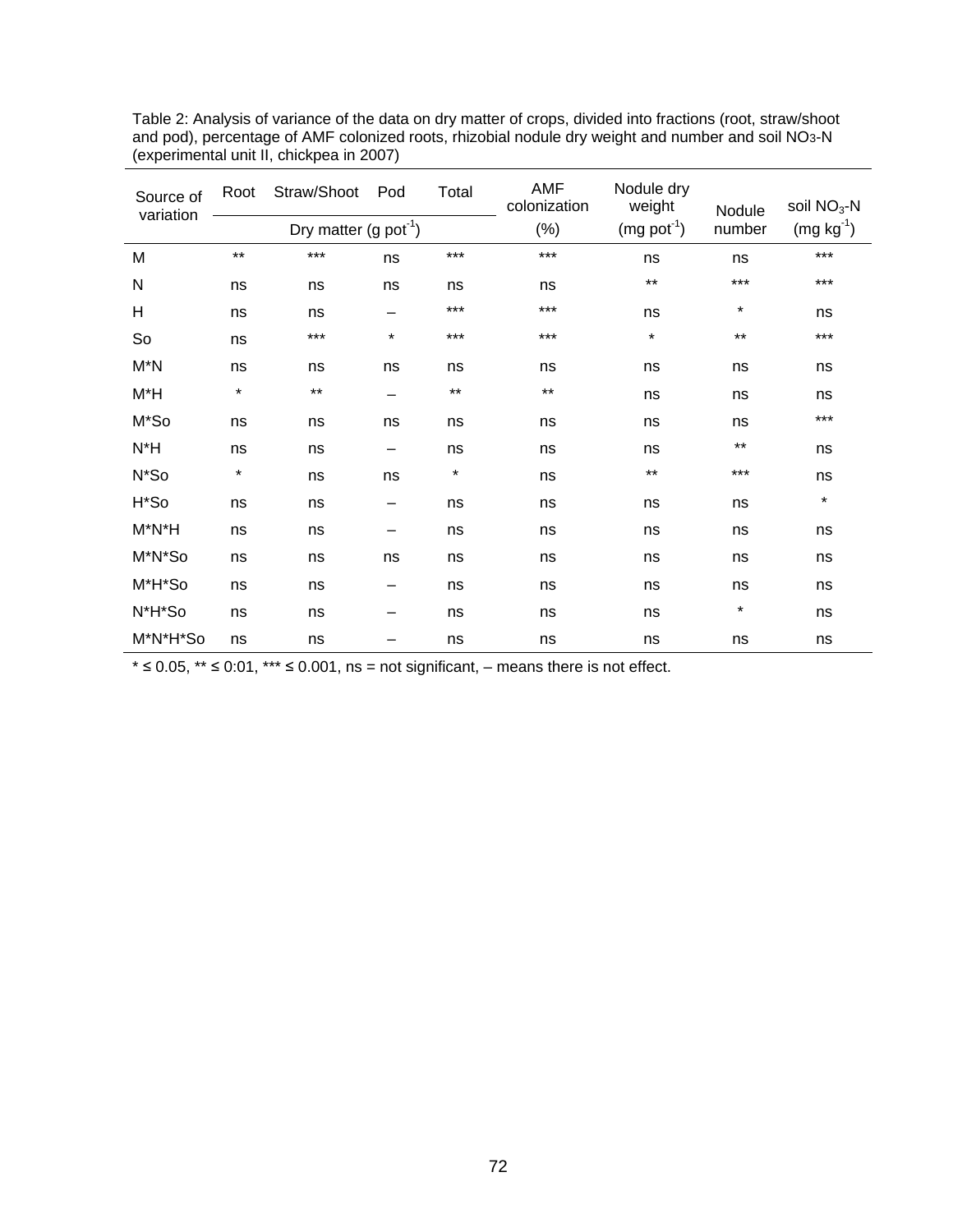| Source of<br>variation |         | Root Straw/Shoot Pod/Ear            |       | Total | AMF<br>colonization | soil NO <sub>3</sub> -<br>N |
|------------------------|---------|-------------------------------------|-------|-------|---------------------|-----------------------------|
|                        |         | Dry matter $(g$ pot <sup>-1</sup> ) |       |       | $(\%)$              | $(mg kg-1)$                 |
| M                      | ns      | ns                                  | ns    | ns    | ***                 | ns                          |
| N                      | ns      | ***                                 | $***$ | ***   | ns                  | ***                         |
| Н                      | ns      | ***                                 |       | *     | ns                  | ns                          |
| Sp                     | ***     | ***                                 | ***   | ***   | ***                 | ***                         |
| $M^*N$                 | $\star$ | ns                                  | ns    | ns    | ns                  | ns                          |
| M*H                    | ns      | ns                                  |       | ns    | ns                  | ns                          |
| M*Sp                   | ns      | ns                                  | ns    | ns    | ***                 | ns                          |
| N*H                    | ns      | $\star$                             |       | ns    | $\star$             | ns                          |
| N*Sp                   | **      | ***                                 | $***$ | ***   | ns                  | ***                         |
| H*Sp                   | $\star$ | ***                                 |       | ns    | $***$               | ns                          |
| M*N*H                  | ns      | ns                                  |       | ns    | $\star$             | ns                          |
| M*N*Sp                 | ns      | ns                                  | ns    | ns    | ns                  | ns                          |
| M*H*Sp                 | ns      | ns                                  |       | ns    | $\star$             | ns                          |
| N*H*Sp                 | ns      | $***$                               |       | ns    | ns                  | ns                          |
| M*N*H*Sp               | ns      | ns                                  |       | ns    | ns                  | ns                          |

Table 3: Analysis of variance of the data on dry matter of crops, divided into fractions (root, straw/shoot and pod/ear), percentage of AMF colonized roots and soil NO3-N (experimental unit IIIa, sterilized soil in 2006)

 $*$  ≤ 0.05,  $**$  ≤ 0.01,  $***$  ≤ 0.001, ns = not significant, – means there is not effect.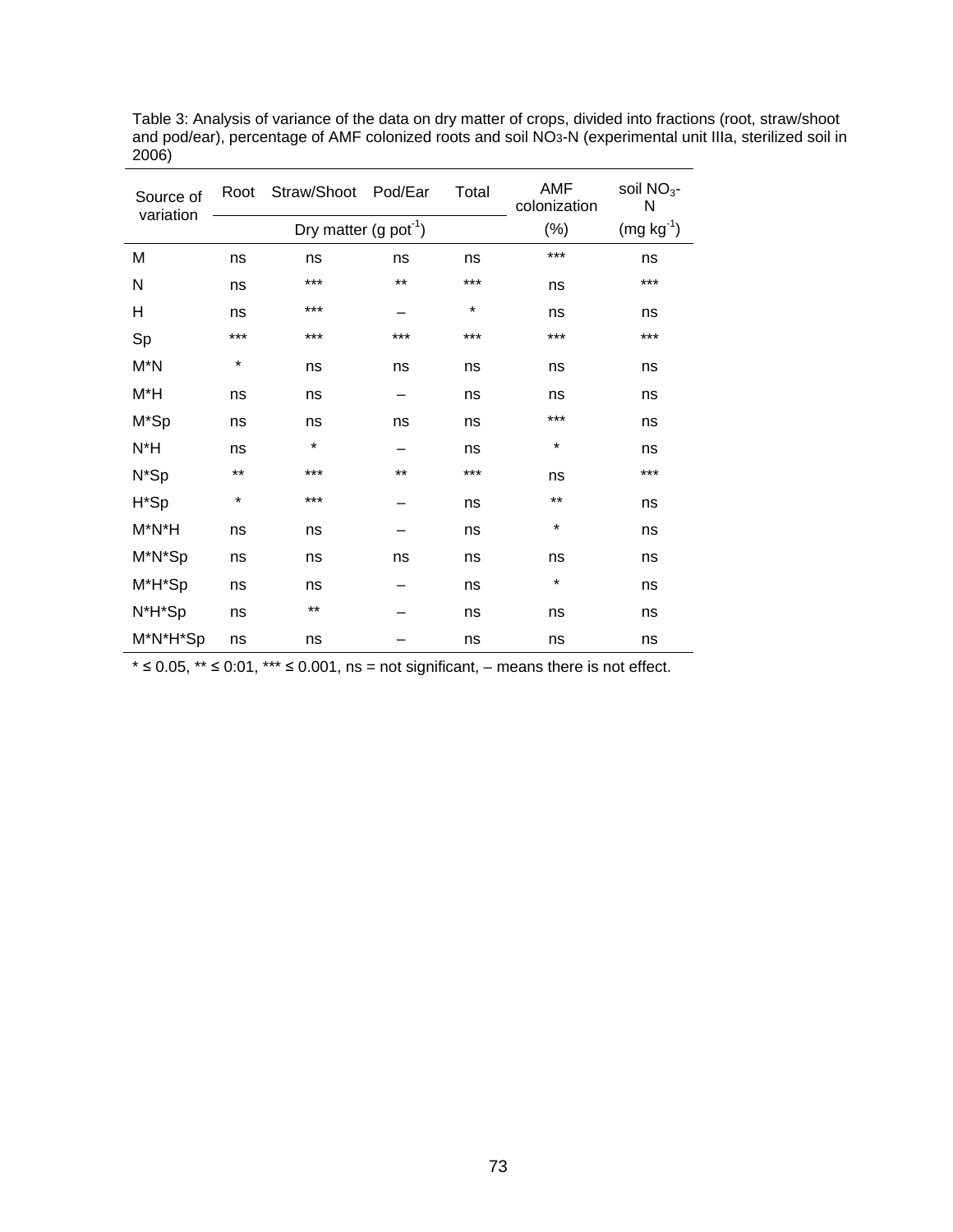| Source of<br>variation |         | Root Straw/Shoot Pod/Ear            |         | Total | AMF<br>colonization | soil $NO3$ -<br>N |
|------------------------|---------|-------------------------------------|---------|-------|---------------------|-------------------|
|                        |         | Dry matter $(g$ pot <sup>-1</sup> ) |         |       | $(\%)$              | $(mg kg^{-1})$    |
| M                      | $\star$ | $***$                               | $***$   | $***$ | $***$               | ns                |
| N                      | ***     | ***                                 | $\star$ | ***   | ns                  | ***               |
| H                      | ns      | ***                                 |         | ***   | ***                 | ns                |
| Sp                     | ***     | ***                                 | ***     | ***   | ***                 | ns                |
| $M^*N$                 | ns      | ns                                  | ns      | ns    | ns                  | ns                |
| M*H                    | ns      | ns                                  |         | ns    | ns                  | ns                |
| M*Sp                   | ns      | ns                                  | $\star$ | ns    | $***$               | ns                |
| $N^*H$                 | **      | ns                                  |         | $***$ | ns                  | $\star$           |
| N*Sp                   | ***     | $***$                               | $***$   | ***   | ns                  | ns                |
| H*Sp                   | ns      | ***                                 |         | ns    | $***$               | $\star$           |
| M*N*H                  | ns      | ns                                  |         | ns    | ns                  | ns                |
| M*N*Sp                 | ns      | ns                                  | ns      | ns    | ns                  | ns                |
| M*H*Sp                 | ns      | $\star$                             |         | ns    | ns                  | ns                |
| N*H*Sp                 | ns      | ns                                  |         | ns    | ns                  | ns                |
| M*N*H*Sp               | ns      | ns                                  |         | ns    | ns                  | ns                |

Table 4: Analysis of variance of the data on dry matter of crops, divided into fractions (root, straw/shoot and pod/ear), percentage of AMF colonized roots and soil NO3-N (experimental unit IIIb, non-sterilized soil  $in 2007$ )

 $*$  ≤ 0.05,  $**$  ≤ 0.01,  $***$  ≤ 0.001, ns = not significant, – means there is not effect.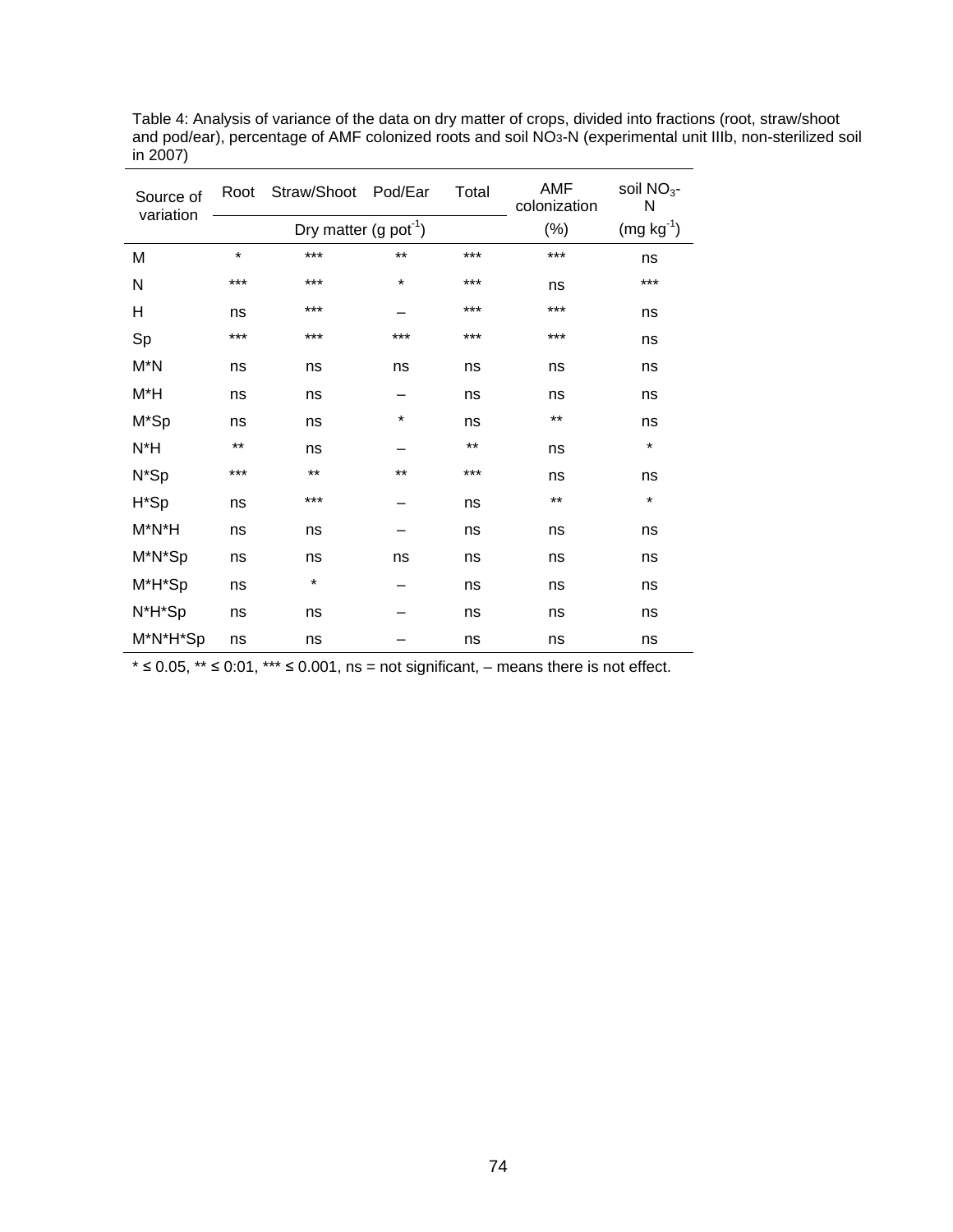| Source of<br>variation | N concentration<br>$(g kg^{-1})$ | N uptake<br>$(mg pot-1)$ |
|------------------------|----------------------------------|--------------------------|
| M                      | $***$                            | $\star$                  |
| N                      | ***                              | $***$                    |
| н                      | $***$                            | ***                      |
| Υ                      | ***                              | ***                      |
| M*N                    | ns                               | ns                       |
| M*H                    | ns                               | ns                       |
| M*Y                    | ns                               | $***$                    |
| N*H                    | ns                               | ns                       |
| N*Y                    | ns                               | ns                       |
| H*Y                    | ns                               | $***$                    |
| $M^*N^*H$              | ns                               | ns                       |
| M*N*Y                  | ns                               | ns                       |
| M*H*Y                  | ns                               | ***                      |
| N*H*Y                  | ns                               | ns                       |
| M*N*H*Y                | ns                               | $\star$                  |

Table 5: Analysis of variance of the data on N concentration and N uptake in total chickpea biomass (experimental unit I, chickpea in sterilized soil)

 $*$  ≤ 0.05,  $**$  ≤ 0:01,  $***$  ≤ 0.001, ns = not significant.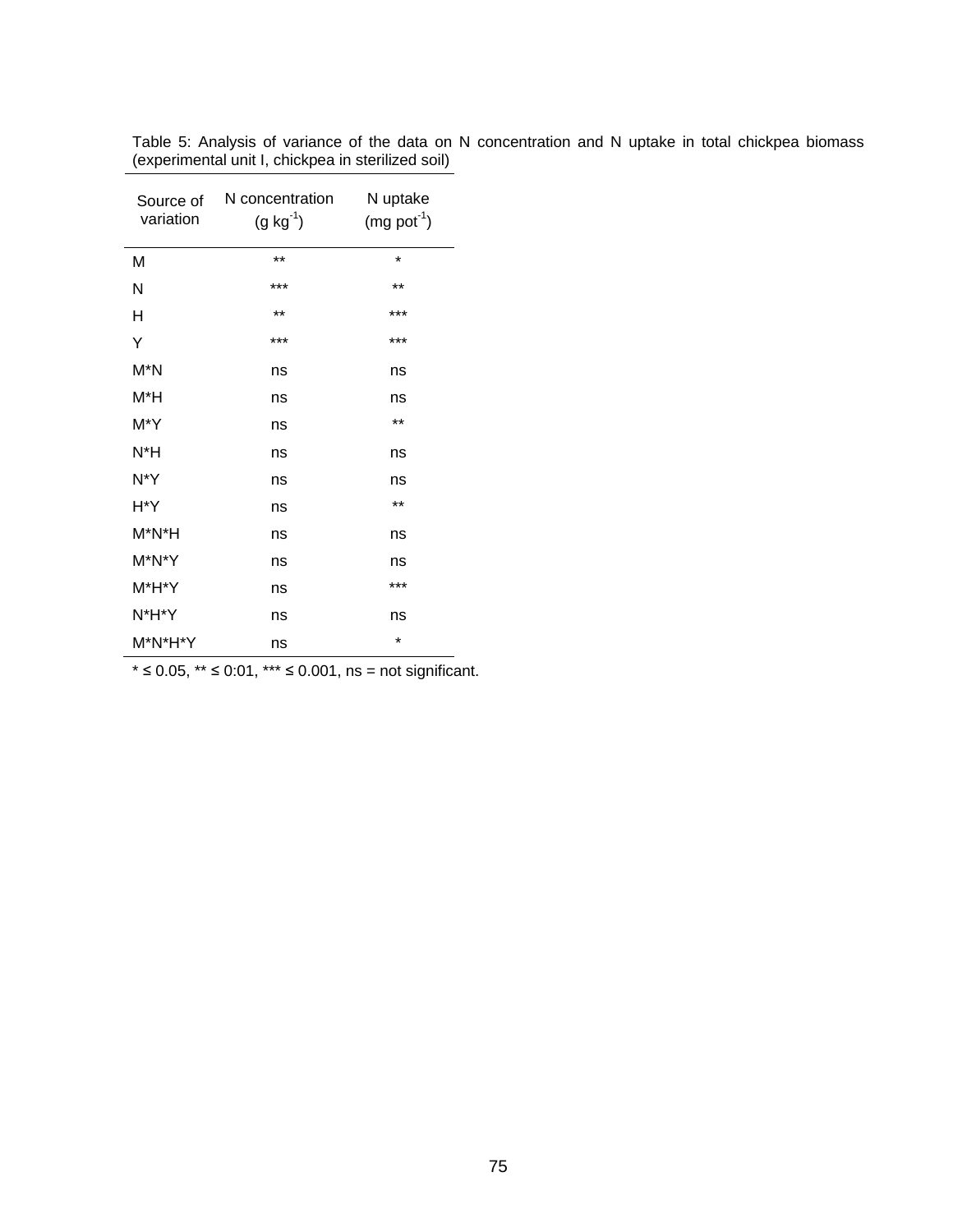| Source of<br>variation | N concentration<br>$(g kg^{-1})$ | N uptake<br>$(mg pot-1)$ |
|------------------------|----------------------------------|--------------------------|
| M                      | ns                               | ***                      |
| N                      | ***                              | ***                      |
| н                      | ***                              | ***                      |
| So                     | ***                              | ***                      |
| M*N                    | ns                               | ns                       |
| M*H                    | ns                               | ***                      |
| M*So                   | ns                               | ns                       |
| N*H                    | ns                               | ns                       |
| N*So                   | ns                               | $\star$                  |
| H*So                   | ns                               | ***                      |
| M*N*H                  | ns                               | ns                       |
| M*N*So                 | ns                               | ns                       |
| M*H*So                 | ns                               | $\star$                  |
| N*H*So                 | ns                               | $\star$                  |
| M*N*H*So               | ns                               | ns                       |

Table 6: Analysis of variance of the data on N concentration and N uptake in total chickpea biomass (experimental unit II, chickpea in 2007)

 $\star$  ≤ 0.05,  $\star$  ≤ 0.01,  $\star$   $\star$  ≤ 0.001, ns = not significant.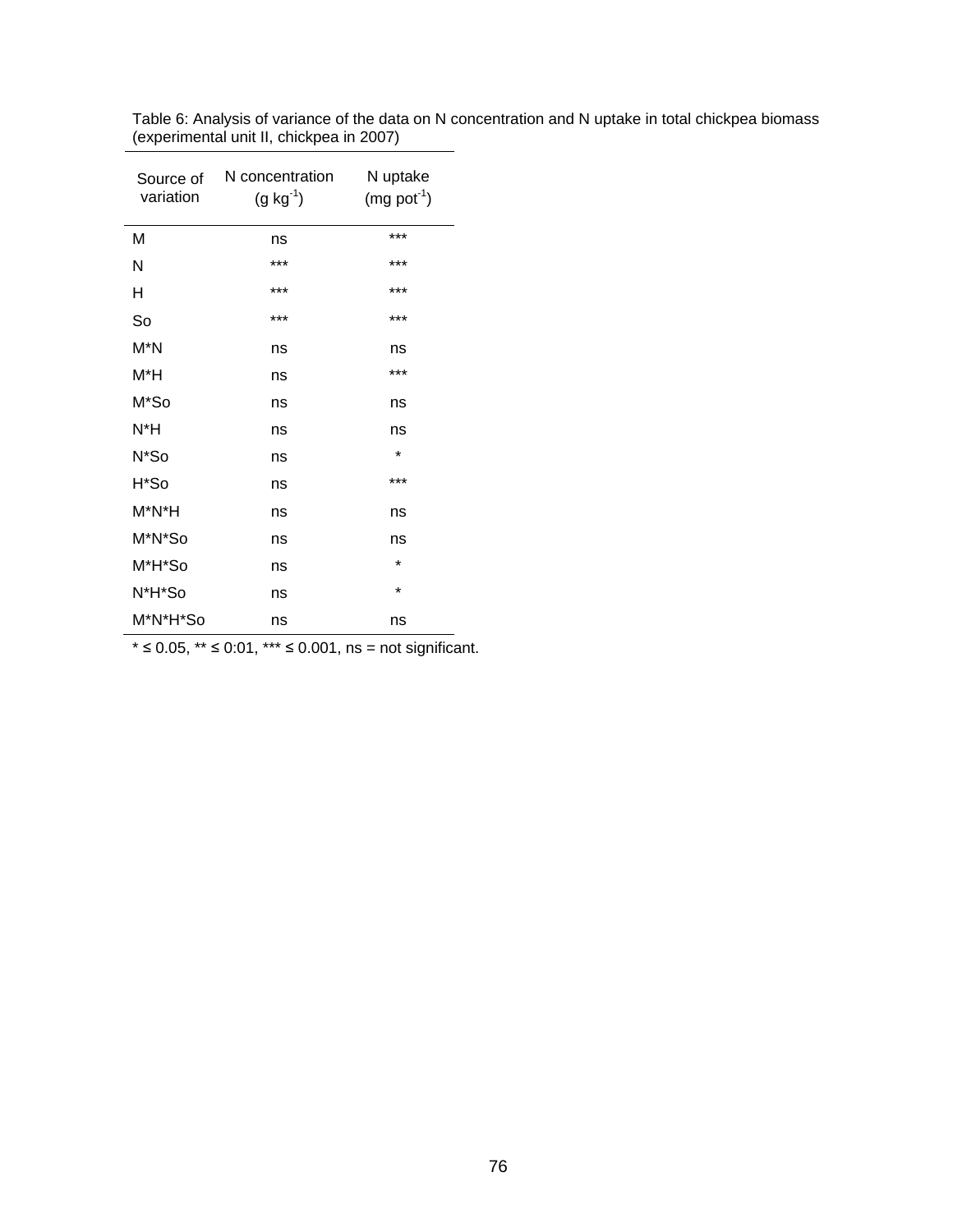| Source of<br>variation | N concentration<br>$(g kg^{-1})$ | N uptake<br>$(mg pot-1)$ |  |
|------------------------|----------------------------------|--------------------------|--|
| M                      | ns                               | ns                       |  |
| N                      | ***                              | ***                      |  |
| н                      | ns                               | $***$                    |  |
| Sp                     | ***                              | ***                      |  |
| $M^*N$                 | ns                               | ns                       |  |
| M*H                    | ns                               | ns                       |  |
| M*Sp                   | ns                               | ns                       |  |
| N*H                    | $\star$                          | ns                       |  |
| N*Sp                   | $***$                            | **                       |  |
| H*Sp                   | $***$                            | $\star$                  |  |
| $M^*N^*H$              | ns                               | ns                       |  |
| M*N*Sp                 | ns                               | ns                       |  |
| M*H*Sp                 | ns                               | ns                       |  |
| N*H*Sp                 | ns                               | ns                       |  |
| M*N*H*Sp               | ns                               | ns                       |  |

Table 7: Analysis of variance of the data on N concentration and N uptake in total chickpea and barley biomass (experimental unit IIIa, sterilized soil in 2006)

 $*$  ≤ 0.05,  $**$  ≤ 0:01,  $***$  ≤ 0.001, ns = not significant.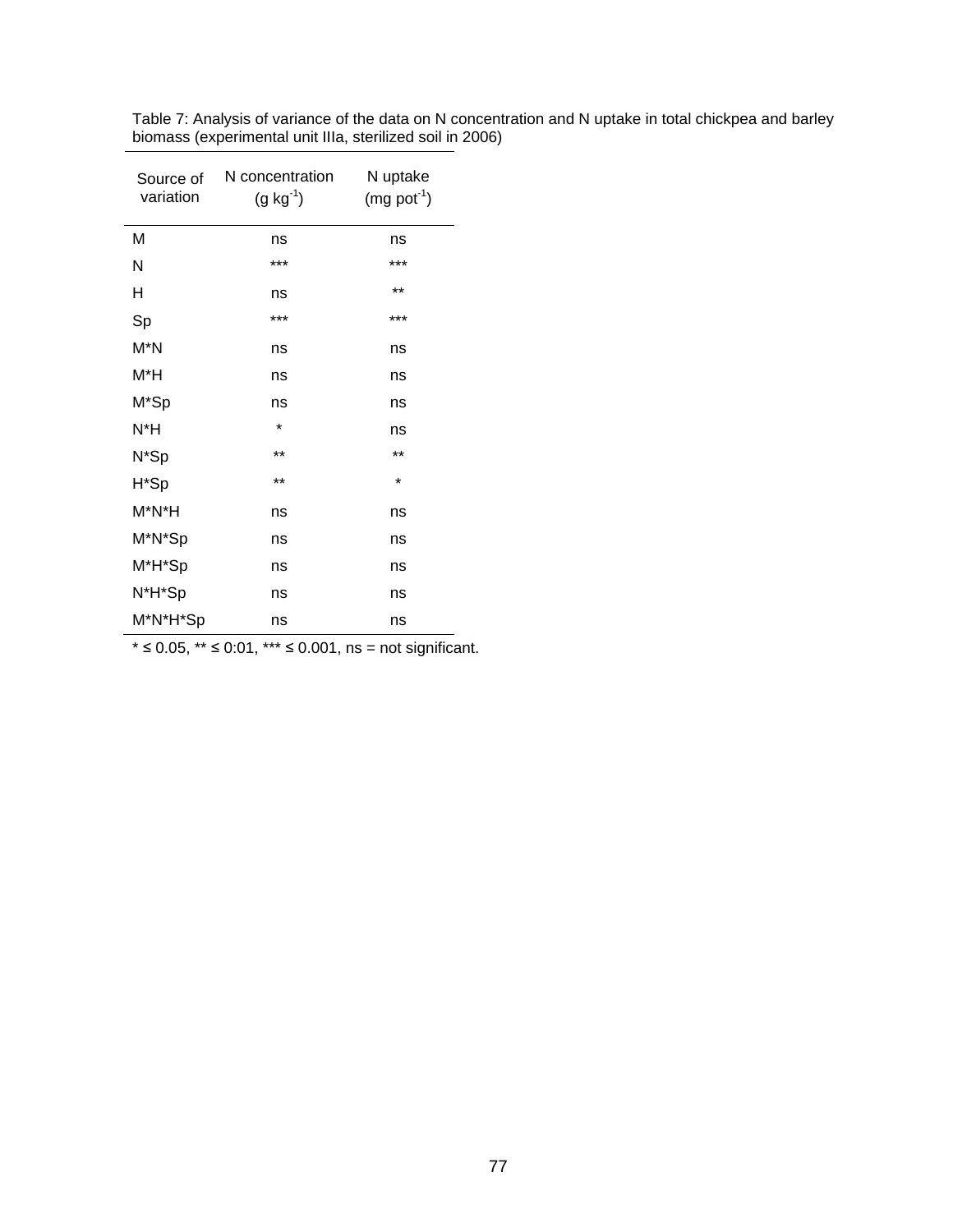| Source of<br>variation | N concentration<br>$(g kg^{-1})$ | N uptake<br>$(mg pot-1)$ |  |
|------------------------|----------------------------------|--------------------------|--|
| M                      | ns                               | ***                      |  |
| Ν                      | ***                              | ***                      |  |
| н                      | ***                              | $***$                    |  |
| Sp                     | ***                              | ***                      |  |
| $M^*N$                 | ns                               | ns                       |  |
| M*H                    | ns                               | ns                       |  |
| M*Sp                   | ns                               | $\star$                  |  |
| N*H                    | ns                               | $\star$                  |  |
| N*Sp                   | ns                               | ***                      |  |
| H*Sp                   | ns                               | ***                      |  |
| M*N*H                  | ns                               | ns                       |  |
| M*N*Sp                 | ns                               | ns                       |  |
| M*H*Sp                 | ns                               | ns                       |  |
| N*H*Sp                 | ns                               | ns                       |  |
| M*N*H*Sp               | ns                               | ns                       |  |

Table 8: Analysis of variance of the data on N concentration and N uptake in total chickpea and barley biomass (experimental unit IIIb, non-sterilized soil in 2007)

 $*$  ≤ 0.05,  $**$  ≤ 0:01,  $***$  ≤ 0.001, ns = not significant.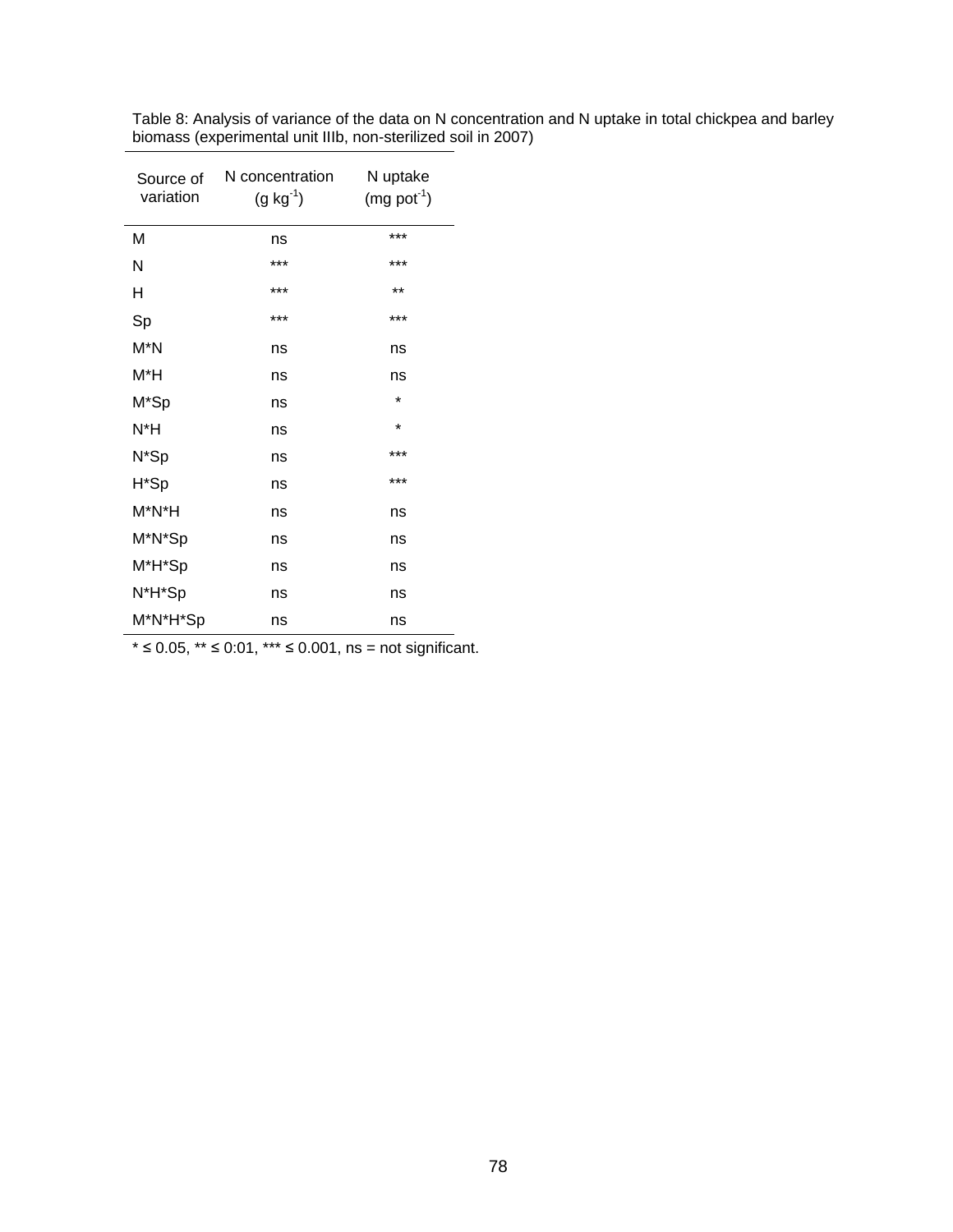ANOVA tables of three experimental units (I-III), as affected by AMF inoculation (M, with or without) and nitrogen fertilization (N, with or without) in interaction with year (Y, 2006 or 2007), soil sterilization (So, with or without sterilization), crop species (Sp, chickpea and barley) at the physiological maturity.

| Source of variation | N          | P     | Κ             | Ca      | Mg          | Fe      | Mn       | Zn    | Cu      |
|---------------------|------------|-------|---------------|---------|-------------|---------|----------|-------|---------|
|                     |            |       | $(g kg^{-1})$ |         | $(mg kg-1)$ |         |          |       |         |
| M                   | $^{\star}$ | $***$ | $***$         | $\star$ | ns          | $\star$ | $***$    | ns    | ns      |
| N                   | $***$      | ns    | ns            | ns      | ns          | $***$   | ns       | $***$ | ns      |
| Y                   | $***$      | ns    | ns            | ns      | ns          | ns      | $***$    | $***$ | $***$   |
| M*N                 | ns         | ns    | $^\star$      | $\star$ | ns          | ns      | ns       | ns    | ns      |
| M*Y                 | ns         | ns    | $***$         | $***$   | ns          | $\star$ | $^\star$ | ns    | $\star$ |
| N*Y                 | ns         | ns    | ns            | ns      | ns          | ns      | ns       | ns    | ns      |
| M*N*Y               | ns         | ns    | ns            | ns      | ns          | ns      | ns       | ns    | ns      |

Table 9: Analysis of variance of the data on nutrient concentration in total chickpea biomass (exp. unit I, sterilized soil)

\* ≤ 0.05, \*\* ≤ 0:01, \*\*\* ≤ 0.001, ns = not significant.

|                  |  | Table 10: Analysis of variance of the data on nutrient uptake in total chickpea biomass (exp. unit I, |  |  |  |  |  |  |  |
|------------------|--|-------------------------------------------------------------------------------------------------------|--|--|--|--|--|--|--|
| sterilized soil) |  |                                                                                                       |  |  |  |  |  |  |  |

| Source of variation | - N   | P     | K            | Ca    | Mg                         | Fe    | Mn       | Zn       | Cu    |
|---------------------|-------|-------|--------------|-------|----------------------------|-------|----------|----------|-------|
|                     |       |       | $(mg pot-1)$ |       | $(\mu g \text{ pot}^{-1})$ |       |          |          |       |
| M                   | ns    | $***$ | $***$        | ns    | $\star$                    | ***   | $***$    | $***$    | $***$ |
| N                   | ns    | ns    | ns           | ns    | ns                         | $***$ | ns       | $^\star$ | ns    |
| Y                   | $***$ | *     | $***$        | ns    | ns                         | ns    | ns       | $***$    | ns    |
| $M^*N$              | ns    | ns    | ns           | ns    | ns                         | ns    | ns       | ns       | ns    |
| M*Y                 | ns    | ns    | ns           | $***$ | ns                         | ns    | $^\star$ | ns       | ns    |
| N*Y                 | ns    | ns    | ns           | ns    | ns                         | ns    | ns       | ns       | ns    |
| M*N*Y               | ns    | ns    | ns           | ns    | ns                         | ns    | ns       | ns       | ns    |

 $*$  ≤ 0.05,  $*$  ≤ 0:01,  $*$  ≤ 0.001, ns = not significant.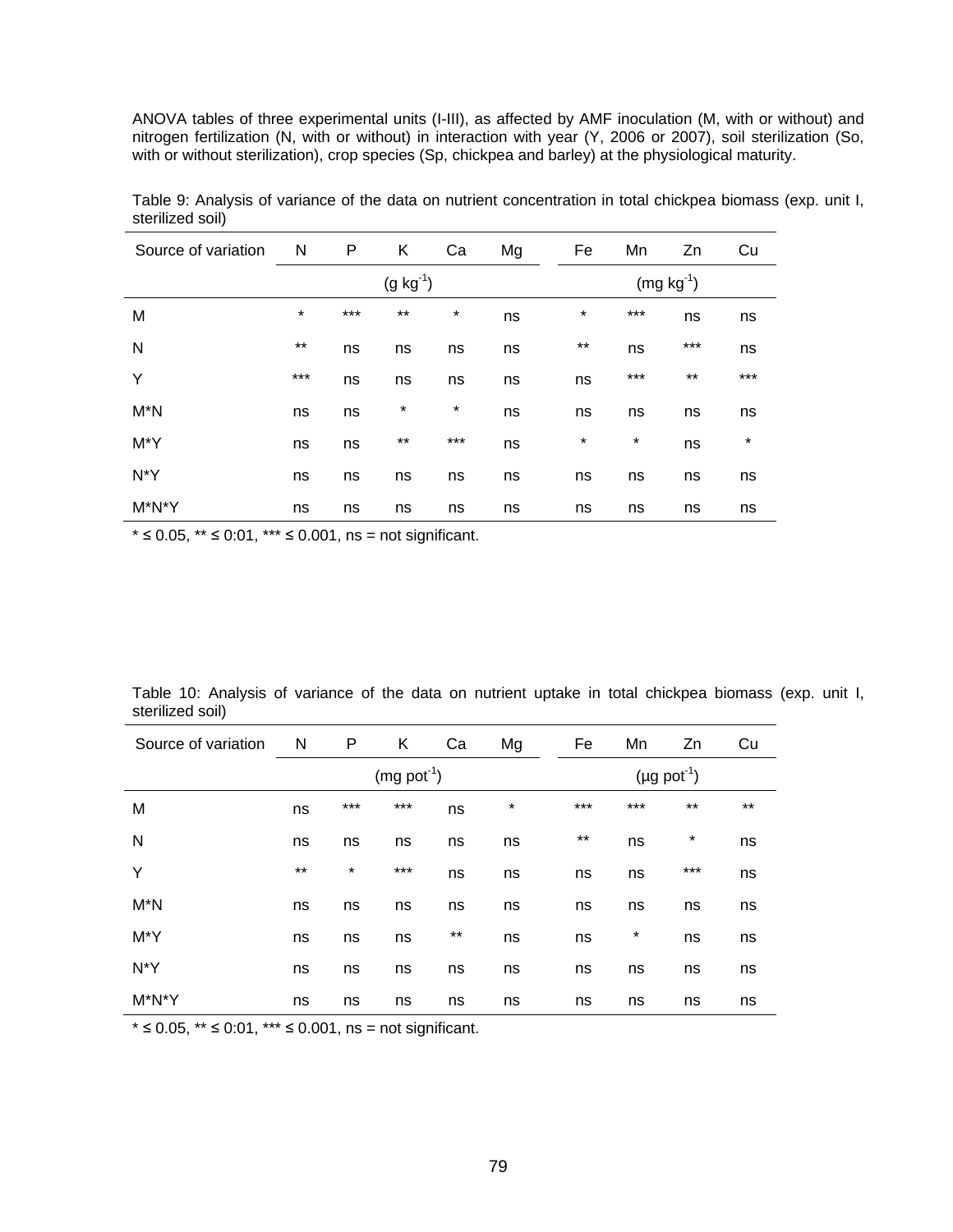| Source of variation | N     | P       | Κ             | Ca     | Mg       | Fe          | Mn       | Zn    | Cu    |  |
|---------------------|-------|---------|---------------|--------|----------|-------------|----------|-------|-------|--|
|                     |       |         | $(g kg^{-1})$ |        |          | $(mg kg-1)$ |          |       |       |  |
| M                   | ns    | $***$   | ns            | ns     | $^\star$ | ns          | $***$    | ns    | ns    |  |
| N                   | $***$ | ns      | *             | ns     | ns       | $\star$     | ns       | $***$ | $***$ |  |
| So                  | $***$ | $\star$ | $***$         | ns     | ns       | $***$       | $***$    | ns    | ns    |  |
| $M^*N$              | ns    | ns      | ns            | $\ast$ | ns       | ns          | ns       | ns    | ns    |  |
| M*So                | ns    | $\ast$  | ns            | ns     | ns       | ns          | $^\star$ | ns    | ns    |  |
| N*So                | ns    | ns      | *             | ns     | ns       | ns          | ns       | ns    | ns    |  |
| M*N*So              | ns    | ns      | ns            | ns     | ns       | ns          | ns       | ns    | ns    |  |

Table 11: Analysis of variance of the data on nutrient concentration in total chickpea biomass (exp. unit II, 2007)

 $*$  ≤ 0.05, \*\* ≤ 0.01, \*\*\* ≤ 0.001, ns = not significant.

Table 12: Analysis of variance of the data on nutrient uptake in total chickpea biomass (exp. unit II, 2007)

| Source of variation | N       | P     | K            | Ca    | Mg                           | Fe      | Mn     | Zn    | Cu      |
|---------------------|---------|-------|--------------|-------|------------------------------|---------|--------|-------|---------|
|                     |         |       | $(mg pot-1)$ |       | $(\mu g$ pot <sup>-1</sup> ) |         |        |       |         |
| M                   | $\star$ | $***$ | $***$        | $***$ | $***$                        | $***$   | ***    | $***$ | $\star$ |
| N                   | $\star$ | ns    | ns           | ns    | ns                           | ns      | ns     | ns    | ns      |
| So                  | $***$   | ns    | $***$        | ns    | ns                           | $\star$ | $***$  | ns    | ns      |
| $M^*N$              | ns      | ns    | ns           | ns    | ns                           | ns      | ns     | ns    | ns      |
| M*So                | ns      | ns    | ns           | ns    | ns                           | ns      | $\ast$ | ns    | ns      |
| N*So                | ns      | ns    | ns           | ns    | ns                           | ns      | ns     | ns    | ns      |
| M*N*So              | ns      | ns    | ns           | ns    | ns                           | ns      | ns     | ns    | ns      |

 $*$  ≤ 0.05,  $**$  ≤ 0.01,  $***$  ≤ 0.001, ns = not significant.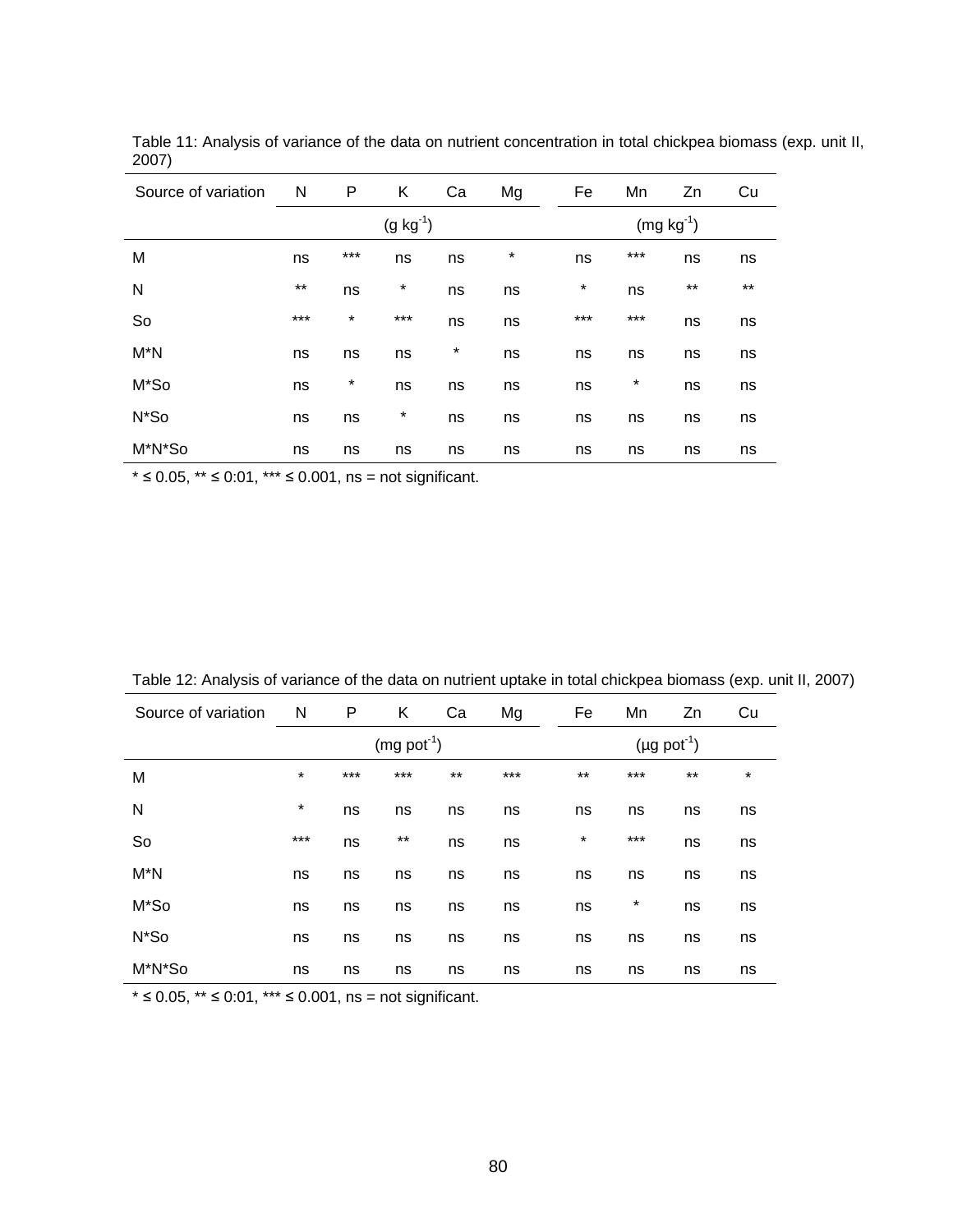| Source of variation | N             | P     | Κ     | Ca       | Mg       | Fe    | Mn    | Zn          | Cu    |
|---------------------|---------------|-------|-------|----------|----------|-------|-------|-------------|-------|
|                     | $(g kg^{-1})$ |       |       |          |          |       |       | $(mg kg-1)$ |       |
| M                   | ns            | ns    | ns    | ns       | ns       | ns    | ns    | ns          | ns    |
| N                   | $***$         | ns    | ns    | ns       | ns       | ns    | ns    | ns          | ns    |
| Sp                  | $***$         | $***$ | $***$ | $***$    | $***$    | $***$ | $***$ | $***$       | $***$ |
| $M^*N$              | ns            | ns    | ns    | $\ast$   | ns       | ns    | ns    | ns          | ns    |
| M*Sp                | ns            | ns    | ns    | ns       | $^\star$ | ns    | $***$ | ns          | ns    |
| $N*Sp$              | ns            | ns    | $***$ | ns       | ns       | $***$ | $***$ | ns          | $***$ |
| M*N*Sp              | ns            | ns    | ns    | $^\star$ | ns       | ns    | ns    | ns          | ns    |

Table 13: Analysis of variance of the data on nutrient concentration in total chickpea and barley biomass (exp. unit III, non-sterilized soil, 2007)

\* ≤ 0.05, \*\* ≤ 0:01, \*\*\* ≤ 0.001, ns = not significant.

Table 14: Analysis of variance of the data on nutrient uptake in total chickpea and barley biomass (exp. unit III, non-sterilized soil, 2007)

| Source of variation | N     | P     | K            | Ca      | Mg    | Fe      | Mn     | Zn                           | Cu      |
|---------------------|-------|-------|--------------|---------|-------|---------|--------|------------------------------|---------|
|                     |       |       | $(mg pot-1)$ |         |       |         |        | $(\mu g$ pot <sup>-1</sup> ) |         |
| M                   | $***$ | $***$ | $***$        | $\star$ | $***$ | $\star$ | $***$  | $^\star$                     | $***$   |
| N                   | $***$ | $***$ | $***$        | ***     | $***$ | $***$   | $***$  | $***$                        | $***$   |
| Sp                  | $***$ | ns    | $***$        | ***     | ns    | ns      | ns     | ns                           | $\star$ |
| $M^*N$              | ns    | ns    | ns           | ns      | ns    | ns      | ns     | ns                           | ns      |
| M*Sp                | ns    | ns    | ns           | ns      | ns    | ns      | $\ast$ | ns                           | ns      |
| N*Sp                | $***$ | ns    | $***$        | ns      | ns    | $\star$ | $***$  | $\star$                      | $***$   |
| M*N*Sp              | ns    | ns    | ns           | ns      | ns    | ns      | ns     | ns                           | ns      |

 $*$  ≤ 0.05, \*\* ≤ 0.01, \*\*\* ≤ 0.001, ns = not significant.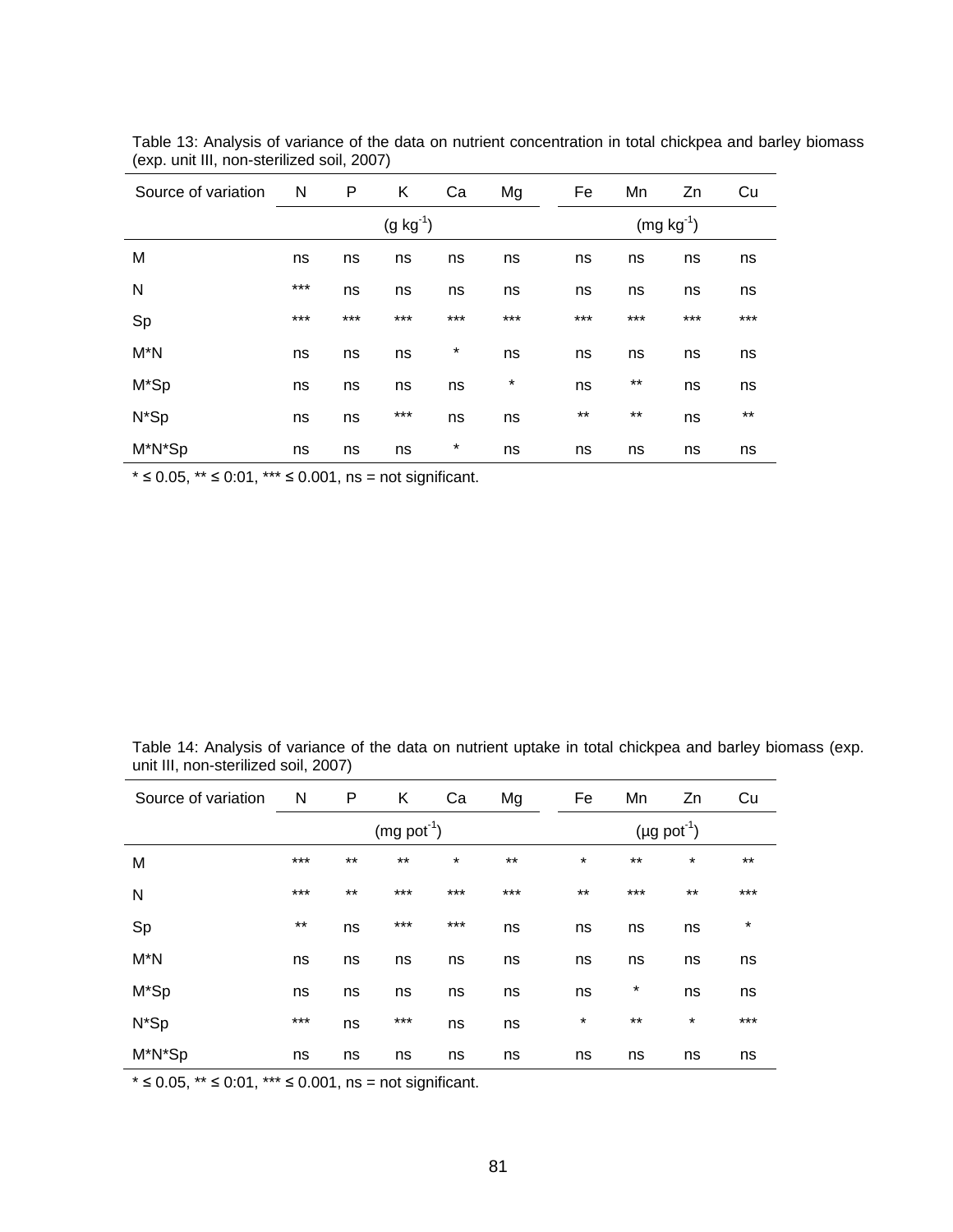## **11.2 Additional results**

#### **11.2.1 Tables**

Table A1: Recognized genera and species of legume root- and stem-nodule bacteria (Graham, 2008, modified)  $\overline{\phantom{0}}$ 

| zuuo, muumeu)           |                                               |                                                                                                   |
|-------------------------|-----------------------------------------------|---------------------------------------------------------------------------------------------------|
| Genera/species          | Principal and other reported<br>hosts         | References                                                                                        |
| <b>Allorhizobium</b>    |                                               |                                                                                                   |
| A undicola              | Neptunia natans, Acacia,<br>Faidherbia, Lotus | de Lajudie et al., 1998a;<br>considered within Rhizobium by<br>Sawada et al., 2003                |
| Azorhizobium            |                                               |                                                                                                   |
| A., caulinodans         | Sesbania rostrata                             | Dreyfus et al., 1988                                                                              |
| A doebereinerae         | Sesbania virgata                              | Moreira et al., 2006                                                                              |
| <b>Blastobacter</b>     |                                               |                                                                                                   |
| <b>B.</b> denitrificans | Aeschynomene indica                           | van Berkum and Eardly, 2002;<br>considered within<br>Bradyrhizobium by van Berkum<br>et al., 2006 |
| <b>Bradyrhizobium</b>   |                                               |                                                                                                   |
| <b>B.</b> canariense    | Chamaecytisus, Lupinus                        | Vinuesa et al., 2005a,b;<br>Stepkowski et al., 2005                                               |
| B. elkanii              | Glycine max                                   | Kuykendall et al., 1993                                                                           |
| B. japonicum            | Glycine max                                   | Jordan, 1984                                                                                      |
| <b>B.</b> liaoningense  | Glycine max                                   | Xu et al., 1995                                                                                   |
| B. yuanmingense         | Lespedeza, Medicago, Melilotus                | Yao et al., 2002                                                                                  |
| <b>Burkholderia</b>     |                                               |                                                                                                   |
| <b>B.</b> caribensis    | Mimosa diplotricha, M. pudica                 | Achouak et al., 1999;<br>Vandamme et al., 2002                                                    |
| B. cepacia              | Alysicarpus glumaceus                         | Vandamme et al., 2002                                                                             |
| B. phymatum             | Machaerium lunatum, Mimosa                    | Vandamme et al., 2002; Elliott<br>et al., 2006                                                    |
| <b>B.</b> tuberum       | Aspalathus spp.                               | Vandamme et al., 2002                                                                             |
| <u>Devosia</u>          |                                               |                                                                                                   |
| D. neptuniae            | Neptunia natans                               | Rivas et al., 2003                                                                                |
| Ensifer                 |                                               |                                                                                                   |
| E. adhaerens            |                                               | Willems et al., 2003; considered<br>within Sinorhizobium by<br>Sawada et al., 2003                |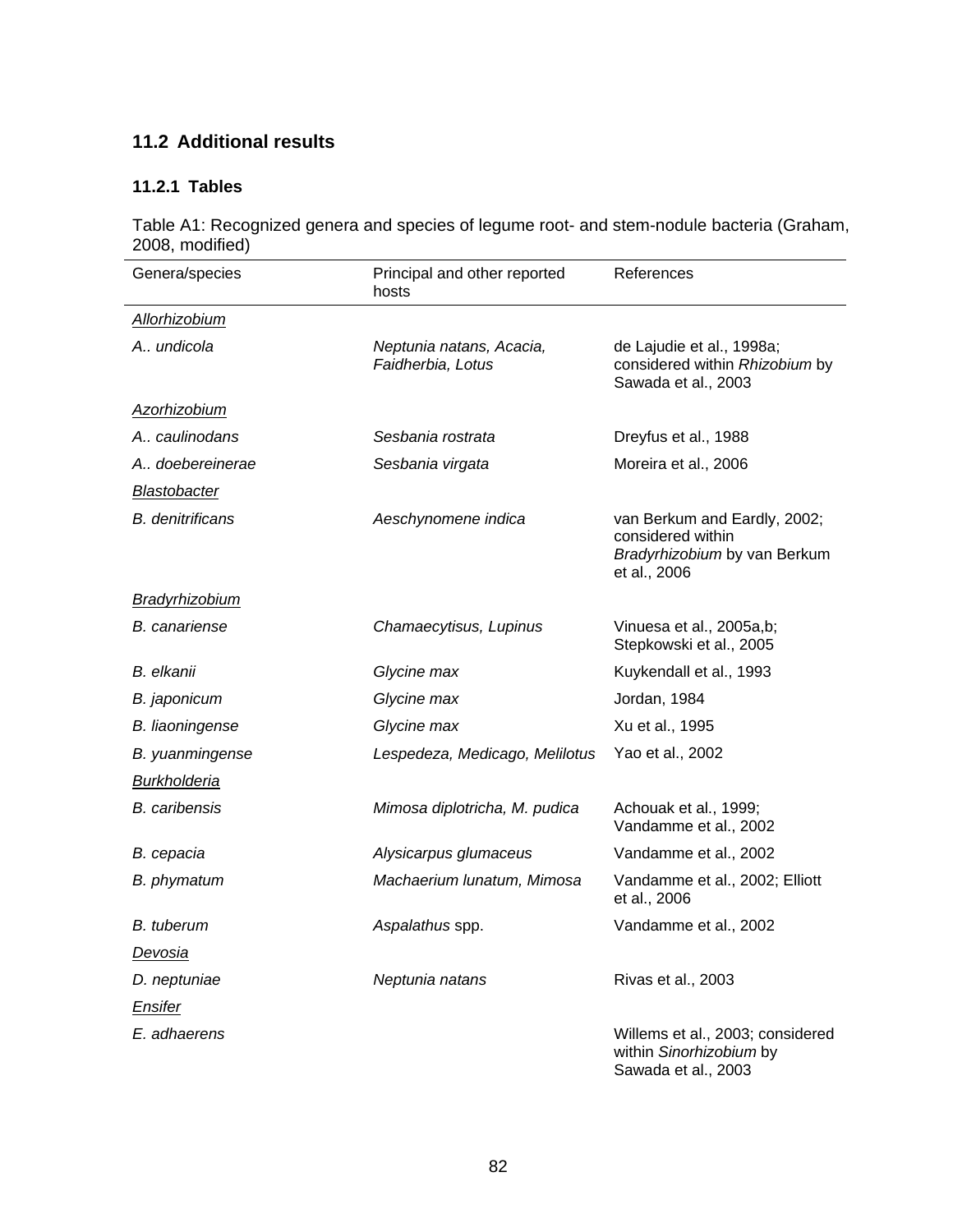| Mesorhizobium           |                                                                    |                                                                                     |
|-------------------------|--------------------------------------------------------------------|-------------------------------------------------------------------------------------|
| M. amorphae             | Amorpha fruticosa                                                  | Wang et al., 1999, 2002a                                                            |
| M. chacoense            | Prosopis alba                                                      | Velasquez et al., 2001                                                              |
| M. ciceri               | Cicer arietinum                                                    | Nour et al., 1994                                                                   |
| M. huakuii              | Astragalus sinicus, Acacia                                         | Chen et al., 1991; Jarvis et al.,<br>1997                                           |
| M. loti                 | Lotus corniculatus                                                 | Jarvis et al., 1982, 1997                                                           |
| M. mediterraneum        | Cicer arietinum                                                    | Nour et al., 1995; Jarvis et al.,<br>1997                                           |
| M. plurifarium          | Acacia senegal, Prosopis<br>juriflora, Leucaena                    | de Lajudie et al., 1998b                                                            |
| M. septentrionale       | Astragalus adsurgens                                               | Gao et al., 2004                                                                    |
| M. temperatum           | Astragalus adsurgens                                               | Gao et al., 2004                                                                    |
| M. tianshanense         | Glycyrrhiza pallidiflora, Glycine,<br>Caragana, Sophora            | Chen et al., 1995; Tan et al.,<br>1997                                              |
| Ralstonia (Cupriavidus) |                                                                    |                                                                                     |
| R. taiwanensis          | Mimosa                                                             | Chen et al., 2001                                                                   |
| <b>Rhizobium</b>        |                                                                    |                                                                                     |
| R. etli                 | Phaseolus vulgaris, Mimosa,<br>affinis                             | Segovia et al., 1993; Wang et<br>al., 1999                                          |
| R. galegae              | Galega orientalis, G. officinalis                                  | Lindstrom, 1989                                                                     |
| R. gallicum             | P. vulgaris, Leucaena,<br>Macroptilium, Onobrychis                 | Amarger et al., 1997                                                                |
| R. giardinii            | P. vulgaris, Leucaena,<br>Macroptilium, Desmanthus                 | Amarger et al., 1997; Beyhaut<br>et al., 2006                                       |
| R. hainanense           | Desmodium sinuatum,<br>Stylosanthes, Vigna, Arachis,<br>Centrosema | Chen et al., 1997                                                                   |
| R. huautlense           | Sesbania herbacea                                                  | Wang et al., 1998                                                                   |
| R. indigoferae          | Indigofera                                                         | Wei et al., 2002                                                                    |
| R. leguminosarum        |                                                                    |                                                                                     |
| biovar (bv) ciceri      | Cicer arietinum                                                    | El Hadi and Elsheikh, 1999; El-<br>Ghandour and Galal, 2002;<br>Kantar et al., 2003 |
| by trifolii             | <b>Trifolium</b>                                                   | Dangeard, 1926; Jordan, 1984                                                        |
| bv viciae               | Lathyrus, Lens, Pisum, Vicia                                       | Dangeard, 1926; Jordan, 1984                                                        |
| bv phaseoli             | P. vulgaris                                                        | Dangeard, 1926; Jordan, 1984                                                        |
| R. loessense            | Astragalus, Lespedeza                                              | Wei et al., 2003                                                                    |
| R. mongolense           | Medicago ruthenica, Phaseolus<br>vulgaris                          | van Berkum et al., 1998                                                             |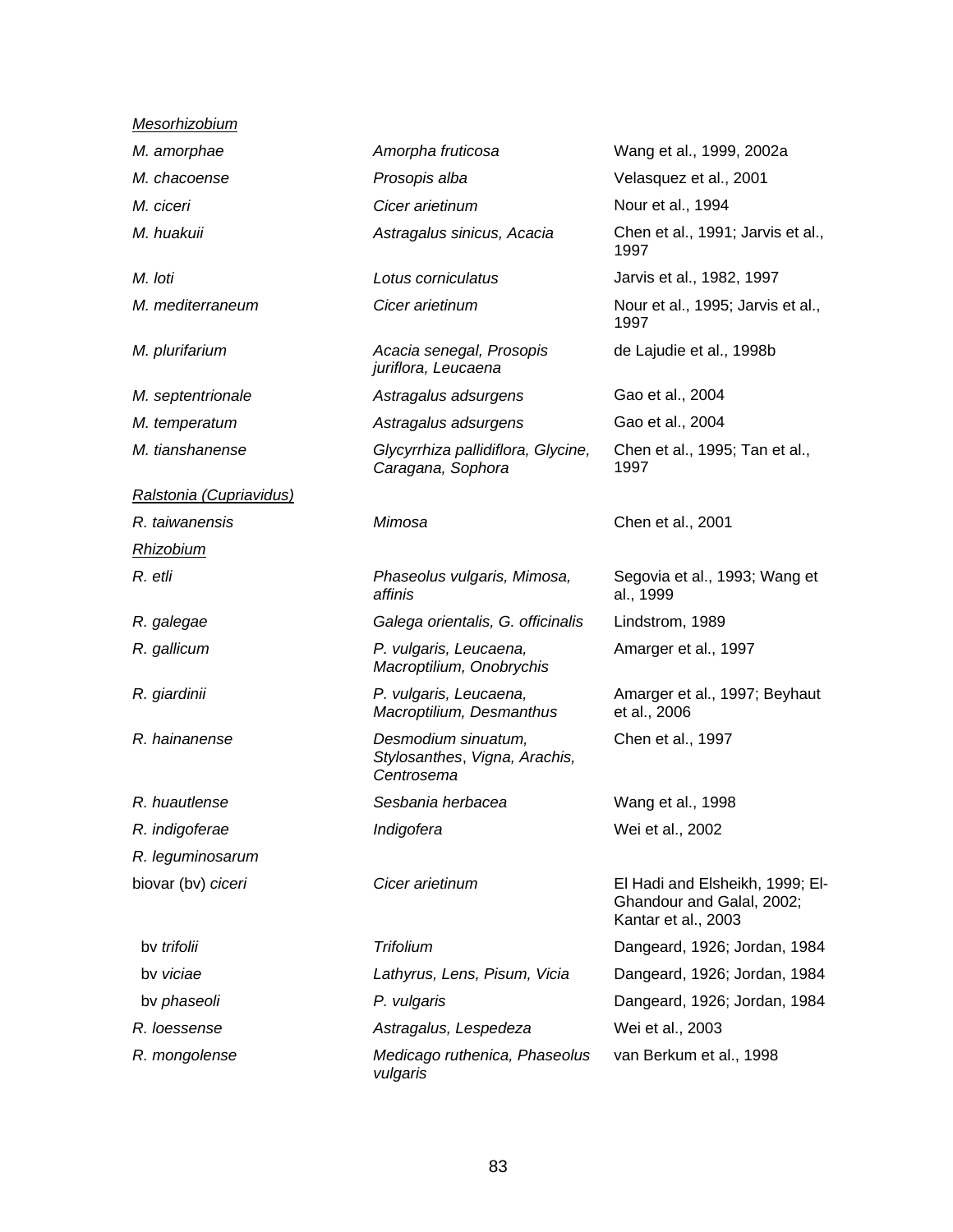| R. sullae       | Hedysarum coronarium                                      | Squartini et al., 2002                          |  |
|-----------------|-----------------------------------------------------------|-------------------------------------------------|--|
| R. tropici      | P. vulgaris, Dalea, Leucaena,<br>Macroptilium, Onobrychis | Martinez-Romero et al., 1991                    |  |
| R. yanglingense | Amphicarpaea, Coronilla,<br>Gueldenstaedtia               | Tan et al., 2001                                |  |
| Sinorhizobium   |                                                           |                                                 |  |
| S. abri         | Abrus precatorius                                         | Ogasawara et al., 2003                          |  |
| S. americanus   | Acacia spp.                                               | Toledo et al., 2003                             |  |
| S. arboris      | Acacia senegal, Prosopis<br>chilensis                     | Nick et al., 1999                               |  |
| S. fredii       | Glycine max                                               | Scholla and Elkan, 1984; Chen<br>et al., 1988   |  |
| S. indiaense    | Sesbania rostrata                                         | Ogasawara et al., 2003                          |  |
| S. kostiense    | Acacia senegal, Prosopis<br>chilensis                     | Nick et al., 1999                               |  |
| S. kummerowiae  | Kummerowia stipulacea                                     | Wei et al., 2002                                |  |
| S. medicae      | Medicago truncatula, M.<br>polymorpha, M. orbicularis     | Rome et al., 1996                               |  |
| S. meliloti     | Medicago, Melilotus, Trigonella                           | Dangeard, 1926; de Lajudie et<br>al., 1994      |  |
| S. morelense    | Leucaena leucocephala                                     | Wang et al., 2002b                              |  |
| S. saheli       | Acacia, Sesbania                                          | de Lajudie et al., 1994; Boivin et<br>al., 1997 |  |
| S. terangae     | Acacia, Sesbania                                          | de Lajudie et al., 1994; Lortet et<br>al., 1996 |  |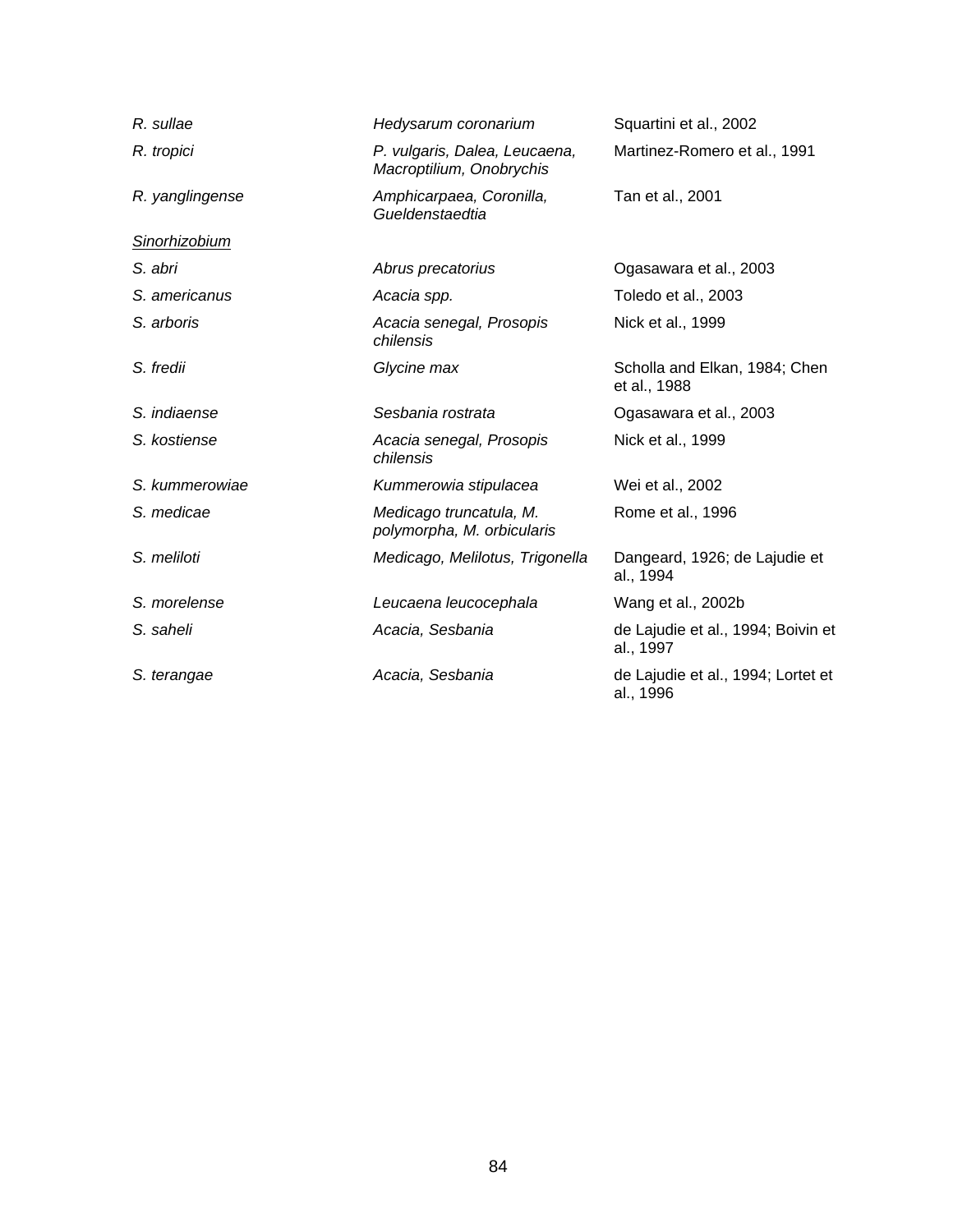#### **11.2.2 Figures**

Figure A1: N concentration of crops, as affected by treatments without (M-) or with (M+) AMF inoculation, nitrogen nutrition (N), i.e. control (N- R-), with mineral fertilizer (N+ R-) or with rhizobia inoculation (N- R+) in interaction with year (Y), soil sterilization (So), crop species (Sp) and harvest date (H1 flowering, H2 physiological maturity) in four experimental units (as indicated with black bars). For each unit the significant effects included in the figures are indicated.

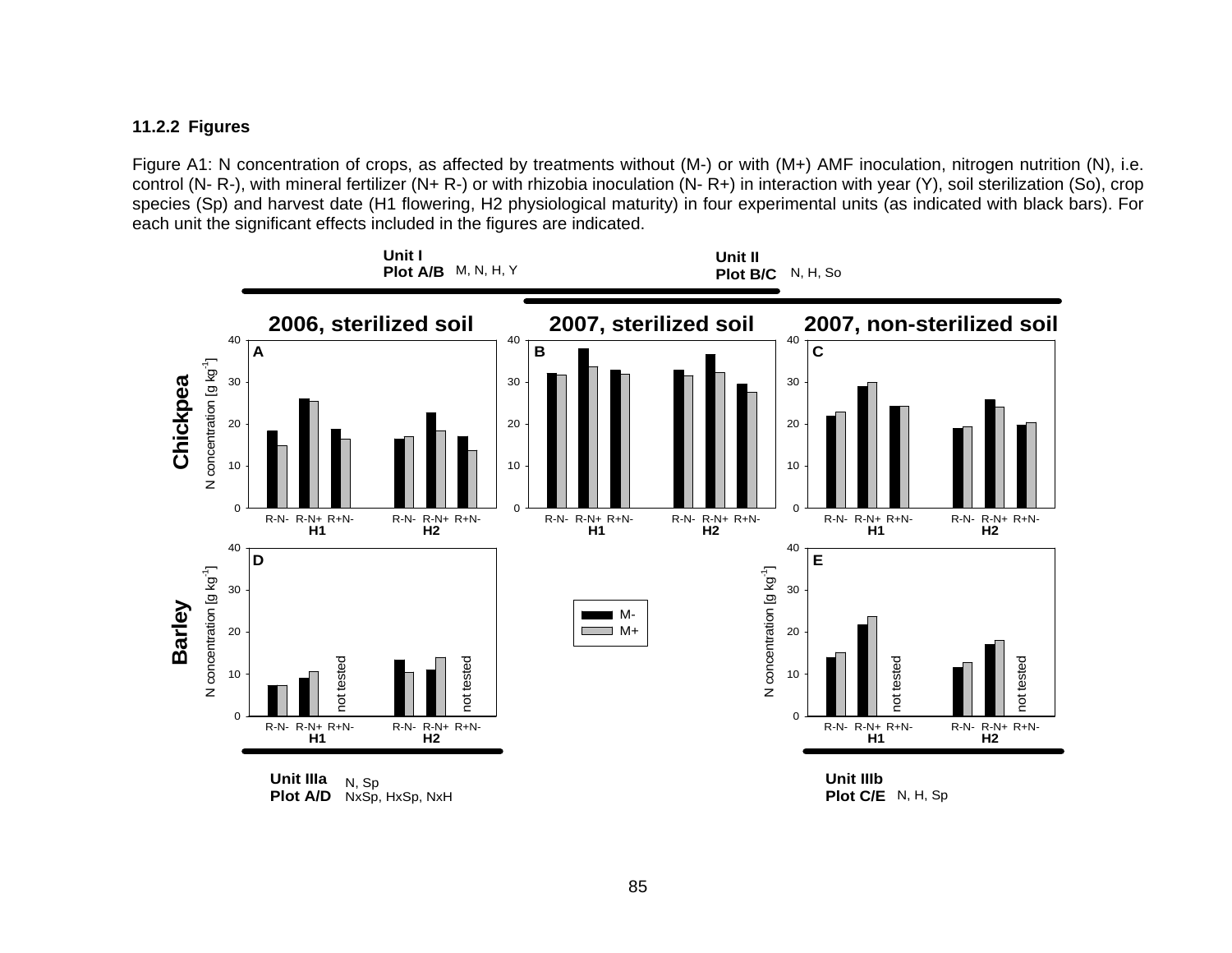Figure A2: N concentration of crops, as affected by treatments without (M-) or with (M+) AMF inoculation, nitrogen nutrition (N), i.e. control (N- R-), with mineral fertilizer (N+ R-) or with rhizobia inoculation (N- R+) in interaction with year (Y), soil sterilization (So), crop species (Sp) and harvest date (H1 flowering, H2 physiological maturity) in four experimental units (as indicated with black bars). For each unit the significant effects included in the figures are indicated.

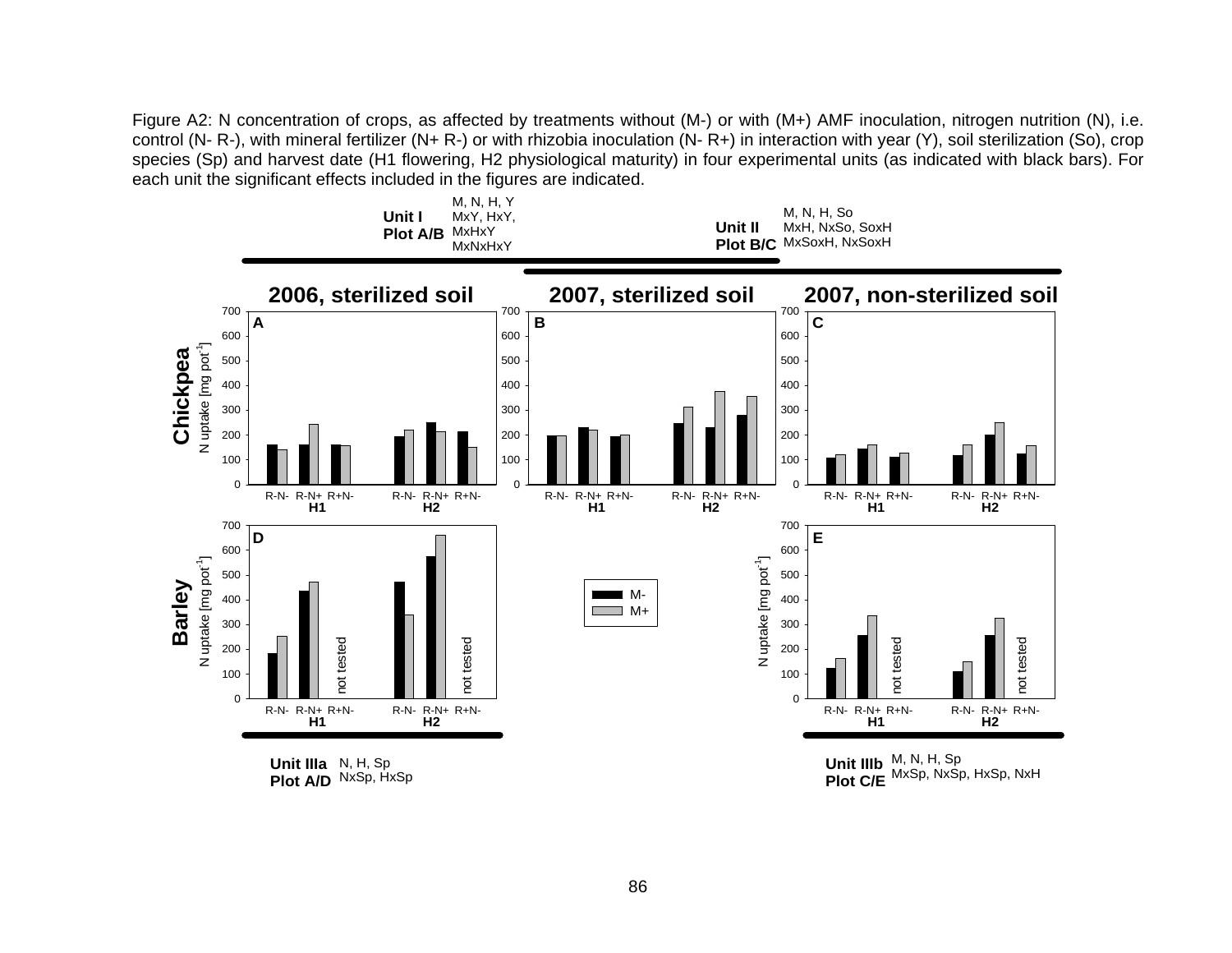# **12 Curriculum Vitae**

| Personal data            |                                             |
|--------------------------|---------------------------------------------|
| Name:                    | Masoumeh Farzaneh                           |
| Date of Birth:           | 22/09/1976                                  |
| <b>Nationality:</b>      | Iran                                        |
| <b>Personal Address:</b> | Felbigergasse 75/14, 1140 Vienna            |
| Professional Address:    | Institute for Agronomy and Plant Production |
|                          | Gregor Mendel Str. 33                       |
|                          | A-1180 Vienna                               |
|                          | Tel: 47654 3332                             |
|                          | Fax: 47650 3342                             |
|                          | E-mail: masoumeh.farzaneh@boku.ac.at        |

#### **Education and Professional Experience**

#### 1994-1998

Bachelor of Science: Study at the University of Ferdowsi Mashhad: Agronomy and Plant **Production** 

#### 1999-2002

Master of Science: Study at the University of Tehran: Agronomy-Weed Science MSc Thesis on: Evaluation of echophysiological aspects corn (*Zea mays* L.) in competition with Amaranthus *(Amaranthus retroflexus* L)

#### 2004-2009

PhD Student at the Institute of Agronomy and Plant Breeding PhD Thesis on: Effects of mycorrhiza and nitrogen nutrition on growth and nutrient uptake of

### **List of publications**

chickpea and barley

#### **2009**

Farzaneh, M., S. Wichmann, H. Vierheilig, H.-P. Kaul (2009): The effects of arbuscular mycorrhiza and nitrogen nutrition on growth of chickpea and barley. Pflanzenbauwissenschaften, 13 (1), 15-22; ISSN 1431-8857

Farzaneh, M., H.-P. Kaul (2009): Einfluss von Mykorrhiza auf die Aufnahme von Makro- und Mikronährstoffen bei Kirchererbse. In: Arbeitsgemeinschaft für Lebensmittel- Veterinär- und Agrarwesen (ALVA) (Hrsg.), Landwirtschaft - Grundlage der Ernährungssicherung: regional oder global?, Tagungsbericht 2009, 289-291; ISSN 1606-612X

#### **2008**

Farzaneh, M., S. Wichmann, D. M. Gimplinger, H.-P. Kaul (2008): Beeinfusst die Inokulierung mit Mykorrhiza die Biomassebildung von Kichererbe und Gerste? Mitteilungen der Gesellschaft für Pflanzenbauwissenschaften, 20, 319-320; ISSN 0934-5116